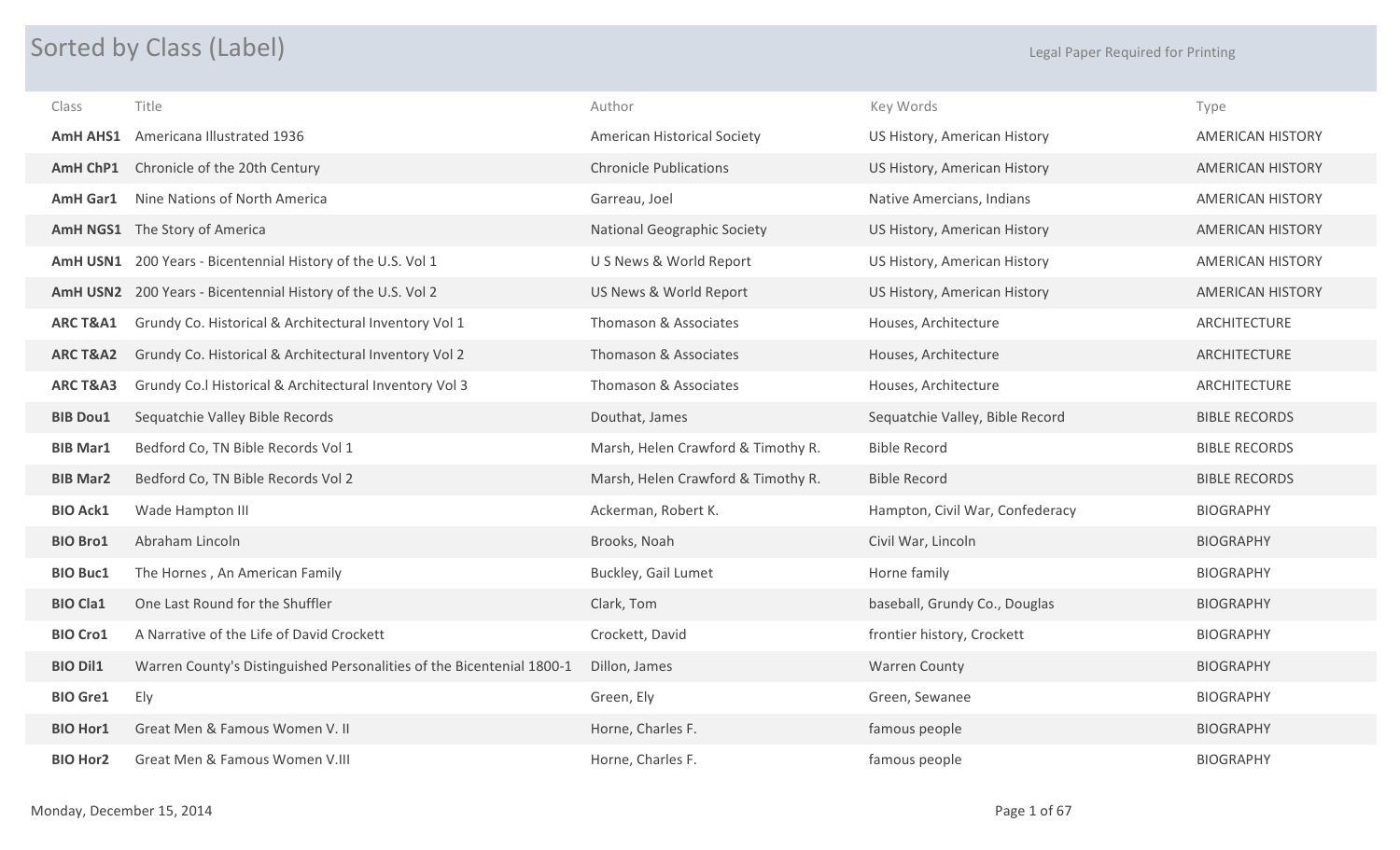| Class            | Title                                               | Author                             | Key Words                   | Type              |
|------------------|-----------------------------------------------------|------------------------------------|-----------------------------|-------------------|
| <b>BIO MtP1</b>  | Compendium of Local Biography - Grundy County       | <b>Mountain Press</b>              | Grundy Co. history          | <b>BIOGRAPHY</b>  |
| <b>BIO Rog1</b>  | Light from Many Candles                             | Rogers, Lucille                    | women's history             | <b>BIOGRAPHY</b>  |
| <b>BIO SHP1</b>  | Memorial & Biographical Record of Cumberland Region | Southern Historical Press, Inc.    | Cumberlands, history        | <b>BIOGRAPHY</b>  |
| <b>BIO SHP2</b>  | Memorial & Biographical Record of Cumberland Region | Southern Historical Press, Inc.    | Cumberlands, history        | <b>BIOGRAPHY</b>  |
| <b>BIO THC1</b>  | Biographical Directory of TN General Assembly Vol 1 | <b>TN Historical Commission</b>    | lawmakers, general assembly | <b>BIOGRAPHY</b>  |
| <b>BIO THC10</b> | Biographical Directory of TN General Assembly Vol 6 | TN Historical Commission           | lawmakers, general assembly | <b>BIOGRAPHY</b>  |
| <b>BIO THC2</b>  | Biographical Directory of TN General Assembly Vol 2 | TN Historical Commission           | lawmakers, general assembly | <b>BIOGRAPHY</b>  |
| <b>BIO THC4</b>  | Biographical Directory of TN General Assembly Vol 3 | TN Historical Commission           | lawmakers, general assembly | <b>BIOGRAPHY</b>  |
| <b>BIO THC5</b>  | Biographical Directory of TN General Assembly Vol 4 | TN Historical Commission           | lawmakers, general assembly | <b>BIOGRAPHY</b>  |
| <b>BIO THC6</b>  | Biographical Directory of TN General Assembly Vol 4 | TN Historical Commission           | lawmakers, general assembly | <b>BIOGRAPHY</b>  |
| <b>BIO THC7</b>  | Biographical Directory of TN General Assembly Vol 5 | TN Historical Commission           | lawmakers, general assembly | <b>BIOGRAPHY</b>  |
| <b>BIO THC8</b>  | Biographical Directory of TN General Assembly Vol 5 | TN Historical Commission           | lawmakers, general assembly | <b>BIOGRAPHY</b>  |
| <b>BIO THC9</b>  | Biographical Directory of TN General Assembly Vol 6 | TN Historical Commission           | lawmakers, general assembly | <b>BIOGRAPHY</b>  |
| <b>BIO THS1</b>  | Distinctive Women of TN                             | <b>TN Historical Society</b>       | Women's history             | <b>BIOGRAPHY</b>  |
| <b>BIO Wil1</b>  | Elizabeth and Matt - A Love Story                   | Wills, Ridley II                   | Wills family                | <b>BIOGRAPHY</b>  |
| <b>BIO Wil2</b>  | Jessie & Ridley Made a Difference                   | Wills, Ridley II                   | Wills family                | <b>BIOGRAPHY</b>  |
| <b>BIR Tyl1</b>  | Births in Winchester, Virginia 1853-1860            | Tylor, Dola S.                     | Winchester, VA              | <b>BIRTHS</b>     |
| <b>BIR Tyl2</b>  | Births in Winchester, Virginia 1864                 | Tylor, Dola S.                     | Winchester, VA              | <b>BIRTHS</b>     |
| <b>CEM Ack1</b>  | Tennessee Tombstone Inscriptions & Manuscripts      | Acklen, Jeanette Tollotson         | Cemeteries, Tennessee       | <b>CEMETERIES</b> |
| <b>CEM Bec1</b>  | Eastern Star Cemetery Sewanee, TN                   | Beckley, Frances                   | Franklin County             | <b>CEMETERIES</b> |
| <b>CEM Bri1</b>  | Blue Springs Church & Cemetery--March 1807          | Bridgewater, Betty Anderson        | <b>Warren County</b>        | <b>CEMETERIES</b> |
| <b>CEM Cam1</b>  | Bethel                                              | Campbell, Willene                  | <b>Grundy County</b>        | <b>CEMETERIES</b> |
| <b>CEM Cun1</b>  | Warren Co. Book 1                                   | Cunningham, Almetia & Holt, Martha | <b>Warren County</b>        | <b>CEMETERIES</b> |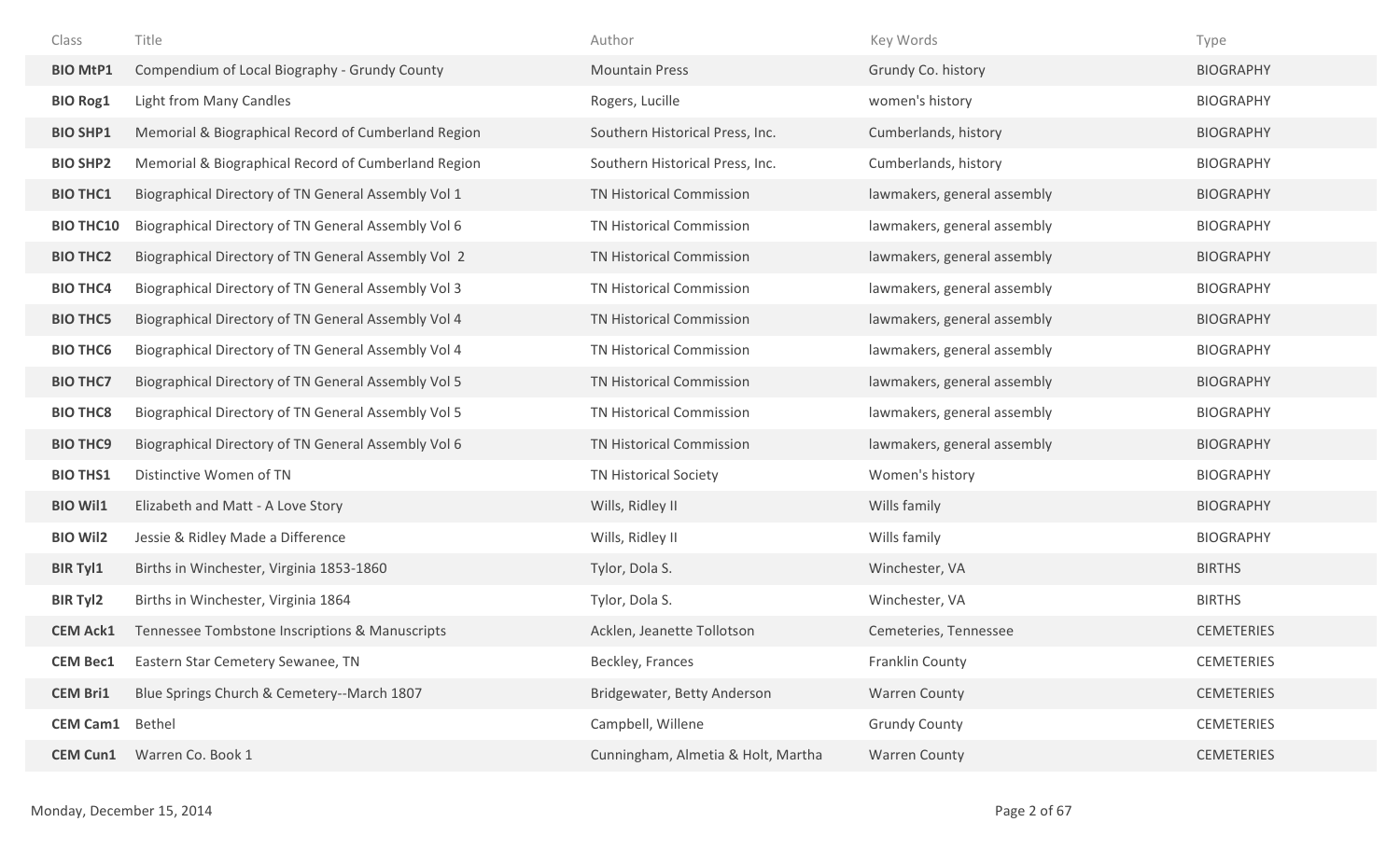| Class           | Title                                                  | Author                                 | Key Words            | Type              |
|-----------------|--------------------------------------------------------|----------------------------------------|----------------------|-------------------|
| <b>CEM Cun2</b> | Warren Co. Book 2                                      | Cunningham, Almetia & Holt, Martha     | <b>Warren County</b> | <b>CEMETERIES</b> |
| <b>CEM Cun3</b> | Warren Co. Book 3                                      | Cunningham, Almetia & Holt, Martha     | <b>Warren County</b> | <b>CEMETERIES</b> |
| <b>CEM Cun4</b> | Warren Co Book 3                                       | Cunningham, Almetia & Holt, Martha     | <b>Warren County</b> | <b>CEMETERIES</b> |
| <b>CEM Cun5</b> | Warren Co. Book 4                                      | Cunningham, Almetia & Holt, Martha     | <b>Warren County</b> | <b>CEMETERIES</b> |
| <b>CEM Cun6</b> | Warren Co. Book 4                                      | Cunningham, Almetia & Holt, Martha     | <b>Warren County</b> | <b>CEMETERIES</b> |
| <b>CEM Cun7</b> | Warren Co. TN Cemetery Book 1 (A-F)                    | Cunningham, Almetia & Holt,            | <b>Warren County</b> | <b>CEMETERIES</b> |
| <b>CEM Cun8</b> | Warren Co. TN Cemetery Book 2 (G-L))                   | Cunningham, Almetia & Holt,            | <b>Warren County</b> | <b>CEMETERIES</b> |
| <b>CEM Cun9</b> | Warren Co. TN Cemetery Book 2 (G-L))                   | Cunningham, Almetia & Holt, Martha     | <b>Warren County</b> | <b>CEMETERIES</b> |
| <b>CEM Cur1</b> | <b>Coalmont Cemetery</b>                               | Curtis, Tommy                          | <b>Grundy County</b> | <b>CEMETERIES</b> |
| <b>CEM Dou1</b> | Cemeteries in Roarks Cove                              | Douglas, Bob                           | Franklin County      | <b>CEMETERIES</b> |
| <b>CEM Dou2</b> | <b>Coalmont Cemetery</b>                               | Douglas, Bob                           | <b>Grundy County</b> | <b>CEMETERIES</b> |
| <b>CEM Dou3</b> | <b>Monteagle Cemetery</b>                              | Douglas, Bob                           | <b>Grundy County</b> | <b>CEMETERIES</b> |
| <b>CEM FCH1</b> | Cemetery Records of Franklin County, Tennessee         | Franklin Co. Hist. Soc.                | Franklin County      | <b>CEMETERIES</b> |
| <b>CEM FCH2</b> | Cemetery Records of Franklin County, Tennessee         | Franklin Co. Hist. Soc.                | Franklin County      | <b>CEMETERIES</b> |
| <b>CEM GCH1</b> | Cemeteries                                             | Grundy Co. Historical Society          | <b>Grundy County</b> | <b>CEMETERIES</b> |
|                 | <b>CEM GCH2</b> Cemeteries of Grundy County TN Vol 1   | Grundy Co. Historical Society          | <b>Grundy County</b> | <b>CEMETERIES</b> |
| <b>CEM GCH3</b> | Cemeteries of Grundy County TN Vol 2                   | Grundy Co. Historical Society          | <b>Grundy County</b> | <b>CEMETERIES</b> |
| <b>CEM Har1</b> | Marion Co. TN Cemetery Records 1987                    | Harris, Mary S. & Harris, Eulene       | <b>Marion County</b> | <b>CEMETERIES</b> |
| <b>CEM Har2</b> | Marion Co. TN Cemetery Records 1987                    | Harris, Mary S. & Harris, Eulene       | <b>Marion County</b> | <b>CEMETERIES</b> |
| <b>CEM HUM</b>  | Hillsboro, TN United Methodist Church Cemetery         | Hillsboro United Methodist Church      | Coffee County        | <b>CEMETERIES</b> |
| <b>CEM Jer1</b> | Tombstone Inscriptions of Coffee County, Tennessee     | Jernigan, Verna T. & Shapard, Sarah M. | Coffee County        | <b>CEMETERIES</b> |
| <b>CEM Joh1</b> | Tombstone Inscriptions of Sequatchie County, Tennessee | Johnson, Bessie                        | Sequatchie County    | <b>CEMETERIES</b> |
| <b>CEM LMS1</b> | A Guide to City Cemetery (Tracy City)                  | <b>Ladies Memorial Society</b>         | <b>Grundy County</b> | <b>CEMETERIES</b> |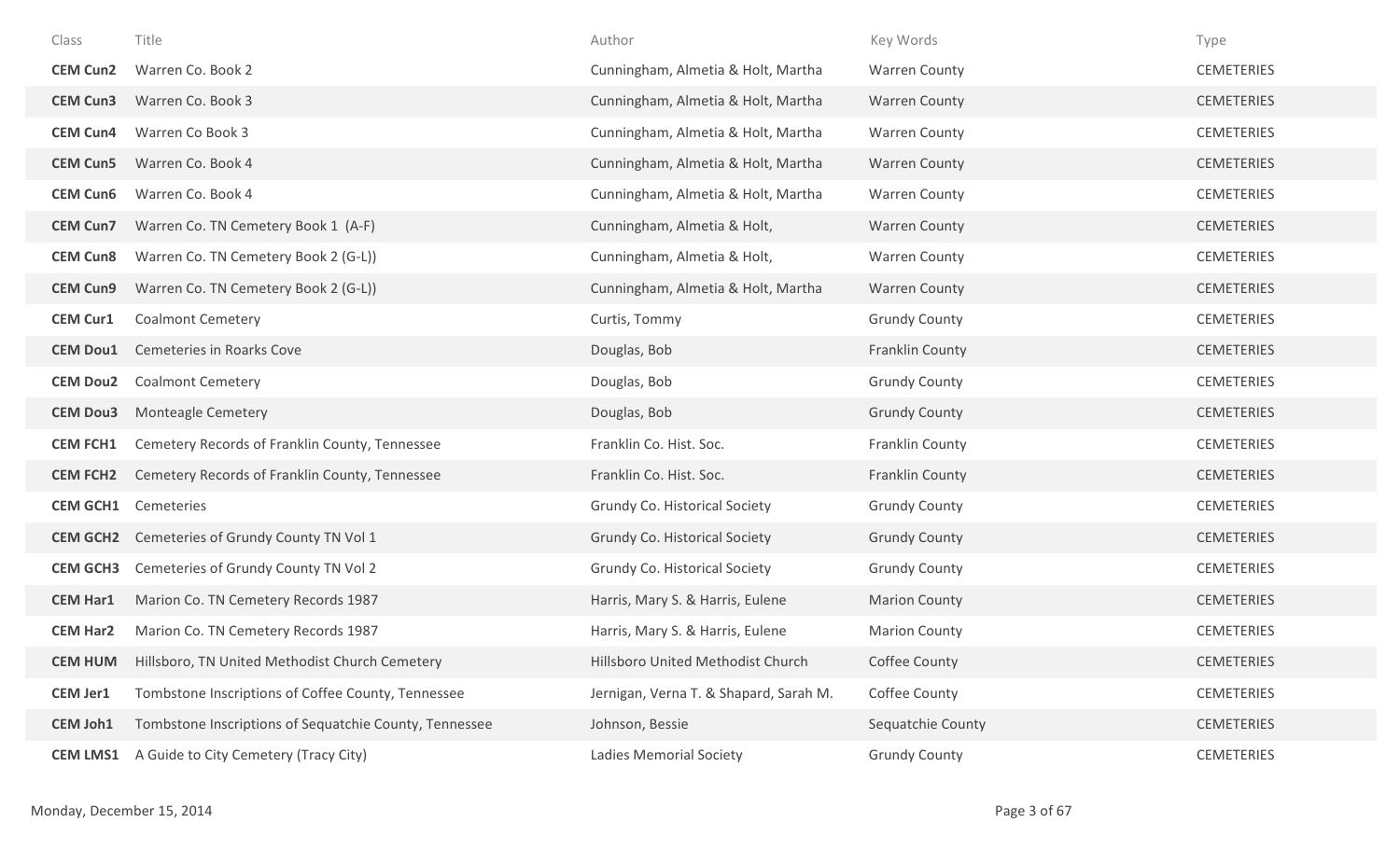| Class            | Title                                                      | Author                                 | Key Words                | Type              |
|------------------|------------------------------------------------------------|----------------------------------------|--------------------------|-------------------|
| <b>CEM LMS2</b>  | A Guide to City Cemetery (Tracy City)                      | <b>Ladies Memorial Society</b>         | <b>Grundy County</b>     | <b>CEMETERIES</b> |
| <b>CEM Lyn1</b>  | Cemetery Records of Williamson Co. TN                      | Lynch & Hays                           | <b>Williamson County</b> | <b>CEMETERIES</b> |
| <b>CEM Lyn2</b>  | Cemetery Records of Smith County, Tennessee--1978          | Lynch, Louise Gillespie                | <b>Smith County</b>      | <b>CEMETERIES</b> |
| <b>CEM Mor1</b>  | <b>Hobbs Hill Cemetery</b>                                 | Moreland, Mona Griswold Sweeton        | <b>Grundy County</b>     | <b>CEMETERIES</b> |
| <b>CEM Mur2</b>  | Gates to Glory, Cemeteries of Pulaski Co. VA, Vol 1        | Murphy, Malita Warden & Douthat, James | Pulaski Co, VA           | <b>CEMETERIES</b> |
|                  | <b>CEM Okm1</b> Cemetery Records of Okmulgee Co. OK Book 1 | Okmulgee, OK Genealogical Society      | Oklahoma                 | <b>CEMETERIES</b> |
| <b>CEM Per1</b>  | Carden Cemetery                                            | Peroy, Celeste                         | Coffee County            | <b>CEMETERIES</b> |
| <b>CEM Rhe1</b>  | Our People - VanBuren Co. TN                               | Rheinhard, Margaret                    | VanBuren County          | <b>CEMETERIES</b> |
| <b>CEM Rol1</b>  | Nashville's Old City Cemetery                              | Roller, Lib                            | Davidson County          | <b>CEMETERIES</b> |
| <b>CEM She1</b>  | Tombstone Inscriptions of Grundy Co, TN                    | Sherrill, Charles A.                   | <b>Grundy County</b>     | <b>CEMETERIES</b> |
| <b>CEM She2</b>  | Tombstone Inscriptions of Grundy Co, TN                    | Sherrill, Charles A.                   | <b>Grundy County</b>     | <b>CEMETERIES</b> |
| <b>CEM She3</b>  | Tombstone Inscriptions of Grundy Co, TN                    | Sherrill, Charles A.                   | <b>Grundy County</b>     | <b>CEMETERIES</b> |
| <b>CEM She4</b>  | Tombstone Inscriptions of Grundy Co, TN                    | Sherrill, Charles A.                   | <b>Grundy County</b>     | <b>CEMETERIES</b> |
| <b>CEM She5</b>  | Tombstone Inscriptions of Grundy Co, TN                    | Sherrill, Charles A.                   | <b>Grundy County</b>     | <b>CEMETERIES</b> |
| <b>CEM She6</b>  | Tombstone Inscriptions of Grundy Co, TN                    | Sherrill, Charles A.                   | <b>Grundy County</b>     | <b>CEMETERIES</b> |
| <b>CEM Sher1</b> | Chestnut Grove Church Cemetery & School 2008               | Sherwood, James Robert & Bettye        | <b>Grundy County</b>     | <b>CEMETERIES</b> |
| <b>CEM Sher2</b> | Wesley's Chapel Church & Cemetery 2005                     | Sherwood, James Robert & Bettye        | <b>Grundy County</b>     | <b>CEMETERIES</b> |
| <b>CEM Sher3</b> | Wesley's Chapel Church & Cemetery 2005                     | Sherwood, James Robert & Bettye        | <b>Grundy County</b>     | <b>CEMETERIES</b> |
|                  | <b>CEM Sher4</b> Wesley's Chapel Church & Cemetey 2010     | Sherwood, James Robert & Bettye        | <b>Grundy County</b>     | <b>CEMETERIES</b> |
| <b>CEM Shi1</b>  | Swiss Colony Cemetery Gruetli, Tennessee                   | Shipley, Tiffany & Brandon             | <b>Grundy County</b>     | <b>CEMETERIES</b> |
| <b>CEM Shi2</b>  | <b>Swiss Cemetery</b>                                      | Shipley, Tiffany & Brandon             | <b>Grundy County</b>     | <b>CEMETERIES</b> |
| <b>CEM Tyl1</b>  | <b>Plainview Cemetery</b>                                  | Tylor, Dola                            | <b>Grundy County</b>     | <b>CEMETERIES</b> |
| <b>CEM Tyl2</b>  | Swiss Colony Cemetery Gruetli, Tennessee                   | Tylor, Dola                            | <b>Grundy County</b>     | <b>CEMETERIES</b> |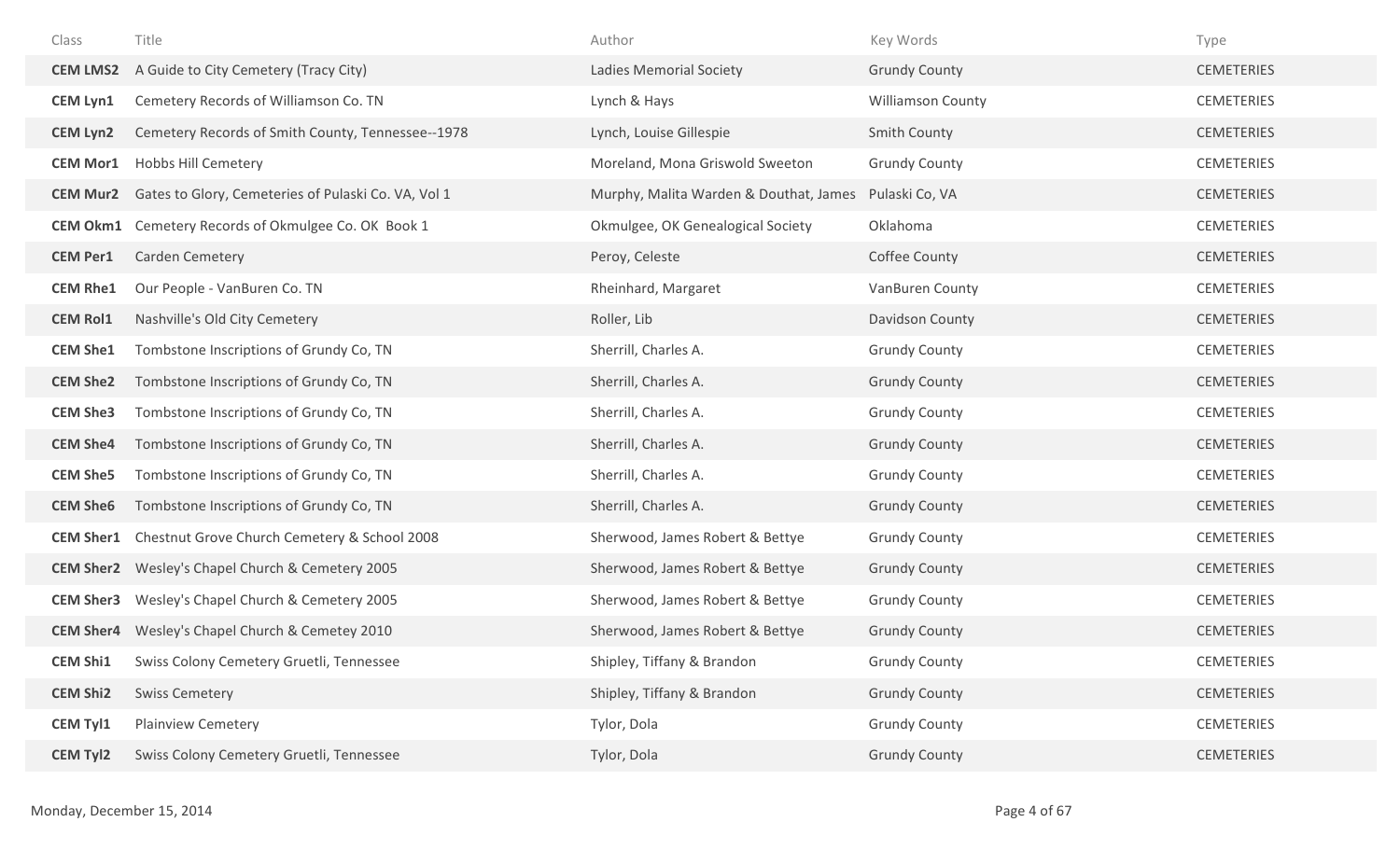| Class            | Title                                                        | Author                        | Key Words                                       | Type              |
|------------------|--------------------------------------------------------------|-------------------------------|-------------------------------------------------|-------------------|
| <b>CEM Wal1</b>  | Walker, King, Whitman, Bess Cemeteries Beersheba Springs, TN | Walker, Tammy F. Smith        | <b>Grundy County</b>                            | <b>CEMETERIES</b> |
| <b>CEM Wil1</b>  | A Walking Tour of Mt. Olivet Cemetery                        | Wills, Ridley II              | Davidson County, Mt. Olivet Cemetery, Nashville | <b>CEMETERIES</b> |
| <b>CEM Wilh1</b> | Some Cemeteries in Marion & Grundy Counties, TN              | Wilhelm, Mae Pearl King       | <b>Grundy County</b>                            | <b>CEMETERIES</b> |
| <b>CEM Win1</b>  | Cem & Tombstone Inscriptions Coffee Co, TN Vol 1             | Winters, Linda                | Coffee County                                   | <b>CEMETERIES</b> |
| <b>CEM Win2</b>  | Cem & Tombstone Inscriptions Coffee Co. TN Vol II            | Winters, Linda                | Coffee County                                   | <b>CEMETERIES</b> |
|                  | <b>CEM WPA1</b> Grundy County TN Cemetery Records            | <b>WPA</b>                    | <b>Grundy County</b>                            | <b>CEMETERIES</b> |
|                  | <b>CEM WPA2</b> Grundy County TN Cemetery Records            | <b>WPA</b>                    | <b>Grundy County</b>                            | <b>CEMETERIES</b> |
| <b>CEN Ben1</b>  | 1820 Census of TN                                            | Bentley, Elizabeth Petty      | Tennessee, 1820                                 | <b>CENSUS</b>     |
| <b>CEN Bri1</b>  | 1840 Federal Census of Coffee Co. TN                         | Bridgewater, Betty Anderson   | Coffee County                                   | <b>CENSUS</b>     |
| <b>CEN Bri2</b>  | 1850 Federal Census of Coffee Co TN                          | Bridgewater, Betty Anderson   | Coffee County                                   | <b>CENSUS</b>     |
| <b>CEN Bri3</b>  | 1850 Federal Census of Coffee Co TN                          | Bridgewater, Betty Anderson   | Coffee County                                   | <b>CENSUS</b>     |
| <b>CEN Bri4</b>  | 1860 Federal Census of Coffee Co TN                          | Bridgewater, Betty Anderson   | Coffee County                                   | <b>CENSUS</b>     |
| <b>CEN Bri5</b>  | 1860 Federal Census of Coffee Co TN                          | Bridgewater, Betty Anderson   | Coffee County                                   | <b>CENSUS</b>     |
| <b>CEN Bri6</b>  | 1860 Federal Census of Coffee Co TN                          | Bridgewater, Betty Anderson   | Coffee County                                   | <b>CENSUS</b>     |
| <b>CEN Bri7</b>  | 1870 Federal Census of Coffee Co TN                          | Bridgewater, Betty Anderson   | Coffee County                                   | <b>CENSUS</b>     |
| <b>CEN Bri8</b>  | 1870 Federal Census of Coffee Co TN                          | Bridgewater, Betty Anderson   | Coffee County                                   | <b>CENSUS</b>     |
| <b>CEN Bri9</b>  | Warren County, Tennessee Census 1840                         | Bridgewater, Betty Anderson   | <b>Warren County</b>                            | <b>CENSUS</b>     |
| <b>CEN Car1</b>  | Tennessee Census 1850 Franklin County                        | Carpenter, V.K. (Mrs.)        | Franklin County                                 | <b>CENSUS</b>     |
| <b>CEN CCH1</b>  | 1880 Federal Census of Coffee Co TN                          | Coffee Co. Historical Society | Coffee County                                   | <b>CENSUS</b>     |
| <b>CEN Dou1</b>  | 1830 Census Sequatchie Valley Marion - Bledsoe Counties      | Douthat, James L.             | <b>Marion County</b>                            | <b>CENSUS</b>     |
| <b>CEN Dou2</b>  | 1840 Census Sequatchie Valley Marion - Bledsoe Counties      | Douthat, James L.             | Marion County, Bledsoe County, 1840             | <b>CENSUS</b>     |
| <b>CEN Dut1</b>  | U.S. Census 1950                                             | <b>Dutchmaid Bakery</b>       | Census, U.S., 1950                              | <b>CENSUS</b>     |
| <b>CEN Ful1</b>  | Census of the the Cumberland Settlements 1770-1790           | Fulcher, Richard Carlton      | Cumberland Settlements, 1770, 1780, 1790        | <b>CENSUS</b>     |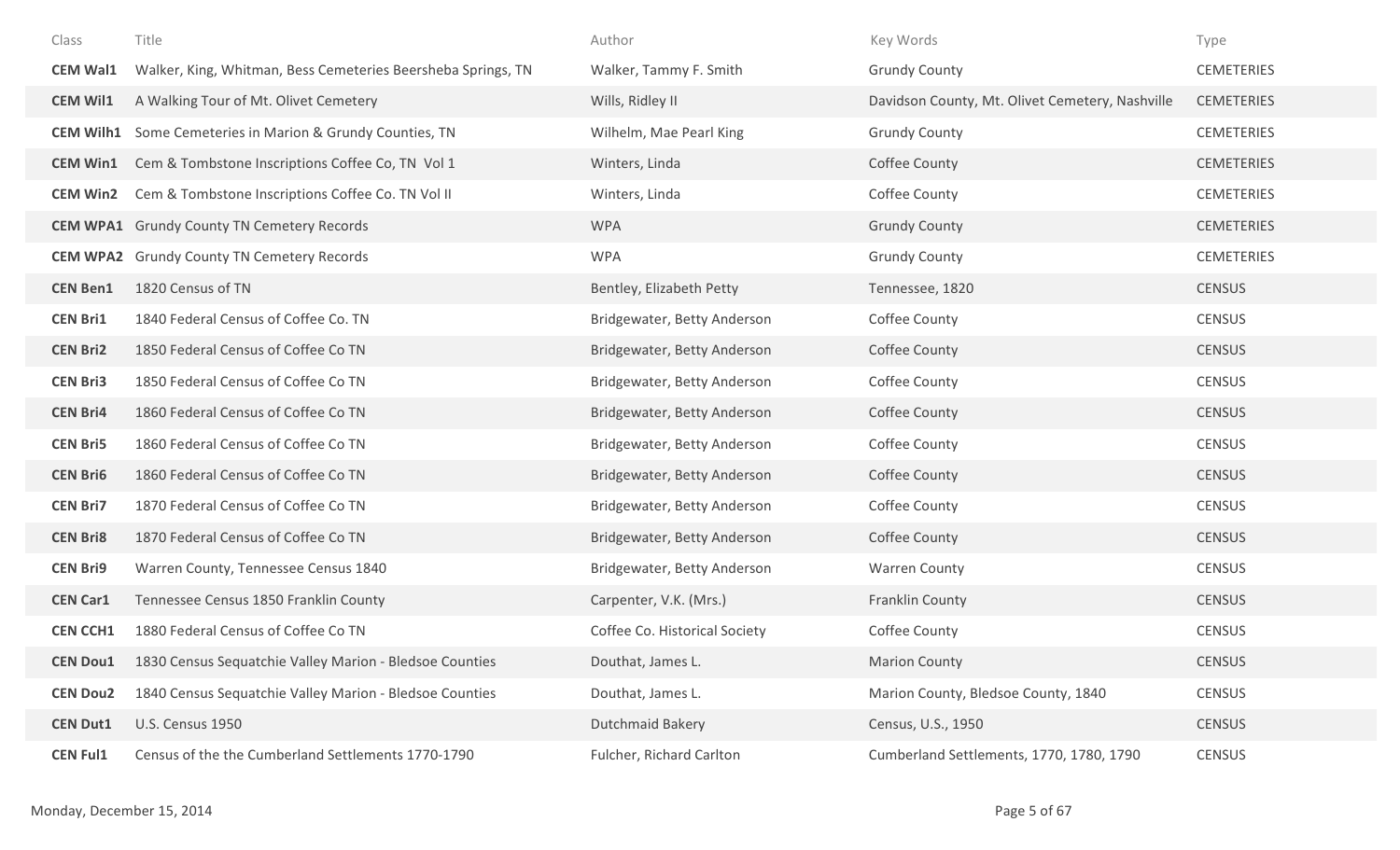| Class            | Title                           | Author                             | Key Words               | Type          |
|------------------|---------------------------------|------------------------------------|-------------------------|---------------|
| <b>CEN Goi1</b>  | U.S. Census Grundy Co TN 1850   | Goins & Hobbs Genealogy            | Grundy County, 1850     | <b>CENSUS</b> |
| <b>CEN Goi10</b> | U.S. Census Grundy Co. TN 1900  | Goins & Hobbs Genealogy            | Grundy County, 1900     | <b>CENSUS</b> |
| <b>CEN Goi11</b> | U.S. Census Grundy Co. TN 1900  | Goins & Hobbs Genealogy            | Grundy County, 1900     | <b>CENSUS</b> |
| <b>CEN Goi15</b> | US Census Marion County TN 1850 | <b>Goins &amp; Hobbs Genealogy</b> | Marion County, 1850     | CENSUS        |
| <b>CEN Goi16</b> | US Census Marion Co. TN 1850    | <b>Goins &amp; Hobbs Genealogy</b> | Marion County, 1850     | <b>CENSUS</b> |
| <b>CEN Goi17</b> | US Census Marion Co TN 1850     | <b>Goins &amp; Hobbs Genealogy</b> | Marion County, 1850     | <b>CENSUS</b> |
| <b>CEN Goi18</b> | US Census Marion County TN 1860 | Goins & Hobbs Genealogy            | Marion County, 1860     | <b>CENSUS</b> |
| <b>CEN Goi19</b> | US Census Marion County TN 1860 | <b>Goins &amp; Hobbs Genealogy</b> | Marion County, 1860     | CENSUS        |
| <b>CEN Goi2</b>  | US Census Grundy Co TN 1860     | Goins & Hobbs Genealogy            | Grundy County, 1860     | <b>CENSUS</b> |
| <b>CEN Goi20</b> | US Census Marion County TN 1870 | <b>Goins &amp; Hobbs Genealogy</b> | Marion County, 1870     | <b>CENSUS</b> |
| <b>CEN Goi21</b> | US Census Marion Co. TN 1870    | <b>Goins &amp; Hobbs Genealogy</b> | Marion County, 1870     | <b>CENSUS</b> |
| <b>CEN Goi22</b> | US Census Marion Co. TN 1870    | <b>Goins &amp; Hobbs Genealogy</b> | Marion County, 1870     | <b>CENSUS</b> |
| <b>CEN Goi23</b> | US Census Marion County TN 1880 | <b>Goins &amp; Hobbs Genealogy</b> | Marion County, 1880     | <b>CENSUS</b> |
| <b>CEN Goi24</b> | US Census Marion Co. TN 1880    | Goins & Hobbs Genealogy            | Marion County, 1880     | <b>CENSUS</b> |
| <b>CEN Goi25</b> | US Census Marion County TN 1900 | Goins & Hobbs Genealogy            | Marion County, 1900     | <b>CENSUS</b> |
| <b>CEN Goi26</b> | US Census Marion Co TN 1900     | <b>Goins &amp; Hobbs Genealogy</b> | Marion County, 1900     | <b>CENSUS</b> |
| <b>CEN Goi27</b> | US Census Marion County TN 1910 | <b>Goins &amp; Hobbs Genealogy</b> | Marion County, 1910     | <b>CENSUS</b> |
| <b>CEN Goi28</b> | US Census Sequatchie Co TN 1860 | <b>Goins &amp; Hobbs Genealogy</b> | Sequatchie County, 1860 | <b>CENSUS</b> |
| <b>CEN Goi29</b> | US Census Sequatchie Co TN 1870 | Goins & Hobbs Genealogy            | Sequatchie County, 1870 | <b>CENSUS</b> |
| <b>CEN Goi3</b>  | U.S. Census Grundy Co. TN 1860  | <b>Goins &amp; Hobbs Genealogy</b> | Grundy County, 1860     | <b>CENSUS</b> |
| <b>CEN Goi30</b> | US Census Sequatchie Co TN 1870 | <b>Goins &amp; Hobbs Genealogy</b> | Sequatchie County, 1870 | <b>CENSUS</b> |
| <b>CEN Goi31</b> | US Census Sequatchie Co TN 1880 | <b>Goins &amp; Hobbs Genealogy</b> | Sequatchie County, 1880 | CENSUS        |
| <b>CEN Goi32</b> | US Census Sequatchie Co TN 1880 | <b>Goins &amp; Hobbs Genealogy</b> | Sequatchie County, 1880 | <b>CENSUS</b> |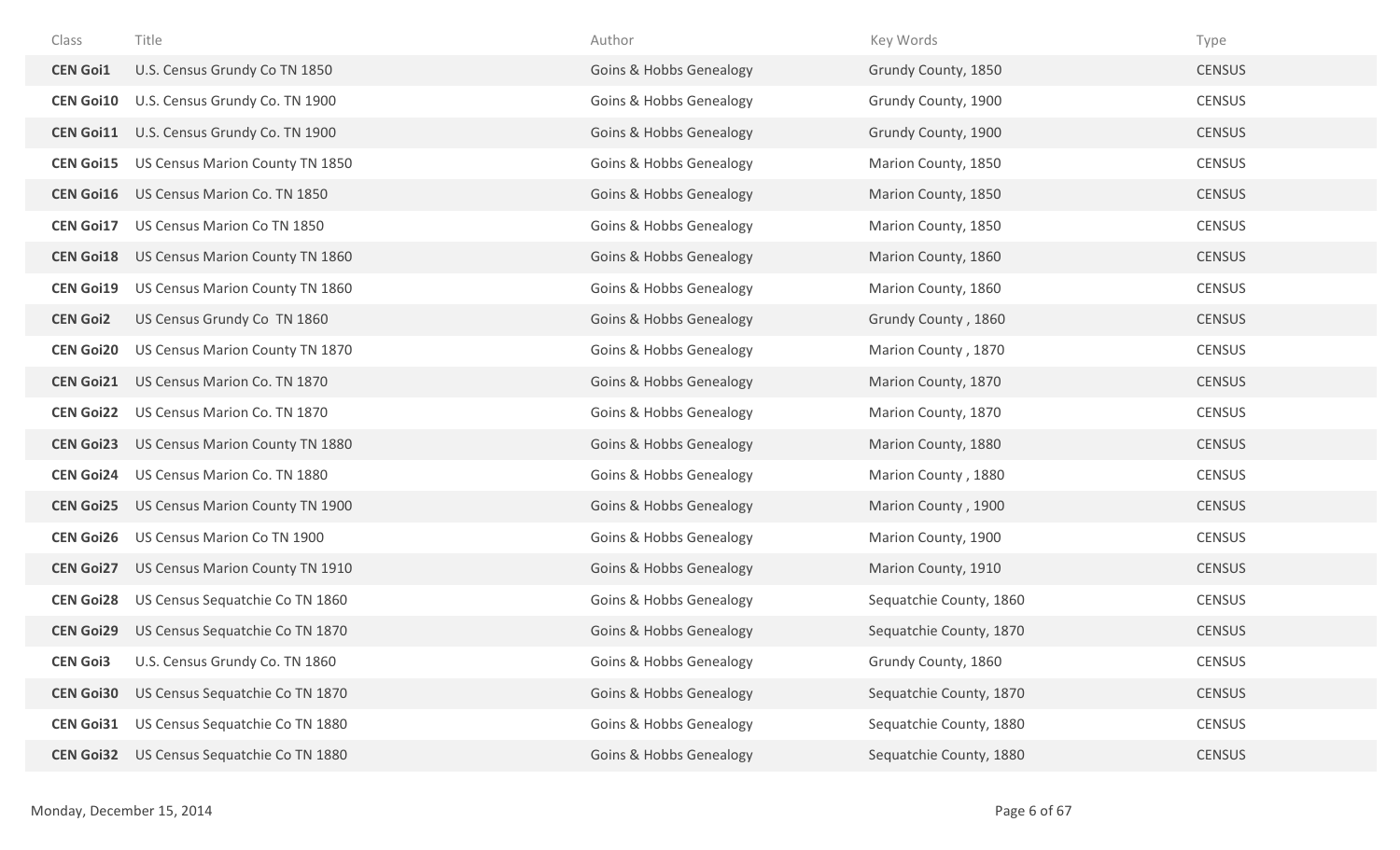| Class            | Title                                          | Author                                    | Key Words                                         | Type          |
|------------------|------------------------------------------------|-------------------------------------------|---------------------------------------------------|---------------|
| <b>CEN Goi33</b> | US Census Sequatchie Co TN 1900                | <b>Goins &amp; Hobbs Genealogy</b>        | Sequatchie County, 1900                           | <b>CENSUS</b> |
| <b>CEN Goi34</b> | US Census Sequatchie Co TN 1910                | <b>Goins &amp; Hobbs Genealogy</b>        | Sequatchie County, 1910                           | <b>CENSUS</b> |
| <b>CEN Goi4</b>  | U.S. Census Grundy Co. TN 1860                 | <b>Goins &amp; Hobbs Genealogy</b>        | Grundy County, 1860                               | <b>CENSUS</b> |
| <b>CEN Goi5</b>  | U.S. Census Grundy Co. TN 1870                 | <b>Goins &amp; Hobbs Genealogy</b>        | Grundy County, 1870                               | <b>CENSUS</b> |
| <b>CEN Goi6</b>  | U.S. Census Grundy Co. TN 1870                 | <b>Goins &amp; Hobbs Genealogy</b>        | Grundy County, 1870                               | <b>CENSUS</b> |
| <b>CEN Goi7</b>  | U.S. Census Grundy Co. TN 1870                 | <b>Goins &amp; Hobbs Genealogy</b>        | Grundy County, 1870                               | <b>CENSUS</b> |
| <b>CEN Goi8</b>  | U.S. Census Grundy Co. TN 1880                 | <b>Goins &amp; Hobbs Genealogy</b>        | Grundy County, 1880                               | <b>CENSUS</b> |
| <b>CEN Goi9</b>  | U.S. Census Grundy Co TN 1880                  | <b>Goins &amp; Hobbs Genealogy</b>        | Grundy County, 1880                               | <b>CENSUS</b> |
| <b>CEN GPC1</b>  | North Carolina Census 1790                     | Genealogical Publishing Co.               | North Carolina, 1790                              | <b>CENSUS</b> |
| <b>CEN Gra1</b>  | 1880 Lewis Co TN Federal Census                | Graves, Marjorie & Glenn, Betty           | Lewis County, 1880                                | <b>CENSUS</b> |
| <b>CEN Hil1</b>  | Warren County, Tennessee Census 1870           | Hillis, Robert A C, Jr.                   | <b>Warren County</b>                              | <b>CENSUS</b> |
| <b>CEN Hil2</b>  | Warren Co. Census 1880                         | Hillis, Robert A C, Jr.                   | <b>Warren County</b>                              | <b>CENSUS</b> |
| <b>CEN Hil3</b>  | Warren Co. Census 1880                         | Hillis, Robert A.C. Jr.                   | <b>Warren County</b>                              | <b>CENSUS</b> |
| <b>CEN Hil4</b>  | Warren Co Census 1900                          | Hillis, Robert A.C. Jr.                   | Warren County                                     | <b>CENSUS</b> |
| <b>CEN Hil5</b>  | Warren County, TN Census 1900                  | Hillis, Robert A C, Jr.                   | Warren County, 1900                               | <b>CENSUS</b> |
| <b>CEN Hil6</b>  | Warren Co. Census 1910                         | Hillis, Robert A C                        | Warren County, 1910                               | <b>CENSUS</b> |
| <b>CEN Hil7</b>  | Warren Co. TN Census 1910 not here             | Hillis, Robert A C                        | Warren County, 1910                               | <b>CENSUS</b> |
| <b>CEN Koo1</b>  | Rutherford Co. N C 1790 Census & 1782 Tax List | Koon, Sue Hill                            | Rutherford County, North Carolina, 1790, tax list | <b>CENSUS</b> |
| <b>CEN Phi1</b>  | Franklin Co TN in the Year 1840                | Phillips, Judy Henley                     | Franklin County                                   | <b>CENSUS</b> |
| <b>CEN Phi2</b>  | 1870 Franklin County, Tennessee                | Phillips, Judy Henley                     | Franklin County                                   | <b>CENSUS</b> |
| <b>CEN Phi3</b>  | 1870 Franklin County, Tennessee                | Phillips, Judy Henley                     | Franklin County                                   | <b>CENSUS</b> |
| <b>CEN Pot1</b>  | 1840 Federal Census of Coffee Co. TN           | Potter, Dorothy Williams; Majors, Betty M | Coffee County, 1840                               | <b>CENSUS</b> |
| <b>CEN Pow1</b>  | 1900 Franklin County, TN Census - Index Only   | Powers, Mary Osweiler                     | Franklin County                                   | <b>CENSUS</b> |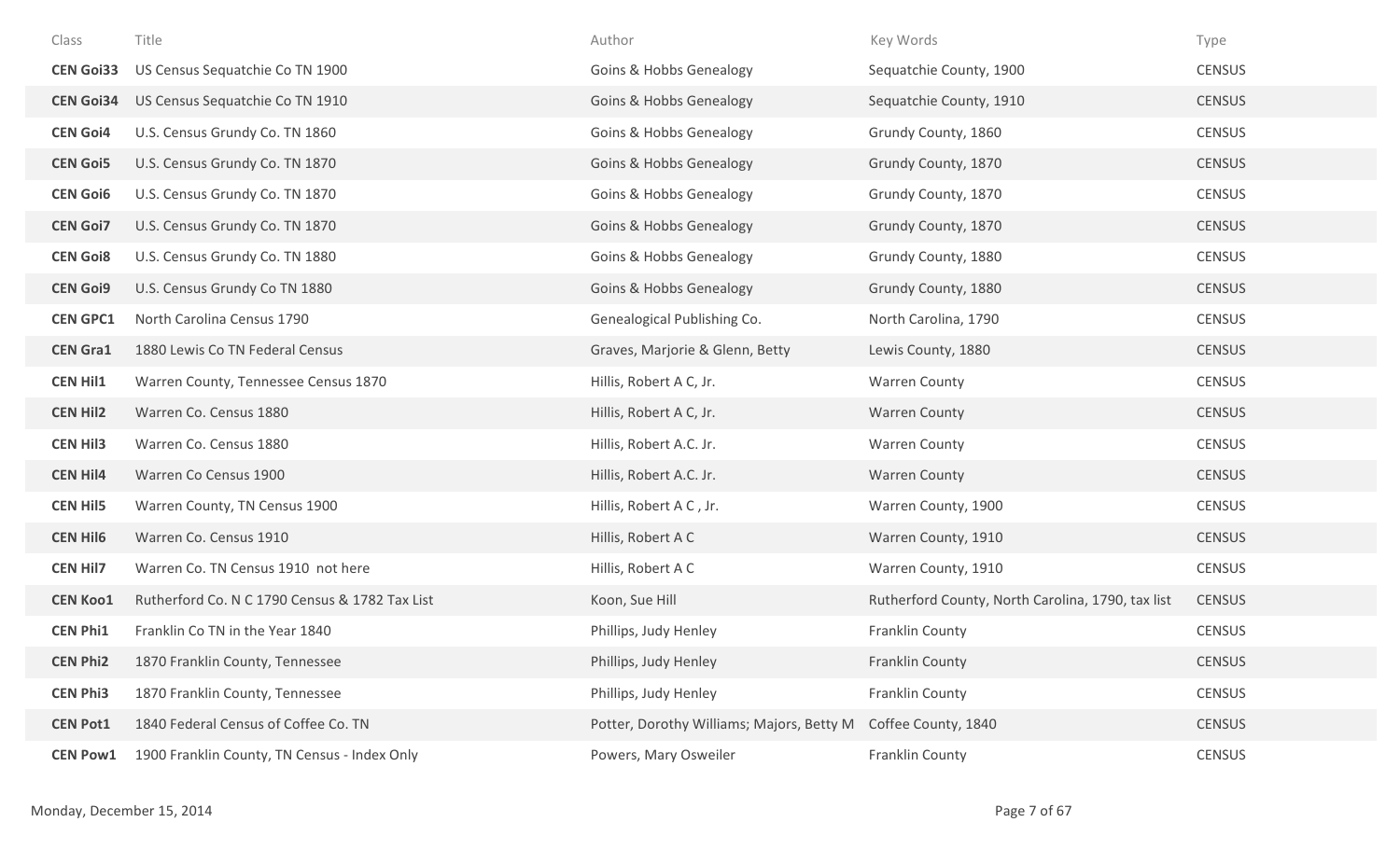| Class             | Title                                                       | Author                     | Key Words                             | Type          |
|-------------------|-------------------------------------------------------------|----------------------------|---------------------------------------|---------------|
| <b>CEN Pre1</b>   | TN Census 1820- Franklin Co. TN                             | Presley, Cloie             | Franklin County                       | <b>CENSUS</b> |
| <b>CEN Pre2</b>   | TN Census 1820- Franklin Co. TN                             | Presley, Cloie             | Franklin County                       | <b>CENSUS</b> |
| <b>CEN Sch1</b>   | U.S. Census Grundy Co. TN 1850                              | Schunk, John F.            | <b>Grundy County</b>                  | <b>CENSUS</b> |
| <b>CEN Sch2</b>   | U.S. Census Grundy Co TN 1850                               | Schunk, John F.            | <b>Grundy County</b>                  | <b>CENSUS</b> |
| <b>CEN She1</b>   | Reconstructed 1810 Census of TN                             | Sherrill, Charles A.       | Tennessee, Reconstructed Census, 1810 | <b>CENSUS</b> |
| <b>CEN She2</b>   | Grundy County, Tennessee Special Census Records (1850-1880) | Sherrill, Charles A.       | special Census                        | <b>CENSUS</b> |
| <b>CEN Sis 11</b> | 1850 Census of TN Vol 7 Wa - Zu & A - G Cross Index         | Sistler, Byron and Barbara | Tennessee, Census                     | <b>CENSUS</b> |
| <b>CEN Sis 12</b> | 1850 Census of TN Vol 8 H-Z Cross Index                     | Sistler, Byron and Barbara | Tennessee, Census                     | <b>CENSUS</b> |
| <b>CEN Sis 8</b>  | 1850 Census of TN Vol 4 Jo-Mu                               | Sistler, Byron and Barbara | Tennessee, Census                     | <b>CENSUS</b> |
| <b>CEN Sis10</b>  | 1850 Census of TN Vol 6 Ru-Wa                               | Sistler, Byron and Barbara | Tennessee, Census                     | <b>CENSUS</b> |
| <b>CEN Sis13</b>  | 1860 Census TN Vol1 A-CRAG                                  | Sistler, Byron and Barbara | Tennessee, Census                     | <b>CENSUS</b> |
| <b>CEN Sis14</b>  | 1860 Census Tenn Vol 2 CRAI - HAYNES                        | Sistler, Byron and Barbara | Tennessee, Census                     | <b>CENSUS</b> |
| <b>CEN Sis15</b>  | 1860 Census Tenn Vol 3 Hayney - McKee                       | Sistler, Byron and Barbara | Tennessee, Census                     | <b>CENSUS</b> |
| <b>CEN Sis16</b>  | 1860 Census TN Vol 4 McKehn - Sexton                        | Sistler, Byron & Barbara   | Tennessee, Census                     | <b>CENSUS</b> |
| <b>CEN Sis17</b>  | 1860 Census Tenn. Vol.5 SEXUX-Z                             | Sistler, Byron and Barbara | Tennessee, Census                     | <b>CENSUS</b> |
| <b>CEN Sis18</b>  | 1870 Census Tenn. Vol.1 A-Lev                               | Sistler, Byron and Barbara | Tennessee, Census                     | <b>CENSUS</b> |
| <b>CEN Sis19</b>  | 1870 Census Tenn. Vol.2 Lev-z                               | Sistler, Byron and Barbara | Tennessee, Census                     | <b>CENSUS</b> |
| <b>CEN Sis20</b>  | 1880 Census Coffee Co TN                                    | Sistler, Byron             | Coffee County                         | <b>CENSUS</b> |
| <b>CEN Sis21</b>  | 1880 Census Coffee Co TN                                    | Sistler, Byron             | Coffee County                         | <b>CENSUS</b> |
| <b>CEN Sis22</b>  | 1880 Franklin County, Tennessee                             | Sistler, Byron & Barbara   | Franklin County                       | <b>CENSUS</b> |
| <b>CEN Sis23</b>  | 1830 Census East TN                                         | Sistler, Byron             | <b>East Tennessee</b>                 | <b>CENSUS</b> |
| <b>CEN Sis23</b>  | 1840 Census TN Warren Co, TN                                | Sistler, Byron             | <b>Warren County</b>                  | <b>CENSUS</b> |
| <b>CEN Sis24</b>  | 1830 Census Middle TN                                       | Sistler, Byron             | Middle Tennessee                      | <b>CENSUS</b> |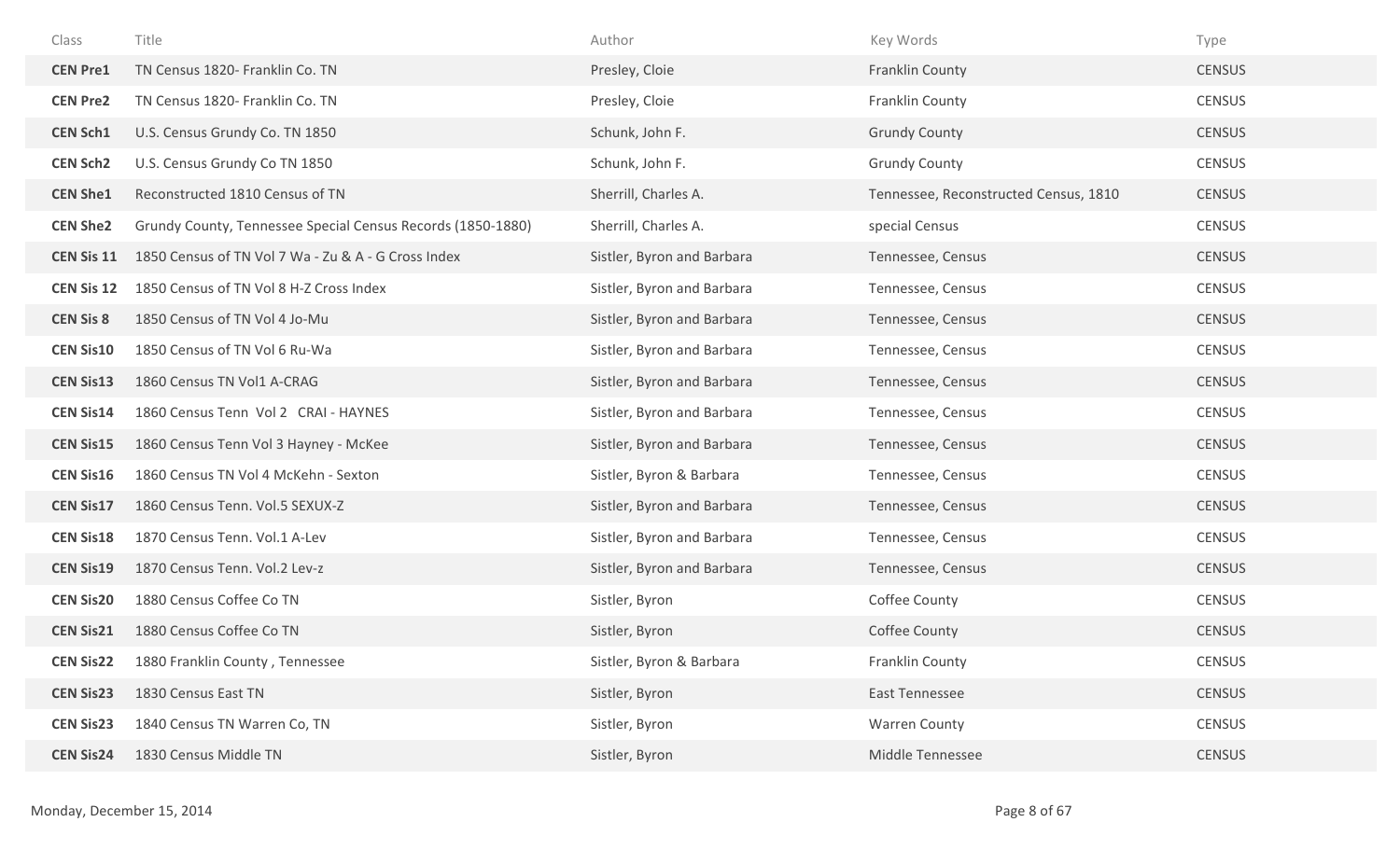| Class            | Title                                                        | Author                          | Key Words                            | Type          |
|------------------|--------------------------------------------------------------|---------------------------------|--------------------------------------|---------------|
| <b>CEN Sis25</b> | 1830 Census West TN                                          | Sistler, Byron                  | West Tennessee                       | <b>CENSUS</b> |
| <b>CEN Sis26</b> | 1840 Census Warren Co, TN                                    | Sistler, Byron and Barbara      | <b>Warren County</b>                 | <b>CENSUS</b> |
| <b>CEN Sis4</b>  | 1840 Census of TN                                            | Sistler, Byron                  | Tennessee, Census                    | <b>CENSUS</b> |
| <b>CEN Sis5</b>  | 1850 Census of TN Vol 1 A-Ch                                 | Sistler, Byron and Barbara      | Tennessee, Census                    | <b>CENSUS</b> |
| <b>CEN Sis6</b>  | 1850 Census of TN Vol 2 Ch-Ga                                | Sistler, Byron and Barbara      | Tennessee, Census                    | <b>CENSUS</b> |
| <b>CEN Sis7</b>  | 1850 Census of TN Vol 3 Ga-Jo                                | Sistler, Byron and Barbara      | Tennessee, Census                    | <b>CENSUS</b> |
| <b>CEN Sis9</b>  | 1850 Census of TN Vol 5 Mu-Ru                                | Sistler, Byron and Barbara      | Tennessee, Census                    | <b>CENSUS</b> |
| <b>CEN Swe1</b>  | Franklin Co TN 1860 Census & Marriages for Head of Household | Swenson, Helen                  | Franklin County                      | <b>CENSUS</b> |
| <b>CEN Tat1</b>  | 1920 Census Marion Co TN Dist 1-6                            | Tate, Lloyd A.                  | <b>Marion County</b>                 | <b>CENSUS</b> |
| <b>CEN Tat2</b>  | 1920 Census Marion Co TN Dist 7-11                           | Tate, Lloyd A.                  | <b>Marion County</b>                 | <b>CENSUS</b> |
| <b>CEN Tho1</b>  | Map Guide to the U.S. Federal Censuses 1790-1920             | Thorndale, Wm & Dollarhide, Wm. | Federal Census, 1790                 | <b>CENSUS</b> |
| <b>CEN Tyl1</b>  | Neighbors in Grundy County, TN (1850 Census)                 | Tylor, Dola S.                  | <b>Grundy County</b>                 | <b>CENSUS</b> |
| <b>CEN Tyl2</b>  | Swiss Colony Census 1880                                     | Tylor, Dola S.                  | Grundy County, Swiss Colony, Gruetli | <b>CENSUS</b> |
| <b>CEN Tyl3</b>  | 1920 Census of Grundy County, TN                             | Tylor, Dola S.                  | <b>Grundy County</b>                 | <b>CENSUS</b> |
| <b>CEN Tyl4</b>  | Census Index Grundy Co. TN 1920                              | Tylor, Dola S.                  | <b>Grundy County</b>                 | <b>CENSUS</b> |
| <b>CEN Tyl5</b>  | Neighbors in Grundy County, TN (1850 Census)                 | Tylor, Dola S.                  | <b>Grundy County</b>                 | <b>CENSUS</b> |
| <b>CEN USC1</b>  | U.S. Census Grundy Co. TN 1850                               | U.S. Census Bureau              | <b>Grundy County</b>                 | <b>CENSUS</b> |
| <b>CEN USC1</b>  | U.S. Census Grundy Co. TN 1850                               | U.S. Census Bureau              | <b>Grundy County</b>                 | <b>CENSUS</b> |
| <b>CEN USC10</b> | Warren Co TN 1870 Census                                     | U.S. Census Bureau              | <b>Warren County</b>                 | <b>CENSUS</b> |
| <b>CEN USC2</b>  | U.S. Census Grundy Co. TN 1850                               | U.S. Census Bureau              | <b>Grundy County</b>                 | <b>CENSUS</b> |
| <b>CEN USC3</b>  | U.S. Census Grundy Co. TN 1880                               | U.S. Census Bureau              | <b>Grundy County</b>                 | <b>CENSUS</b> |
| <b>CEN USC4</b>  | US Census Grundy Co TN 1910                                  | U.S. Census Bureau              | <b>Grundy County</b>                 | <b>CENSUS</b> |
| <b>CEN USC5</b>  | U.S. Census Grundy Co. TN 1920                               | U.S. Census Bureau              | <b>Grundy County</b>                 | <b>CENSUS</b> |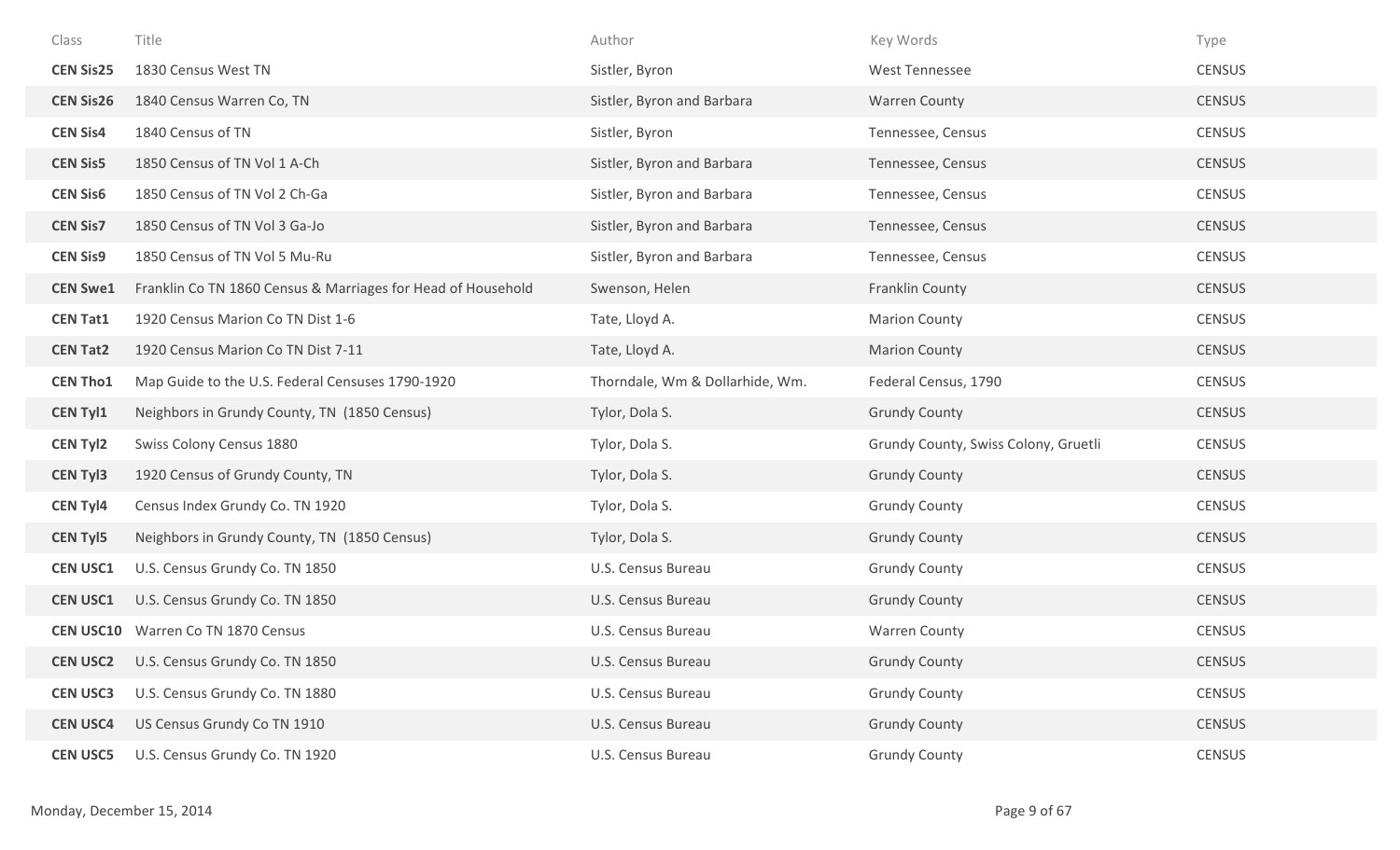| Class           | Title                                       | Author                 | Key Words             | Type                  |
|-----------------|---------------------------------------------|------------------------|-----------------------|-----------------------|
| <b>CEN USC6</b> | U.S. Census Grundy Co. TN 1920              | U.S. Census Bureau     | <b>Grundy County</b>  | <b>CENSUS</b>         |
| <b>CEN USC7</b> | U.S. Census of Grundy County (1930)         | U.S. Census Bureau     | <b>Grundy County</b>  | <b>CENSUS</b>         |
| <b>CEN USC8</b> | 1830 Warren Co TN Census                    | U.S. Census Returns    | <b>Warren County</b>  | <b>CENSUS</b>         |
| <b>CEN USC9</b> | Warren Co TN 1860 Census                    | U.S. Census Returns    | <b>Warren County</b>  | <b>CENSUS</b>         |
|                 | <b>CEN Wom1</b> Warren Co TN Census of 1850 | <b>Womack Printing</b> | Warren Coundy         | <b>CENSUS</b>         |
|                 | <b>CEN Wom2</b> US Census of Warren Co 1850 | <b>Womack Printing</b> | <b>Warren County</b>  | <b>CENSUS</b>         |
|                 | <b>CEN Wom3</b> Warren Co TN Census fo 1850 | <b>Womack Printing</b> | <b>Warren County</b>  | <b>CENSUS</b>         |
| <b>ChS</b>      | Poetry For Autumn                           | Justus, May            | children's literature | May Justus Collection |
| <b>ChS</b>      | Peter Pocket and His Pickle Pup             | Justus, May            | children's literature | May Justus Collection |
| <b>ChS</b>      | Jumping Johnny (tape)                       | Justus, May            | children's literature | May Justus Collection |
| <b>ChS</b>      | Peter Pocket                                | Justus, May            | children's literature | May Justus Collection |
| ChS             | Peddlers Pack                               | Justus, May            | children's literature | May Justus Collection |
| <b>ChS</b>      | Nearside and Far                            | Justus, May            | children's literature | May Justus Collection |
| ChS             | Nearside and Far                            | Justus, May            | children's literature | May Justus Collection |
| <b>ChS</b>      | You're Sure Silly Billy                     | Justus, May            | children's literature | May Justus Collection |
| ChS             | Lester and His Hound Pup                    | Justus, May            | children's literature | May Justus Collection |
| <b>ChS</b>      | Little Red Rooster Came to Crow             | Justus, May            | children's literature | May Justus Collection |
| <b>ChS</b>      | Jumping Johnny Outwits Skedaddle            | Justus, May            | children's literature | May Justus Collection |
| <b>ChS</b>      | Jumping Johnny Outwits Skedaddle            | Justus, May            | children's literature | May Justus Collection |
| ChS             | Surprise For Peter Pocket                   | Justus, May            | children's literature | May Justus Collection |
| ChS             | My Lord and I                               | Justus, May            | children's literature | May Justus Collection |
| <b>ChS</b>      | My Lord and I                               | Justus, May            | children's literature | May Justus Collection |
| <b>ChS</b>      | My Lord and I                               | Justus, May            | children's literature | May Justus Collection |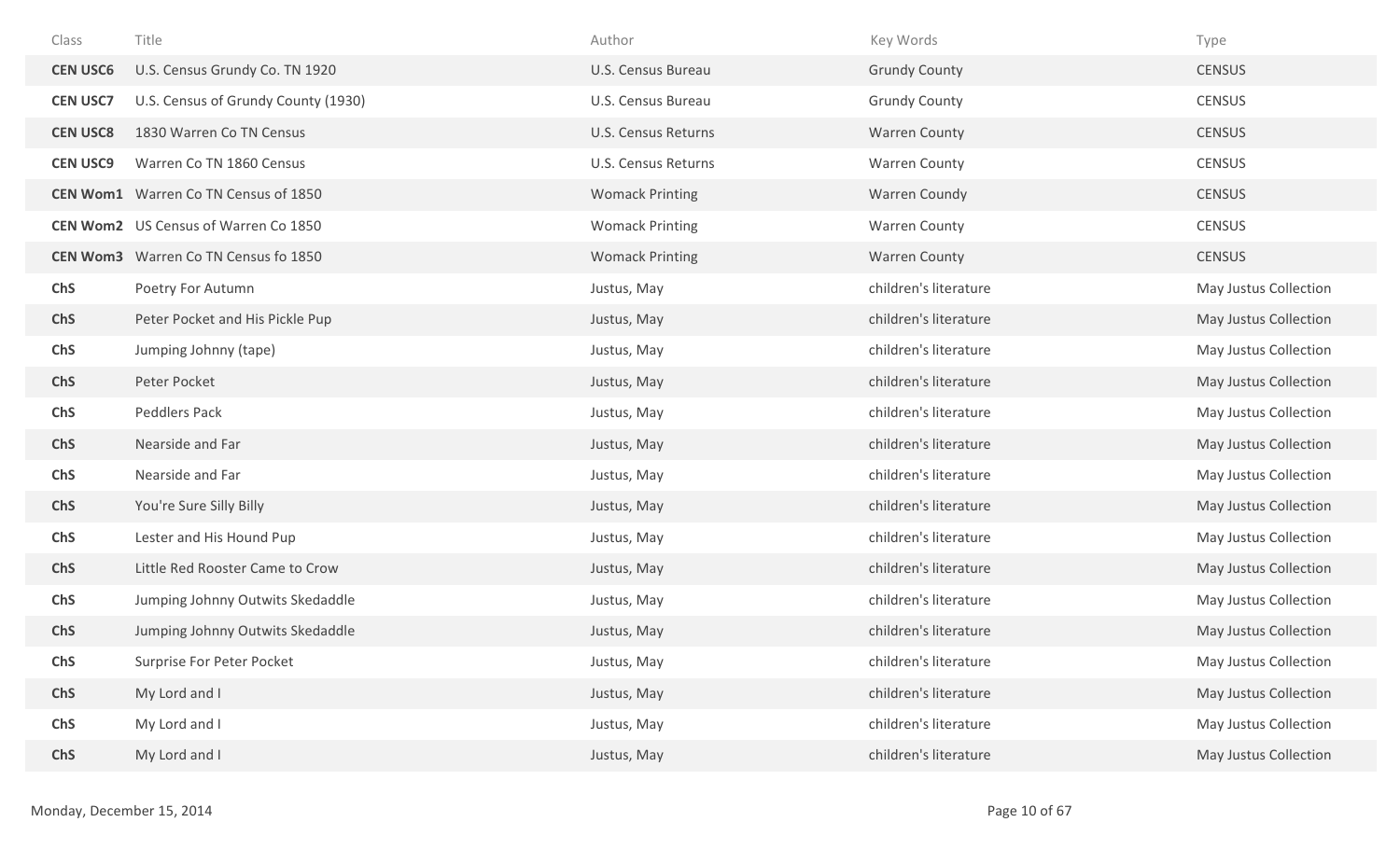| Class      | Title                          | Author      | Key Words             | Type                  |
|------------|--------------------------------|-------------|-----------------------|-----------------------|
| ChS        | Mr. Song Catcher and Company   | Justus, May | children's literature | May Justus Collection |
| ChS        | Mary Ellen                     | Justus, May | children's literature | May Justus Collection |
| ChS        | Lucky Penny                    | Justus, May | children's literature | May Justus Collection |
| ChS        | Luck for Little Lihu           | Justus, May | children's literature | May Justus Collection |
| ChS        | Luck for Little Lihu           | Justus, May | children's literature | May Justus Collection |
| ChS        | Lizzy                          | Justus, May | children's literature | May Justus Collection |
| ChS        | Nancy of Apple Tree Hill       | Justus, May | children's literature | May Justus Collection |
| <b>ChS</b> | Wind's s Blowing               | Justus, May | children's literature | May Justus Collection |
| ChS        | Tales From Nearside & Far      | Justus, May | children's literature | May Justus Collection |
| ChS        | The Complete Peddlers Pack     | Justus, May | children's literature | May Justus Collection |
| ChS        | The House In No End Hollow     | Justus, May | children's literature | May Justus Collection |
| <b>ChS</b> | The Mail Wagon Mystery         | Justus, May | children's literature | May Justus Collection |
| ChS        | The Other Side of the Mountain | Justus, May | children's literature | May Justus Collection |
| <b>ChS</b> | The Right House For Rowdy      | Justus, May | children's literature | May Justus Collection |
| ChS        | The Wonderful School           | Justus, May | children's literature | May Justus Collection |
| <b>ChS</b> | Then Came Mr. Billy Barker     | Justus, May | children's literature | May Justus Collection |
| ChS        | Toby Has a Dog                 | Justus, May | children's literature | May Justus Collection |
| <b>ChS</b> | Step Along and Jerry Jake      | Justus, May | children's literature | May Justus Collection |
| ChS        | Whoopee, Hunky Dory            | Justus, May | children's literature | May Justus Collection |
| ChS        | <b>Smoky Mountain Sampler</b>  | Justus, May | children's literature | May Justus Collection |
| ChS        | Peter Pocket's Luck            | Justus, May | children's literature | May Justus Collection |
| ChS        | You're Sure Silly Billy        | Justus, May | children's literature | May Justus Collection |
| ChS        | Jumping Johnny                 | Justus, May | children's literature | May Justus Collection |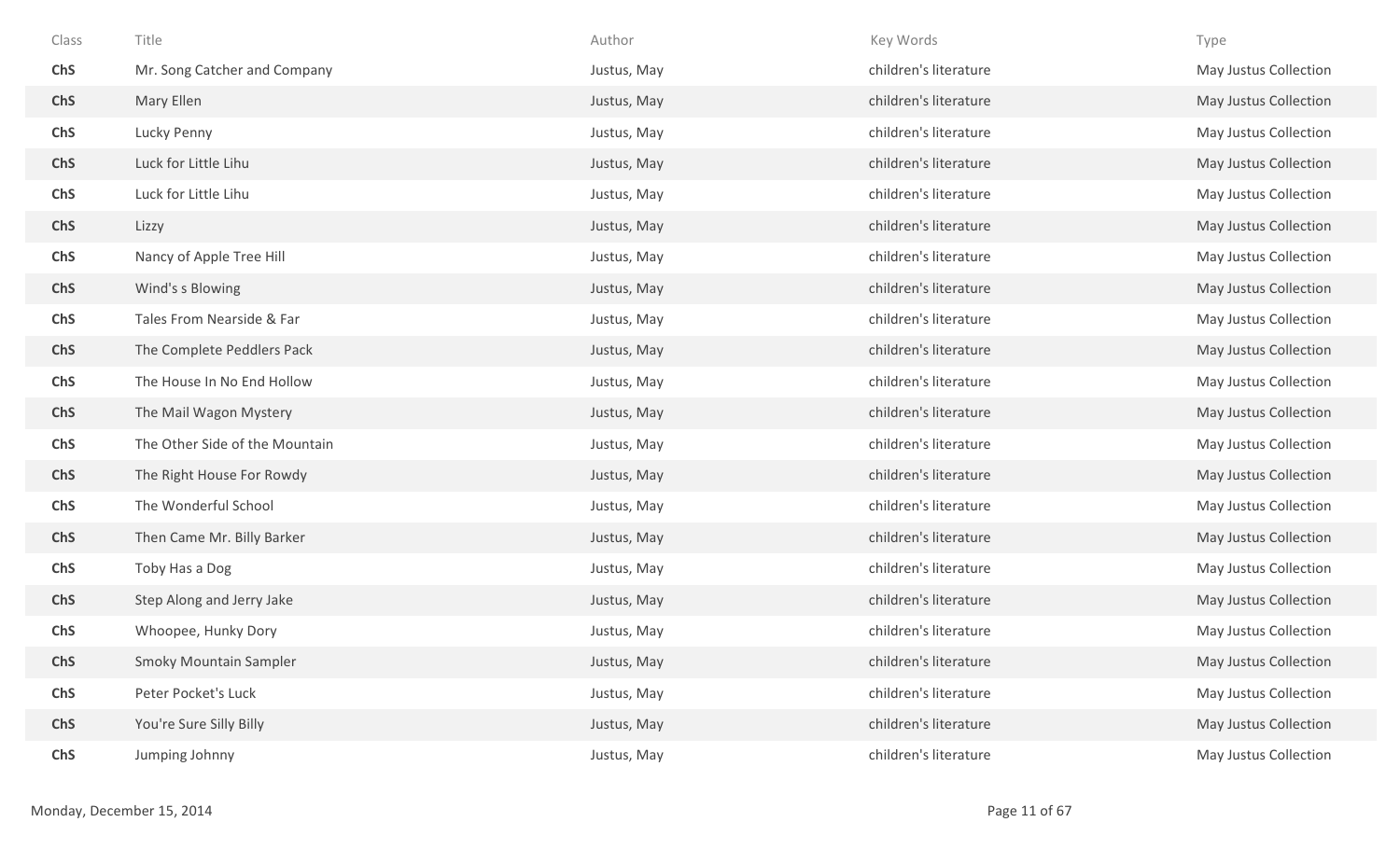| Class      | Title                         | Author      | Key Words             | Type                  |
|------------|-------------------------------|-------------|-----------------------|-----------------------|
| ChS        | You're Sure Silly Billy       | Justus, May | children's literature | May Justus Collection |
| ChS        | Susie                         | Justus, May | children's literature | May Justus Collection |
| ChS        | Susie                         | Justus, May | children's literature | May Justus Collection |
| ChS        | Surprise For Perky Pup        | Justus, May | children's literature | May Justus Collection |
| ChS        | Step Along and Jerry Jake     | Justus, May | children's literature | May Justus Collection |
| <b>ChS</b> | Step Along and Jerry Jake     | Justus, May | children's literature | May Justus Collection |
| ChS        | <b>Smoky Mountain Sampler</b> | Justus, May | children's literature | May Justus Collection |
| ChS        | Use Your Head Hildy           | Justus, May | children's literature | May Justus Collection |
| ChS        | <b>Big Log Mountain</b>       | Justus, May | children's literature | May Justus Collection |
| ChS        | Eden and the Rattle Snake     | Justus, May | children's literature | May Justus Collection |
| ChS        | Eden and the Rattle Snake     | Justus, May | children's literature | May Justus Collection |
| ChS        | Dixie Decides                 | Justus, May | children's literature | May Justus Collection |
| ChS        | Custard the Dragon            | Justus, May | children's literature | May Justus Collection |
| ChS        | Silly Billy                   | Justus, May | children's literature | May Justus Collection |
| ChS        | <b>Favorite Poems</b>         | Justus, May | children's literature | May Justus Collection |
| ChS        | Broccoli and Bubble Gum       | Justus, May | children's literature | May Justus Collection |
| ChS        | Cabin on Kettle Creek         | Justus, May | children's literature | May Justus Collection |
| ChS        | Betty Lou of Big Log Mountain | Justus, May | children's literature | May Justus Collection |
| <b>ChS</b> | Barney Bring Your Banjo       | Justus, May | children's literature | May Justus Collection |
| ChS        | Banjo Billy & Mr. Bones       | Justus, May | children's literature | May Justus Collection |
| ChS        | At the Foot of Windy Low      | Justus, May | children's literature | May Justus Collection |
| ChS        | A New Home for Billy          | Justus, May | children's literature | May Justus Collection |
| ChS        | Jumping Jack                  | Justus, May | children's literature | May Justus Collection |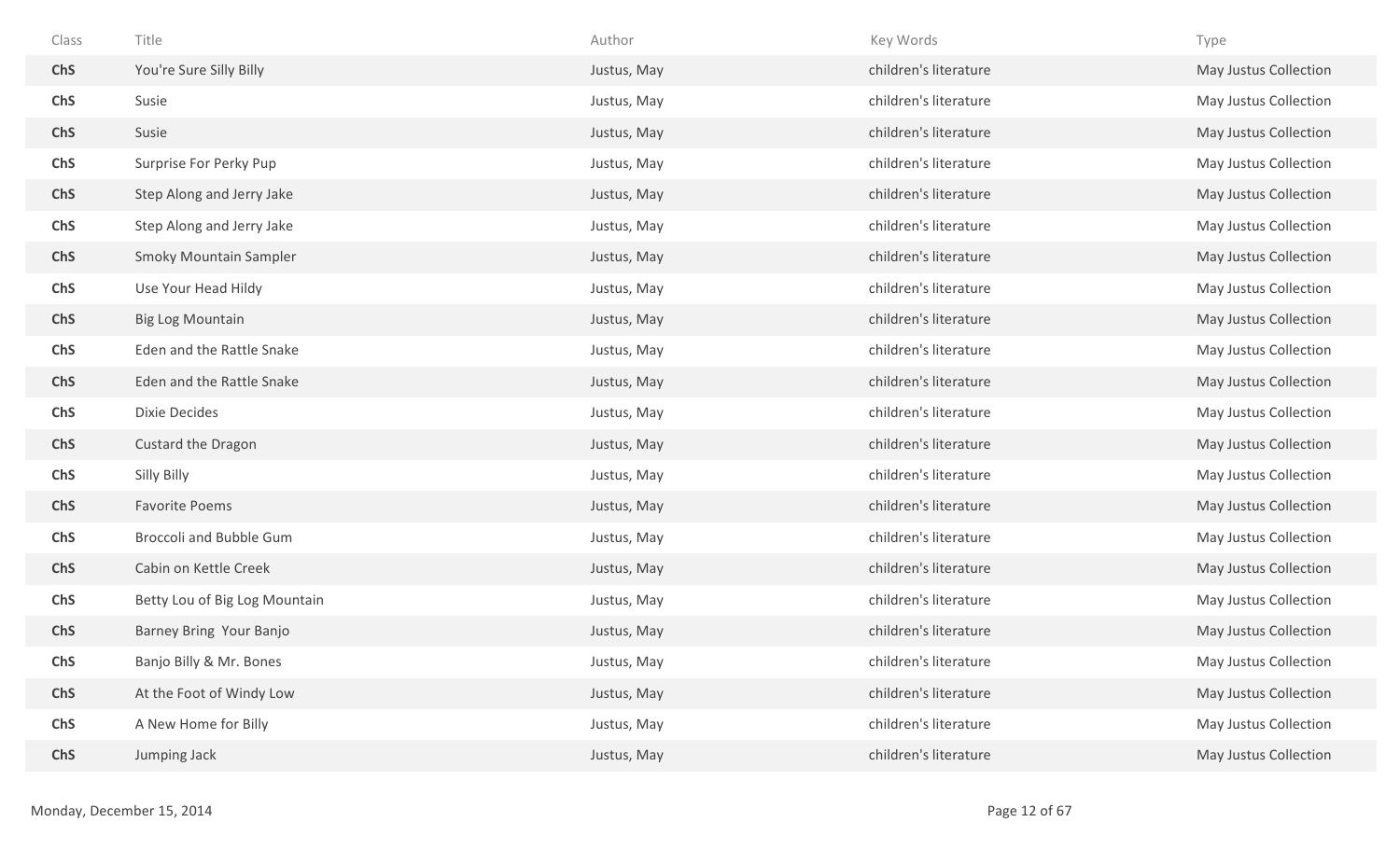| Class           | Title                                                            | Author                      | Key Words                               | Type                  |
|-----------------|------------------------------------------------------------------|-----------------------------|-----------------------------------------|-----------------------|
| <b>ChS</b>      | Children of the Green Smoky Mountains                            | Justus, May                 | children's literature                   | May Justus Collection |
| <b>ChS</b>      | Jerry Jake Carries On                                            | Justus, May                 | children's literature                   | May Justus Collection |
| <b>ChS</b>      | Bluebird Fly Up                                                  | Justus, May                 | children's literature                   | May Justus Collection |
| <b>ChS</b>      | Jumping Jack                                                     | Justus, May                 | children's literature                   | May Justus Collection |
| ChS             | <b>Favorite Poems</b>                                            | Justus, May                 | children's literature                   | May Justus Collection |
| <b>ChS</b>      | It Happened in No End Hollow                                     | Justus, May                 | children's literature                   | May Justus Collection |
| ChS             | Honey Jane                                                       | Justus, May                 | children's literature                   | May Justus Collection |
| <b>ChS</b>      | Holidays in No-End Hollow                                        | Justus, May                 | children's literature                   | May Justus Collection |
| ChS             | Holidays in No-End Hollow                                        | Justus, May                 | children's literature                   | May Justus Collection |
| <b>ChS</b>      | Here Comes Mary Ellen                                            | Justus, May                 | children's literature                   | May Justus Collection |
| <b>ChS</b>      | <b>Fiddlers Fair</b>                                             | Justus, May                 | children's literature                   | May Justus Collection |
| <b>ChS</b>      | Harrah For Jerry Jake                                            | Justus, May                 | children's literature                   | May Justus Collection |
| <b>ChS</b>      | Gabby Gaffer's New Shoes                                         | Justus, May                 | children's literature                   | May Justus Collection |
| <b>ChS</b>      | Gabby Gaffer (tape)                                              | Justus, May                 | children's literature                   | May Justus Collection |
| <b>ChS</b>      | Gabby Gaffer                                                     | Justus, May                 | children's literature                   | May Justus Collection |
| <b>ChS</b>      | Gabby Gaffer                                                     | Justus, May                 | children's literature                   | May Justus Collection |
| <b>ChS</b>      | Fun for Hunky Dory                                               | Justus, May                 | children's literature                   | May Justus Collection |
| <b>CHU And1</b> | Membership #3 Christ Church Tracy City, St. Albins, Foster Falls | Andrews, Elaine             | Christ Church, St Alban's, Foster Falls | <b>CHURCHES</b>       |
| <b>CHU Bar1</b> | Head of Collins River Church (Upper Collins River Church)        | Barnes, Tom                 | <b>Collins River</b>                    | <b>CHURCHES</b>       |
| <b>CHU Boy1</b> | Legacy of the Circuit Riders of Warren Co. TN                    | Boyd, Larry C.              | Warren County, Circuit Riders           | <b>CHURCHES</b>       |
| <b>CHU Bri1</b> | Blue Springs Church of Christ Minute Books 2 & 3                 | Bridgewater, Betty Anderson | Warren County, Viola, Blue Spgs         | <b>CHURCHES</b>       |
| <b>CHU Bro1</b> | Liberty Cumberland Presbyterian Church Warren County TN          | Brooks, Mary Tate           | Presbyterian                            | <b>CHURCHES</b>       |
| <b>CHU Bro2</b> | Liberty Cumberland Presbyterian Church                           | Brooks, Mary Tate           | Presbyterian                            | <b>CHURCHES</b>       |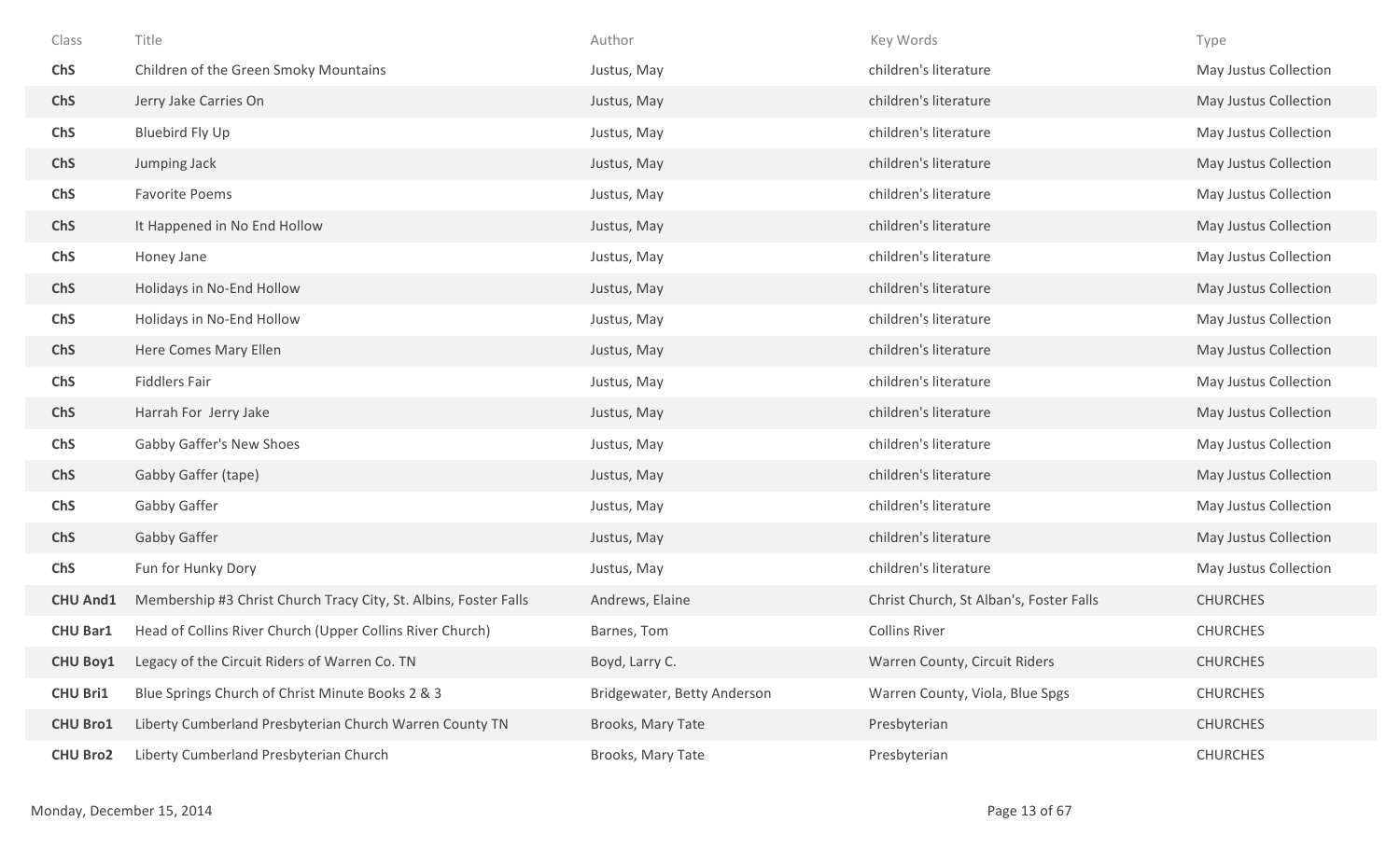| Class           | Title                                                                  | Author                                | Key Words                                   | Type            |
|-----------------|------------------------------------------------------------------------|---------------------------------------|---------------------------------------------|-----------------|
| <b>CHU CCE1</b> | Episcopal Church Book 1                                                | Christ Church Episcopal members       | Episcopal                                   | <b>CHURCHES</b> |
| <b>CHU CCE2</b> | Episcopal Church Book 2                                                | Christ Church Episcopal members       | Episcopal                                   | <b>CHURCHES</b> |
| <b>CHU CCE3</b> | Episcopal Church Book Tracy City Book 3                                | Christ Church Episcopal members       | Episcopal                                   | <b>CHURCHES</b> |
| <b>CHU Coa1</b> | Pelham United Methodist Church                                         | Coats, Janelle Layne                  | Methodist, Pelham                           | <b>CHURCHES</b> |
| <b>CHU Coa2</b> | Pelham United Methodist Church, Pelham, TN                             | Coats, Janelle Layne                  | Methodist, Pelham                           | <b>CHURCHES</b> |
| <b>CHU Coa3</b> | Pelham United Methodist Church, Pelham, TN                             | Coats, Janelle Layne                  | Methodist, Pelham                           | <b>CHURCHES</b> |
| <b>CHU Coa4</b> | Strengthen the Tie That Binds, Pelham UMC                              | Coats, Janelle Layne                  | Methodist, Pelham                           | <b>CHURCHES</b> |
| <b>CHU Con1</b> | Palmer Methodist Church in Red Folder                                  | Conry, Francis                        | Methodist, Palmer                           | <b>CHURCHES</b> |
| <b>CHU Coo1</b> | First Baptist Church Tracy City, Tennessee 1892-1997                   | Cooper, Max                           | Baptist, Tracy City                         | <b>CHURCHES</b> |
| <b>CHU Dyk1</b> | The Correct Minutes of the Primitive Baptist Church of Fall Creek      | Dykes, Calvin Calhoon                 | Methodist, Tracy City                       | <b>CHURCHES</b> |
| <b>CHU Gla1</b> | Hillsboro Methodist Church                                             | Glass, Neal (Rev)                     | Methodist, Hillsboro                        | <b>CHURCHES</b> |
| <b>CHU GLm1</b> | Gruetli Laager Church of Christ Old Members Meeting in New Building    | Gruetli-Laager members                | Church of Christ, Gruetli-Laager            | <b>CHURCHES</b> |
| <b>CHU Gre1</b> | Tracy City Methodist Church                                            | Green, James R.                       | Methodist                                   | <b>CHURCHES</b> |
| <b>CHU Ham1</b> | A History of Good Shepherd Roman Catholic Parish in S.E. Middle TN     | Hamner, James E.                      | Good Shepherd Roman Catholic                | <b>CHURCHES</b> |
|                 | <b>CHU HHm1</b> Hobbs Hill UMC                                         | Hobbs Hill members                    | Methodist                                   | <b>CHURCHES</b> |
| <b>CHU HST1</b> | Methodism in TN Coference Summer 2002 Vol 3 # 4                        | Hist. Soc. of the TN Conf. of the UMC | Methodist, Pelham, Morton Memorial          | <b>CHURCHES</b> |
| <b>CHU HST2</b> | Methodism in TN Conference Autumn 2002 Vol 4 # 1                       | Hist. Soc. of the TN Conf. of the UMC | Methodist, Pelham, FS Petway, T.W. Randle   | <b>CHURCHES</b> |
| <b>CHU HST3</b> | Methodism in TN Conference Spring 2003 Vol 4, #3                       | Hist. Soc. of the TN Conf. of the UMC | Methodist                                   | <b>CHURCHES</b> |
| <b>CHU HST4</b> | Methodism in TN Conference Summer 2003 Vpl 4 # 4                       | Hist. Soc. of the TN Conf. of the UMC | Methodist, Bedford Co, Garrett Martin, Webb | <b>CHURCHES</b> |
| <b>CHU HST5</b> | Methodism in TN Conference Winter 2003 Vol 4, #2                       | Hist. Soc. of the TN Conf. of the UMC | Methodist, Wilson Co, Thomas W. Randle      | <b>CHURCHES</b> |
| <b>CHU Jac</b>  | The History of the First United Methodist Church in Tracy City, Then & | Gardner, Jacob                        | Baptist, Fall Creek, Gruetil                | <b>CHURCHES</b> |
| CHU Joh1        | History of First Methodist Church - Sparta, TN                         | Johnson, Rena Jones                   | Methodist, Sparta                           | <b>CHURCHES</b> |
| <b>CHU Lov1</b> | History of the Church of Christ in Tracy City, TN                      | Lovelace, Donna                       | Church of Christ, Tracy City                | <b>CHURCHES</b> |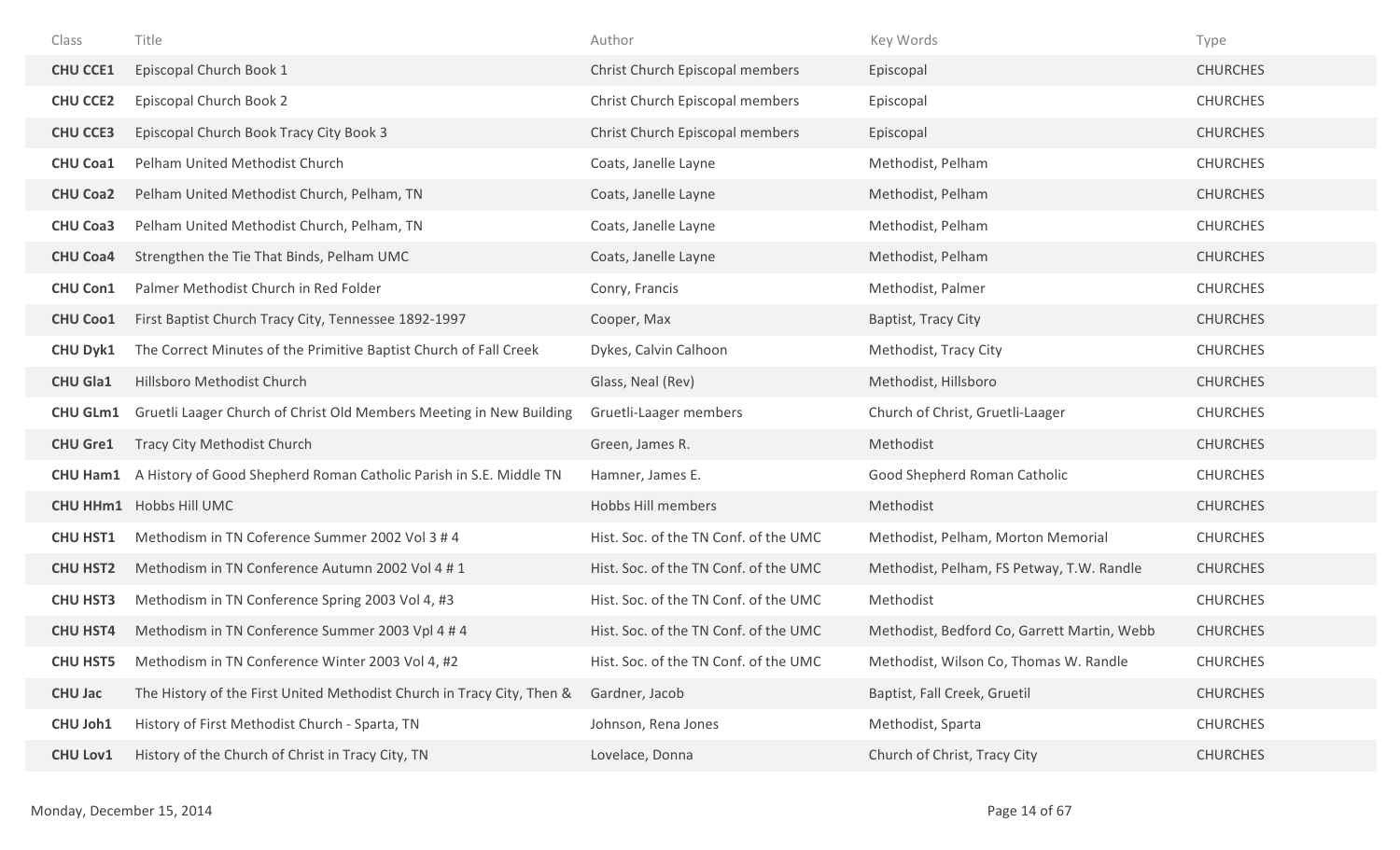| Class           | Title                                                            | Author                               | Key Words                               | Type                    |
|-----------------|------------------------------------------------------------------|--------------------------------------|-----------------------------------------|-------------------------|
| <b>CHU Mar1</b> | Early Episcopal Church Records                                   | Markis, Patricia Short               | Episcopal, Sewanee                      | <b>CHURCHES</b>         |
| <b>CHU Mat1</b> | Episcopal Christ Church - Tracy City, TN                         | Matlock, J.W.                        | Episcopal                               | <b>CHURCHES</b>         |
| Chu McD1        | Methodist Bicentennial 1784-1984                                 | McDonald, Katrina O.                 | Methodist                               | <b>CHURCHES</b>         |
| <b>CHU Mur1</b> | The Methodist Came This Way                                      | Murrell, Francis Cope                | Methodist, Tullahoma, TN; Coffee County | <b>CHURCHES</b>         |
| <b>CHU Par1</b> | Memories of Morton Memorial, A History of the People & the Place | Parker, Anna Mary                    | Methodist                               | <b>CHURCHES</b>         |
| <b>CHU Par2</b> | Memories of Morton Memorial, A History of the People & the Place | Parker, Anna Mary                    | Morton Memorial, Monteagle, Methodist   | <b>CHURCHES</b>         |
| <b>CHU Par3</b> | Memories of Morton Memorial, A History of the People & the Place | Parker, Anna Mary                    | Morton Memorial, Monteagle, Methodist   | <b>CHURCHES</b>         |
| <b>CHU Pat1</b> | St Stephen's Episcopal Church Forest, VA                         | Patterson, Helen Strange             | Morton Memorial, Monteagle, Methodist   | <b>CHURCHES</b>         |
| <b>CHU Pic1</b> | The Church of Christ at Altamont, Tennessee                      | Pickett, Gregory                     | Church of Christ, Altamont              | <b>CHURCHES</b>         |
| <b>CHU PME1</b> | Pelham Church Registry Methodist Episcopal South                 | Pelham Methodist Episcopal members   | Methodist Episcopal, Pelham             | <b>CHURCHES</b>         |
| <b>CHU PUM1</b> | Words From Providence Church                                     | Providence UM Church Congregation    | Methodist, Providence                   | <b>CHURCHES</b>         |
| <b>CHU Sis1</b> | 19th Century Tenn. Church Records Vol. 1                         | Sistler, Byron and Barbara           | <b>Tennessee Church Records</b>         | <b>CHURCHES</b>         |
| <b>CHU Sis2</b> | 19th Century Tennessee Church Records Vol 2                      | Sistler, Byron and Barbara           | <b>Tennessee Church Records</b>         | <b>CHURCHES</b>         |
| <b>CHU Sla1</b> | <b>Bivens Chapel Congregational Methodist</b>                    | Slaughter, Daryl                     | Bivens Chapel, Gruetli                  | <b>CHURCHES</b>         |
| <b>CHU Smo1</b> | Hillsboro Methodist Church                                       | Smotherman, Eddie (Rev.)             | Methodist, Hillsboro                    | <b>CHURCHES</b>         |
| <b>CHU SMP1</b> | Tracy City Methodist Sunday School Records 1887-1888             | Southern Methodist Publishing House  | Methodist, Tracy City                   | <b>CHURCHES</b>         |
| <b>CHU Stu1</b> | What Every Methodist Should Know                                 | Stuart, George R.                    | Methodist                               | <b>CHURCHES</b>         |
| <b>CHU Swa1</b> | Marion County History of McKendree Church--Jasper, Tennessee     | Swafford, Elma                       | Methodist                               | <b>CHURCHES</b>         |
| <b>CHU Tru1</b> | Myers Hill Congregational Methodist, Tracy City, TN              | Trussell, Ernest                     | Methodist                               | <b>CHURCHES</b>         |
| <b>CHU Wig1</b> | Cowan Cumberland Presbyterian Church                             | Wiggins, Joe (Rev.)                  | Cumberland Presbyterian, Cowan          | <b>CHURCHES</b>         |
| <b>CHU Woo1</b> | Hixson First Baptist Church                                      | Wood, Joel                           | Baptist, Hixson                         | <b>CHURCHES</b>         |
| <b>DIV Bam1</b> | Tennessee Divorces 1797-1858                                     | Bamman, Gale W; Spero, C.G. & Debbie | Divorce, Tennessee                      | <b>DIVORCES</b>         |
| <b>DLT Che1</b> | Old Letters to D.G. Brown, Esq. Concerning Land Grants           | Cheek, Ernest M.                     | land grants                             | <b>DEEDS &amp; LAND</b> |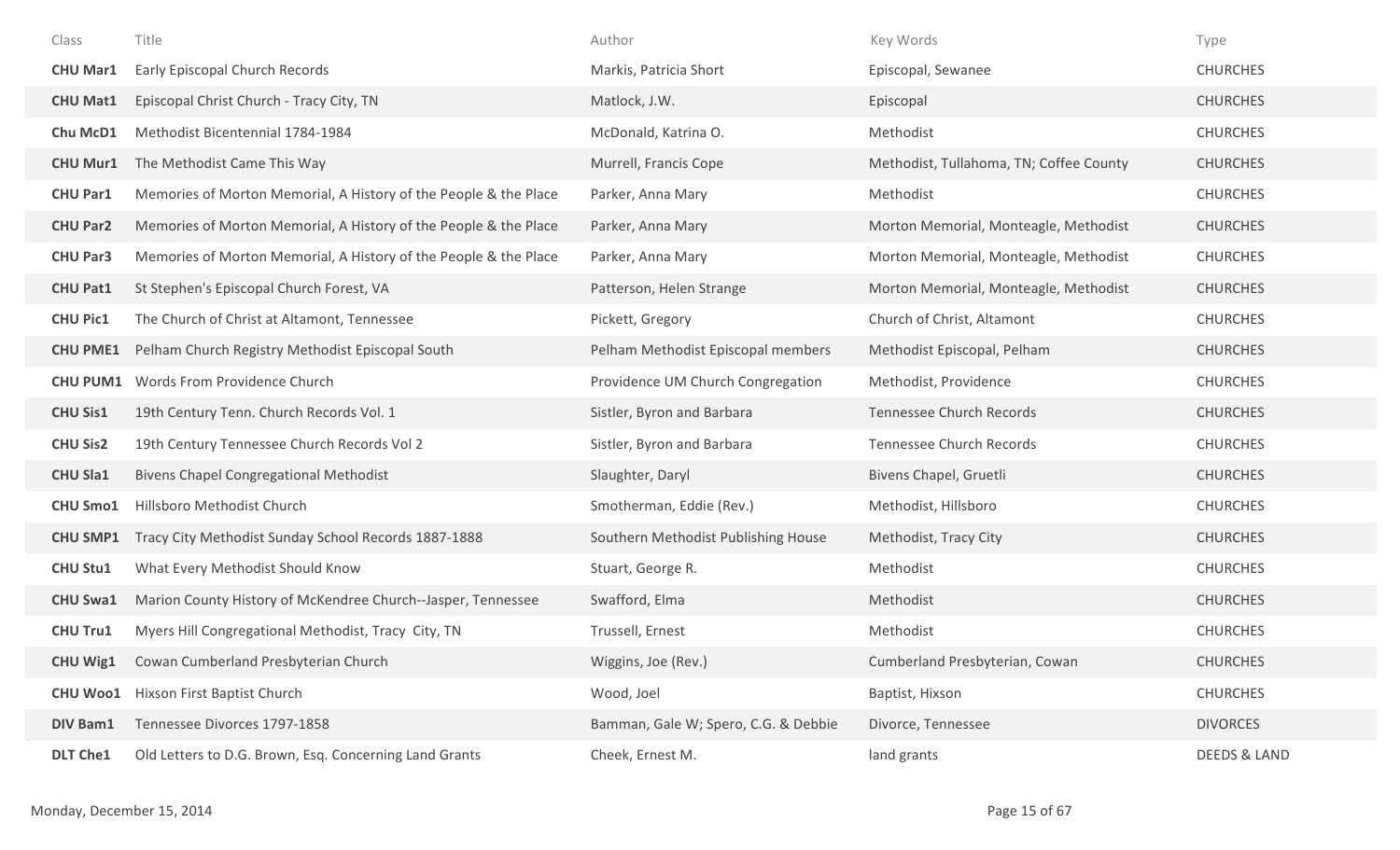| Class            | Title                                                               | Author                                  | Key Words                                          | Type                    |
|------------------|---------------------------------------------------------------------|-----------------------------------------|----------------------------------------------------|-------------------------|
| <b>DLT Edw1</b>  | Sullivan County, Tennessee Deed Books--1 & 2                        | Edwards, Shelby Ireson                  | Sullivan County, Deeds                             | <b>DEEDS &amp; LAND</b> |
| <b>DLT Edw2</b>  | Sullivan County, Tennessee Deed Books--1 & 2                        | Edwards, Shelby Ireson                  | Sullivan County, Deeds                             | <b>DEEDS &amp; LAND</b> |
| <b>DLT GCH1</b>  | <b>Grundy County Deed Books</b>                                     | Grundy Co. Historical Society           | Deeds, Grundy County                               | DEEDS & LAND            |
| <b>DLT Maj1</b>  | Warren County, Tennessee Deed Book A 1808 - 1818                    | Majors, Betty Moore                     | Warren County, Tax                                 | <b>DEEDS &amp; LAND</b> |
| <b>DLT McC1</b>  | Abstracts of Ocoee District Early Land Records-Entries              | McClure, Lucille                        | Land records                                       | <b>DEEDS &amp; LAND</b> |
| <b>DLT McCo1</b> | Washington Co TN Vol 1 Washington Co List of Taxable 1778-1801      | McCown, Mary H; Stickley, NE; Burns, IE | Washington County, tax                             | <b>DEEDS &amp; LAND</b> |
| <b>DLT Mur1</b>  | White Co. TN Deed Abstracts 1801 - 1820                             | Murray, Joyce Martin                    | White County, deeds                                | DEEDS & LAND            |
| <b>DLT Mur2</b>  | White Co. TN Deed Abstracts 1801 - 1820                             | Murray, Joyce Martin                    | White County, deeds                                | <b>DEEDS &amp; LAND</b> |
| <b>DLT Nug1</b>  | Cavaliers & Pioneers Abstracts of VA Land Patents and Grants        | Nugent, Nell Mrion                      | Land grants, Land patents                          | DEEDS & LAND            |
| <b>DLT Ric1</b>  | The Hidden Revolutionary War Land Grants in TN Military Reservation | Rice, Shirley Hollis                    | land grants, Revolutionary War, military reservati | <b>DEEDS &amp; LAND</b> |
| <b>DLT She1</b>  | Grundy Co, TN Earliest Deeds 1852-1865                              | Sherrill, Charles A.                    | deeds, Grundy County                               | DEEDS & LAND            |
| <b>DLT She2</b>  | Grundy Co, TN Earliest Deeds 1852-1865                              | Sherrill, Charles A.                    | Deeds, Grundy County                               | <b>DEEDS &amp; LAND</b> |
| <b>DLT Sis1</b>  | Early TN Tax Lists                                                  | Sistler, Byron & Barbara                | Tax lists, Tennessee                               | <b>DEEDS &amp; LAND</b> |
| <b>DLT Tat1</b>  | Marion Co. TN Tax List 1862                                         | Tate, Lloyd A                           | Marion County, tax lists                           | DEEDS & LAND            |
| F Por1           | White Indian book 1                                                 | Porter, Donald Clayton                  | Indian                                             | <b>FICTION BOOKS</b>    |
| F Por10          | Cherokee book 10                                                    | Porter, Donald Clayton                  | Indian                                             | <b>FICTION BOOKS</b>    |
| F Por11          | Choctaw book 11                                                     | Porter, Donald Clayton                  | Indian                                             | <b>FICTION BOOKS</b>    |
| F Por12          | Seminole book 12                                                    | Porter, Donald Clayton                  | Indian                                             | <b>FICTION BOOKS</b>    |
| F Por13          | War Drums book 13                                                   | Porter, Donald Clayton                  | Indian                                             | <b>FICTION BOOKS</b>    |
| F Por17          | Seneca Warrior book 17                                              | Porter, Donald Clayton                  | Indian                                             | <b>FICTION BOOKS</b>    |
| F Por18          | Father of Waters book 18                                            | Porter, Donald Clayton                  | Indian                                             | <b>FICTION BOOKS</b>    |
| F Por2           | The Renegade book2                                                  | Porter, Donald Clayton                  | Indian                                             | <b>FICTION BOOKS</b>    |
| F Por20          | Sachem's Son book 20                                                | Porter, Donald Clayton                  | Indian                                             | <b>FICTION BOOKS</b>    |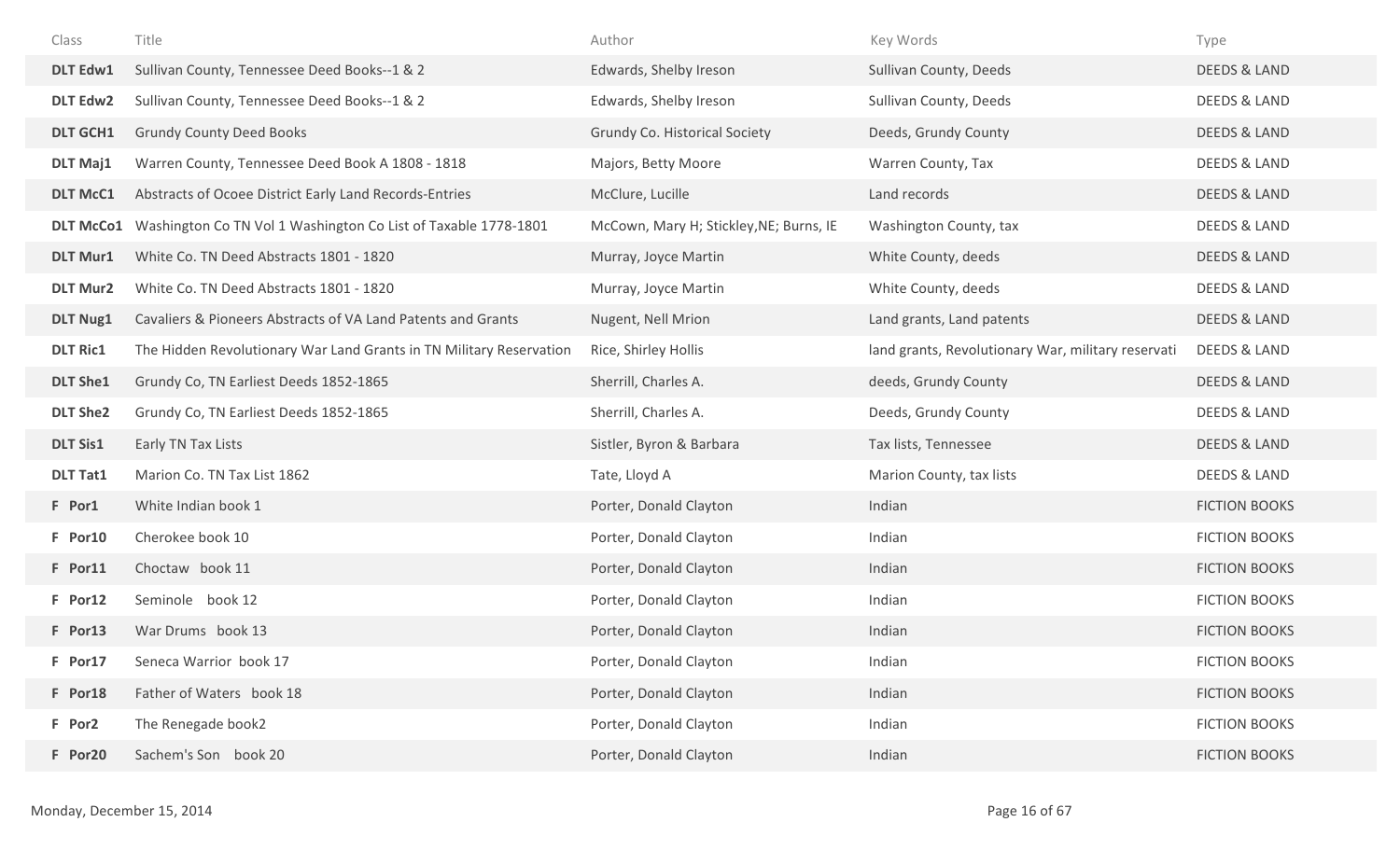| Class           | Title                                    | Author                              | Key Words                               | Type                 |
|-----------------|------------------------------------------|-------------------------------------|-----------------------------------------|----------------------|
| F Por22         | Seneca Patriots book 22                  | Porter, Donald Clayton              | Indian                                  | <b>FICTION BOOKS</b> |
| F Por3          | War Chief book3                          | Porter, Donald Clayton              | Indian                                  | <b>FICTION BOOKS</b> |
| F Por5          | Renno book 5                             | Porter, Donald Clayton              | Indian                                  | <b>FICTION BOOKS</b> |
| F Por6          | Tomahawk book 6                          | Porter, Donald Clayton              | Indian                                  | <b>FICTION BOOKS</b> |
| F Por7          | War Cry book 7                           | Porter, Donald Clayton              | Indian                                  | <b>FICTION BOOKS</b> |
| F Por8          | Ambush book 8                            | Porter, Donald Clayton              | Indian                                  | <b>FICTION BOOKS</b> |
| F Por9          | Seneca book 9                            | Porter, Donald Clayton              | Indian                                  | <b>FICTION BOOKS</b> |
| F Wil1          | By Wonders and By War                    | Williams, Carol                     | pioneer                                 | <b>FICTION BOOKS</b> |
| <b>FAM Ada1</b> | That's Life - Adams & Sanders Families   | Conry, Les                          | Greene, Rowlette, Dykes, Keeling, Conry | <b>FAMILIES</b>      |
| <b>FAM All1</b> | Leaves From The Family Tree              | Allen, Penelope Johnson             | Allen                                   | <b>FAMILIES</b>      |
| <b>FAM And1</b> | Celia Anderson Family Genealogy          | Pizzoferrato, Jane                  | Anderson                                | <b>FAMILIES</b>      |
| <b>FAM Andr</b> | <b>Andrews Family Genealogy</b>          | Andrews, Ella Smith Johns           | Andrews                                 | <b>FAMILIES</b>      |
| <b>FAM Andr</b> | <b>Andrews Family Genealogy</b>          | Andrews, Ella Smith Johns           | Andrews                                 | <b>FAMILIES</b>      |
| <b>FAM Arm1</b> | Descendants of Wm. Armstrong             | Sanders, Candis Cattley             | Armstrong                               | <b>FAMILIES</b>      |
| <b>FAM Arm2</b> | John Armfield of Beersheba Springs       | Howell, Isabell                     | Armfield                                | <b>FAMILIES</b>      |
| <b>FAM Atn1</b> | Atnip - Inabnit                          | Jones, D. Mitchell                  | Inabnit, Atnip                          | <b>FAMILIES</b>      |
| <b>FAM Ayl1</b> | Aylor & Layne Family                     | Wilhelm, Mae King                   | Adams, Sanders                          | <b>FAMILIES</b>      |
| <b>FAM Ayl2</b> | Aylor & Layne Family                     | Wilhelm, Mae King                   | Aylor, Layne                            | <b>FAMILIES</b>      |
| <b>FAM Bag1</b> | The Family History Record - Baggenstoss  | Baggenstoss, Mary Eastman Smith     | Baggenstoss                             | <b>FAMILIES</b>      |
| <b>FAM Bar1</b> | Tom Barnes Records                       | Barnes, Tom                         | <b>Barnes</b>                           | <b>FAMILIES</b>      |
| <b>FAM Ben1</b> | The New World Book of Bennetts Vol 1     | Halbert's Family Heritage           | Bennett                                 | <b>FAMILIES</b>      |
| <b>FAM Ber1</b> | Berry, Elder, Metcalf                    | Flury, Catherine                    | Berry, Elder, Metcalf                   | <b>FAMILIES</b>      |
| <b>FAM Bla1</b> | The Descendants of Isaac Black 1805-1865 | Gates, J, DuLac, S.M., Williams, K. | <b>Black</b>                            | <b>FAMILIES</b>      |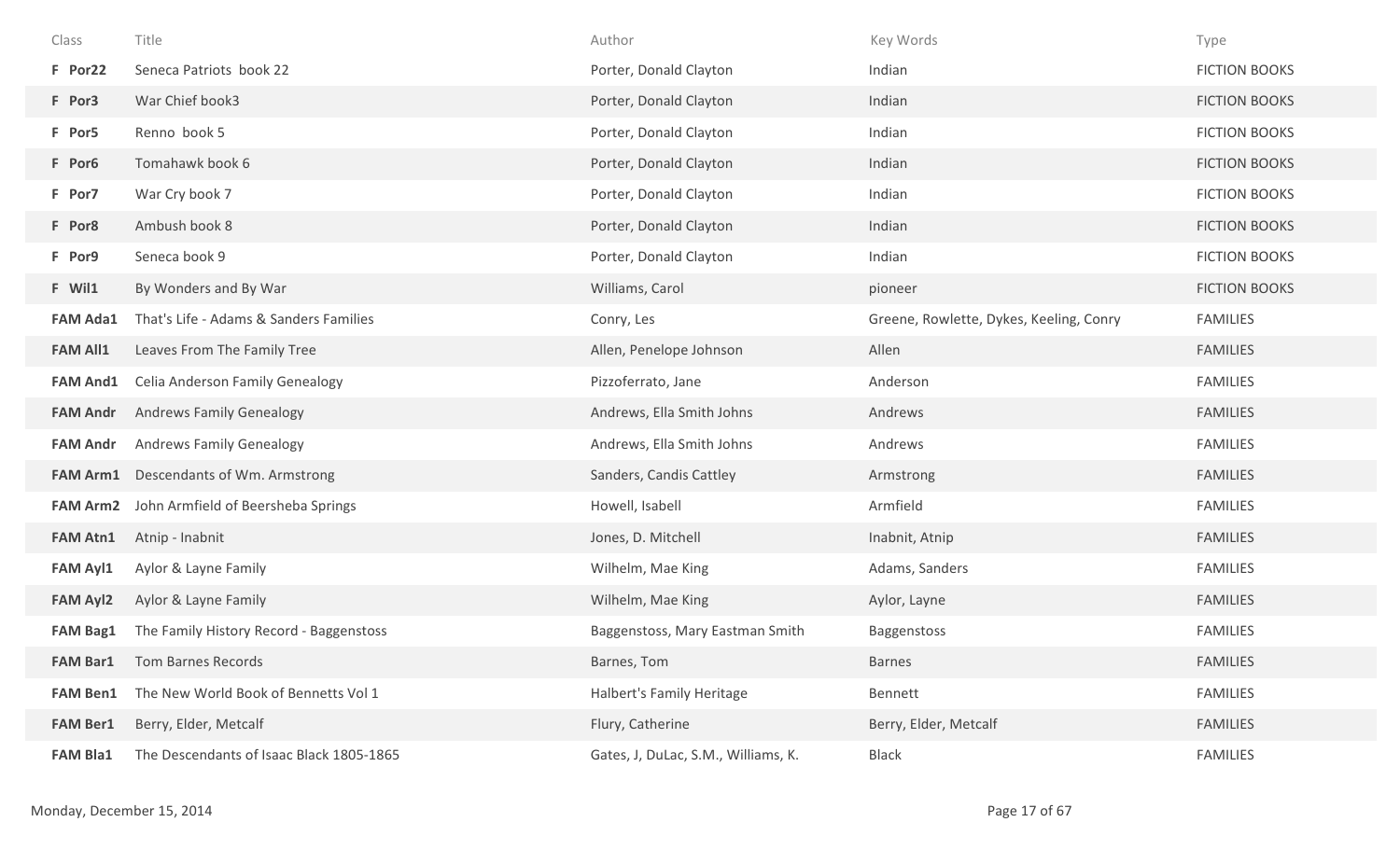| Class           | Title                                                                | Author                                  | Key Words                      | Type            |
|-----------------|----------------------------------------------------------------------|-----------------------------------------|--------------------------------|-----------------|
| <b>FAM Bon1</b> | <b>Bonner Holler-A Family Memory</b>                                 | <b>Bonner Family</b>                    | Bonner                         | <b>FAMILIES</b> |
| <b>FAM Boo1</b> | John Wilkes Booth                                                    | <b>Newspaper Clippings</b>              | Booth                          | <b>FAMILIES</b> |
| <b>FAM Boy1</b> | The New World Book of Boyds                                          | Halbert's Family Heritage               | Boyd                           | <b>FAMILIES</b> |
| <b>FAM Bpnh</b> | Bonholzer/Banholzer/ Tidman                                          | Grundy Co. Historical Society           | Banholzer, Bonholzer, Tidman   | <b>FAMILIES</b> |
| <b>FAM Bro1</b> | Descendants of Absolom Brown                                         | Ancestry.com                            | Brown                          | <b>FAMILIES</b> |
| <b>FAM Bro2</b> | Browns in Gray - The Grandsons of Absalom Brown                      | Juliano, James David                    | Brown                          | <b>FAMILIES</b> |
| <b>FAM Bur1</b> | Burnett Family Descendants of Elihu & Celia Burnett from Pelham Vall | Weston, Edgar E; Burnette; L.H.& Gladys | <b>Burnett</b>                 | <b>FAMILIES</b> |
| <b>FAM Bur2</b> | Burnett Family Descendants of Elihu & Celia Burnett from Pelham Vall | Weston, Edgar E; Burnette; L.H.& Gladys | Burnett                        | <b>FAMILIES</b> |
| <b>FAM Bya1</b> | Byars and Nix Family Histories                                       | Shrum, Joyce Nix                        | Byars, Nix                     | <b>FAMILIES</b> |
| <b>FAM Cag1</b> | Cagle Family History                                                 | Cagle, Michael                          | Cagle                          | <b>FAMILIES</b> |
| <b>FAM Cam1</b> | Campbell, Graham, Hobbs, McCarver, McElhaney                         | Scissom, Lucille Campbell               | Campbell, Graham, Hobbs        | <b>FAMILIES</b> |
| <b>FAM Cam2</b> | <b>Colin Campbell Descendants</b>                                    | Crabtree, Ron                           | Campbell                       | <b>FAMILIES</b> |
| <b>FAM Can1</b> | House of Cannon                                                      | Shrum, Mary Alice Cannon                | Cannon                         | <b>FAMILIES</b> |
|                 | FAM Cant1 The Cantrill-Cantrell Genealogy                            | Christie, Susan Cantrill                | Cantrill, Cantrell             | <b>FAMILIES</b> |
| <b>FAM Car1</b> | Carrick & Phipps                                                     | Owens, Sally Carrick                    | Carrick, Phipps                | <b>FAMILIES</b> |
| <b>FAM Car1</b> | Lineage "Washington Smith Carter"                                    | Lewis, Harold P.                        | Carter                         | <b>FAMILIES</b> |
| <b>FAM Che1</b> | <b>Ernest Wilson Cheek</b>                                           | Cheek, Ernest W.                        | Cheek                          | <b>FAMILIES</b> |
| <b>FAM Chu1</b> | Church Family                                                        | Meeks, Edward                           | Church, report cards, photos   | <b>FAMILIES</b> |
| <b>FAM Con1</b> | The Descendants of Dan Conry                                         | Burnett, Marjorie                       | Conry                          | <b>FAMILIES</b> |
| <b>FAM Conn</b> | Conn, Crouch, Bradshaw                                               | Sullivan, Carolyn Ramsey                | Conn, Crouch, Bradshaw, Winton | <b>FAMILIES</b> |
| <b>FAM Cou1</b> | Coulsons of Grundy Co. TN                                            | Tylor, Dola                             | Coulsons                       | <b>FAMILIES</b> |
| <b>FAM Cra1</b> | Crabtree Cousins Fall 1997                                           | Crabtree, Ron                           | Crabtree                       | <b>FAMILIES</b> |
| <b>FAM Cra2</b> | Crabtree Cousins Winter 1997                                         | Crabtree, Ron                           | Crabtree                       | <b>FAMILIES</b> |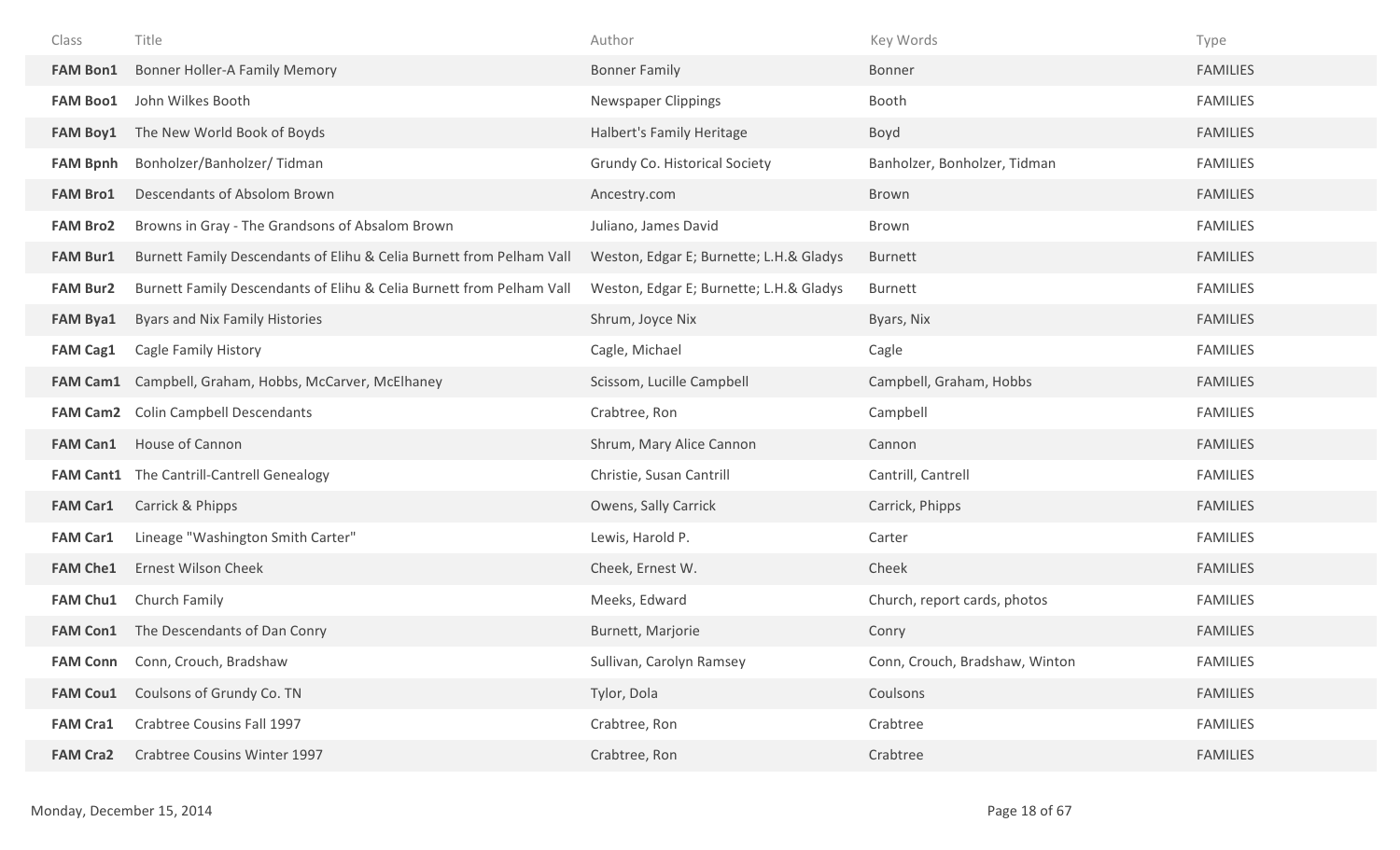| Class           | Title                                                              | Author                               | Key Words                     | Type            |
|-----------------|--------------------------------------------------------------------|--------------------------------------|-------------------------------|-----------------|
| <b>FAM Cra3</b> | Crabtree Cousins Spring 1998                                       | Crabtree, Ron                        | Crabtree                      | <b>FAMILIES</b> |
| <b>FAM Cra4</b> | <b>Crabtree Cousins Summer 1998</b>                                | Crabtree, Ron                        | Crabtree                      | <b>FAMILIES</b> |
| <b>FAM Cra5</b> | Thomas Crabtree's Descendants                                      | Crabtree, Ron                        | Crabtree                      | <b>FAMILIES</b> |
| <b>FAM Cra6</b> | New World Book of Crabtrees                                        | <b>Halbert Family History</b>        | Crabtree                      | <b>FAMILIES</b> |
| <b>FAM Cri1</b> | Crisp & Rankin Family Photos                                       | Crisp/Rankin Family                  | Crisp, Rankin                 | <b>FAMILIES</b> |
| <b>FAM Cro1</b> | <b>Ethel Crownover</b>                                             | <b>Grundy Co. Historical Society</b> | Crownover, Partin             | <b>FAMILIES</b> |
| <b>FAM Cur1</b> | Curtis                                                             | Descendants of Thomas Curtis         | Curtis                        | <b>FAMILIES</b> |
| <b>FAM Cur2</b> | Hershel D. Curtis                                                  | Curtis, Hershel                      | Curtis                        | <b>FAMILIES</b> |
| <b>FAM Den1</b> | Some of the Descendants of Rev. Richard Denton                     | Whitley, Edythe                      | Denton                        | <b>FAMILIES</b> |
| <b>FAM Den1</b> | Some of the Descendants of Rev. Richard Denton                     | Whitley, Edythe                      | Denton                        | <b>FAMILIES</b> |
| <b>FAM Dis1</b> | <b>Beauty for Ashes</b>                                            | Dishroon, Georgia Tate               | Dishroon, Tate, Freemont      | <b>FAMILIES</b> |
|                 |                                                                    |                                      |                               |                 |
| <b>FAM Dyk1</b> | Dykes - Brown Family                                               | Hubbard, Linda                       | Dykes, Brown                  | <b>FAMILIES</b> |
| <b>FAM Dyk2</b> | William Dykes of Hawkins County, Tennessee 1745-1985               | Rowland, Evelyn Elaine               | <b>Dykes</b>                  | <b>FAMILIES</b> |
| <b>FAM Dyk3</b> | Morton * Dykes                                                     | Goforth, Anna Griswold Sweeton       | Morton, Dykes, Brown, Sweeton | <b>FAMILIES</b> |
| <b>FAM Flu1</b> | Flury Family 2                                                     | Flury, Catherine                     | Flury                         | <b>FAMILIES</b> |
| <b>FAM Flu2</b> | Family History Flury~Stoker                                        | Flury, Catherine                     | Flury, Stoker                 | <b>FAMILIES</b> |
| <b>FAM For1</b> | Forney Forever                                                     | Crawford, Lee Forney                 | Forney                        | <b>FAMILIES</b> |
| <b>FAM Fos1</b> | Charles Foster--- Jan. 30, 1802-Feb. 25, 1889                      | Sleigh, Howard, Thomas, Jr.          | Foster                        | <b>FAMILIES</b> |
| <b>FAM Gal1</b> | The Gallaghers of the Pelham Valley of Middle Tennessee and Beyond | Gallagher, Joy Quandt                | Gallagher                     | <b>FAMILIES</b> |
| <b>FAM Gar1</b> | <b>Garner Family</b>                                               | Phillips, Judy Henley                | Garner                        | <b>FAMILIES</b> |
| <b>FAM Gea1</b> | <b>Geary Photos</b>                                                | <b>Geary Family</b>                  | Geary                         | <b>FAMILIES</b> |
| <b>FAM Goo1</b> | <b>Goodman Family History</b>                                      | Flury, Catherine                     | Goodman                       | <b>FAMILIES</b> |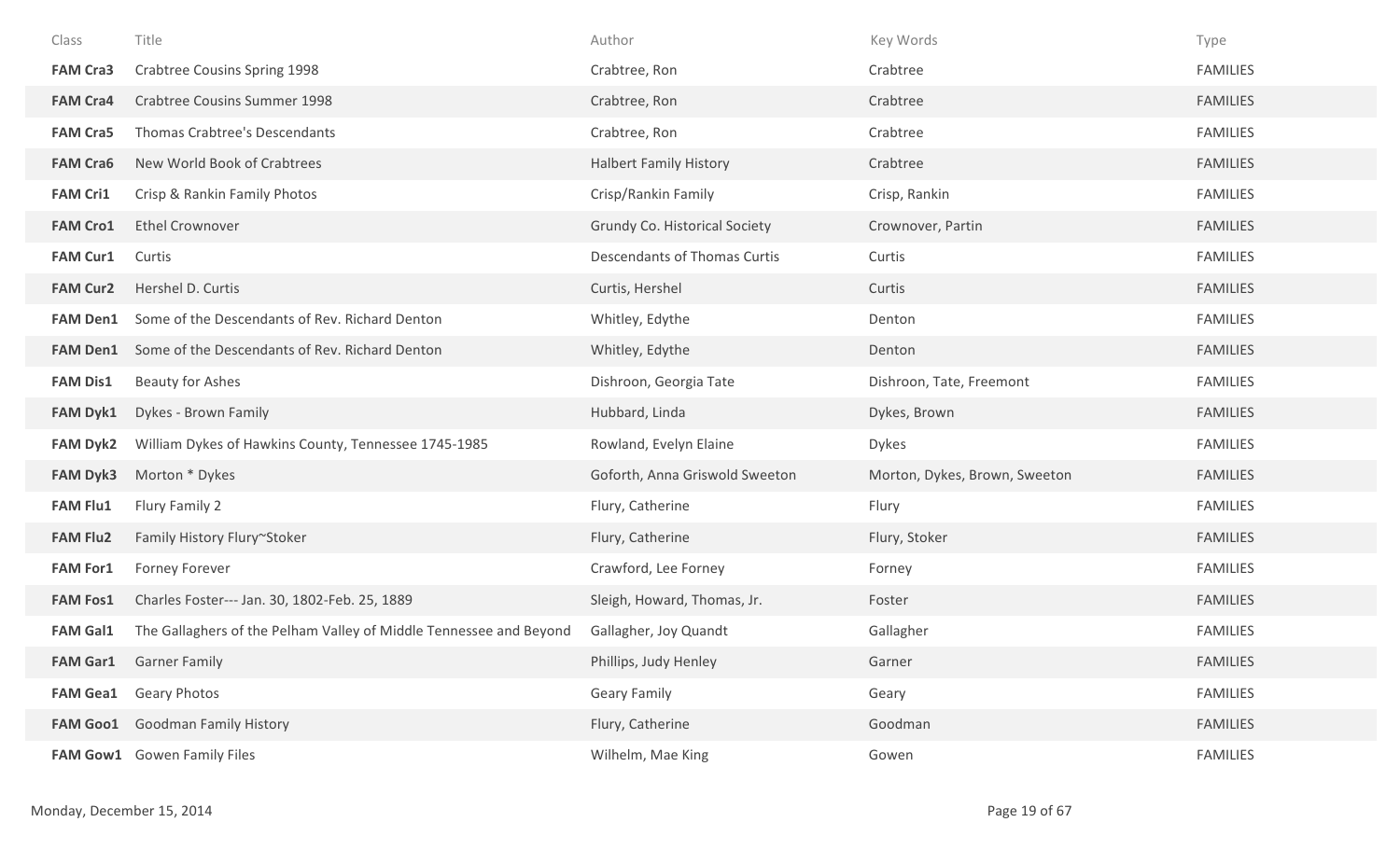| Class                   | Title                                                                                     | Author                          | Key Words                        | Type            |
|-------------------------|-------------------------------------------------------------------------------------------|---------------------------------|----------------------------------|-----------------|
| <b>FAM Gre1</b>         | Green & Dykes                                                                             | Green, Kirby B., Jr.            | Green, Dykes                     | <b>FAMILIES</b> |
| <b>FAM Gri1</b>         | From Litchfield, CT. to Grundy Co. TN Griswold Family History                             | Moreland, Mona Griswold Sweeton | Griswold                         | <b>FAMILIES</b> |
| <b>FAM Gri2</b>         | William Anderson Griswold                                                                 | Goforth, Anna Griswold Sweeton  | Griswold                         | <b>FAMILIES</b> |
| <b>FAM Gri2</b>         | The Griswold Family                                                                       | Goforth, Anna Griswold Sweeton  | Griswold                         | <b>FAMILIES</b> |
| <b>FAM Gri3</b>         | William Anderson Griswold                                                                 | Goforth, Anna Griswold Sweeton  | Griswold                         | <b>FAMILIES</b> |
| <b>FAM Gri4</b>         | From Litchfield, CT. to Grundy Co. TN Griswold Family History                             | Goforth, Anna Griswold Sweeton  | Griswold                         | <b>FAMILIES</b> |
| <b>FAM Gro1</b>         | Descendants of Floyd Lawson Gross & Lilie Mae Smith                                       | Gross                           | Gross, Smith                     | <b>FAMILIES</b> |
| <b>FAM Gud1</b>         | <b>Gudger Family Notebook</b>                                                             | Sink, Glenda Gipson             | Gudger, postcard, Quillin, McBee | <b>FAMILIES</b> |
| <b>FAM Hal1</b>         | Hale - Van Hooser Family                                                                  | Hale, John                      | Hale                             | <b>FAMILIES</b> |
|                         | FAM Ham1 Shoots by Loiette Hampton Hume The E.L. Hampton Story                            | Scissom, Lucille Campbell       | Hampton                          | <b>FAMILIES</b> |
| <b>FAM Ham2</b> Hampton |                                                                                           | Scissom, Lucille Campbell       | Hampton                          | <b>FAMILIES</b> |
|                         | FAM Ham4 Descendants of William Hard Hampton                                              | Crabtree, Ron                   | Hampton                          | <b>FAMILIES</b> |
| <b>FAM Har1</b>         | Descendants of William M. Harris, Sr. and Martha Roddy                                    | Davenport, Judy Harris          | Harris, Roddy                    | <b>FAMILIES</b> |
| <b>FAM Har2</b>         | Descendants of William M. Harris, Sr. and Martha Roddy                                    | Davenport, Judy Harris          | Harris, Roddy                    | <b>FAMILIES</b> |
|                         | FAM Harg1 Descendants of Abaraham Hargis, Jr.                                             | Scott, Sue                      | Hargis                           | <b>FAMILIES</b> |
| <b>FAM Hea1</b>         | Striving for the Best--An Autobiography                                                   | Heatherly, Von Perry            | Heatherly                        | <b>FAMILIES</b> |
| <b>FAM Heg1</b>         | The Five Julies Hege Family                                                               | Mabee, Julie (III) R. T.        | Hege                             | <b>FAMILIES</b> |
| <b>FAM Hen1</b>         | <b>Henderson Genealogy</b>                                                                | Henderson, Mary Juanita         | Henderson                        | <b>FAMILIES</b> |
| <b>FAM Hil1</b>         | The Hill Family of Beersheba Springs, Tennessee                                           | Willis, Ralph & Denton          | Hill, Beersheba                  | <b>FAMILIES</b> |
| <b>FAM Hol1</b>         | Hollingsworth Genealogy--Col. Benjamin Benton Hollingsworth & Wife Sparks, Sadie Greening |                                 | Hollingsworth                    | <b>FAMILIES</b> |
| <b>FAM Hul1</b>         | Hulsey                                                                                    | Hulsey, James E.                | Hulsey                           | <b>FAMILIES</b> |
| <b>FAM Hun1</b>         | Joseph Hunter Genealogy                                                                   | Hunter, Patricia F.             | Hunter                           | <b>FAMILIES</b> |
| <b>FAM Hunz</b>         | Hunziker                                                                                  | Tylor, Dola                     | Hunziker                         | <b>FAMILIES</b> |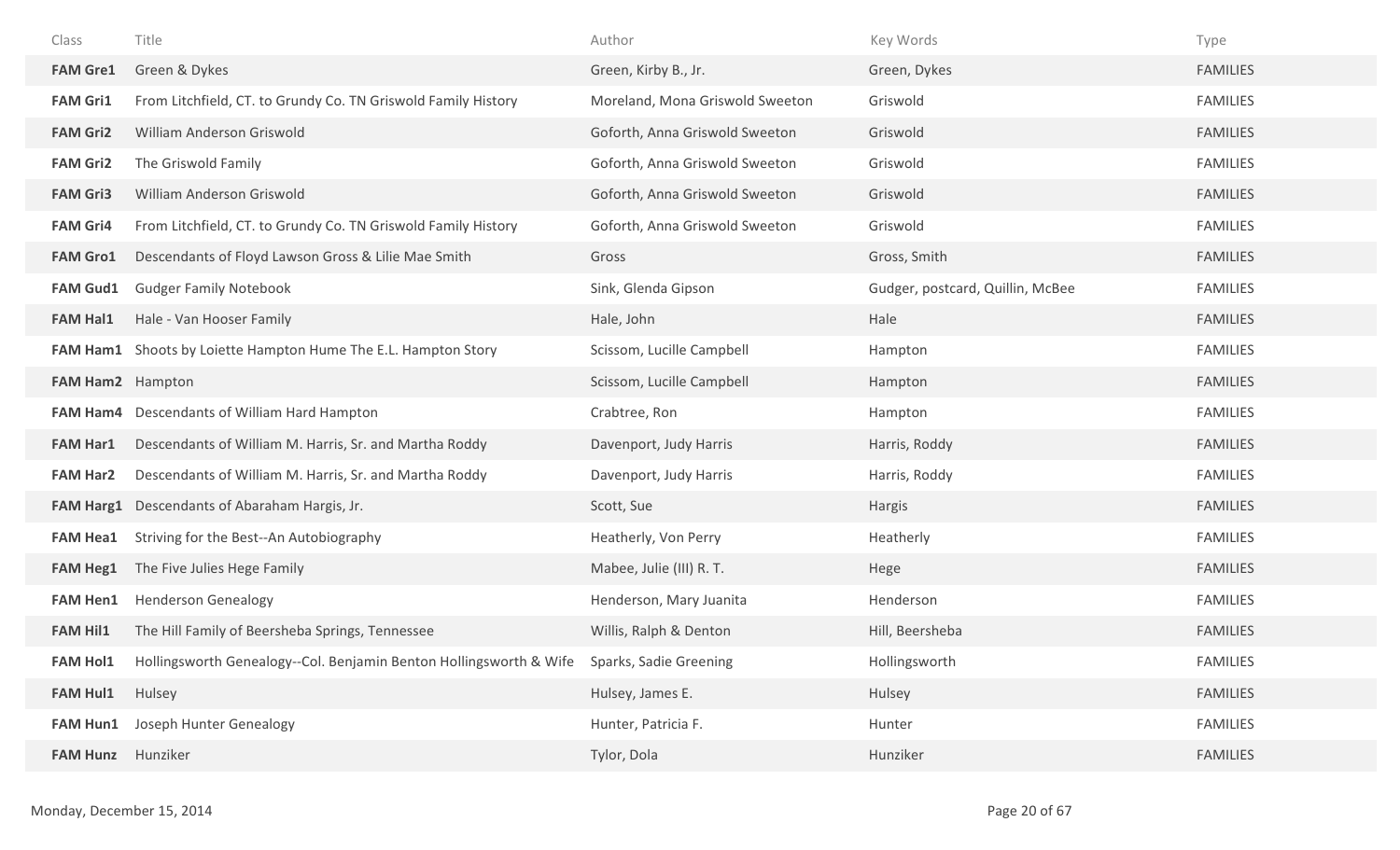| Class           | Title                                                                 | Author                               | Key Words                         | Type            |
|-----------------|-----------------------------------------------------------------------|--------------------------------------|-----------------------------------|-----------------|
| FAM Ing1        | Memories of Princess Davidson Ingram                                  | Cline, Gary                          | Ingram                            | <b>FAMILIES</b> |
| <b>FAM Ing2</b> | Memories of Princess Davidson Ingram                                  | Cline, Gary                          | Ingram                            | <b>FAMILIES</b> |
| <b>FAM Joh1</b> | Johnson, Kilgore, Thomas, Parsons Photos                              | Parsons, Danny                       | Johnson, Kilgore, Thomas, Parsons | <b>FAMILIES</b> |
| FAM Joh2        | Family Memories - Sanders, Fults, Johnson, Trussell                   | Johnson, Lucille                     | Johnson, Kilgore, Thomas          | <b>FAMILIES</b> |
| <b>FAM Kee1</b> | William R. Keen and His Kin                                           | Johnston, Henry Poellnitz Sr.        | Keen                              | <b>FAMILIES</b> |
| <b>FAM Kil1</b> | Kilgore~Street Family History Vol. 2                                  | Flury, Catherine Kilgore             | Kilgore, Street                   | <b>FAMILIES</b> |
| <b>FAM Kil2</b> | Clarence Kilgore - This Is Your Life                                  | Flury, Catherine Kilgore             | Kilgore                           | <b>FAMILIES</b> |
| <b>FAM Kil3</b> | Descendants of James William Kilgore                                  | VanRickley, Charles N & Beth Kilgore | Kilgore                           | <b>FAMILIES</b> |
| <b>FAM Kil4</b> | Kilgore~Street Family History Vol. 1                                  | Flury, Catherine Kilgore             | Kilgore, Street                   | <b>FAMILIES</b> |
| <b>FAM Kil5</b> | Kilgore - Street Family History                                       | Flury, Catherine K.                  | Kilgore, Street                   | <b>FAMILIES</b> |
| <b>FAM Kil6</b> | Charles Kilgore of King's Mountain-A New History of the Kilgore Famil | Addington, Hugh M.                   | Kilgore                           | <b>FAMILIES</b> |
| <b>FAM Kil7</b> | Simon J. Kilgore (addition to Kilgore-Street)                         | Flury, Catherine Kilgore             | Kilgore                           | <b>FAMILIES</b> |
| <b>FAM Kin1</b> | Mae King Collection                                                   | Wilhelm, Mae King                    | King                              | <b>FAMILIES</b> |
| <b>FAM Kin2</b> | Daniel Cicero King Family                                             | Wilhelm, Mae King                    | King                              | <b>FAMILIES</b> |
| <b>FAM Kin3</b> | King, Sanders Family                                                  | Wilhelm, Mae King                    | King, Sanders                     | <b>FAMILIES</b> |
| <b>FAM Kin4</b> | King, Sanders, Richardson                                             | Wilhelm, Mae King                    | King, Sanders, Richardson         | <b>FAMILIES</b> |
| <b>FAM Kin5</b> | William R. King and His Kin                                           | Johnston, Henry Poellnitz Sr.        | King                              | <b>FAMILIES</b> |
| <b>FAM Kin6</b> | King, Kilgore, Sanders, Meadows Relatives                             | Wilhelm, Mae King                    | King, Kilgore, Sanders, Meadows   | <b>FAMILIES</b> |
| <b>FAM Lau1</b> | Samuel Hervey Laughlin Diary                                          | Laughlin, Samuel Hervey              | Laughlin                          | <b>FAMILIES</b> |
| <b>FAM Lay1</b> | Jay Hugh and Emma Lathrum Layne Family--1881-1957                     | Robertson, N; Pickett, J; Nelson, R  | Lathrum, Layne                    | <b>FAMILIES</b> |
| <b>FAM Lay2</b> | Memories of My Life                                                   | Layne, Mary Louise Geary             | Layne, Geary                      | <b>FAMILIES</b> |
| <b>FAM Lay3</b> | Layne, Lain, Layne Genealogy                                          | Layne, Floyd Benjamin                | Layne, Aylor                      | <b>FAMILIES</b> |
| <b>FAM Lay5</b> | Layne, King, Trussell, McFarland Families                             | Wilhelm, Mae King                    | Layne, King, Trussell, McFarland  | <b>FAMILIES</b> |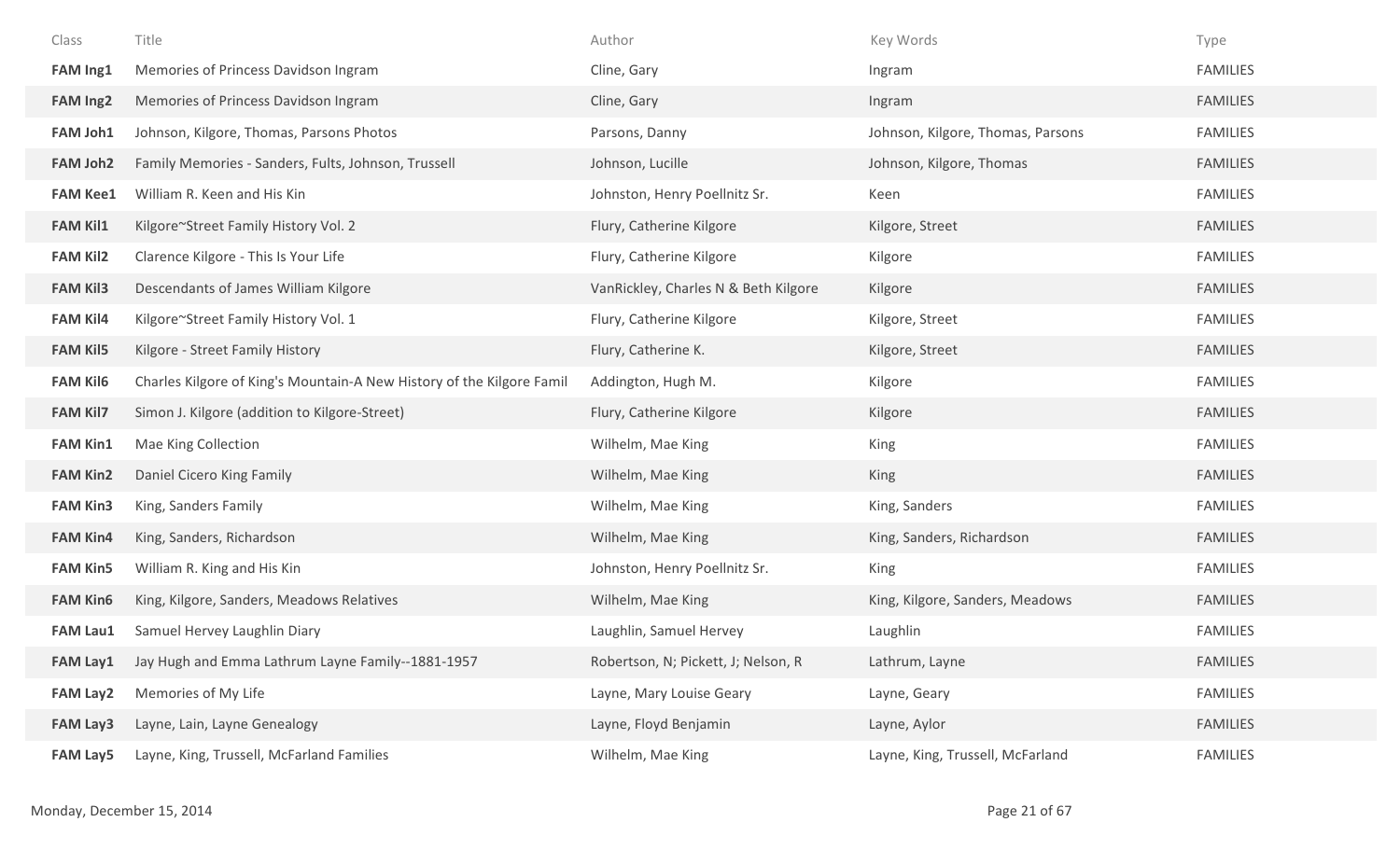| Class           | Title                                                                   | Author                             | Key Words                     | Type            |
|-----------------|-------------------------------------------------------------------------|------------------------------------|-------------------------------|-----------------|
| <b>FAM Led1</b> | Generations - Curtis Burnam Ledford & Addie King Ledford                | Eggerton, John                     | Ledford                       | <b>FAMILIES</b> |
| <b>FAM Lev1</b> | My Family Tree - Levan                                                  | Levan, Linda Roy                   | Levan                         | <b>FAMILIES</b> |
| <b>FAM Lus1</b> | <b>Edwin Lusk Family</b>                                                | Lusk, Virginia Higgins             | Lusk                          | <b>FAMILIES</b> |
|                 | FAM Mar1 The Marugg Family From Kcostors Granbunden Canton, Switzerland | Schild, Roy                        | Marugg, Switzerland           | <b>FAMILIES</b> |
|                 | FAM Mea1 Meadows / Kilgore                                              | Edwards, Rosie Meadows             | Meadows, Kilgore              | <b>FAMILIES</b> |
|                 | <b>FAM Mee1</b> Meeks Family History                                    | Coats, J, Campbell, J, Campbell, W | Meeks                         | <b>FAMILIES</b> |
|                 | <b>FAM Mee2</b> Meeks Family History 3rd Edition                        | Coats, J, Campbell, J, Campbell, W | Meeks                         | <b>FAMILIES</b> |
|                 | <b>FAM Mee3</b> Meeks Family History                                    | Meeks, Robert Earl "Bob"           | Meeks                         | <b>FAMILIES</b> |
|                 | FAM Mey1 Meyer, Meyers, Myer & Myers                                    | Roots Research Bureau, Ltd.        | Meyer, Meyers, Myer, Myers    | <b>FAMILIES</b> |
|                 | <b>FAM Mof1</b> Fannie Moffitt Story                                    | Nunley, Judy Dishroom              | Moffitt, Northcutt            | <b>FAMILIES</b> |
|                 | FAM Mor1 Morrison, J. Moses                                             | Colvin, Carole                     | Morrison                      | <b>FAMILIES</b> |
|                 |                                                                         |                                    |                               |                 |
| <b>FAM Mort</b> | Morton, Dykes, Brown, Sweeton, & Related Familes of Grundy Co. TN       |                                    | Morton, Dykes, Brown, Sweeton | <b>FAMILIES</b> |
| <b>FAM Nor1</b> | No, It Wasn't Close  But It Wasn't Far Either Ruth Elna Winton North    | Partin, Jackie Layne               | Northcutt                     | <b>FAMILIES</b> |
| <b>FAM Nun1</b> | Descendants of Thomas Nunley                                            | Nunley, Howard                     | Nunley                        | <b>FAMILIES</b> |
| <b>FAM Par1</b> | Partin                                                                  | Hill, Ray                          | Partin                        | <b>FAMILIES</b> |
| <b>FAM Ped1</b> | Years of Work: A Genealogy of Robert Pedigo                             | Crowe, Evelyn                      | Pedigo                        | <b>FAMILIES</b> |
| <b>FAM Pir1</b> | The Pirtle Family Heritage Book                                         | Bayley, Beatrice                   | Pirtle                        | <b>FAMILIES</b> |
| <b>FAM Plu1</b> | Olga Plumacher Hunerwadel                                               | Almon, Clopper                     | Plumacher, Hunerwadel         | <b>FAMILIES</b> |
| <b>FAM Pri1</b> | Prince Family                                                           | Prince, Peter Hayden               | Prince                        | <b>FAMILIES</b> |
| <b>FAM Rau1</b> | The Raulstons                                                           | Raulston, Leonard                  | Raulston                      | <b>FAMILIES</b> |
| <b>FAM Rod1</b> | Albert D. Roddy                                                         | Flury, Catherine Kilgore           | Roddy                         | <b>FAMILIES</b> |
| <b>FAM Rod2</b> | Roddy, Our Family History                                               | Flury, Catherine Kilgore           | Roddy                         | <b>FAMILIES</b> |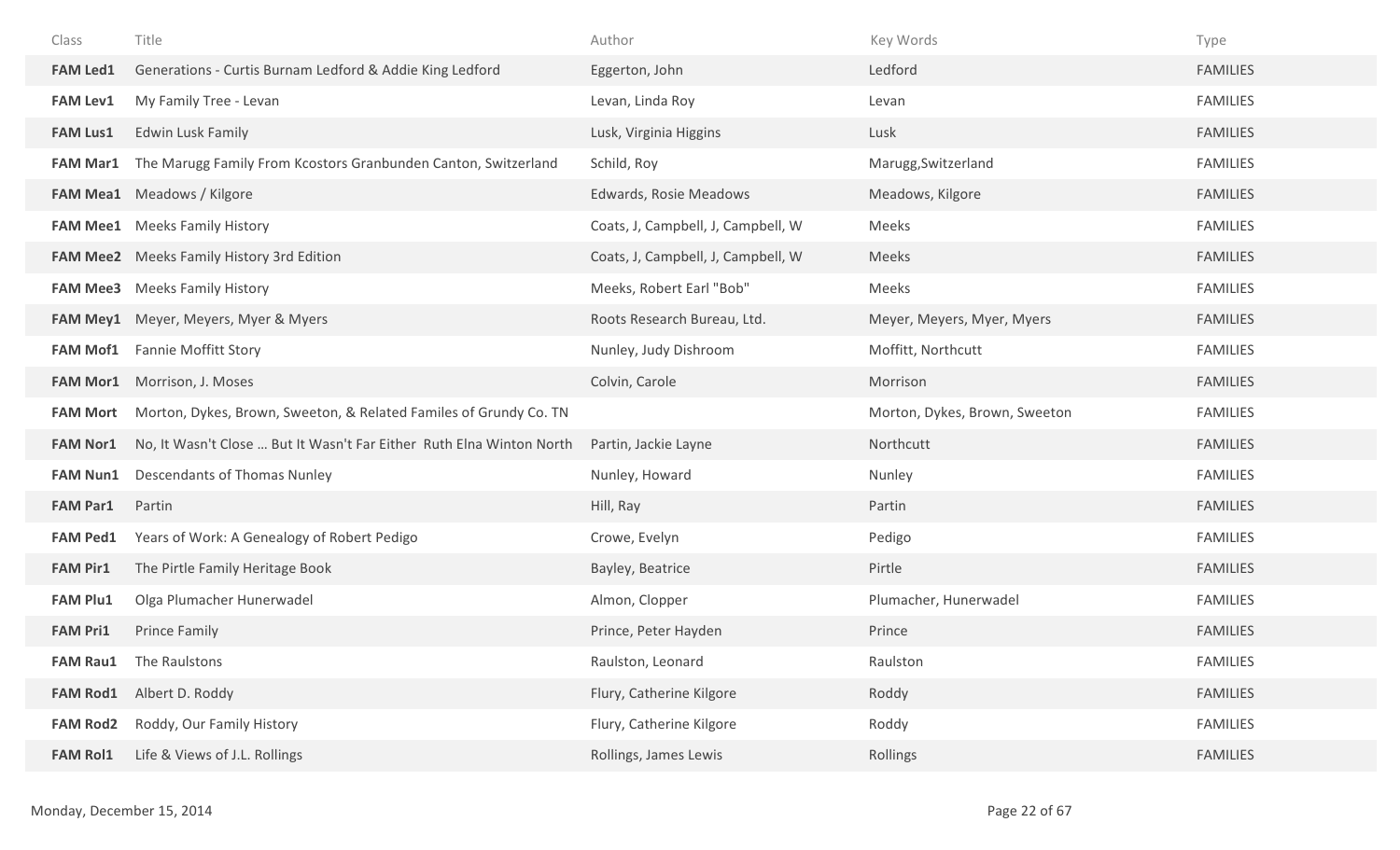| Class           | Title                                               | Author                     | Key Words                         | Type            |
|-----------------|-----------------------------------------------------|----------------------------|-----------------------------------|-----------------|
| <b>FAM Rol2</b> | Life & Views of J.L. Rollings                       | Rollings, James Lewis      | Rollings                          | <b>FAMILIES</b> |
| <b>FAM Ros1</b> | John Ross of Marion Co. TN                          | Tylor, Dola                | Ross                              | <b>FAMILIES</b> |
| <b>FAM Ros2</b> | John Ross of Marion Co. TN                          | Tylor, Dola                | Ross                              | <b>FAMILIES</b> |
| <b>FAM Rue1</b> | John & Julia Ruehling                               | Crisp, Chirstine           | <b>Ruehling</b>                   | <b>FAMILIES</b> |
| <b>FAM Sai1</b> | Sain Family History                                 | Sain, Charles              | Sain                              | <b>FAMILIES</b> |
| <b>FAM Sai2</b> | Sain Family History-- August, 1995                  | Sain, Charles              | Sain                              | <b>FAMILIES</b> |
| <b>FAM Sai3</b> | The Sains of Middle Tennesssee Sain Reunion         | Sain, Charles              | Sain                              | <b>FAMILIES</b> |
| <b>FAM Sai4</b> | The Sains of Middle Tennesssee Sain Reunion         | Sain, Charles              | Sain                              | <b>FAMILIES</b> |
| <b>FAM Sai5</b> | Sain Family Who's Who of America's                  | Sain, Charles              | Sain                              | <b>FAMILIES</b> |
| <b>FAM Sai6</b> | I Am The Luckiest Person in the World               | Sain, Charles              | Sain                              | <b>FAMILIES</b> |
| <b>FAM San1</b> | Family Memories - Sanders, Fults, Johnson, Trussell | Scissom, Lucille           | Sanders, Fults, Johnson, Trussell | <b>FAMILIES</b> |
| <b>FAM San2</b> | Sanders & King Family                               | Wilhelm, Mae King          | Sanders, King                     | <b>FAMILIES</b> |
| <b>FAM San3</b> | Sanders, Richardson, King                           | Wilhelm, Mae King          | Sanders, Richardson, King         | <b>FAMILIES</b> |
| <b>FAM San4</b> | Descendants of Thomas Sanders                       | Wilhelm, Mae King          | Sanders                           | <b>FAMILIES</b> |
| <b>FAM San5</b> | Solomon Sanders                                     | Wilhelm, Mae King          | Sanders                           | <b>FAMILIES</b> |
| <b>FAM San6</b> | Sanders Workbook                                    | Wilhelm, Mae King          | Sanders, Fults, Johnson           | <b>FAMILIES</b> |
| <b>FAM Sch1</b> | Reminiscences                                       | Schild, Roy Christian      | Schild                            | <b>FAMILIES</b> |
| <b>FAM Sch2</b> | <b>Schild/ Marugg Genealogy</b>                     | Schild, Dola               | Schild, Marugg                    | <b>FAMILIES</b> |
| <b>FAM Sch3</b> | Schild                                              | Schild, Roy Christian      | Schild                            | <b>FAMILIES</b> |
|                 | <b>FAM Scha1</b> Schaeffer Genealogy                | Jera, Helen                | Schaffer                          | <b>FAMILIES</b> |
| <b>FAM Scr1</b> | Diary of Allen Franklin Scruggs--(1803-1902)        | Walters, Judith A.         | <b>Scruggs</b>                    | <b>FAMILIES</b> |
| <b>FAM Scr2</b> | Searching fo the Scruggs                            | Brewer, Dola Dean & Others | <b>Scruggs</b>                    | <b>FAMILIES</b> |
| <b>FAM Sho1</b> | The Shooks--Alferd Montgomery Shook                 | Andrews, Elaine Foster     | Shook                             | <b>FAMILIES</b> |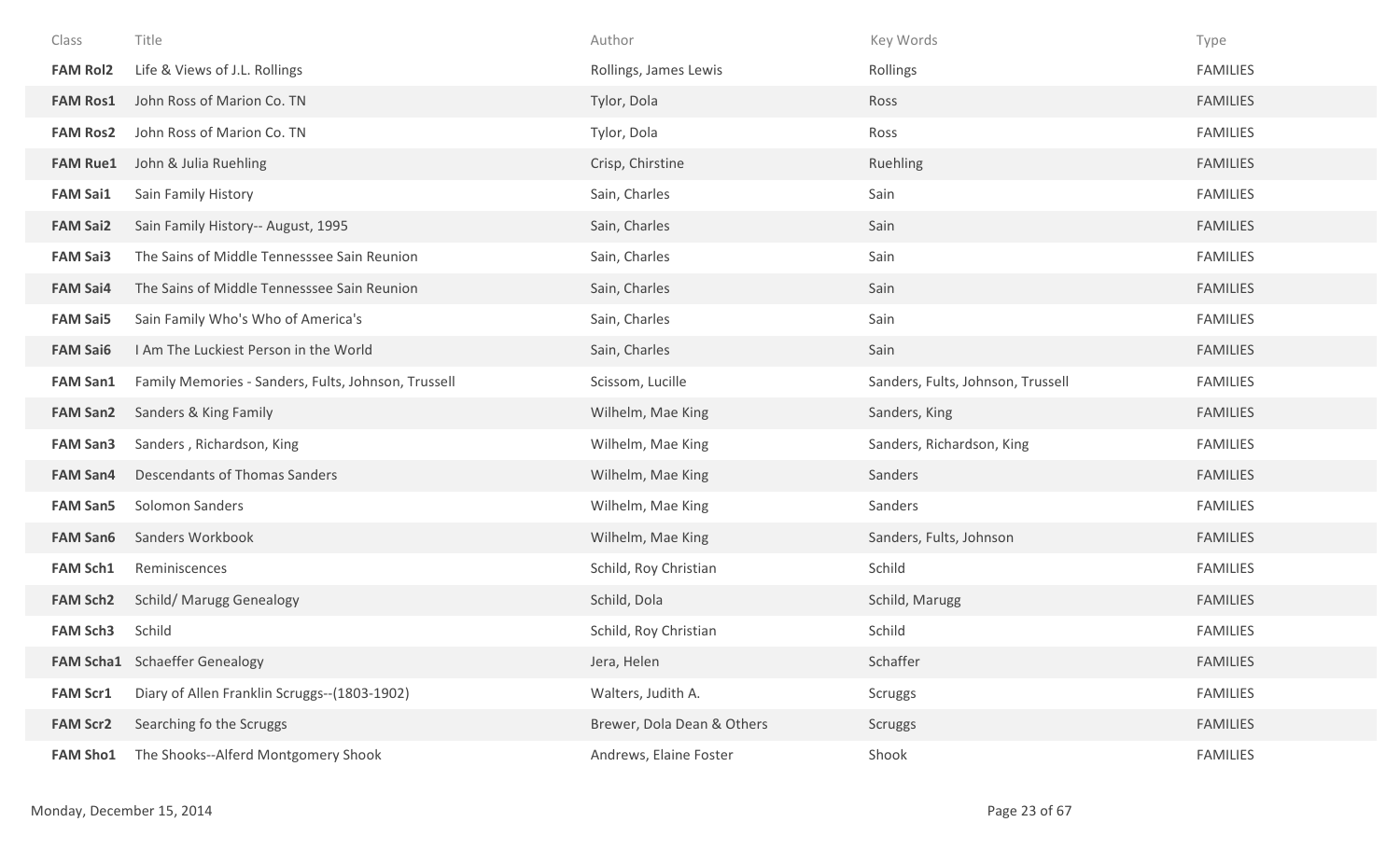| Class            | Title                                                             | Author                             | Key Words                | Type            |
|------------------|-------------------------------------------------------------------|------------------------------------|--------------------------|-----------------|
| <b>Fam Sho2</b>  | Alfred Montgomery Shook                                           | Walker, Ann Kendrick               | Shook                    | <b>FAMILIES</b> |
| <b>FAM Shr1</b>  | Shrum History Book                                                | Curtis, Renice                     | Shrum                    | <b>FAMILIES</b> |
| <b>FAM Shr2</b>  | Shrum / Schramm                                                   | Comer, Glenis Shrum                | Shrum, Schrumm           | <b>FAMILIES</b> |
| <b>FAM Spe1</b>  | Speck and Allied Lines                                            | Sain, Charles                      | Speck                    | <b>FAMILIES</b> |
| <b>FAM Spr1</b>  | Gaither Spradling, My Story, I Did It My Way                      | Spradling, Charles Gaither, Sr.    | Spradling                | <b>FAMILIES</b> |
| <b>FAM Sta1</b>  | Be As One, One, One Memories of Growing Up in the Swiss Settlemen | Suter, Clara Stampfli Brock        | Suter, Stampfli          | <b>FAMILIES</b> |
| <b>FAM StC1</b>  | St. Clair & Holland                                               | Wilhelm, Mae King                  | St. Clair, Holland       | <b>FAMILIES</b> |
| <b>FAM Sto1</b>  | The Family of Lewis Stockwell and M. Braddock                     | Savage, Richard, Jr.               | Stockwell, Braddock      | <b>FAMILIES</b> |
| <b>FAM Ston1</b> | Stonestreet, Thomas Genealogy Book                                | Skidmore, Warren                   | Stonestreet, Street      | <b>FAMILIES</b> |
| <b>FAM Str1</b>  | Our Family History (Street)                                       | Flury, Catherine Kilgore           | Street, Stonestreet      | <b>FAMILIES</b> |
| <b>FAM Sum1</b>  | <b>Summers Family</b>                                             | <b>Summers Family</b>              | Summers                  | <b>FAMILIES</b> |
| <b>FAM Sut1</b>  | Suter/Stampfli                                                    | Tylor, Dola                        | Suter, Stampfli          | <b>FAMILIES</b> |
| <b>FAM Tal</b>   | Tallman/Nunley                                                    | Tallman, Robert                    | Tallman, Nunley          | <b>FAMILIES</b> |
| <b>FAM Tat1</b>  | Tate Families of the Southern States Vol 2                        | Mentzel, Laura W.                  | Tate                     | <b>FAMILIES</b> |
| <b>FAM Tat10</b> | <b>Beauty for Ashes</b>                                           | Dishroon, Georgia Tate             | Tate                     | <b>FAMILIES</b> |
| <b>FAM Tat2</b>  | Tate Families of the Southern States Vol 3                        | Mentzel, Laura W.                  | Tate                     | <b>FAMILIES</b> |
| <b>FAM Tat3</b>  | Tate Families of the Southern States Vol 3                        | Mentzel, Laura W.                  | Tate                     | <b>FAMILIES</b> |
| <b>FAM Tat4</b>  | <b>Tate Family</b>                                                | Tate-DeGraff, Carol J.             | Tate                     | <b>FAMILIES</b> |
| <b>FAM Tat5</b>  | Rebels, Saints and Sinners                                        | Tate, D.A.                         | Tate                     | <b>FAMILIES</b> |
| <b>FAM Tat6</b>  | <b>Tate Family Records</b>                                        | Tylor, Dola                        | Tate                     | <b>FAMILIES</b> |
| <b>FAM Tat7</b>  | The Tate Family                                                   | Schild, Roy C & Tylor, Dola Schild | Tate                     | <b>FAMILIES</b> |
| <b>FAM Tat8</b>  | Victor Lafayette and Carrie Coppinger-Tate Family (1867-1946)     | Robertson, Norma Tate              | Tate                     | <b>FAMILIES</b> |
| <b>FAM Tat9</b>  | A Listing of Tates Who Served in the Civil War                    | Tylor, Dola                        | Dishroon, Tate, Freemont | <b>FAMILIES</b> |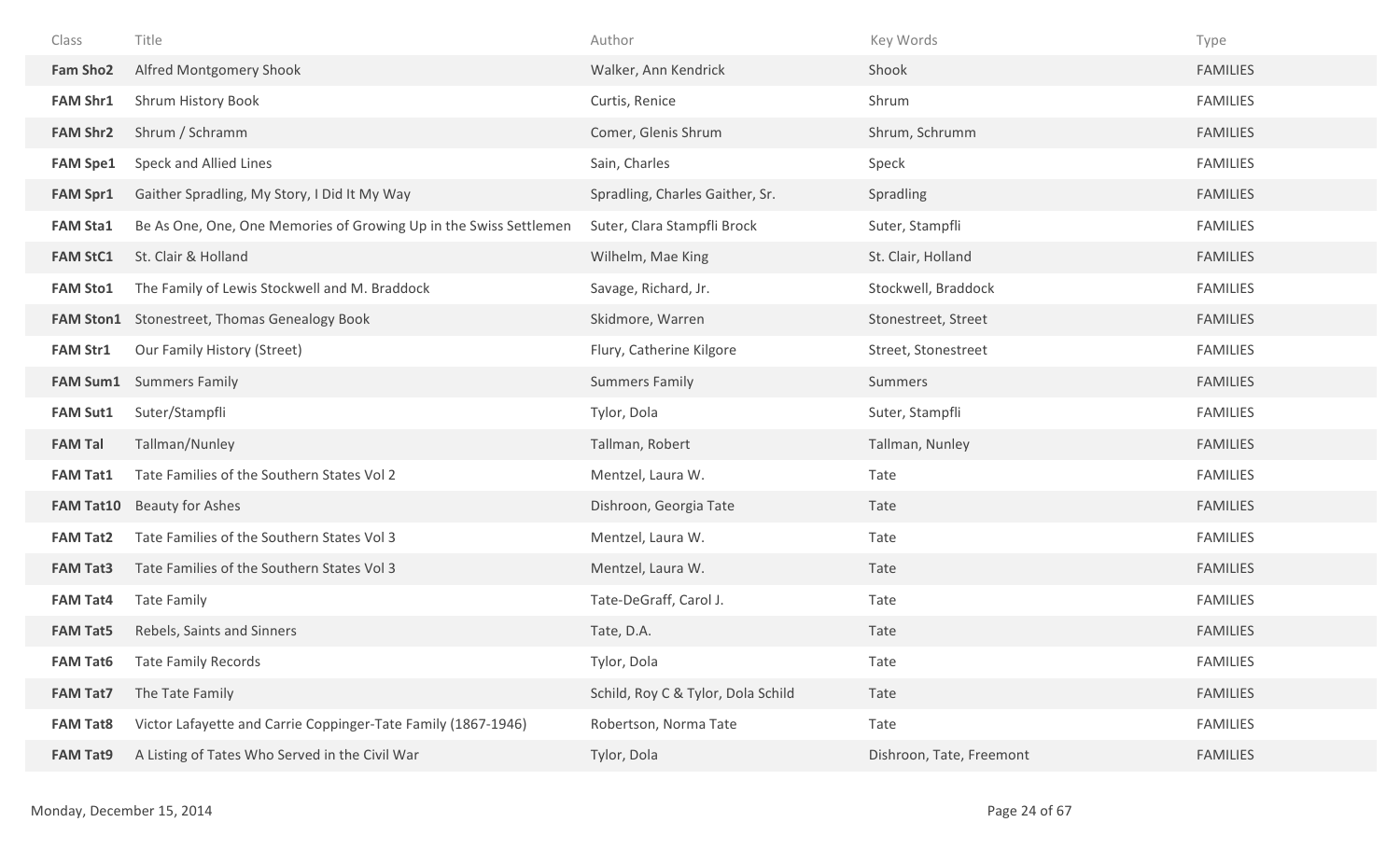| Class           | Title                                                                        | Author                          | Key Words                 | Type             |
|-----------------|------------------------------------------------------------------------------|---------------------------------|---------------------------|------------------|
| <b>FAM Tho1</b> | The Thomas Ancestors of Cheryl Ann Thomas Haynes                             | Thomas, George Carmon, Jr.      | Tate                      | <b>FAMILIES</b>  |
| <b>FAM Tur1</b> | The World Book of Turners Volume 1                                           | <b>Halberts Family Ancestry</b> | Tate, Civil War, Military | <b>FAMILIES</b>  |
| <b>FAM Tyl1</b> | Memories of Okinawa (Photo Album)                                            | Tylor, Dola                     | Thomas                    | <b>FAMILIES</b>  |
| <b>FAM Van1</b> | Van Hoose, Van Hooser, Van Huss Family of the United States                  | Lindstrom, Joyce                | Turner                    | <b>FAMILIES</b>  |
|                 | FAM Wah1 Wahl & Wilhelm                                                      | Wilhelm, Mae King               | Tylor, Okinawa            | <b>FAMILIES</b>  |
|                 | FAM Wah1 Wahl & Wilhelm                                                      | Wilhelm, Mae King               | Van Hoose, Van Hooser     | <b>FAMILIES</b>  |
|                 | FAM War1 Life and Character of J.C. Warner                                   | Kilebrew, J.B.                  | Warner                    | <b>FAMILIES</b>  |
|                 | FAM Way1 Way Family                                                          | Nunley, Phyllis                 | Way                       | <b>FAMILIES</b>  |
|                 | FAM Web1 Webb Family                                                         | Webb, Nonie                     | Webb                      | <b>FAMILIES</b>  |
| <b>FAM Wic1</b> | Wichser Family of Gruetli-Laager 2008                                        | Tylor, Dola                     | Wichser                   | <b>FAMILIES</b>  |
| <b>FAM Wil1</b> | Photos Collected by Mae King Thomas Wilhelm including Williams, etc          | Wilhelm, Mae King               | Wilhelm, Williams         | <b>FAMILIES</b>  |
| <b>FAM Win1</b> | The Decendants of Anderson Winton                                            | Winton, Inez Carden             | Winton                    | <b>FAMILIES</b>  |
| <b>FAM Win2</b> | Winton Family Album                                                          | Winton, Inez Carden             | Winton, Carden, Mochow    | <b>FAMILIES</b>  |
|                 | <b>FAM Wom</b> The Descendants of Thomas & Louvisa Rice Womack               | Womack, Oscar B.                | Rice, Womack              | <b>FAMILIES</b>  |
|                 | FAM Woo1 The Descendants Of Josiah and Keziah Nichols Wooldridge and Their A | Frost, Wright W.                | Nichols, Woolridge        | <b>FAMILIES</b>  |
| <b>FAM Zim1</b> | Zimmerman                                                                    | Limbaugh, Dorothy Zimmerman     | Zimmerman                 | <b>FAMILIES</b>  |
| <b>GEN Bau1</b> | Oral History for the Local Historical Society                                | Baum, Willa K.                  | genealogy                 | <b>GENEALOGY</b> |
| <b>GEN Boy1</b> | How To Publish and Market Your Family History                                | Boxer, Carl                     | genealogy                 | <b>GENEALOGY</b> |
| <b>GEN Cho1</b> | My Family Tree Workbook                                                      | Chorzempa, Rosemary A.          | genealogy                 | <b>GENEALOGY</b> |
| <b>GEN CJC1</b> | A Guide to Research                                                          | Church of Jesus Christ of LDS   | genealogy                 | <b>GENEALOGY</b> |
| <b>GEN Cos1</b> | Climb It Right                                                               | Cosgriff, John & Carolyn        | genealogy                 | GENEALOGY        |
| <b>GEN Cro1</b> | <b>Genealogy Online</b>                                                      | Crowe, Elizabeth Powell         | genealogy                 | <b>GENEALOGY</b> |
| <b>GEN Doa1</b> | Searching for Your Ancestors                                                 | Doane, Gilbert H.               | genealogy                 | GENEALOGY        |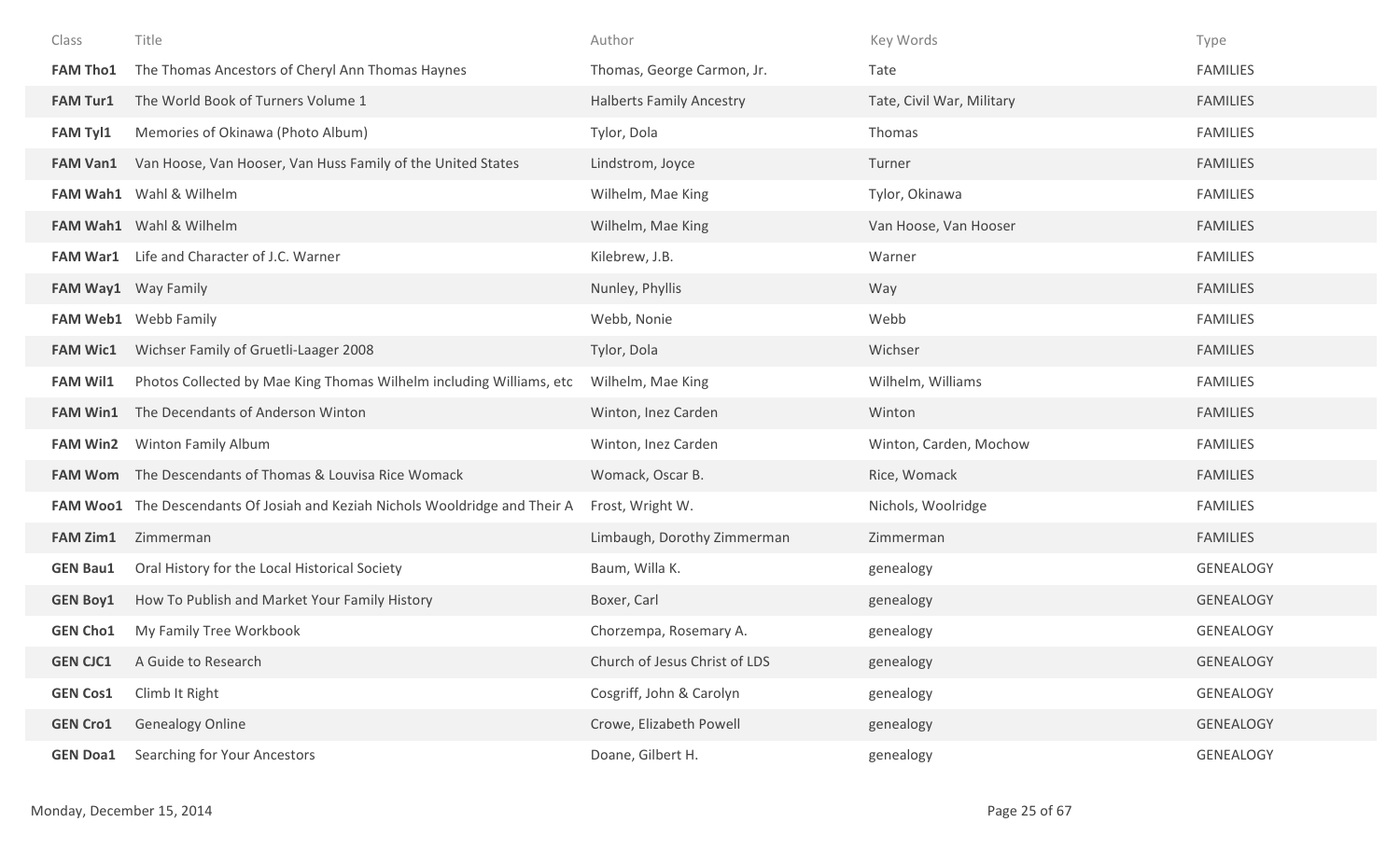| Class           | Title                                                                | Author                                  | Key Words           | Type             |
|-----------------|----------------------------------------------------------------------|-----------------------------------------|---------------------|------------------|
| <b>GEN Dur1</b> | A Directory of Tennessee Agencies                                    | Durham, Walter T.                       | Tennessee genealogy | <b>GENEALOGY</b> |
| <b>GEN Eve1</b> | Handy Book for Genealogists                                          | Everton, George B., Sr.                 | genealogy           | GENEALOGY        |
| <b>GEN Eve2</b> | Handy Tips on How to Use the United States Census                    | Everton, George B., Jr.                 | genealogy           | <b>GENEALOGY</b> |
| <b>GEN Eve3</b> | Handy Tip Book and Packet on Notekeeping                             | Everton, George B., Jr.                 | genealogy           | GENEALOGY        |
| <b>GEN Eve4</b> | Handy Book for Genealogists                                          | Everton, George B., Sr.                 | genealogy           | GENEALOGY        |
| <b>GEN Ful1</b> | County Records & Genealogical Resources in Tennessee                 | Fulcher, Richard Carlton                | genealogy           | GENEALOGY        |
| <b>GEN Gil1</b> | Genealogical Research & Resources                                    | Gilmer, Lois C.                         | genealogy           | <b>GENEALOGY</b> |
| <b>GEN Gob1</b> | Who's Where                                                          | Gobble, J.R.                            | genealogy           | GENEALOGY        |
| <b>GEN Jau1</b> | <b>Fundamentals of Genealogical Research</b>                         | Jaussi, Laureen R. & Chaston, Gloria D. | genealogy           | <b>GENEALOGY</b> |
| <b>GEN Kas1</b> | Walking With Your Ancestors                                          | Kashuba, Melinda                        | genealogy           | GENEALOGY        |
| <b>GEN Kir1</b> | Genealogical Research & Resources                                    | Kirkham, E. Kay                         | genealogy           | <b>GENEALOGY</b> |
| <b>GEN Mac1</b> | The Surnames of Ireland                                              | MacLysaght, Edward                      | genealogy           | GENEALOGY        |
| <b>GEN Pes1</b> | <b>Discover Your Ancestors</b>                                       | Peskett, Hugh                           | genealogy           | <b>GENEALOGY</b> |
| <b>GEN Pes2</b> | <b>Discover Your Ancestors</b>                                       | Peskett, Hugh                           | genealogy           | GENEALOGY        |
| <b>GEN Ric1</b> | Directory of Archives & Historical Records Repositories in Tennessee | Richiuso, John-Paul                     | genealogy           | <b>GENEALOGY</b> |
| <b>GEN Rog1</b> | <b>Tracing Your English Ancestors</b>                                | Rogers, Colin D.                        | genealogy           | GENEALOGY        |
| <b>GEN Sch1</b> | Genealogical & Local History Books in Print Vol. 1                   | Schreiner-Yantis, Netti                 | genealogy           | <b>GENEALOGY</b> |
| <b>GEN Sch2</b> | Genealogical & Local History Books in Print Vol. 2                   | Schreiner-Yantis, Netti                 | genealogy           | GENEALOGY        |
| <b>GEN Sea1</b> | Searches Bringing People Together Again                              | Searches                                | genealogy           | <b>GENEALOGY</b> |
| <b>GEN Ste1</b> | North Carolina Local History                                         | Stevenson, George                       | genealogy           | GENEALOGY        |
| <b>GEN Sue1</b> | Handy Guide to Swiss Genealogical Records                            | Suess, Jared H.                         | genealogy           | <b>GENEALOGY</b> |
| <b>GEN Sum1</b> | <b>Italian Family Research</b>                                       | Summit                                  | genealogy           | GENEALOGY        |
| <b>GEN Tho1</b> | <b>Atlas For Germanic Genealogy</b>                                  | Thode, Ernest                           | genealogy           | <b>GENEALOGY</b> |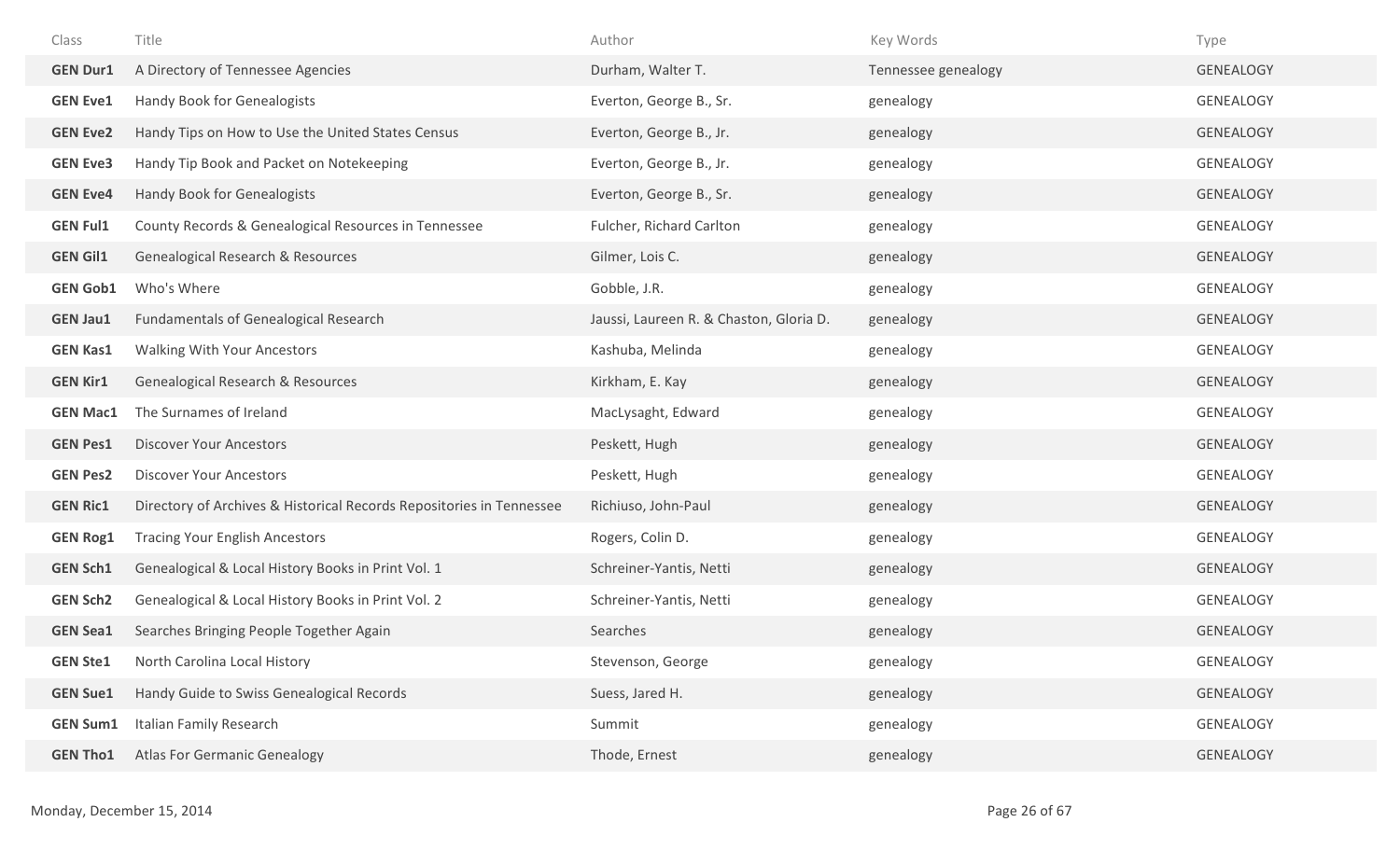| Class            | Title                                                            | Author                                    | Key Words                               | Type             |
|------------------|------------------------------------------------------------------|-------------------------------------------|-----------------------------------------|------------------|
| <b>GEN UoT1</b>  | Records Management for County Government                         | University of TN                          | genealogy                               | <b>GENEALOGY</b> |
| <b>GEN Wel1</b>  | Research Resources in France                                     | Welsch, Erwin K.                          | genealogy, France                       | <b>GENEALOGY</b> |
| <b>HIS Abe1</b>  | From Frontier to Plantation in TN                                | Abernathy, Thomas Perkins                 | frontier, plantation, Tennessee         | <b>HISTORY</b>   |
| <b>HIS Bak1</b>  | The WPA Oklahoma Slave Narratives                                | Baker, T. Lindsay & Baker, Julie P.       | Oklahoma, slaves                        | <b>HISTORY</b>   |
| <b>HIS BBC1</b>  | Lincoln Co. TN. 1809-2009 - A Pictorial History                  | The Bicentennial Book Comm. Lincoln Co    | Lincoln County, Fayetteville            | <b>HISTORY</b>   |
| <b>HIS BCH1</b>  | Bledsoe Co. TN - a Pictorial History                             | Bledsoe Co. Historical & Genealogical So. | <b>Bledsoe County</b>                   | <b>HISTORY</b>   |
| <b>HIS Bea1</b>  | Pioneer Warren County Families                                   | Bean, Nancy Agnes Brown                   | Warren County, pioneers                 | <b>HISTORY</b>   |
| <b>HIS Bla1</b>  | The Bicentennial in Tennessee                                    | Blatchford, Mary L.                       | bicentennial, Tennessee                 | <b>HISTORY</b>   |
| <b>HIS Blo1</b>  | Blount Journal 1790-1796, The                                    | Blount, William (Gov.)                    | Blount, William (Gov.), journal         | <b>HISTORY</b>   |
| <b>HIS CCH1</b>  | Coffee Chrinicle - The Mystic Seven                              | Coffee Co. Historical Society             | Coffee County                           | <b>HISTORY</b>   |
| <b>HIS CCH2</b>  | The Heritage of Coffee Co. TN                                    | Coffee Co. Heritage Book Committee        | Coffee County                           | <b>HISTORY</b>   |
| <b>HIS Cor1</b>  | Statehood for TN                                                 | Corlew, Robert                            | Tennessee statehood                     | <b>HISTORY</b>   |
| <b>HIS Cou1</b>  | Tennessee Trivia                                                 | Couch, Ernie & Jill                       | Tennessee, trivia                       | <b>HISTORY</b>   |
| <b>HIS Cur1</b>  | Reminiscence Senior Citizens of Tracy City                       | Curtis, Renice                            | Grundy County, oral history, Tracy City | <b>HISTORY</b>   |
| <b>HIS Cur2</b>  | Reminiscence Senior Citizens of Tracy City                       | Curtis, Renice                            | Grundy County, oral history, Tracy City | <b>HISTORY</b>   |
| <b>HIS Cur3</b>  | Reminiscence Senior Citizens of Tracy City                       | Curtis, Renice                            | Grundy County, oral history, Tracy City | <b>HISTORY</b>   |
| <b>HIS Dix1</b>  | Wataugans, The                                                   | Dixon, Max                                | Watauga                                 | <b>HISTORY</b>   |
| <b>HIS Dou1</b>  | History of Franklin Co. TN                                       | Douglas, Bob                              | Franklin County                         | <b>HISTORY</b>   |
| <b>HIS Dou2</b>  | Our People                                                       | Douglas, Bob                              | <b>Grundy County</b>                    | <b>HISTORY</b>   |
| <b>HIS Dout1</b> | <b>Sequatchie Families</b>                                       | Douthat, James L.                         | Sequatchie                              | <b>HISTORY</b>   |
| <b>HIS Dur1</b>  | The State of State History in TN 2004                            | Durham, Walter T.                         | Tennessee                               | <b>HISTORY</b>   |
| <b>HIS Dur2</b>  | The State of State History in TN 2006                            | Durham, Walter T.                         | Tennessee                               | <b>HISTORY</b>   |
| <b>HIS Dur3</b>  | The State of State History in TN 2008 - the Underground Railroad | Durham, Walter T.                         | Tennessee, underground railroad         | <b>HISTORY</b>   |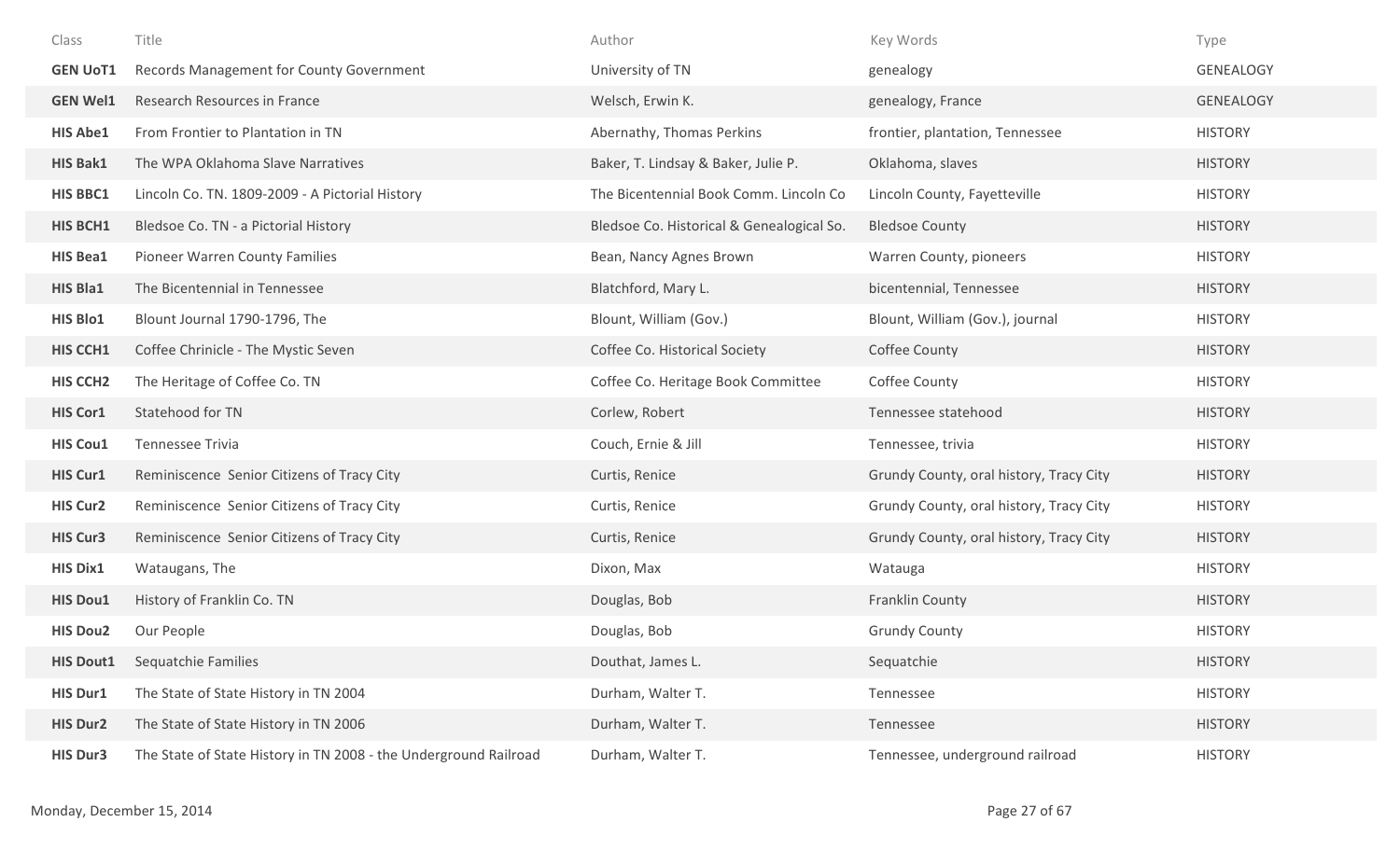| Class            | Title                                                               | Author                                  | Key Words                                        | Type           |
|------------------|---------------------------------------------------------------------|-----------------------------------------|--------------------------------------------------|----------------|
| <b>HIS Dur4</b>  | The State of State History in TN 2008 - the Underground Railroad    | Durham, Walter T.                       | Tennessee, underground railroad                  | <b>HISTORY</b> |
| HIS Eag1         | The Eagle 1982                                                      | Eagle Fund, Inc. McMinnville, TN        | McMinnville, Warren County,                      | <b>HISTORY</b> |
| HIS Edw1         | The Connection in East TN                                           | Edwards, Olga J. & Frizzell, Izora W.   | East Tennessee                                   | <b>HISTORY</b> |
| <b>HIS Edw2</b>  | Descendants of East TN Pioneers                                     | Edwards, Olga J. & Frizzell, Izora W.   | East Tennessee, pioneers                         | <b>HISTORY</b> |
| <b>HIS Ewi1</b>  | A Treasury of Tennessee Tales                                       | Ewing, James                            | Tennessee, tales, stories                        | <b>HISTORY</b> |
| <b>HIS Ewi2</b>  | A Treasury of Tennessee Tales                                       | Ewing, James                            | Tennessee, tales, stories                        | <b>HISTORY</b> |
| HIS Flu1         | Newspaper Clippings of Grundy County & Chattanooga, TN              | Flury, Catherine Kilgore                | Grundy County, Chattanooga                       | <b>HISTORY</b> |
| <b>HIS GCH1</b>  | The Heritage of Grundy Co. TN                                       | <b>Grundy County Historical Society</b> | Grundy County. Family history, schools, churches | <b>HISTORY</b> |
| <b>HIS GCH10</b> | Our Places in Grundy                                                | <b>Grundy County Historical Society</b> | Grundy County, places                            | <b>HISTORY</b> |
| <b>HIS GCH10</b> | <b>Grundy County Herald Newspaper Clippings</b>                     | <b>Grundy County Historical Society</b> | Grundy County, newspaper clippings               | <b>HISTORY</b> |
| HIS GCH11        | Our Places in Grundy                                                | <b>Grundy County Historical Society</b> | Grundy County, places                            | <b>HISTORY</b> |
| HIS GCH11        | Petition of Smith County Inhabitants to State of Tennessee          | <b>Grundy County Historical Society</b> | Smith County, petition                           | <b>HISTORY</b> |
| HIS GCH12        | Our People & Places                                                 | <b>Grundy County Historical Society</b> | Grundy County, places                            | <b>HISTORY</b> |
| <b>HIS GCH13</b> | Grundy Co. Information                                              | <b>Grundy County Historical Society</b> | <b>Grundy County</b>                             | <b>HISTORY</b> |
| <b>HIS GCH2</b>  | Pictures of Our Past                                                | <b>Grundy County Historical Society</b> | Grundy County, photos                            | <b>HISTORY</b> |
| <b>HIS GCH3</b>  | A Pictorial History of Grundy County                                | <b>Grundy County Historical Society</b> | <b>Grundy County</b>                             | <b>HISTORY</b> |
| <b>HIS GCH4</b>  | Grundy Co. Chronology History of Altamont, Tracy City Branch Prison | <b>Grundy County Historical Society</b> | Grundy County, Altamont, Tracy City Branch Pris  | <b>HISTORY</b> |
| <b>HIS GCH5</b>  | Scenes Out of Grundy's Past                                         | <b>Grundy County Historical Society</b> | Grundy County, photos                            | <b>HISTORY</b> |
| <b>HIS GCH6</b>  | Tracy City Pictures of Our Past                                     | <b>Grundy County Historical Society</b> | Tracy City, Pictures of Our Past                 | <b>HISTORY</b> |
| <b>HIS GCH7</b>  | Tracy City Photos & Clippings                                       | <b>Grundy County Historical Society</b> | Tracy City, pictures, newspaper clippings        | <b>HISTORY</b> |
| <b>HIS GCH8</b>  | Miscellaneous Grundy County Articles                                | <b>Grundy County Historical Society</b> | Grundy County, newspaper clippings               | <b>HISTORY</b> |
| <b>HIS GCH9</b>  | <b>Mixed Clippings</b>                                              | <b>Grundy County Historical Society</b> | Grundy County, newspaper clippings               | <b>HISTORY</b> |
| <b>HIS Gea1</b>  | Photos of Vicki Kilby Geary                                         | Geary, Vicki Kilby                      | Geary, Shook School, Plainview School            | <b>HISTORY</b> |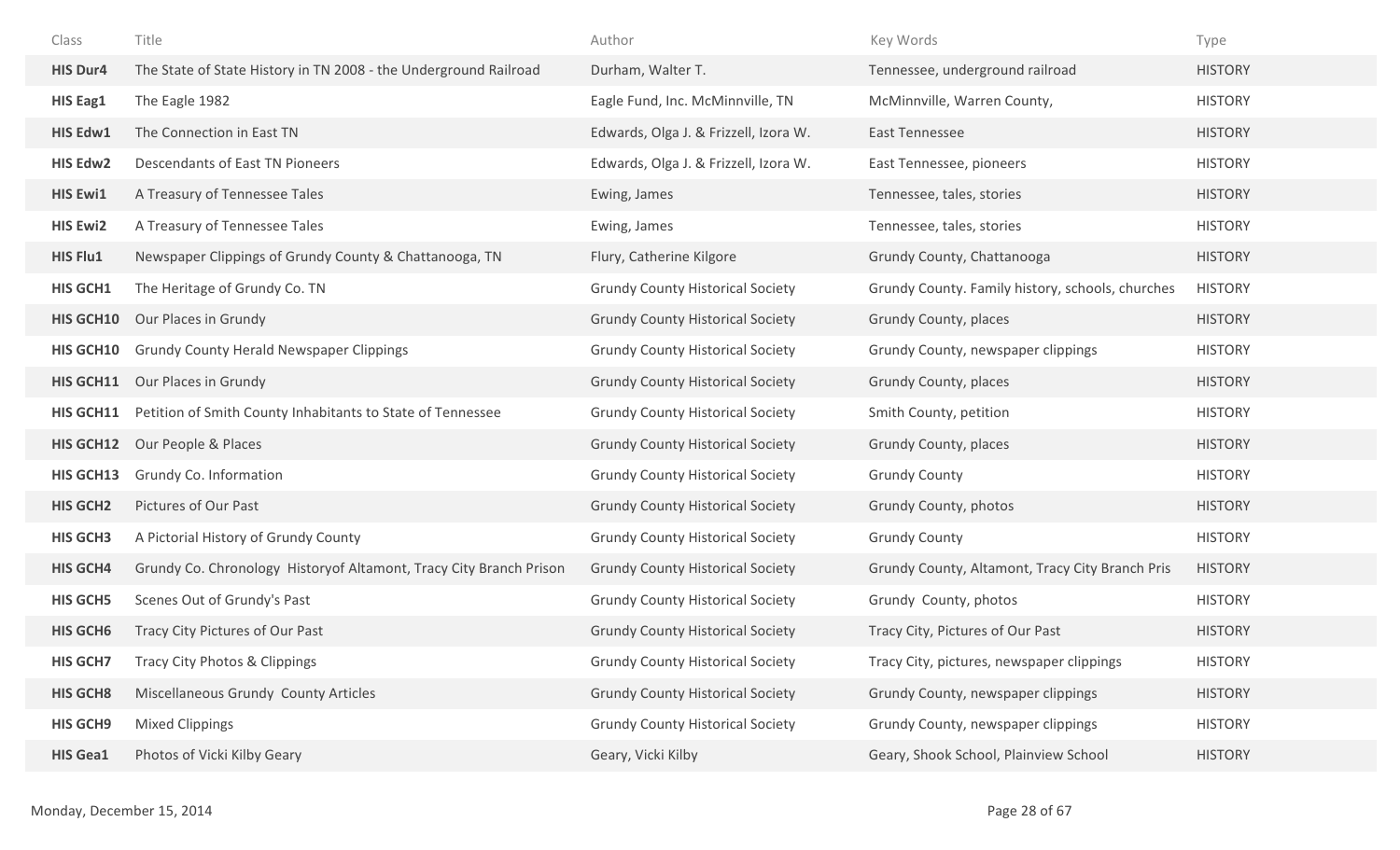| Class            | Title                                                          | Author                            | Key Words                                      | Type           |
|------------------|----------------------------------------------------------------|-----------------------------------|------------------------------------------------|----------------|
| <b>HIS Gil1</b>  | Sketches of Some of the First Settlers of Upper Georgia        | Gilmer, George                    | Georgia, pioneers, settlers                    | <b>HISTORY</b> |
| <b>HIS Gof</b>   | Newspaper Clippings by Anna Goforth                            | Goforth, Anna                     | Grundy County, newspaper clippings             | <b>HISTORY</b> |
| <b>HIS GPC1</b>  | History of TN Illustrated - 30 East TN Counties                | The Goodspeed Publishing Co.      | Tennessee counties, settlers,                  | <b>HISTORY</b> |
| <b>HIS GPC2</b>  | History of TN - White, Warren, Dekalb, Coffee, Cannon          | The Goodspeed Publishing Co.      | White, Warren, DeKalb, Coffee County           | <b>HISTORY</b> |
| <b>HIS Gre1</b>  | Government in Tennessee                                        | Greene, Lee S. & Avery, Robert S. | Tennessee, government                          | <b>HISTORY</b> |
| HIS GsH1         | Coffee Co. TN History                                          | Goodspeed History                 | Coffee County                                  | <b>HISTORY</b> |
| HIS GsH2         | History of TN Giles, Lincoln, Franklin, Moore Counties         | Goodspeed History                 | Giles, Lincoln, Franklin, Moore County         | <b>HISTORY</b> |
| <b>HIS GsH3</b>  | History of TN White, Warren, DeKalb, Coffee, & Cannon Counties | Goodspeed History                 | Warren, DeKalb, Cannon, Coffee County          | <b>HISTORY</b> |
| <b>HIS Hal1</b>  | Backward Trail, The                                            | Hale, Will T.                     | pioneers, settlers                             | <b>HISTORY</b> |
| HIS Har 9        | Whitwell, Tennessee Tidbits Vol 2                              | Harris, Euline                    | Tennessee, newspaper clippings                 | <b>HISTORY</b> |
| <b>HIS Har1</b>  | Murder Mayhem & Tidbits Vol 1                                  | Harris, Euline                    | Murder, newspaper clippings, Marion, Grundy Co | <b>HISTORY</b> |
| <b>HIS Har2</b>  | Grundy and Marion Co. Tidbits                                  | Harris, Euline                    | Grundy, Marion County, newspaper clippings     | <b>HISTORY</b> |
| <b>HIS Har3</b>  | Marion Co. TN 1895-1896 - Sequachee Valley News                | Harris, Euline                    | Marion County, newspaper clippings             | <b>HISTORY</b> |
| HIS Har4         | Murder, Mayhem & More Vol. 2                                   | Harris, Euline                    | Marion County, newspaper clippings, Grundy Cou | <b>HISTORY</b> |
| <b>HIS Har5</b>  | Grundy County Tidbits Vol 1                                    | Harris, Euline                    | Grundy County, newspaper clippings             | <b>HISTORY</b> |
| HIS Har6         | <b>Grundy County Tidbits Vol 2</b>                             | Harris, Euline                    | Grundy County, newspaper clippings             | <b>HISTORY</b> |
| <b>HIS Har7</b>  | <b>Grundy County Tidbits Vol 3</b>                             | Harris, Euline                    | Grundy County, newspaper clippings             | <b>HISTORY</b> |
| <b>HIS Har8</b>  | Whitwell, Tennessee Tidbits Vol 1                              | Harris, Euline                    | Tennessee, newspaper clippings                 | <b>HISTORY</b> |
| <b>HIS Harg1</b> | Raymond Hargis Stories of Grundy County                        | Hargis, Raymond                   | Hargis, Grundy County, politics                | <b>HISTORY</b> |
| <b>HIS HCV1</b>  | A Part of Me - Warren Co. TN                                   | Homecoming Committee Viola Valley | Warren County, Viola                           | <b>HISTORY</b> |
| HIS Hen1         | Photo Finish: The 1982 World's Fair                            | Hendry, Lee R.                    | World's Fair 1982, Tennessee                   | <b>HISTORY</b> |
| HIS Hil1         | Pelham's People of Color 1850-1950                             | Hill, Carla                       | Pelham, Hill, black community                  | <b>HISTORY</b> |
| <b>His KCOA1</b> | Tales From Back Then                                           | Knox County Office on Aging       | settlers, tales, stories                       | <b>HISTORY</b> |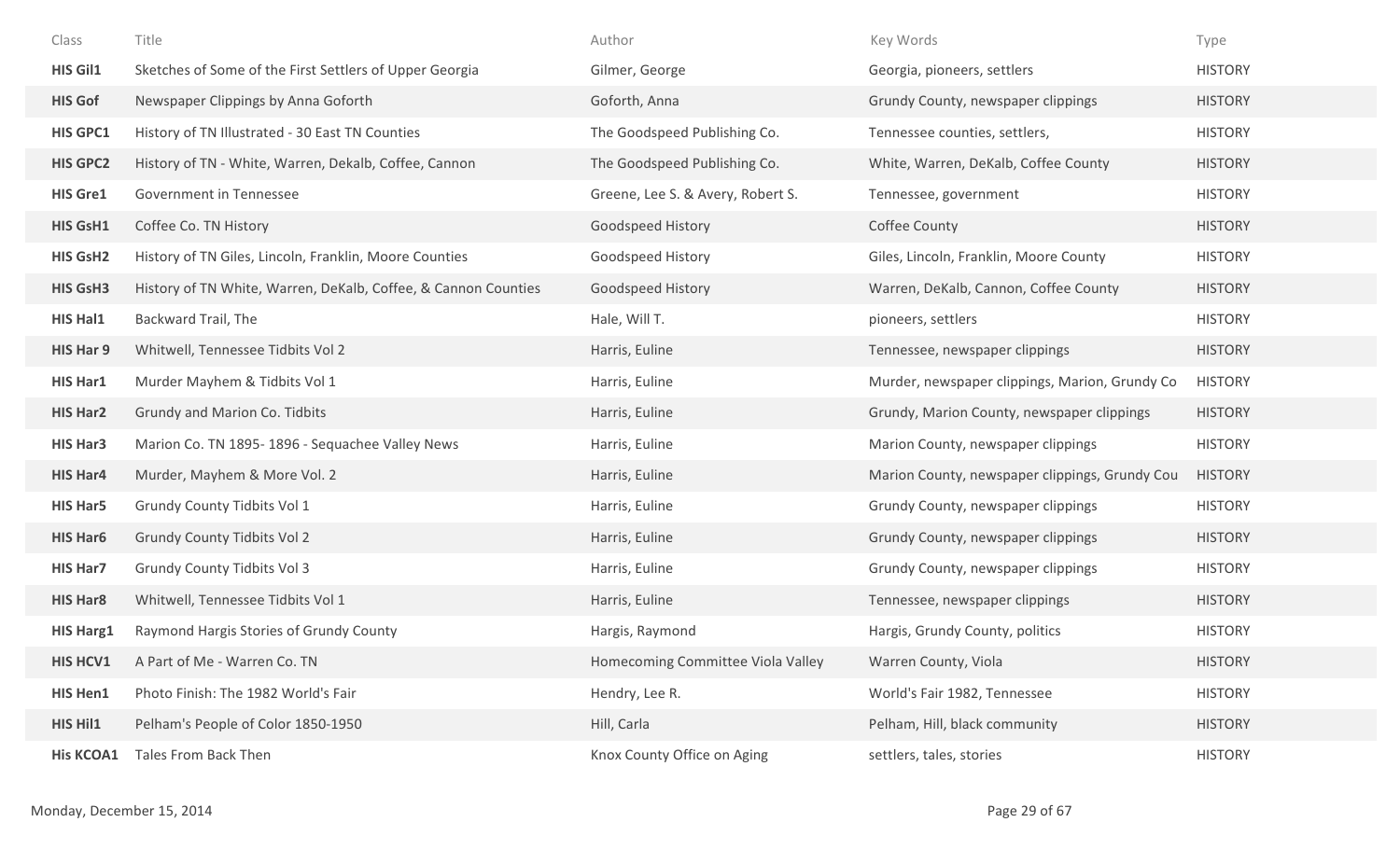| Class           | Title                                                              | Author                            | Key Words                                     | Type           |
|-----------------|--------------------------------------------------------------------|-----------------------------------|-----------------------------------------------|----------------|
| <b>HIS Koc1</b> | Old Stone Fort                                                     | Kocsis, Alexander                 | Coffee County, Old Stone Fort, Manchester     | <b>HISTORY</b> |
| <b>HIS LCH1</b> | Lincoln Co. TN - Est. 1809                                         | Lincoln County Historical Society | Lincoln County, Fayetteville                  | <b>HISTORY</b> |
| <b>HIS LHA1</b> | Andrew Jackson's Hermitage                                         | Ladies' Hermitage Association     | Jackson, Hermitage, President                 | <b>HISTORY</b> |
| HIS Lin1        | Lincoln County Tennessee 1809-2009 - A Pictorial History           | Lincoln County Bicentennial Comm. | Lincoln County, Fayetteville, photo           | <b>HISTORY</b> |
| <b>HIS Mar1</b> | Coffee Co. From Arrowheads to Rockets                              | Martinez, Corrine                 | Coffee County                                 | <b>HISTORY</b> |
| <b>HIS Mas1</b> | Cannon                                                             | Mason, Robert L.                  | Cannon County                                 | <b>HISTORY</b> |
| <b>HIS Mas2</b> | History of Cannon Co. TN                                           | Mason, Robert L.                  | <b>Cannon County</b>                          | <b>HISTORY</b> |
| <b>HIS McC1</b> | Slavery on the Tennessee Frontier                                  | McCormack, Edward Michael         | Slavery, black community, Tennessee           | <b>HISTORY</b> |
| <b>HIS McC2</b> | Slavery on the Tennessee Frontier                                  | McCormack, Edward Michael         | Slavery, black community, Tennessee           | <b>HISTORY</b> |
| <b>HIS MCH1</b> | The Heritage of Moore Co, TN 1871-2004                             | Moore Co. Heritage Book Committee | Moore County                                  | <b>HISTORY</b> |
| <b>HIS McM1</b> | Coffee Co Then & Now 1983                                          | McMahan, Basil                    | Coffee County                                 | <b>HISTORY</b> |
| <b>HIS Mor1</b> | Marion Co. in Vintage Postcards                                    | Morrison, Billyfrank              | Marion County, postcards                      | <b>HISTORY</b> |
| <b>HIS Mye1</b> | Lifestyles & Pictures of Grundy County                             | Myers, Barbara                    | Grundy County, photos                         | <b>HISTORY</b> |
| <b>HIS Mye2</b> | Past Issues of the Cumberland View                                 | Myers, Barbara                    | Cumberland View, Grundy County, newspaper cli | <b>HISTORY</b> |
| <b>HIS Mye3</b> | A Glance Back 2013                                                 | Myers, Barbara                    | Grundy County, Turner                         | <b>HISTORY</b> |
| <b>HIS Mye4</b> | Scenes Out of Grundy's Past - Clippings from the Grundy Co. Herald | Myers, Barbara                    | Grundy County, Herald                         | <b>HISTORY</b> |
| <b>HIS Mye4</b> | Grundy County Images - Images from Around Grundy County            | Myers, Barbara                    | <b>Grundy County</b>                          | <b>HISTORY</b> |
| <b>HIS Mye5</b> | Grundy County Herald Newspaper Clippings Over the Years            | Myers, Barbara                    | Grundy County, Herald                         | <b>HISTORY</b> |
| <b>HIS New1</b> | Sports, Games & People of Warren Co. TN                            | Newby, Bobby                      | Warren County, Sports                         | <b>HISTORY</b> |
| HIS Nic 6       | Views From the Mountain                                            | Nicholson, James                  | Grundy County, Nicholson                      | <b>HISTORY</b> |
| <b>HIS NIc1</b> | Grundy                                                             | Nicholson, James                  | <b>Grundy County, Nicholson</b>               | <b>HISTORY</b> |
| <b>HIS Nic2</b> | Grundy                                                             | Nicholson, James                  | Grundy County, Nicholson                      | <b>HISTORY</b> |
| <b>HIS Nic3</b> | Grundy                                                             | Nicholson, James                  | Grundy County, Nicholson                      | <b>HISTORY</b> |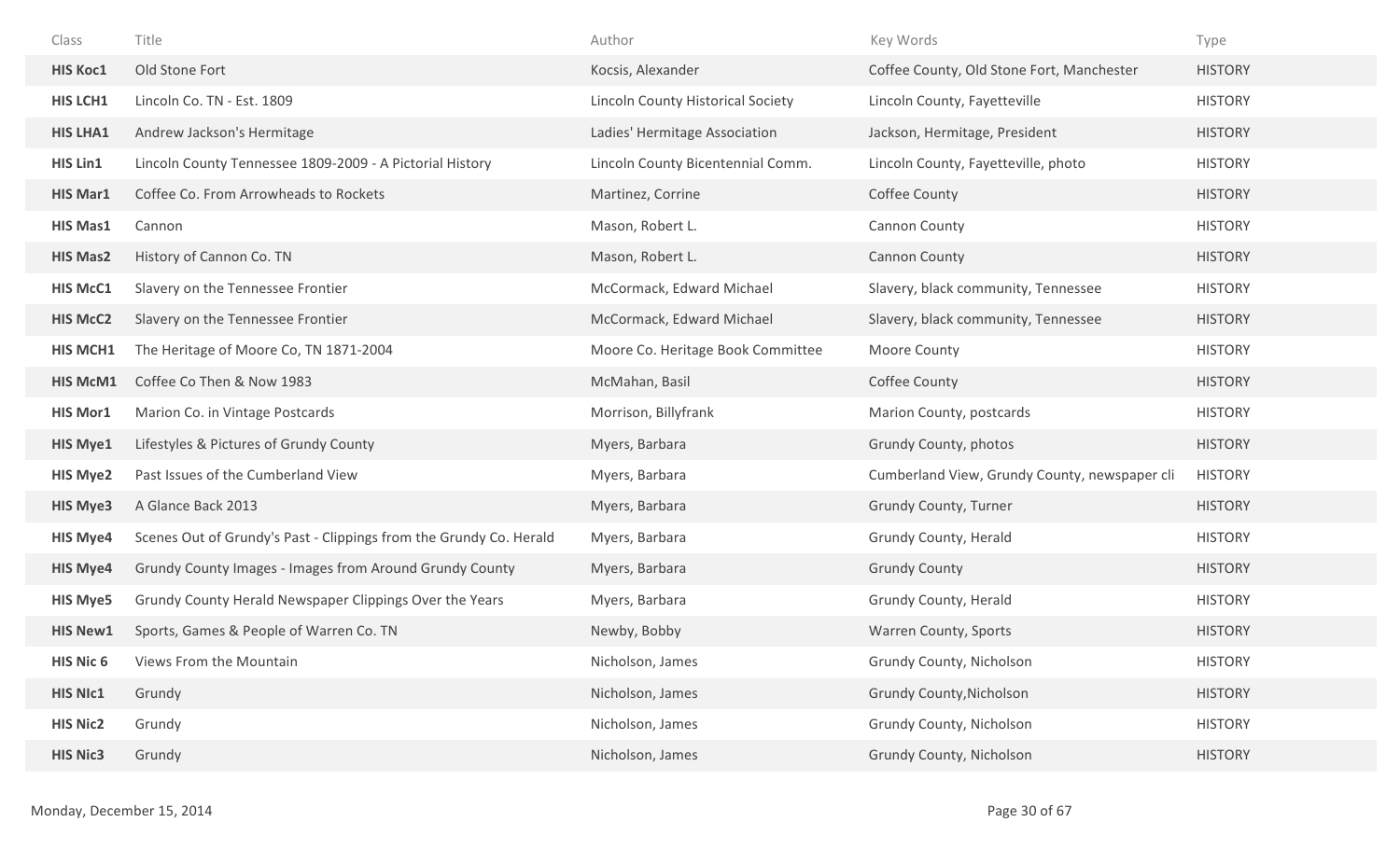| Class           | Title                                                 | Author                                            | Key Words                                | Type           |
|-----------------|-------------------------------------------------------|---------------------------------------------------|------------------------------------------|----------------|
| <b>HIS Nic4</b> | Grundy                                                | Nicholson, James                                  | Grundy County, Nicholson                 | <b>HISTORY</b> |
| <b>HIS Nic5</b> | Grundy                                                | Nicholson, James                                  | Grundy County, Nicholson                 | <b>HISTORY</b> |
| <b>HIS Nor1</b> | Tennessee Christians                                  | Norton, Herman                                    | religion, Tennessee, Christians          | <b>HISTORY</b> |
| <b>HIS Not1</b> | The Early History of Upson County Georgia             | Nottingham, Carolyn Walker & Hannah,              | Upson County, GA                         | <b>HISTORY</b> |
| <b>HIS Ode1</b> | Over the Misty Blue Hills - Story of Cocke Co. TN     | O'Dell, Ruth Webb                                 | Cocke County, TN                         | <b>HISTORY</b> |
| <b>HIS Par1</b> | Sequatchie Valley News Includes Grundy Towns          | Partin, Jackie Layne                              | Sequatchie Valley, newspaper             | <b>HISTORY</b> |
| HIS Pay1        | <b>Warren County First Families</b>                   | Payne, Bobby                                      | <b>Warren County</b>                     | <b>HISTORY</b> |
| <b>HIS Pri1</b> | Melungeons: The Vanishing Colony of Newman's Ridge    | Price, Henry R.                                   | Melungeon, Newman's Ridge                | <b>HISTORY</b> |
| <b>HIS Pul1</b> | The Fires of Monteagle                                | Pulliam, Walter T.                                | Monteagle, fire                          | <b>HISTORY</b> |
| <b>HIS Pur1</b> | Coves & Cliffs of the Cumberlands - John Gamp         | Purnell, Elizabeth Wilkins                        | Not on shelf - ask librarian             | <b>HISTORY</b> |
| <b>HIS Ray1</b> | <b>Tennessee Cousins</b>                              | Ray, Worth S.                                     | genealogy, Tennessee                     | <b>HISTORY</b> |
| <b>HIS Ric1</b> | Pelham Valley View Newspaper Complete Collection 1987 | Rickner, Judy Patton                              | newspaper, Pelham, Rickner               | <b>HISTORY</b> |
| <b>HIS Rog1</b> | Focus on Franklin County                              | Rogers, Evelyn                                    | Franklin County                          | <b>HISTORY</b> |
| <b>HIS Rog2</b> | Focus on Franklin County                              | Rogers, Evelyn                                    | Franklin County                          | <b>HISTORY</b> |
| <b>HIS Rog3</b> | Memorable Historical Accounts of White County & Area  | Rogers, E.G.                                      | White County                             | <b>HISTORY</b> |
| <b>HIS SCT1</b> | Regional Historic Preservation Plan                   | South Central TN Development District             | historic preservation                    | <b>HISTORY</b> |
| <b>HIS Sea1</b> | History of White Co. TN                               | Seals, Monroe (Mrs.)                              | White County                             | <b>HISTORY</b> |
| <b>HIS Sen1</b> | A Pictorial Hisotry of the Univ. of the South         | Senefild, Emily & Eric Wilson                     | University of the South, Sewanee, photos | <b>HISTORY</b> |
| <b>HIS Sim1</b> | Museum 1836-1896 Manchester Coffee Co. History        | Simpson, Jeanne; Skelton, Judy                    | Manchester, Coffee County, museum        | <b>HISTORY</b> |
| <b>HIS Ten1</b> | A Celebration of the Centuries                        | Tenn. 200 Celebration Advisory Committe Tennessee |                                          | <b>HISTORY</b> |
| <b>HIS Ten2</b> | A Celebration of the Centuries                        | Tenn. 200 Celebration Advisory Committe           | Tennessee                                | <b>HISTORY</b> |
| <b>HIS Tho1</b> | R.M. Payne's Toll Road & Related Stage Roads          | Thompson, Ralph                                   | Toll Road, Wonder Cave, Payne,           | <b>HISTORY</b> |
| <b>HIS Tur1</b> | Bedford Co. TN                                        | <b>Turner Publishing</b>                          | <b>Bedford County</b>                    | <b>HISTORY</b> |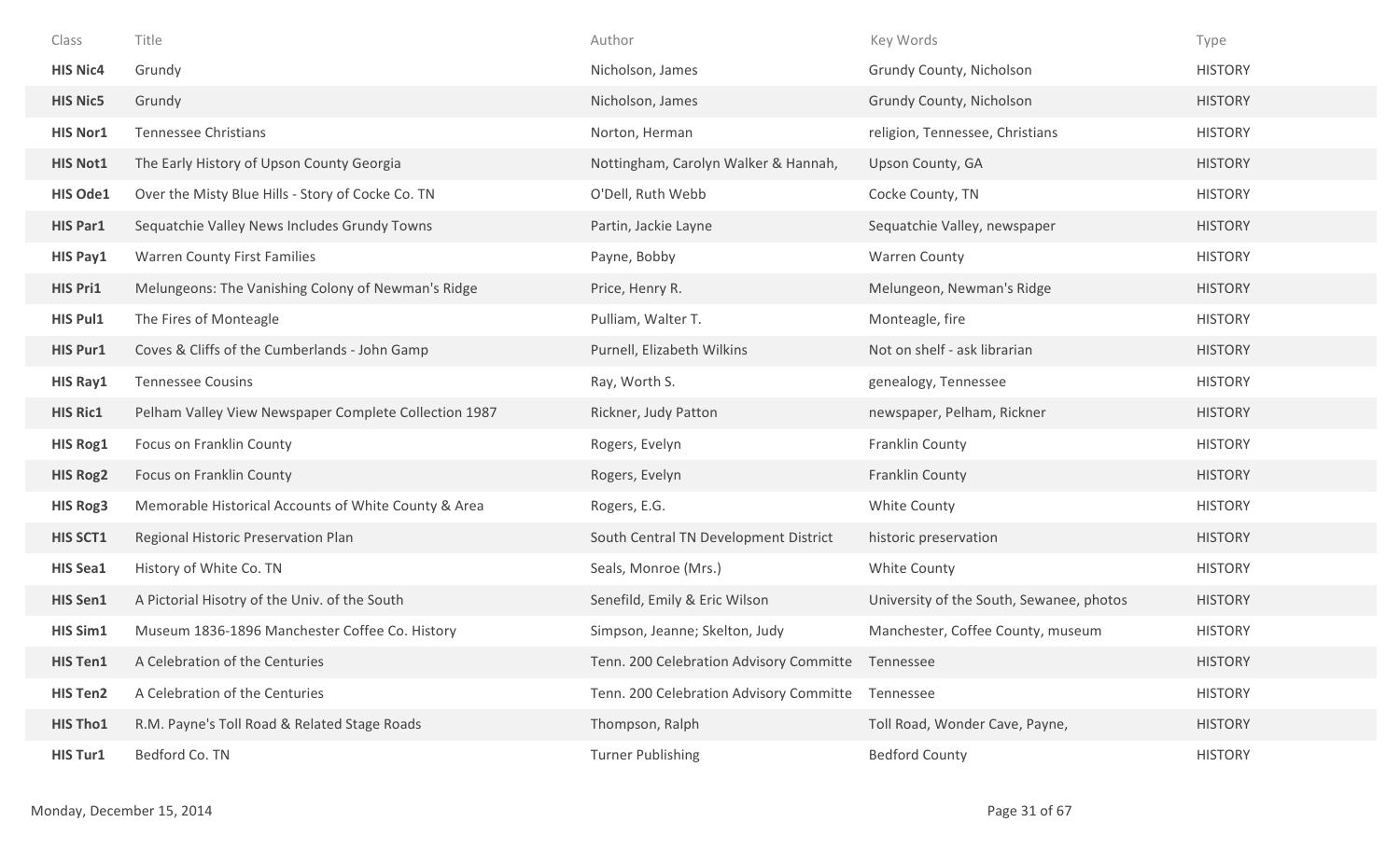| Class           | Title                                                     | Author                              | Key Words                                     | Type           |
|-----------------|-----------------------------------------------------------|-------------------------------------|-----------------------------------------------|----------------|
| <b>HIS Tur2</b> | Franklin Co. TN                                           | <b>Turner Publishing</b>            | Franklin County                               | <b>HISTORY</b> |
| <b>HIS Tur3</b> | Warren County, TN Pictorial History                       | <b>Turner Publishing</b>            | <b>Warren County</b>                          | <b>HISTORY</b> |
| HIS Tyl1        | New Neighbors in Grundy Co. 1860                          | Tylor, Dola S.                      | Grundy County, census                         | <b>HISTORY</b> |
| HIS Tyl2        | Neighbors in Grundy Co. 1850                              | Tylor, Dola S.                      | Grundy County, census                         | <b>HISTORY</b> |
| <b>HIS Van1</b> | The Tenn. Encycolpedia of History and Culture             | Van West, Carroll                   | Tennessee                                     | <b>HISTORY</b> |
| <b>HIS Wan1</b> | <b>Warren County</b>                                      | Wannamaker, Monty & Keathley, Chris | <b>Warren County</b>                          | <b>HISTORY</b> |
| <b>HIS Wan2</b> | McMinnville                                               | Wannamaker, Monty & Keathley, Chris | Warren County, McMinnville                    | <b>HISTORY</b> |
| <b>HIS WCH1</b> | The Heritage of Warren Co, TN 1807-2005                   | Warren Co. Heritage Book Committee  | <b>Warren County</b>                          | <b>HISTORY</b> |
| <b>HIS WCH2</b> | The Heritage of Warren Co, TN 1807-2005                   | Warren Co. Heritage Book Committee  | <b>Warren County</b>                          | <b>HISTORY</b> |
| <b>HIS WCR1</b> | Field Trips Into White Co. History                        | Whtie Co. Retired Teachers' Assoc.  | White County                                  | <b>HISTORY</b> |
| <b>HIS WCR2</b> | It Happened in White Co. TN                               | White Co. Retired Teachers' Assoc.  | White County                                  | <b>HISTORY</b> |
| <b>HIS Web1</b> | Marion Co. TN 1817-1930                                   | Webb, Nonie                         | <b>Marion County</b>                          | <b>HISTORY</b> |
| <b>HIS Web2</b> | Marion Co. TN 1817-1930                                   | Webb, Nonie                         | <b>Marion County</b>                          | <b>HISTORY</b> |
| <b>HIS Web3</b> | Exploring the Oldest Historical map of Marion County, TN  | Webb, Nonie                         | Marion County, Native Americans, map          | <b>HISTORY</b> |
| <b>HIS Web4</b> | Hales Bar Lock & Dam                                      | Webb, Nonie                         | Hale's Bar Dam, Marion County                 | <b>HISTORY</b> |
| <b>HIS Web5</b> | Keepsake Memories                                         | Webb, Nonie                         | Marion County, Grundy County, Native American | <b>HISTORY</b> |
| <b>HIS Wer1</b> | Ikard B. Woodward Book 1893-1910                          | Werner, Bud                         | <b>Grundy County</b>                          | <b>HISTORY</b> |
| <b>HIS Whi1</b> | Tennessee Genealogical Record - Records of Early Settlers | Whitley, Edythe Rucker              | Tennessee, pioneers                           | <b>HISTORY</b> |
| <b>HIS Wil1</b> | Our Grandfathers                                          | Wilhelm, Mae King                   | <b>Grundy County</b>                          | <b>HISTORY</b> |
| <b>HIS Wil2</b> | Our Grundy County                                         | Wilhelm, Mae King                   | <b>Grundy County</b>                          | <b>HISTORY</b> |
| <b>HIS Wil3</b> | Our Grundy County                                         | Wilhelm, Mae King                   | <b>Grundy County</b>                          | <b>HISTORY</b> |
| <b>HIS Wil4</b> | Scenes of the Past                                        | Wilhelm, Mae King                   | <b>Grundy County</b>                          | <b>HISTORY</b> |
| <b>HIS Wis1</b> | The Warren Co. Story                                      | Wiseman, Eugene M.                  | Warren County                                 | <b>HISTORY</b> |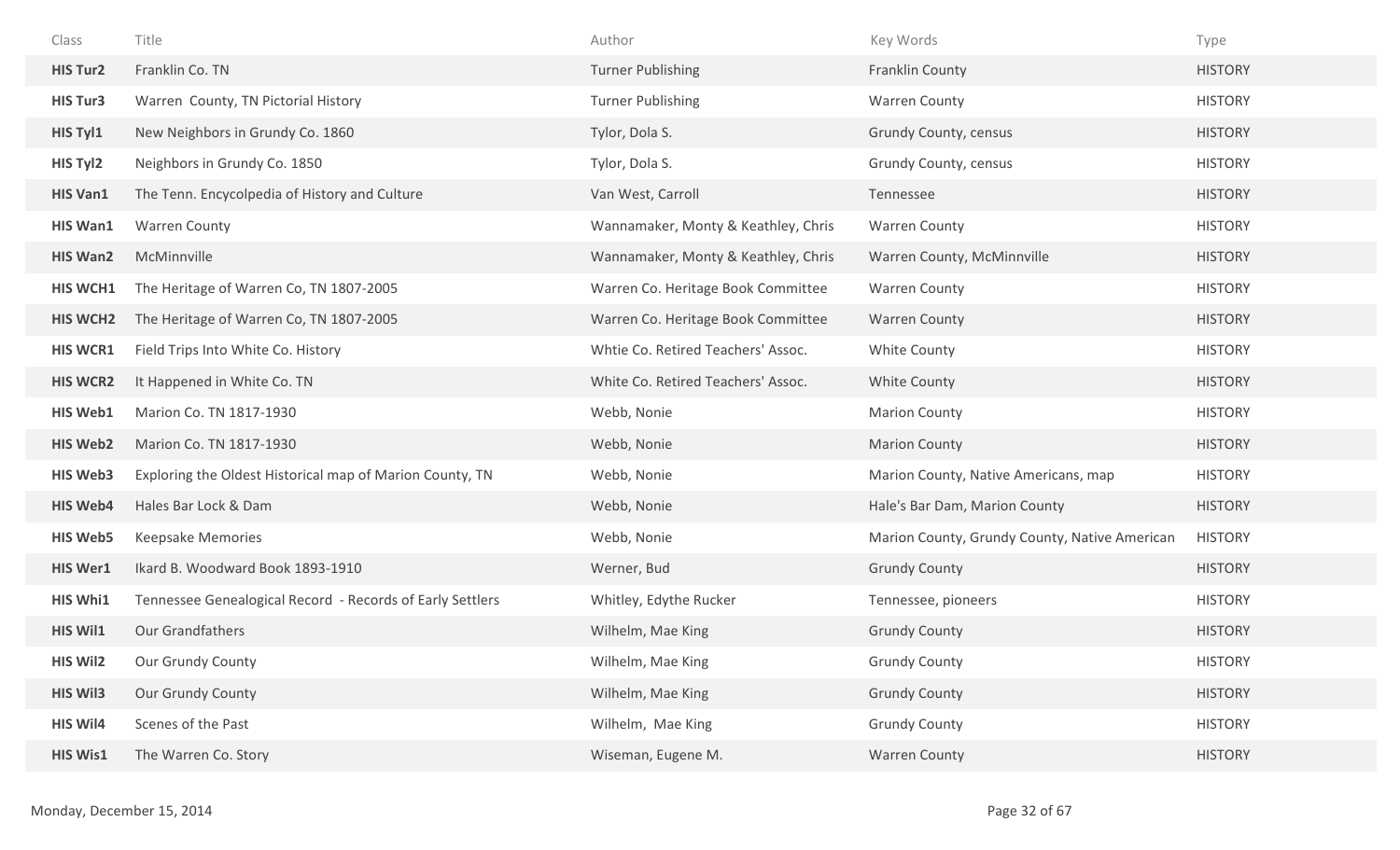| Class            | Title                                                             | Author                             | Key Words                            | Type              |
|------------------|-------------------------------------------------------------------|------------------------------------|--------------------------------------|-------------------|
| <b>HIS Woo1</b>  | Tracy City from 1893-1899                                         | Woodard, I.B                       | Tracy City, news                     | <b>HISTORY</b>    |
| <b>HIS Woo2</b>  | Ikard B. Woodward Book 1893-1910                                  | Woodard, I.B                       | Tracy City, news                     | <b>HISTORY</b>    |
| <b>HIS WPA1</b>  | <b>WPA Oklahoma Slave Narratives</b>                              | Works Progress Administration      | WPA, slaves                          | <b>HISTORY</b>    |
| <b>IBS Arb1</b>  | The Mountain Goat                                                 | Arbuckle, J. W. & Shook, Alan C.   | railroad, Sewanee, Mountain Goat     | INDUSTRY/BUSINESS |
| <b>IBS Arb2</b>  | The Mountain Goat                                                 | Arbuckle, J. W. & Shook, Alan C.   | railroad, Sewanee, Mountain Goat     | INDUSTRY/BUSINESS |
| <b>IBS Bac1</b>  | American Fuels Volume II                                          | Bacon & Hamor                      | coal                                 | INDUSTRY/BUSINESS |
| <b>IBS Bac2</b>  | American Fuels Volume II                                          | Bacon & Hamor                      | coal                                 | INDUSTRY/BUSINESS |
| <b>IBS Bar1</b>  | Land Chain of Title                                               | Barrell, Monroe                    | land titles                          | INDUSTRY/BUSINESS |
| <b>IBS Bel1</b>  | W.B. Belknap & Co Hardware - Louisville                           | Belknap & Co. Catalog              | hardware, Louisville                 | INDUSTRY/BUSINESS |
| <b>IBS CMA1</b>  | <b>Coalmont Mines Audit</b>                                       | <b>Coalmont Mines Audit Report</b> | mining, coal, business, Coalmont     | INDUSTRY/BUSINESS |
| <b>IBS Coa1</b>  | <b>Coal Mining Notebook</b>                                       | Coal Age, Publisher                | coal                                 | INDUSTRY/BUSINESS |
| <b>IBS Coa2</b>  | Successful Solutions To Everyday Coal Mining Problems             | Coal Age, Publisher                | coal                                 | INDUSTRY/BUSINESS |
| <b>IBS Coat1</b> | Next Stop on Grandpa's Road                                       | Coats, Terry L.                    | Railroad, Tracy City                 | INDUSTRY/BUSINESS |
| <b>IBS Dou1</b>  | Index to the H. B. Northcut Ledger 1861                           | Douglas, Bob                       | Northcutt, business                  | INDUSTRY/BUSINESS |
| <b>IBS DTC1</b>  | Hello Central                                                     | Dixie Telephone Co.                | Dixie telephone, Tracy City          | INDUSTRY/BUSINESS |
| <b>IBS Dun12</b> | Businesses, Manufactures, and Tradesman Grundy County, Tennessee  | Dun, R. G. Mercantile Agency       | Businesses, Manufacturers, Merchants | INDUSTRY/BUSINESS |
| <b>IBS EMJ1</b>  | Handbook of Mining Details                                        | Engineering and Mining Journal     | mining, coal, business               | INDUSTRY/BUSINESS |
| <b>IBS FBM1</b>  | Portrait of a Heritage                                            | First Bank of Marion County TN     | bank, Marion County                  | INDUSTRY/BUSINESS |
| <b>IBS GCH1</b>  | Dutch Maid Bakery of Tracy City                                   | Grundy Co. Historical Society      | bakery, Dutch Maid, Tracy City       | INDUSTRY/BUSINESS |
| <b>IBS GCH2</b>  | Sewanee Fuel & Iron Co. Scripts                                   | Grundy Co. Historical Society      | coal, iron, script                   | INDUSTRY/BUSINESS |
| <b>IBS GCH3</b>  | Coca Cola Bottling Company in Tracy City legal papers             | Grundy Co. Historical Society      | Coca Cola Bottling, Tracy City       | INDUSTRY/BUSINESS |
| <b>IBS Jon1</b>  | The Development of Coal Mining on Tennessee's. Cumberland Plateau | Jones, James B.                    | coal                                 | INDUSTRY/BUSINESS |
| <b>IBS Jon2</b>  | The Development of coal Mining on TN. Cumberland Plateau          | Jones, James B.                    | coal                                 | INDUSTRY/BUSINESS |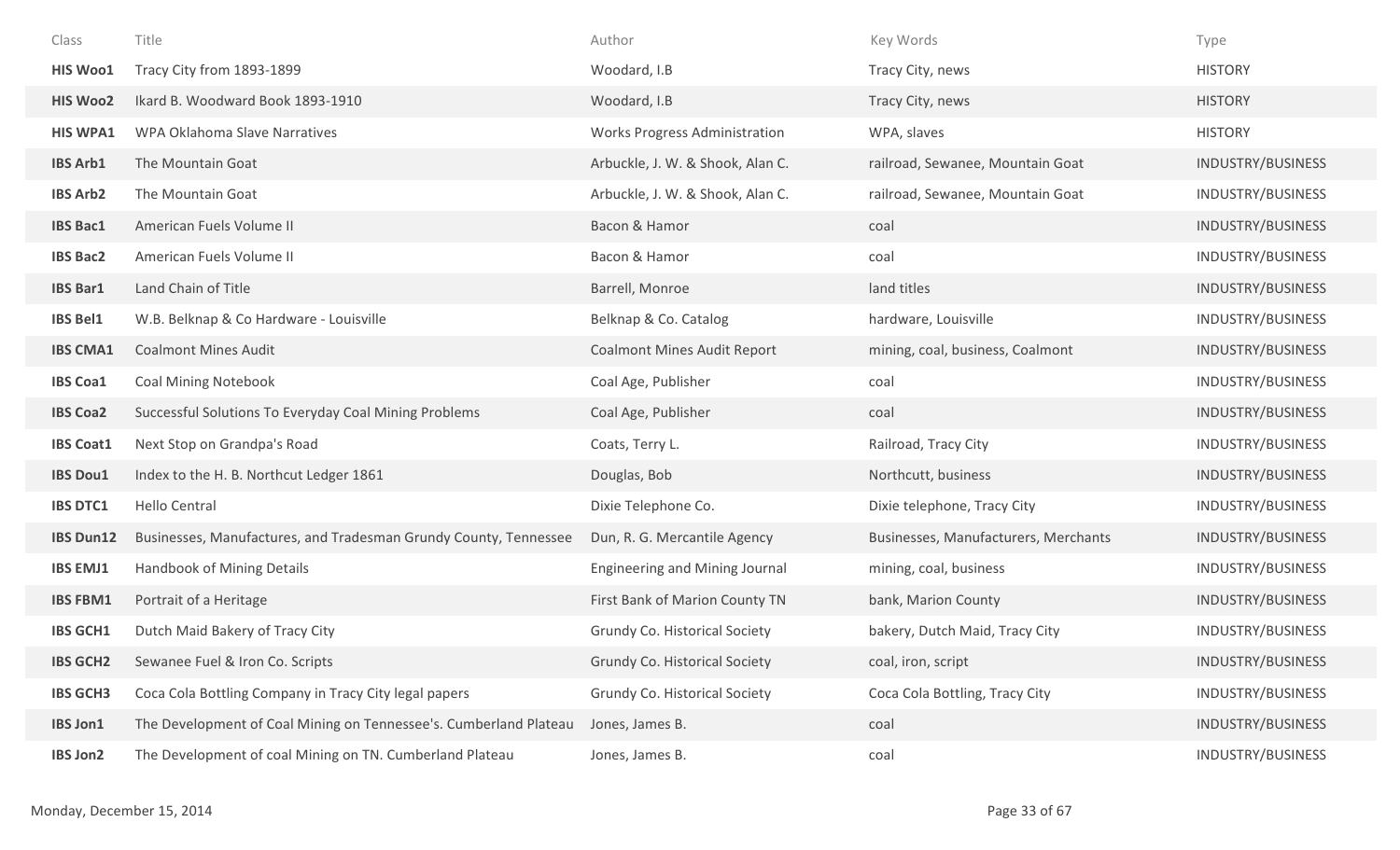| Class           | Title                                                                  | Author                                | Key Words                            | Type                     |
|-----------------|------------------------------------------------------------------------|---------------------------------------|--------------------------------------|--------------------------|
| <b>IBS Mas1</b> | Gateway to the Cumberland Business Directory                           | Masters, Brian                        | banking, Grundy County towns         | INDUSTRY/BUSINESS        |
| <b>IBS SFI1</b> | Sewanee Fuel & Iron Compay Minute Book                                 | Sewanee Fuel and Iron Company         | Sewanee Fuel and Iron                | <b>INDUSTRY/BUSINESS</b> |
| <b>IBS Smi1</b> | A Cultural Resource Survey of Tennessee's Western Highland Rim Iron    | Smith, Samuel D., Stripling & Brannon | <b>Highland Rim</b>                  | INDUSTRY/BUSINESS        |
| <b>IBS SRC1</b> | Sears Roebuck & Co. 1909 Catalog                                       | Sears, Roebuck & Co.                  | Sears Roebuck catalog                | INDUSTRY/BUSINESS        |
| <b>IBS SRC2</b> | Sears Roebuck & Co. 1900 Consumer Guide                                | Sears, Roebuck & Co.                  | Sears, catalog, 1900                 | INDUSTRY/BUSINESS        |
| <b>IBS SRC3</b> | Sears Roebuck & Co 1909 Consumer Guide                                 | Sears, Roebuck & Co.                  | Sears, 1909                          | INDUSTRY/BUSINESS        |
| <b>IBS TCI1</b> | Welcome to the Centennial                                              | <b>TCI Centennial Publication</b>     | Tennessee Coa & Iron, Coal, Business | INDUSTRY/BUSINESS        |
| <b>IBS TCI2</b> | Biorgraphy of a Business - Tennessee Coal & Iron Division U.S. Steel C | Tennessee Coal & Iron Div. US Steel   | iron, coal                           | INDUSTRY/BUSINESS        |
| <b>IBS Web1</b> | Old Mines & Miners of Marion Co. Tennessee                             | Webb, Nonie Hlobil                    | miners                               | INDUSTRY/BUSINESS        |
| <b>IBS Web2</b> | Old Mines & Miners of Marion Co. Tennessee                             | Webb, Nonie Hlobil                    | miners                               | INDUSTRY/BUSINESS        |
| <b>IBS Wer1</b> | Checks Written by Sam Werner                                           | Werner, Sam                           | checks, Werner                       | INDUSTRY/BUSINESS        |
| LA Arb1         | A Front Seat in Hell                                                   | Arbuckle, J.W.                        | World War II, veteran                | <b>LOCAL AUTHORS</b>     |
| LA Bos1         | Now I See                                                              | Boswell, Charley                      | fiction                              | <b>LOCAL AUTHORS</b>     |
| <b>LA CES1</b>  | Felix Grundy and the Grand Tour                                        | <b>Coalmont Elementary School</b>     | Felix Grundy, children's literature  | <b>LOCAL AUTHORS</b>     |
| <b>LA CES2</b>  | Felix Grundy and the Grand Tour                                        | <b>Coalmont Elementary School</b>     | Felix Grundy, children's literature  | <b>LOCAL AUTHORS</b>     |
| LA Con1         | Savior of Man                                                          | Conry, Les                            | local author                         | <b>LOCAL AUTHORS</b>     |
| LA Con2         | Savior of Man                                                          | Conry, Les                            | local author                         | <b>LOCAL AUTHORS</b>     |
| LA Fle1         | Yours to Count On                                                      | Fleming, Sam M.                       | local author                         | <b>LOCAL AUTHORS</b>     |
| LA Hen1         | There's no Such Thing as Public Speaking                               | Henderson, Jeanette & Roy             | local author                         | LOCAL AUTHORS            |
| LA Kir1         | <b>Farm Stories</b>                                                    | Kirkendoll, Lonnie F.                 | local author                         | <b>LOCAL AUTHORS</b>     |
| LA Klo1         | Back to Eden                                                           | Kloss, Jethro                         | herbal medicine                      | <b>LOCAL AUTHORS</b>     |
| LA Kno1         | <b>Short Simple Sayings</b>                                            | Knott, Raymond                        | sayings                              | <b>LOCAL AUTHORS</b>     |
| LA Moo1         | Whispers                                                               | Moore, Don                            | poetry, local author                 | <b>LOCAL AUTHORS</b>     |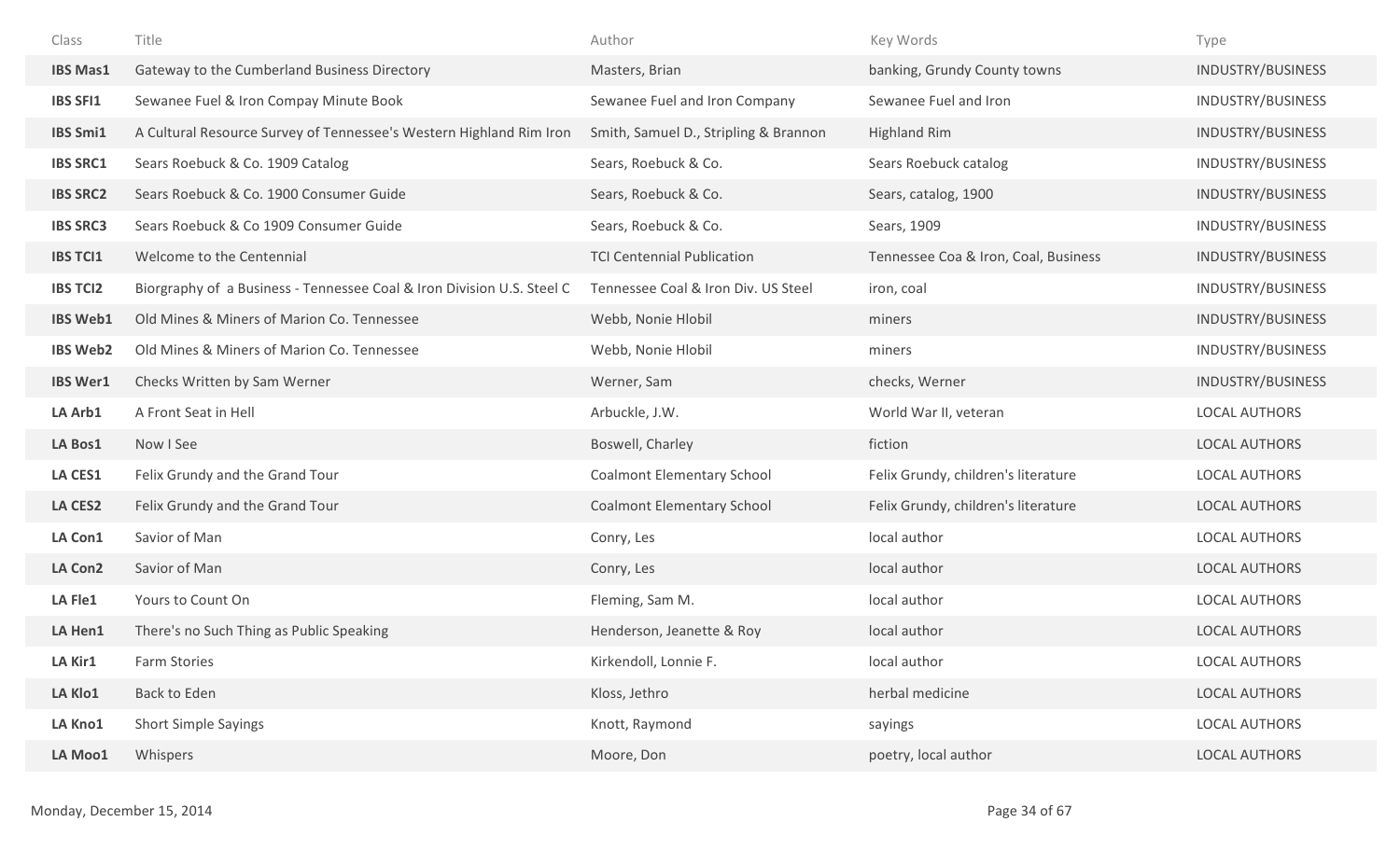| Class           | Title                                                             | Author                        | Key Words                             | Type                 |
|-----------------|-------------------------------------------------------------------|-------------------------------|---------------------------------------|----------------------|
| LA Mur1         | In the "Stranger People's" Country                                | Murfree, Mary Noailles        | fiction, Beersheba                    | LOCAL AUTHORS        |
| <b>LA Nic1</b>  | Views From the Mountain                                           | Nicholson, James L.           | Grundy County, editorials             | <b>LOCAL AUTHORS</b> |
| <b>LA Nic2</b>  | Views From the Mountain                                           | Nicholson, James L.           | Grundy County, editorials             | <b>LOCAL AUTHORS</b> |
| LA Oli1         | The Last To Let You Down                                          | Oliver, Michael Clinton       | fiction                               | <b>LOCAL AUTHORS</b> |
| LA Oli2         | Out of the Darkness                                               | Oliver, Michael Clinton       | fiction, Civil War                    | <b>LOCAL AUTHORS</b> |
| <b>LA Rol1</b>  | Life & Views of J.L. Rollings                                     | Rollings, J.L.                | fiction                               | <b>LOCAL AUTHORS</b> |
| LA Rol2         | Life & Views of J.L. Rollings                                     | Rollings, J.L.                | philosophy, Rollings                  | <b>LOCAL AUTHORS</b> |
| LA Sam1         | Breaking the Code of Silence - Nursing Home Abuse                 | Sampley, David                | elderly, nursing home, abuse          | <b>LOCAL AUTHORS</b> |
| LA Wil 13       | Two Centuries at Meeting of the Waters                            | Wills, Ridley II              | local author                          | LOCAL AUTHORS        |
| LA Wil1         | <b>Belle Meade Country Club</b>                                   | Wills, Ridley II              | <b>Belle Meade</b>                    | <b>LOCAL AUTHORS</b> |
| LA Wil10        | Gentleman, Scholar, Athlete: A History of Montgomery Bell Academy | Wills, Ridley II              | Montgomery Bell Academy, local author | <b>LOCAL AUTHORS</b> |
| LA Wil11        | YMCA of Middle Tennessee; Three Centuries of Service              | Wills, Ridley II              | YMCA, Middle Tennessee                | LOCAL AUTHORS        |
| LA Wil12        | <b>Touring Tennessee</b>                                          | Wills, Ridley II              | Tennessee, tourism                    | <b>LOCAL AUTHORS</b> |
| LA Wil14        | A Brief History of the YMCA Nashville & Middle Tennessee          | Wills, Ridley II              | YMCA, Nashville                       | <b>LOCAL AUTHORS</b> |
| LA Wil2         | Heritage, Highballs, & Hijinks                                    | Wills, Ridley II              | Nashville                             | <b>LOCAL AUTHORS</b> |
| LA Wil3         | History YMCA of Nashville and Middle Tennessee                    | Wills, Ridley II              | YMCA, Nashville                       | LOCAL AUTHORS        |
| LA Wil4         | Joe C. Davis (1919-1989)                                          | Wills, Ridley II              | Davis                                 | <b>LOCAL AUTHORS</b> |
| LA Wil5         | Nashville Streets & Their Stories                                 | Wills, Ridley II              | street names                          | <b>LOCAL AUTHORS</b> |
| LA Wil6         | Old Enough to Die                                                 | Wills, Ridley II              | local author                          | <b>LOCAL AUTHORS</b> |
| LA Wil7         | Tennessee Governors at Home                                       | Wills, Ridley II              | Tennessee governor                    | <b>LOCAL AUTHORS</b> |
| LA Wil8         | The Hermitage at One Hundred                                      | Wills, Ridley II              | Hermitage, Andrew Jackson             | <b>LOCAL AUTHORS</b> |
| LA Wil9         | The History of Belle Meade                                        | Wills, Ridley II              | <b>Belle Meade</b>                    | LOCAL AUTHORS        |
| <b>LCL BCL1</b> | <b>Bledsoe County TN Chancery Court</b>                           | <b>Bledsoe County Library</b> | <b>Bledsoe County</b>                 | LEGAL                |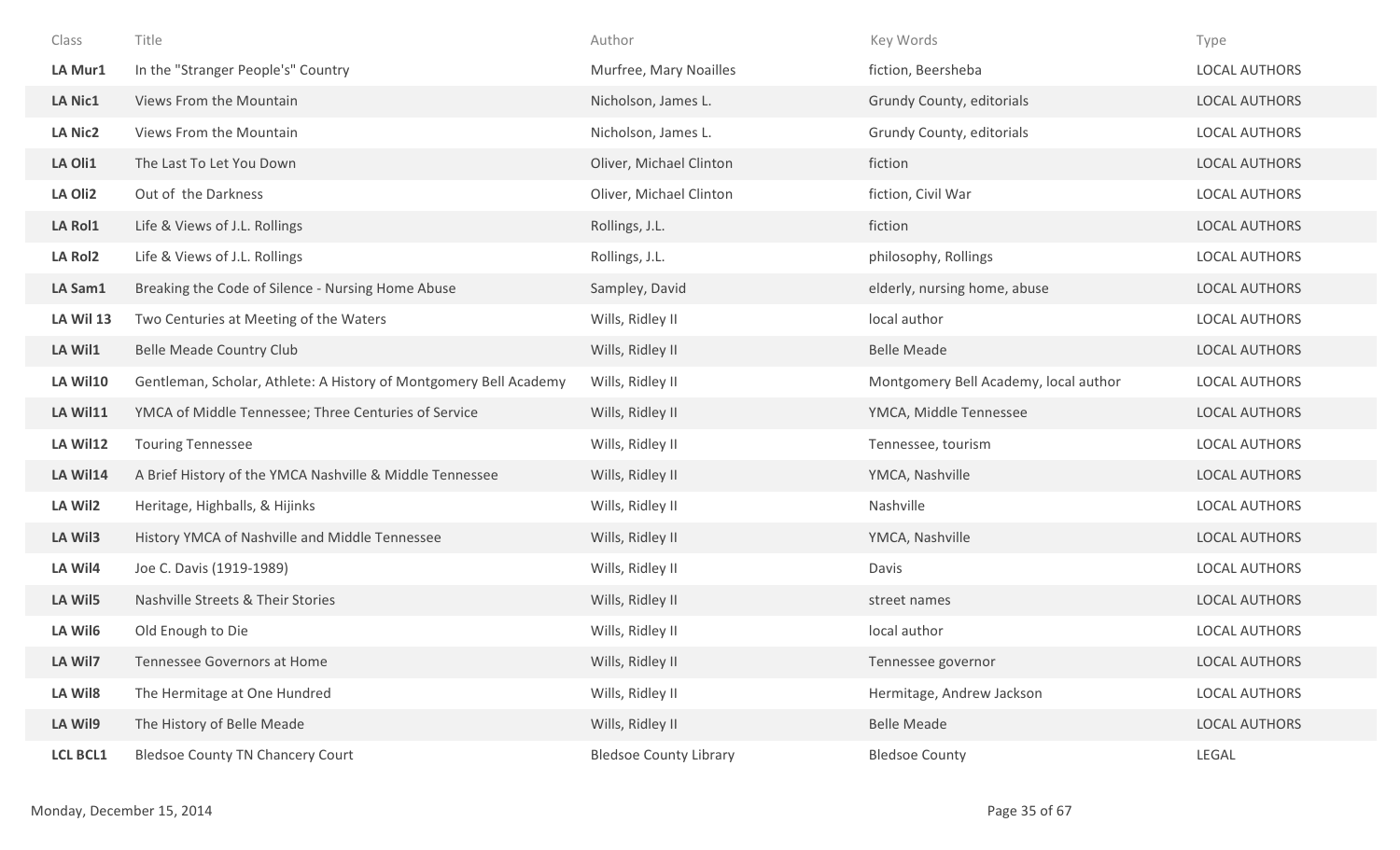| Class            | Title                                                                  | Author                               | Key Words                                      | Type             |
|------------------|------------------------------------------------------------------------|--------------------------------------|------------------------------------------------|------------------|
| <b>LCL Bur1</b>  | Tennessee Consolidated Coal Labor Dispute Investigation                | Burns, Wm J Intern. Detective Agency | Burns Detective Agency, Tennessee Consolidated | <b>LEGAL</b>     |
| <b>LCL FCC1</b>  | Franklin County Court Minutes 1832-1837                                | Franklin County Court Records        | Franklin County                                | <b>LEGAL</b>     |
| <b>LCL Har1</b>  | A Pivotal Grundy Co. Election 1958                                     | Hargis, Raymond                      | <b>Grundy County</b>                           | LEGAL            |
| <b>LCL Har2</b>  | Political & Legal Problems in Grundy                                   | Hargis, Raymond & Others             | Grundy, politics                               | LEGAL            |
| <b>LCL Lea1</b>  | <b>Tennessee Reports</b>                                               | Lea, Benjamin J.                     | Tennessee                                      | LEGAL            |
| <b>LCL Pat1</b>  | Political Papers & Business Cards                                      | Patton, David                        | Political papers, Grundy County                | LEGAL            |
| <b>LCL Phi1</b>  | Coffee County, TN County Court Loose Papers                            | Phillips, Judy H. & Moore, Betty M.  | Coffee County                                  | LEGAL            |
| <b>LCL Pic1</b>  | Tennessee Reports                                                      | Pickle, George W.                    | Tennessee                                      | LEGAL            |
| <b>LCL Rie1</b>  | Grundy Co. Courthouse                                                  | Rieben, Ralph                        | Grundy County, Courthouse                      | LEGAL            |
| <b>LCL Sha1</b>  | A New South Rebellion - A Battle Against Convict Labor in TN Coalfield | Shapiro, Karin A.                    | Convict labor, Grundy County                   | LEGAL            |
| <b>LCL She1</b>  | Tennesseans in Court                                                   | Sherrill, Charles A.                 | Tennessee                                      | LEGAL            |
| <b>LCL She2</b>  | <b>Tennessee Convicts</b>                                              | Sherrill, Charles A.                 | Convicts                                       | LEGAL            |
| <b>LCL She3</b>  | <b>Tennessee Convicts</b>                                              | Sherrill, Charles A.                 | Convicts                                       | LEGAL            |
| <b>LCL She4</b>  | Tennessee Covnicts, Vol. 2                                             | Sherrill, Charles A.                 | Convicts                                       | LEGAL            |
| <b>LCL Sher1</b> | Law Enforcers of Grundy County                                         | Sherwood, Bettye                     | law enforcement, Grundy County                 | LEGAL            |
| <b>LCL Str1</b>  | Convict Lease Program in East Tennessee                                | Street, Derek                        | Convict lease, Grundy County                   | LEGAL            |
| <b>LCL Tyl1</b>  | Tennesseans in the State Penitentiary 1831 - 1850                      | Tylor, Dola Schild                   | Penitentiary                                   | LEGAL            |
| <b>LCL WPA1</b>  | Coffee County, TN Bonds & Settlements                                  | <b>WPA Records</b>                   | Coffee County                                  | LEGAL            |
| <b>LCL WPA2</b>  | Grundy Co Court Minutes Book 1 1844 - 1855                             | <b>WPA Records</b>                   | <b>Grundy County</b>                           | LEGAL            |
| <b>LCL WPA3</b>  | Grundy Co Court Minutes Book 1 1844 - 1855                             | <b>WPA Records</b>                   | <b>Grundy County</b>                           | LEGAL            |
| <b>LCL WPA4</b>  | Grundy Co. Court Minute Book 1                                         | <b>WPA Records</b>                   | <b>Grundy County</b>                           | LEGAL            |
| <b>MAR Bak1</b>  | Obituaries & Marriage Notices from the TN Baptist: 1844-1862           | Baker, Russell Pierce                | obituaries, marriages, Baptist                 | <b>MARRIAGES</b> |
| <b>MAR Bri1</b>  | More Coffee County Marriages                                           | Bridgewater, Betty                   | Coffee County, marriages                       | <b>MARRIAGES</b> |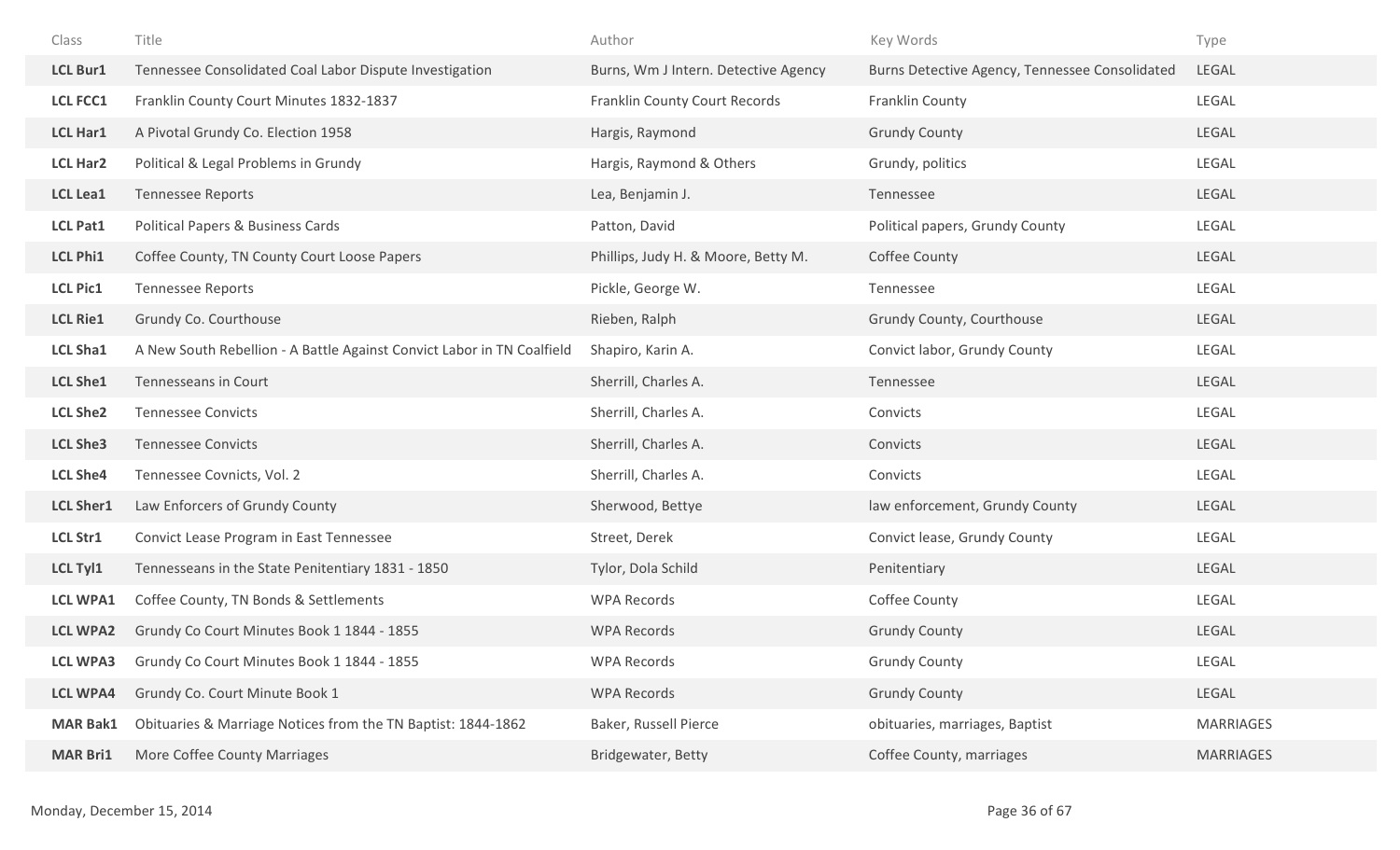| Class           | Title                                                               | Author                                   | Key Words                             | Type             |
|-----------------|---------------------------------------------------------------------|------------------------------------------|---------------------------------------|------------------|
| <b>MAR Bri2</b> | More Coffee County Marriages                                        | Bridgewater, Betty                       | Coffee County, marriages              | <b>MARRIAGES</b> |
| <b>MAR Bri3</b> | Marriage Books A & C 1853-1870 Coffee County Tennessee              | Bridgewater, Betty & Potter, Dorothy W.  | Coffee County, marriages              | <b>MARRIAGES</b> |
| <b>MAR Bri4</b> | Marriage Books A & C 1853-1870 Coffee County Tennessee              | Bridgewater, Betty & Potter, Dorothy W.  | Coffee County, marriages              | <b>MARRIAGES</b> |
| Mar Bur1        | DeKalb County, Tennessee Marriages (1848-1880)                      | Burks, Billie & Burks,                   | DeKalb County, marriages              | <b>MARRIAGES</b> |
| Mar Bur2        | Marriage Records of Franklin County, TN 1838-1875                   | Burks, Billie & Burks,                   | Franklin County, marriages            | <b>MARRIAGES</b> |
| <b>MAR Car1</b> | Lawrence Co, TN Marriage Records 1818-1923                          | Carter, Claude A (Mrs)                   | Lawrence County, marriages            | <b>MARRIAGES</b> |
| <b>MAR Dol1</b> | Oldest Mariage Book 1809-1859                                       | Doliante, Sharon Johnson                 | marriages, Grundy County              | MARRIAGES        |
| <b>MAR Dou1</b> | Grundy Co Marriage Records from 1844-1880                           | Douthat, James L.                        | Grundy County, marriages              | <b>MARRIAGES</b> |
| <b>MAR Dou2</b> | Sequatchie County, Tennessee Marriages 1858-1881                    | Douthat, James L.                        | Sequatchie County, marriages          | <b>MARRIAGES</b> |
| <b>MAR Dou3</b> | Hamblen County, Tennessee Marriage Books 1-5 (1870-1888)            | Douthat, James L.                        | Hamblen County, marriages             | <b>MARRIAGES</b> |
| <b>MAR Gar1</b> | Williamson Co TN Marriage Records 1800-1850                         | Gardiner, Lillian J, & Bejach, Wilena R. | Williamson County, marriages          | <b>MARRIAGES</b> |
| <b>MAR Gru1</b> | <b>Grundy County Marriage Books</b>                                 | <b>Grundy County County Court Clerk</b>  | Grundy County, marriages              | <b>MARRIAGES</b> |
| <b>MAR Har1</b> | Sequatchie Valley Births, Deaths, Marriages                         | Harris, Euline                           | Sequatchie, births, deaths, marriages | <b>MARRIAGES</b> |
| <b>MAR Hia1</b> | Washington County Virginia Marriages - Ministers' Returns 1776-1855 | Hiatt, Marty & Scott, Craig R.           | Washington County, VA, marriages      | <b>MARRIAGES</b> |
| <b>MAR Hil1</b> | Marriage Records Warren Co TN 1951-1975                             | Hillis, Robert A.C. Jr.                  | Warren County, marriages              | MARRIAGES        |
| <b>MAR ITG1</b> | Claiborne County Tennessee Marriages (1838-1868)                    | Indian Terr. Gen. & Hist. Soc.           | Claiborne County, marriages           | <b>MARRIAGES</b> |
| <b>MAR Kno1</b> | Marriage Bonds & Minister Returns of Charlotte Co, VA 1764-1815     | Knorr, Ctherine Lindsay                  | Charlotte County, VA                  | MARRIAGES        |
| <b>MAR Luc1</b> | 35,000 Tennessee Marriage Records & Bonds 1783-1870 vol 3           | Lucas, Silas Emmett, Jr. (Rev)           | Tennessee marriages                   | <b>MARRIAGES</b> |
| <b>MAR Luc2</b> | Sequatchie Families                                                 | Lucas, Silas Emmett, Jr. (Rev)           | Sequatchie                            | MARRIAGES        |
| <b>MAR Luc3</b> | Marriages From Early Tennessee Newspapers 1794-1851                 | Lucas, Silas Emmett, Jr. (Rev)           | marriages                             | <b>MARRIAGES</b> |
| <b>MAR Mar1</b> | Lincoln County, Tennessee Marriages 1838-1880                       | Marsh, Helen C. & Marsh, Timothy R.      | Lincoln County, marriages             | <b>MARRIAGES</b> |
|                 | MAR Mor1 Tate Marriages of Grundy Co.                               | Moreland, Mona Sweeton Griswold S.       | Tate, marriages                       | <b>MARRIAGES</b> |
|                 | <b>MAR Orm1</b> Missouri Marriages Before 1840                      | Ormesher, Susan                          | Missouri, marriages                   | MARRIAGES        |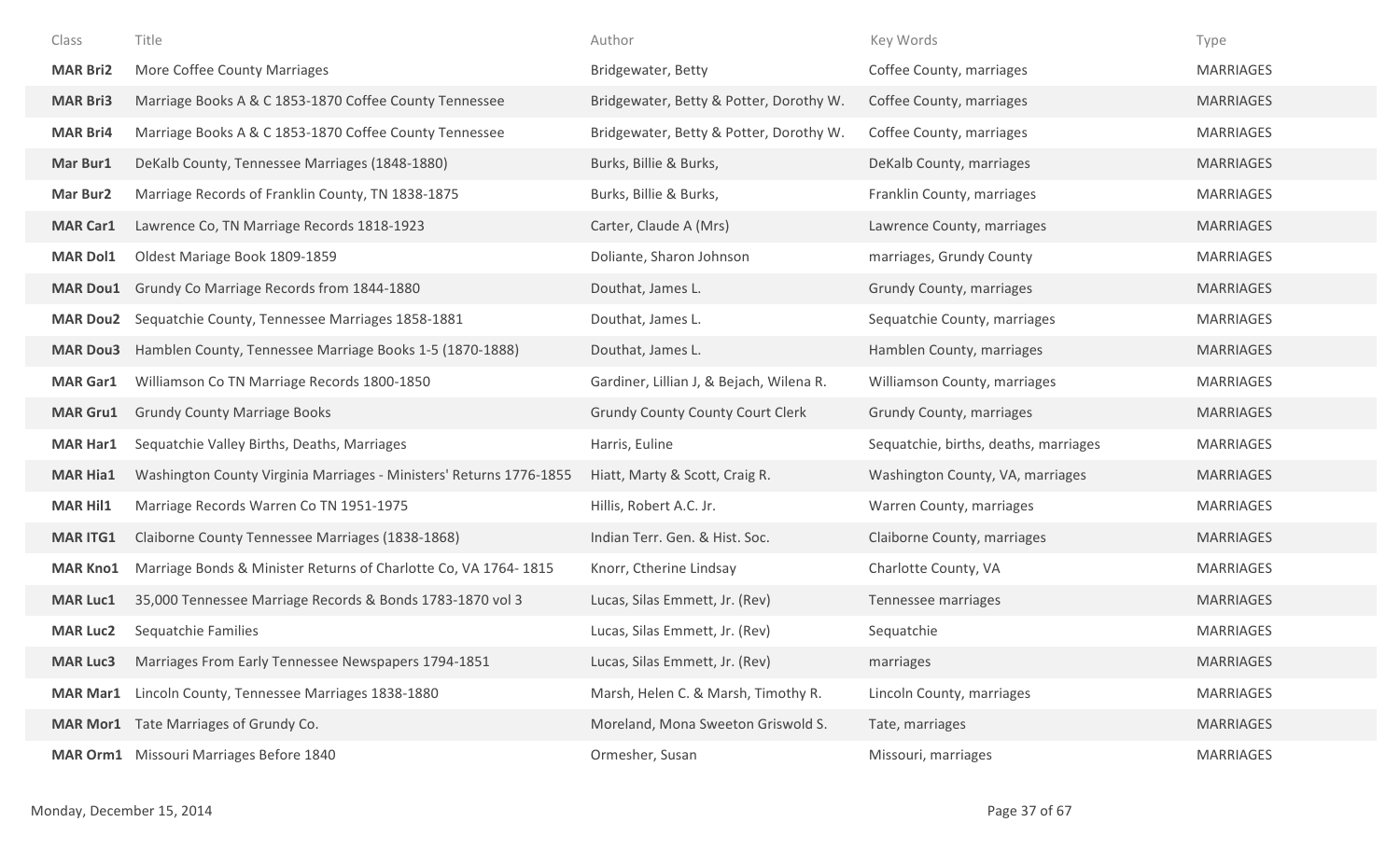| Class            | Title                                                  | Author                            | Key Words                   | Type             |
|------------------|--------------------------------------------------------|-----------------------------------|-----------------------------|------------------|
| <b>MAR Pot1</b>  | <b>Cherokee County OK Marriages</b>                    | Potter, Dorothy Williams          | Cherokee County, Oklahoma   | <b>MARRIAGES</b> |
| <b>MAR Pot2</b>  | Oldest Mariage Book 1809-1859                          | Potter, Dorothy Williams          | marriages                   | <b>MARRIAGES</b> |
| <b>MAR Pot3</b>  | Marriage Books A & C 1853-1870 Coffee County Tennessee | Potter, Dorothy Williams          | marriages, Grundy County    | <b>MARRIAGES</b> |
| <b>MAR Sch1</b>  | Marriage Records - Grundy County, TN                   | Schild, Dola                      | marriages, Grundy County    | <b>MARRIAGES</b> |
| <b>MAR She1</b>  | Marriage Records of Franklin County, Tennessee         | Sherrill, Charles A.              | marriages, Franklin County  | <b>MARRIAGES</b> |
| <b>MAR She2</b>  | Grundy Co. TN Marriages 1844-1880                      | Sherrill, Charles A.              | Grundy County, marriages    | MARRIAGES        |
| <b>MAR She3</b>  | Grundy Co. TN Marriages 1844-1880                      | Sherrill, Charles A.              | Grundy County, marriages    | <b>MARRIAGES</b> |
| <b>MAR She4</b>  | Grundy Co. TN Marriages 1844-1880                      | Sherrill, Charles A.              | Grundy County, marriages    | <b>MARRIAGES</b> |
| <b>MAR Sis10</b> | Coffee County Marriages 1853-1870                      | Sistler, Byron & Sistler, Barbara | marriages                   | <b>MARRIAGES</b> |
| <b>MAR Sis11</b> | Coffee County Marriages 1853-1870                      | Sistler, Byron & Sistler, Barbara | marriages                   | <b>MARRIAGES</b> |
| <b>MAR Sis13</b> | Virginia Historic Marriage Register                    | Sistler, Byron & Sistler, Barbara | Virginia, historic          | <b>MARRIAGES</b> |
| <b>MAR Sis14</b> | Claiborne County Tennessee Marriages (1838-1868)       | Sistler, Byron                    | Claiborne County, marriages | <b>MARRIAGES</b> |
| <b>MAR Sis15</b> | Warren County TN Marriages 1852-1865                   | Sistler, Byron                    | Warren County, marriages    | <b>MARRIAGES</b> |
| <b>MAR Sis16</b> | DeKalb County, Tennessee Marriages (1848-1880)         | Sistler, Byron                    | DeKalb Kounty, marriages    | MARRIAGES        |
| <b>MAR Sis2</b>  | Early East Tennessee Marriages, Vol 1, Grooms          | Sistler, Byron and Barbara        | Early, east                 | <b>MARRIAGES</b> |
| <b>MAR Sis3</b>  | Early East Tennessee Marriages, Vol 2, Brides          | Sistler, Byron and Barbara        | Early, east                 | <b>MARRIAGES</b> |
| <b>MAR Sis4</b>  | Early Middle Tenn. Marriages, Grooms                   | Sistler, Byron and Barbara        | Early, middle               | <b>MARRIAGES</b> |
| <b>MAR Sis5</b>  | Early Middle Tenn. Marriages, Brides                   | Sistler, Byron and Barbara        | Early, middle               | <b>MARRIAGES</b> |
| <b>MAR Sis6</b>  | Early West Tennessee Marriages, Grooms                 | Sistler, Byron and Barbara        | Early, west                 | <b>MARRIAGES</b> |
| <b>MAR Sis7</b>  | Early West Tennessee Marriages, Brides                 | Sistler, Byron and Barbara        | Early, west                 | <b>MARRIAGES</b> |
| <b>MAR Sis8</b>  | Cannon County, Tennessee Marriages (1838-1873)         | Sistler, Byron & Sistler, Barbara | Cannon County, marriages    | <b>MARRIAGES</b> |
| <b>MAR Sis9</b>  | Coffee County Marriages 1853-1870                      | Sistler, Byron & Sistler, Barbara | marriages                   | <b>MARRIAGES</b> |
| <b>MAR Swe1</b>  | Grundy County TN Marriages 1874-1894                   | Sweeton, John E.                  | Grundy County, marriages    | <b>MARRIAGES</b> |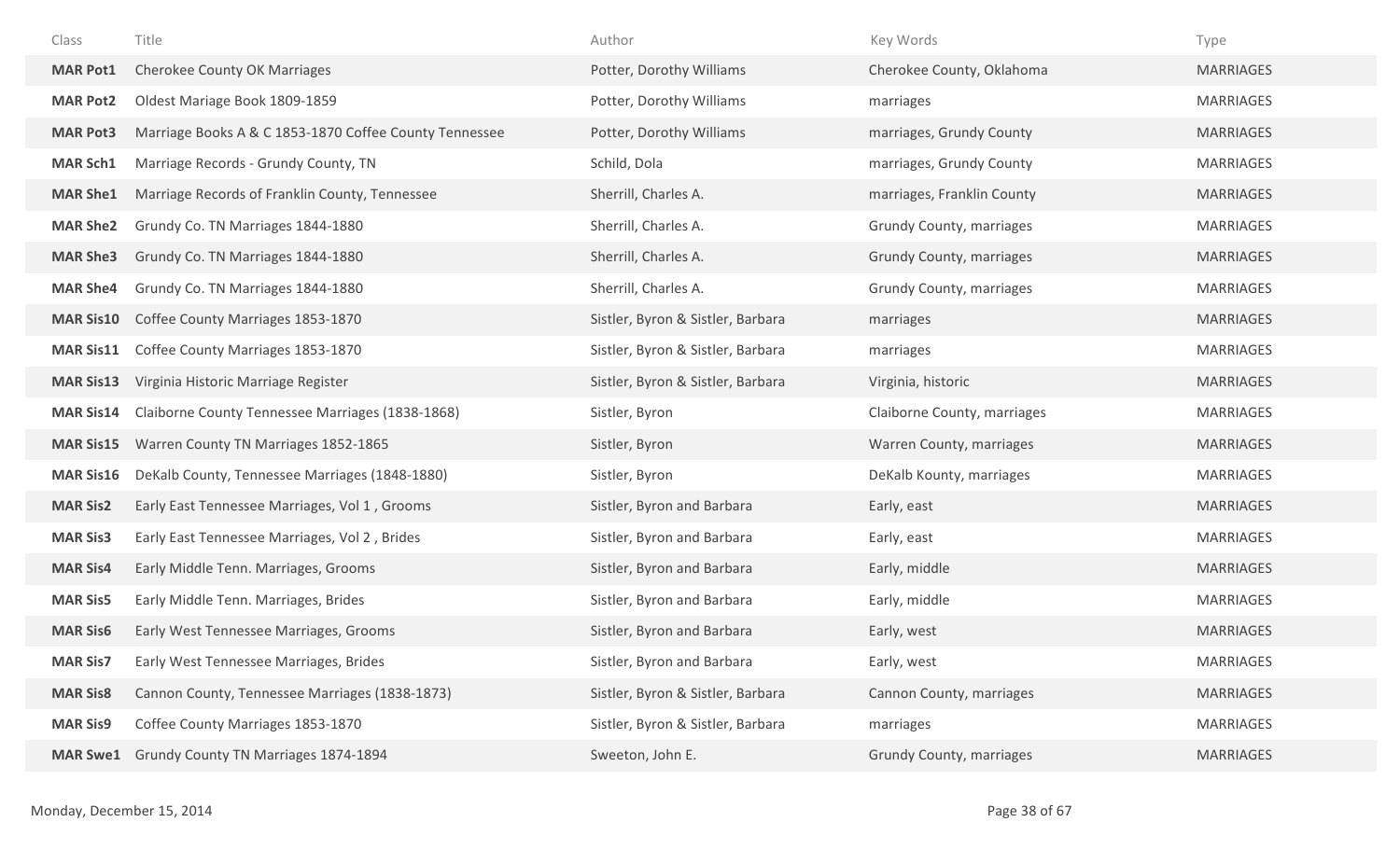| Class            | Title                                                           | Author                                 | Key Words                        | Type             |
|------------------|-----------------------------------------------------------------|----------------------------------------|----------------------------------|------------------|
| <b>MAR Swe1</b>  | Grundy County TN Marriage Records 1926-1938                     | Sweeton, John E.                       | Grundy County, marriages         | <b>MARRIAGES</b> |
| <b>MAR Swe1</b>  | Grundy CountyTN Marriage Records 1938-1960                      | Sweeton, John E.                       | Grundy County, records           | <b>MARRIAGES</b> |
| <b>MAR Swe1</b>  | Grundy County TN Marriages 1938-1960                            | Sweeton, John E.                       | Grundy County, marriages         | <b>MARRIAGES</b> |
|                  | <b>MAR Swe1</b> Grundy County TN Marriage Records               | Sweeton, John E.                       | <b>Grundy County, marriages</b>  | <b>MARRIAGES</b> |
| <b>MAR Swe1</b>  | <b>Grundy County TN Marriage Records</b>                        | Sweeton, John E.                       | Grundy County, marriages         | <b>MARRIAGES</b> |
|                  | <b>MAR Swe1</b> Grundy County TN Marriages                      | Sweeton, John E.                       | Grundy County, marriages         | <b>MARRIAGES</b> |
|                  | <b>MAR Swe1</b> Grundy County TN Marriages                      | Sweeton, John E.                       | Grundy County, marriages         | <b>MARRIAGES</b> |
|                  | <b>MAR Swe1</b> Grundy County TN Marriages 19                   | Sweeton, John E.                       | Grundy County, marriages         | <b>MARRIAGES</b> |
| <b>MAR Swe2</b>  | Grundy County TN Marriages 1874-1894                            | Sweeton, John E.                       | Grundy County, marriages         | <b>MARRIAGES</b> |
| <b>MAR Swe3</b>  | Grundy County TN Marriages 1888-1904                            | Sweeton, John E.                       | Grundy County, marriages         | <b>MARRIAGES</b> |
| <b>MAR Swe4</b>  | Grundy County TN Marriages 1888-1904                            | Sweeton, John E.                       | Grundy County, marriages         | <b>MARRIAGES</b> |
|                  | MAR Swe5 Grundy County TN Marriages 1904-1916                   | Sweeton, John E.                       | <b>Grundy County, marriages</b>  | <b>MARRIAGES</b> |
| <b>MAR Swe6</b>  | Grundy County TN Marriages 1904-1916                            | Sweeton, John E.                       | Grundy County, marriages         | <b>MARRIAGES</b> |
| <b>MAR Swe7</b>  | <b>Grundy County Marriages 1916-1926</b>                        | Sweeton, John E.                       | Grundy County, marriages         | <b>MARRIAGES</b> |
| <b>MAR Swe8</b>  | <b>Grundy County Marriages 1916-1926</b>                        | Sweeton, John E.                       | Grundy County, marriages         | <b>MARRIAGES</b> |
| <b>MAR Swe9</b>  | <b>Grundy County Marriages 1926-1938</b>                        | Sweeton, John E.                       | Grundy County, marriages         | <b>MARRIAGES</b> |
| <b>MAR Tur1</b>  | Grundy County Marriages 1921-1936                               | Turner, Wm. Ray & Tylor, Dola S.       | marriages, Grundy County         | <b>MARRIAGES</b> |
| <b>MAR Tyl1</b>  | Grundy County Marriage Index - Loose Papers                     | Tylor, Dola S.                         | Grundy County, papers            | <b>MARRIAGES</b> |
| <b>MAR Tyl14</b> | Marriage Book No 1 1853-1931 of Winchester VA Marriage Licenses | Tylor, Dola S. and Turner, William Ray | Winchester County, VA, marriages | <b>MARRIAGES</b> |
| <b>MAR Tyl2</b>  | Grundy County, Tennessee Marriages 1880-1900                    | Tylor, Dola S. and Turner, William Ray | Grundy County, marriages         | <b>MARRIAGES</b> |
| <b>MAR Tyl3</b>  | Grundy County, Tennessee Marriages 1921-1936                    | Tylor, Dola S. and Turner, William Ray | Grundy County, marriages         | <b>MARRIAGES</b> |
| <b>MAR Tyl4</b>  | Index to Warren County Marriages 1852-1900                      | Tylor, Dola S.                         | index, Warren County             | <b>MARRIAGES</b> |
| <b>MAR Tyl5</b>  | Index to Warren County, Marriages 1852-1900                     | Tylor, Dola S.                         | index, Warren County             | <b>MARRIAGES</b> |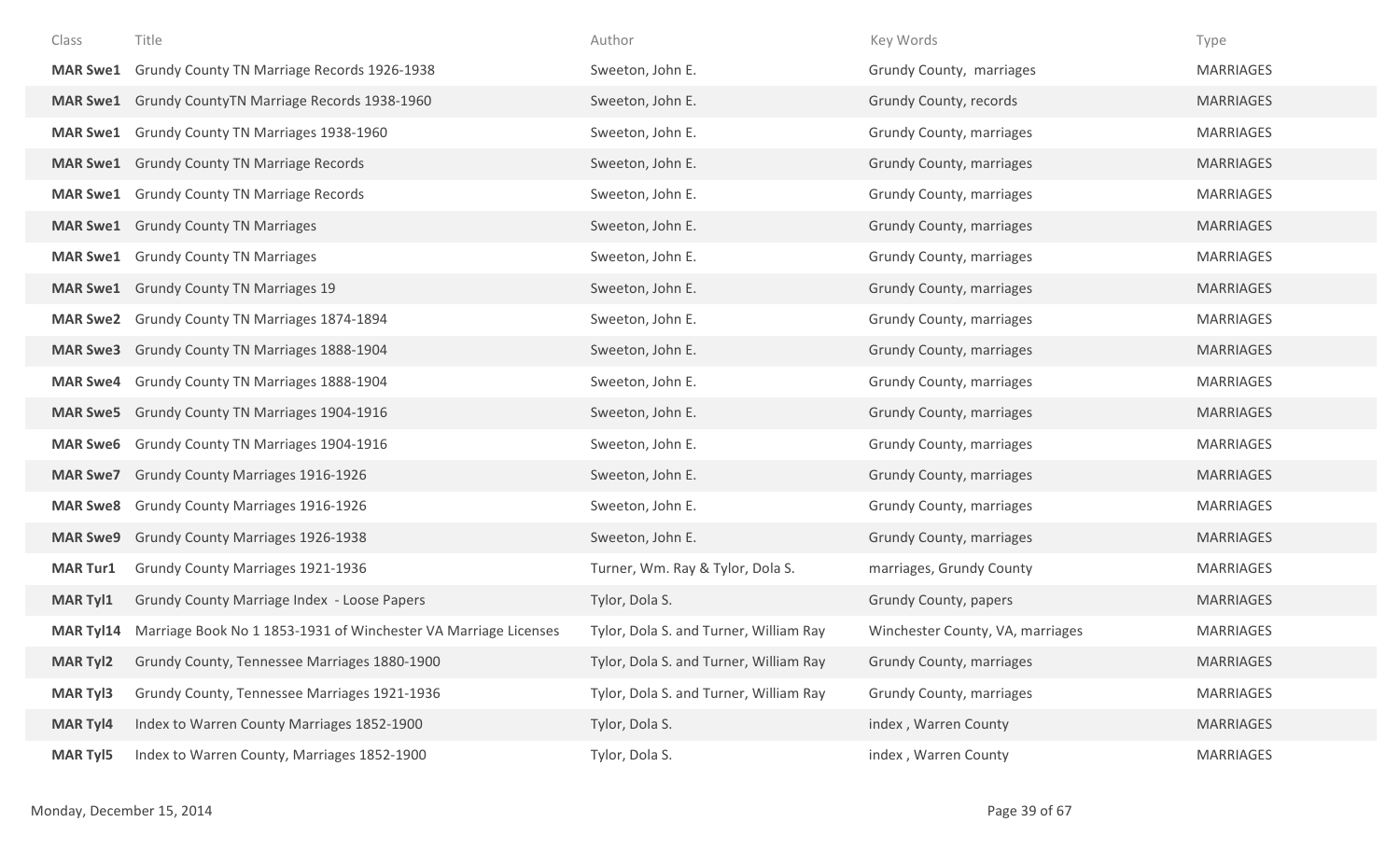| Class           | Title                                                                 | Author                                  | Key Words                                   | Type             |
|-----------------|-----------------------------------------------------------------------|-----------------------------------------|---------------------------------------------|------------------|
| <b>MAR Tyl6</b> | Births, Deaths, and Marriages Extrated from Sequachee News 1891-1     | Tylor, Dola S.                          | births, deaths, marriages, Sequachee Valley | <b>MARRIAGES</b> |
| <b>MAR Tyl7</b> | Grundy County, Tennessee Marriages 1880-1900                          | Tylor, Dola S. and Turner, William Ray  | Grundy County, marriages                    | <b>MARRIAGES</b> |
| <b>MAR VBC1</b> | White County Marriage Records - Part of Book 1 Jan 11, 1859-June 11,  | Van Buren County Historical Society     | White County                                | <b>MARRIAGES</b> |
| <b>MAR Vog1</b> | Marriage Book No. 1 (1853-1931)                                       | Vogt, John & Kethley, T. William Jr.    | marriage                                    | <b>MARRIAGES</b> |
| <b>MAR Vog2</b> | Lee County VA Marriages 1830-1836                                     | Vogt, John & Keathley, T. William, Jr   | Lee County, VA                              | <b>MARRIAGES</b> |
| <b>MAR Wal1</b> | Virgina Marriage Records before 1853                                  | Waldenmaier, Inez                       | Virginia, marriages                         | <b>MARRIAGES</b> |
| <b>MAR Whi1</b> | Lincoln County, Tennessee Marriages 1838-1880                         | Whitley, Edythe Rucker                  | Lincoln County, marriages                   | <b>MARRIAGES</b> |
| <b>MAR Whi2</b> | Marriages of Rutherford County, Tenn.                                 | Whitley, Edythe Rucker                  | Rutherford County, marriages                | <b>MARRIAGES</b> |
| <b>MAR Wil1</b> | Grundy Coounty Marriages 1850-1894                                    | Wilhelm, Mae                            | Grundy County, marriages                    | <b>MARRIAGES</b> |
| <b>MAR Wil2</b> | <b>Grundy County Marriages</b>                                        | Wilhelm, Mae                            | Grundy County, marriages                    | <b>MARRIAGES</b> |
| <b>MAR Win1</b> | Grundy County Marriages 1850-1874                                     | Winton, Inez                            | Grundy County, marriages                    | <b>MARRIAGES</b> |
| <b>MAR Wor1</b> | A Brief of Wills & Marriages in Montgomery & Fincastle Co, VA 1733-1  | Worrell, Anne Lowry                     | wills, marriages, Montgomery, Fincastle, VA | <b>MARRIAGES</b> |
| <b>MAR Yat1</b> | Marriages of Some American Residents & Guide to Documents Vol. IV     | <b>Yates Publishing</b>                 | marriages                                   | <b>MARRIAGES</b> |
| <b>MAR Yat2</b> | Marriages of Some American Residents & Guide to Documents Vol. V      | <b>Yates Publishing</b>                 | marriages                                   | <b>MARRIAGES</b> |
| MIL Bat1        | Roster of Soldiers & Patriots of the Amer Revolution Buried in TN 197 | Bates, Lucy Womack                      | <b>American Revolution</b>                  | <b>MILITARY</b>  |
| <b>MIL Bto1</b> | Volunteers Tennesseans in the War with Mexico Vol 2                   | Btock, Reid; Brock, Thomas; Hays, Tony  | War with Mexico                             | <b>MILITARY</b>  |
| MIL CCH1        | Civil War Soldiers of Coffee County, Tennessee Book 1                 | <b>Coffee County Historical Society</b> | Civil War, Coffee Co.                       | <b>MILITARY</b>  |
| <b>MIL CCH2</b> | Civil War Soldiers of Coffee County, Tennessee Book 2                 | <b>Coffee County Historical Society</b> | Civil War, Coffee Co.                       | <b>MILITARY</b>  |
| <b>MIL CCH3</b> | Civil War Soldiers of Coffee County, Tennessee Book 3                 | <b>Coffee County Historical Society</b> | Civil War, Coffee Co.                       | <b>MILITARY</b>  |
| MIL CCH4        | Civil War Soldiers of Coffee County, Tennessee Book 4                 | <b>Coffee County Historical Society</b> | Civil War, Coffee Co.                       | <b>MILITARY</b>  |
| MIL Con1        | Rebel Scouts: The Last Ride Home                                      | Connell, Moody K.                       | Civil War                                   | <b>MILITARY</b>  |
| MIL Dav1        | They Called Him Stonewall                                             | Davis, Burke                            | Civil War                                   | <b>MILITARY</b>  |
| MIL Dye1        | TN Civil War Veterans' Questionnaires Vol 1                           | Dyer, Gustavus W; Moore, John Trotwood  | Civil War                                   | <b>MILITARY</b>  |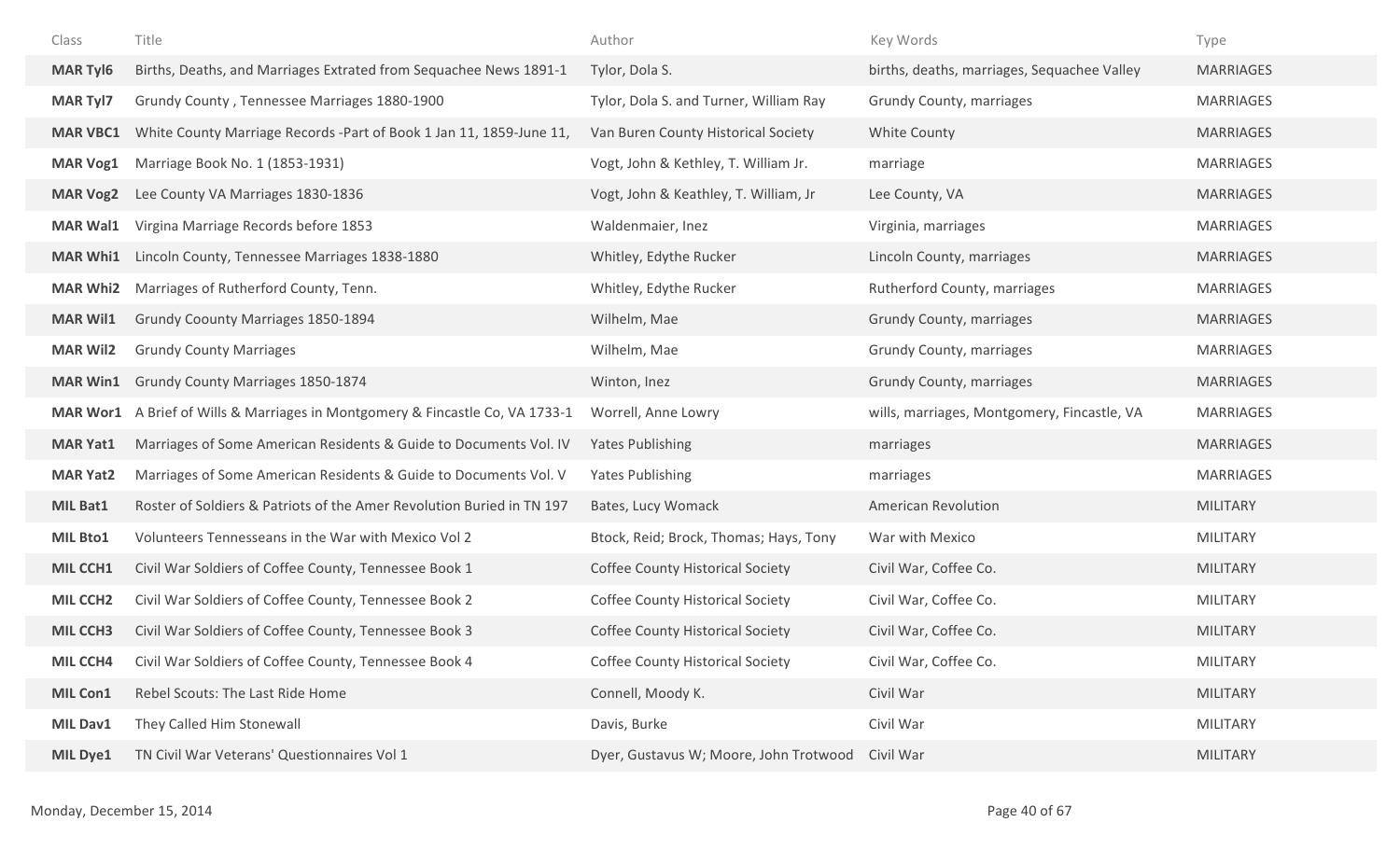| Class           | Title                                                              | Author                                           | Key Words                                       | Type            |
|-----------------|--------------------------------------------------------------------|--------------------------------------------------|-------------------------------------------------|-----------------|
| MIL Dye10       | TN Civil War Veterans' Questionnaires Vol 5                        | Dyer, Gustavus W; Moore, John Trotwood Civil War |                                                 | <b>MILITARY</b> |
| <b>MIL Dye2</b> | TN Civil War Veterans' Questionnaires Vol 2                        | Dyer, Gustavus W; Moore, John Trotwood Civil War |                                                 | <b>MILITARY</b> |
| MIL Dye3        | TN Civil War Veterans' Questionnaires Vol 3                        | Dyer, Gustavus W; Moore, John Trotwood           | Civil War                                       | <b>MILITARY</b> |
| <b>MIL Dye4</b> | TN Civil War Veterans' Questionnaires Vol 4                        | Dyer, Gustavus W; Moore, John Trotwood Civil War |                                                 | <b>MILITARY</b> |
| <b>MIL Dye5</b> | TN Civil War Veterans' Questionnaires Vol 5                        | Dyer, Gustavus W; Moore, John Trotwood Civil War |                                                 | <b>MILITARY</b> |
| <b>MIL Dye6</b> | TN Civil War Veterans' Questionnaires Vol!                         | Dyer, Gustavus W; Moore, John Trotwood Civil War |                                                 | <b>MILITARY</b> |
| MIL Dye7        | TN Civil War Veterans' Questionnaires Vol 2                        | Dyer, Gustavus W; Moore, John Trotwood Civil War |                                                 | <b>MILITARY</b> |
| <b>MIL Dye8</b> | TN Civil War Veterans' Questionnaires Vol 3                        | Dyer, Gustavus W; Moore, John Trotwood Civil War |                                                 | <b>MILITARY</b> |
| MIL Dye9        | TN Civil War Veterans' Questionnaires Vol 4                        | Dyer, Gustavus W; Moore, John Trotwood           | Civil War                                       | <b>MILITARY</b> |
| MIL Edw1        | Tennesseans Killed in Viet Nam                                     | Edwards, Rosa M.                                 | Civil War                                       | <b>MILITARY</b> |
| <b>MIL Eve1</b> | Far, Far From Home                                                 | Everson, Guy & Simpson, E.W., Jr.                | Nathan Bedford Forrest, Camp Douglas, Civil War | <b>MILITARY</b> |
| MIL Flu1        | <b>Grundy County Civil War Claims</b>                              | Flury, Catherine Kilgore                         | Civil War, Grundy County                        | <b>MILITARY</b> |
|                 |                                                                    |                                                  |                                                 |                 |
| MIL Fou1        | WWII The People's Story                                            | Fountain, Nigel                                  | World War II                                    | <b>MILITARY</b> |
| <b>MIL Gar1</b> | Unknown Civil War                                                  | Garrison, Webb                                   | Civil War                                       | <b>MILITARY</b> |
| MIL GCH1        | Camp Forrest, Tullahoma, Tennessee 1941-1946                       | <b>GCHS from Newspaper Clippings</b>             | Civil War, World War II                         | MILITARY        |
| <b>MIL GCH2</b> | Confederate                                                        | <b>Grundy Co. Historical Society</b>             | Civil War, Confederate                          | <b>MILITARY</b> |
| <b>MIL GCH3</b> | PFC Glenn Shely Schoenman                                          | Grundy Co. Historical Society                    | Schoneman, Korea                                | <b>MILITARY</b> |
| <b>MIL GCH4</b> | <b>Military Photos</b>                                             | <b>Grundy Co. Historical Society</b>             | Grundy County military, photos                  | <b>MILITARY</b> |
| <b>MIL GCH5</b> | Korean War                                                         | Grundy Co. Historical Society                    | Korea                                           | <b>MILITARY</b> |
| <b>MIL GCH6</b> | World War I Soldiers with Grundy County Connections                | Grundy Co. Historical Society                    | World War I, Grundy County military             | MILITARY        |
| MIL Hea1        | Campaigns & Battles of the 16th Regiment, TN Volunteers in the War | Head, Thomas A.                                  | Civil War, 16th Regiment TN                     | <b>MILITARY</b> |
| MIL IHR1        | 1837 Tennessee Volunteers                                          | Institute of Historic Research                   | <b>Tennessee Volunteers</b>                     | <b>MILITARY</b> |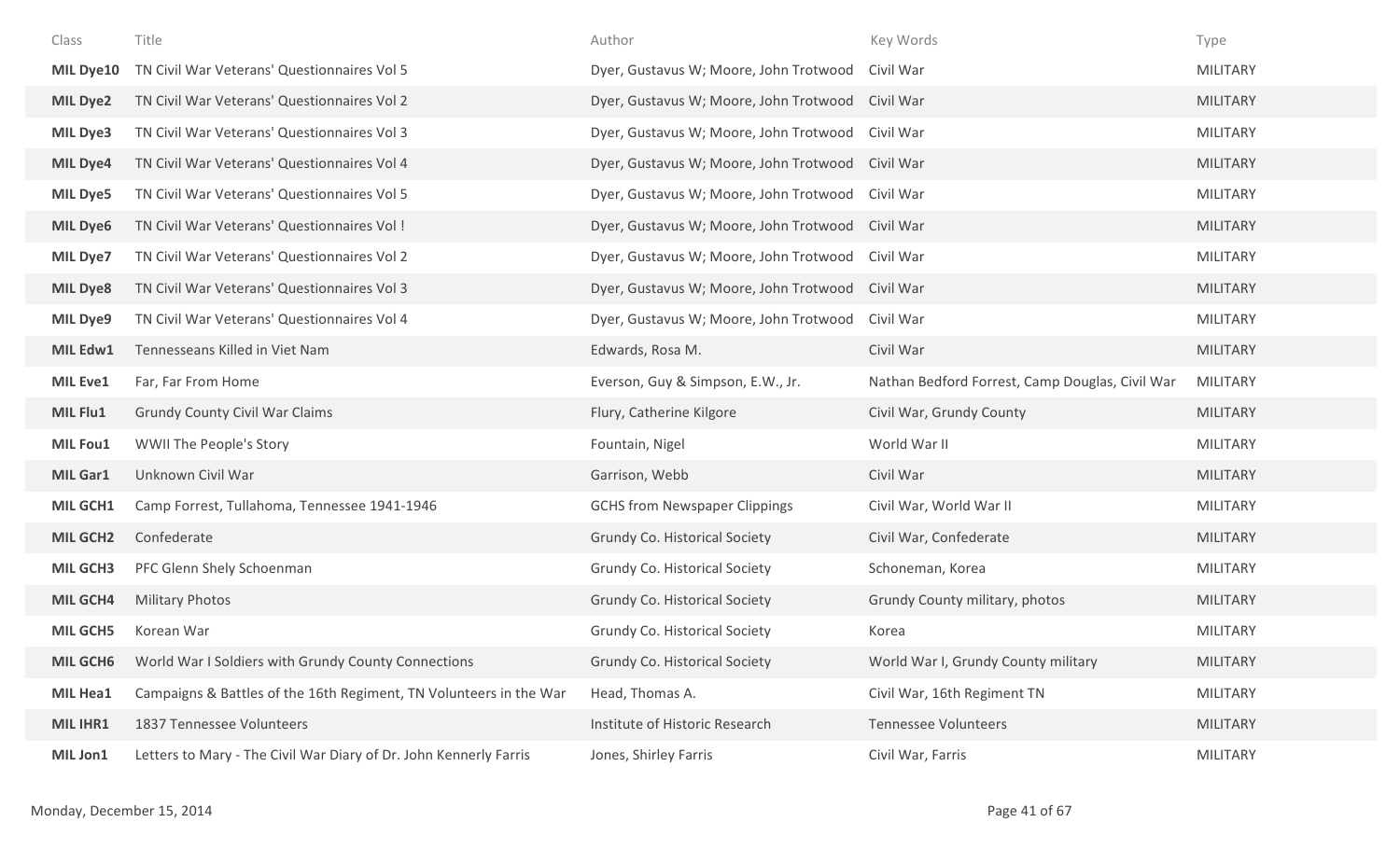| Class           | Title                                                                   | Author                          | Key Words                                         | Type            |
|-----------------|-------------------------------------------------------------------------|---------------------------------|---------------------------------------------------|-----------------|
| MIL LCC1        | Lifecare Leader WWII Special Edition                                    | Life Care Centers of America    | World War II                                      | <b>MILITARY</b> |
| MIL Lee1        | Role of Tennessee in The War Between the States                         | Lee, Nell Moore                 | Civil War, Tennessee                              | <b>MILITARY</b> |
| MIL Lon1        | From Manassas to Appomattox                                             | Longstreet, Gen. James          | Civil War                                         | <b>MILITARY</b> |
| <b>MIL Mas1</b> | The Real War Will Never Get in the Books                                | Masur, Louis P.                 | Civil War                                         | <b>MILITARY</b> |
| MIL MtP1        | Roster Confederate Cemetery - Chattanooga, Tn.                          | <b>Mountain Press</b>           | Civil War, Confederate Cemetery, Chattanooga      | <b>MILITARY</b> |
| <b>MIL NHS1</b> | Confederate Military History Vol 1 Part 1                               | The National Historical Society | Civil War, Confederate                            | <b>MILITARY</b> |
| <b>MIL NHS2</b> | Confederate Military History Vol 1 Part 2                               | The National Historical Society | Civil War, Confederate                            | <b>MILITARY</b> |
| <b>MIL NHS3</b> | Confederate Military History Vol 2 (Maryland & West Va.)                | The National Historical Society | Civil War, Confederate                            | <b>MILITARY</b> |
| <b>MIL NHS4</b> | Confederate Military History Vol 3- Part 1 (Va.)                        | The National Historical Society | Civil War, Confederate                            | <b>MILITARY</b> |
| <b>MIL NHS5</b> | Confederate Military History Vol 3- Part 2 (Va.)                        | <b>National History Society</b> | Civil War, Confederate, Virginia                  | <b>MILITARY</b> |
| <b>MIL NHS6</b> | Confederate Military History Vol 4- (North Carolina)                    | <b>National History Society</b> | Civil War, Confederate, North Carolina            | <b>MILITARY</b> |
| <b>MIL NHS7</b> | Confederate Military History Vol 5- (South Carolina)                    | The National Historical Society | Civil War, Confederate                            | <b>MILITARY</b> |
| <b>MIL Rus1</b> | Russell's Civil War Photographs                                         | Russell, Andrew J.              | Civil War, Russell                                | <b>MILITARY</b> |
| MIL San1        | Perryville Under Fire - The Aftermath of Kentucky's Largest Civil War B | Sanders, Stuart W.              | Civil War, Perryville, KY                         | <b>MILITARY</b> |
| <b>MIL San2</b> | Perryville Under Fire - The Aftermath of Kentucky's Largest Civil War B | Sanders, Stuart W.              | Civil War, Perryville, KY                         | <b>MILITARY</b> |
| MIL She1        | Revolutionary War Pension Applications from Franklin Co                 | Sherrill, Charles A.            | American Revolution, pensions, Franklin County    | <b>MILITARY</b> |
| <b>MIL She2</b> | Revolutionary War Pension Applicaions form Franklin Co.                 | Sherrill, Charles A.            | American Revolution, pensions, Franklin County    | <b>MILITARY</b> |
| <b>MIL She3</b> | Revolutionary War Pension Applications from Franklin Co                 | Sherrill, Charles A.            | American Revolution, pensions, Franklin County    | <b>MILITARY</b> |
| MIL Slo1        | With the Second Army Somewhere in Tennessee                             | Sloan, Eugene Holloway          | Civil War                                         | <b>MILITARY</b> |
| <b>MIL Ste1</b> | Not Enough Whiskers to Line a Bird's Nest                               | Stephens, Larry David           | Civil War                                         | <b>MILITARY</b> |
| <b>MIL Swe1</b> | Wars of Warren County                                                   | Sweeton, John E.                | Civil War, World War II, World War I, Warren Co.  | <b>MILITARY</b> |
| MIL Tay1        | U.S. Submarine Veterans of WWII                                         | Taylor Publishing Co.           | World War II, submarine                           | <b>MILITARY</b> |
| MIL Til1        | Fort Necessity National Battlefield Site, Pennsylvania                  | Tilberg, Frederick              | Fort Necessity, American Revolution, France, Engl | <b>MILITARY</b> |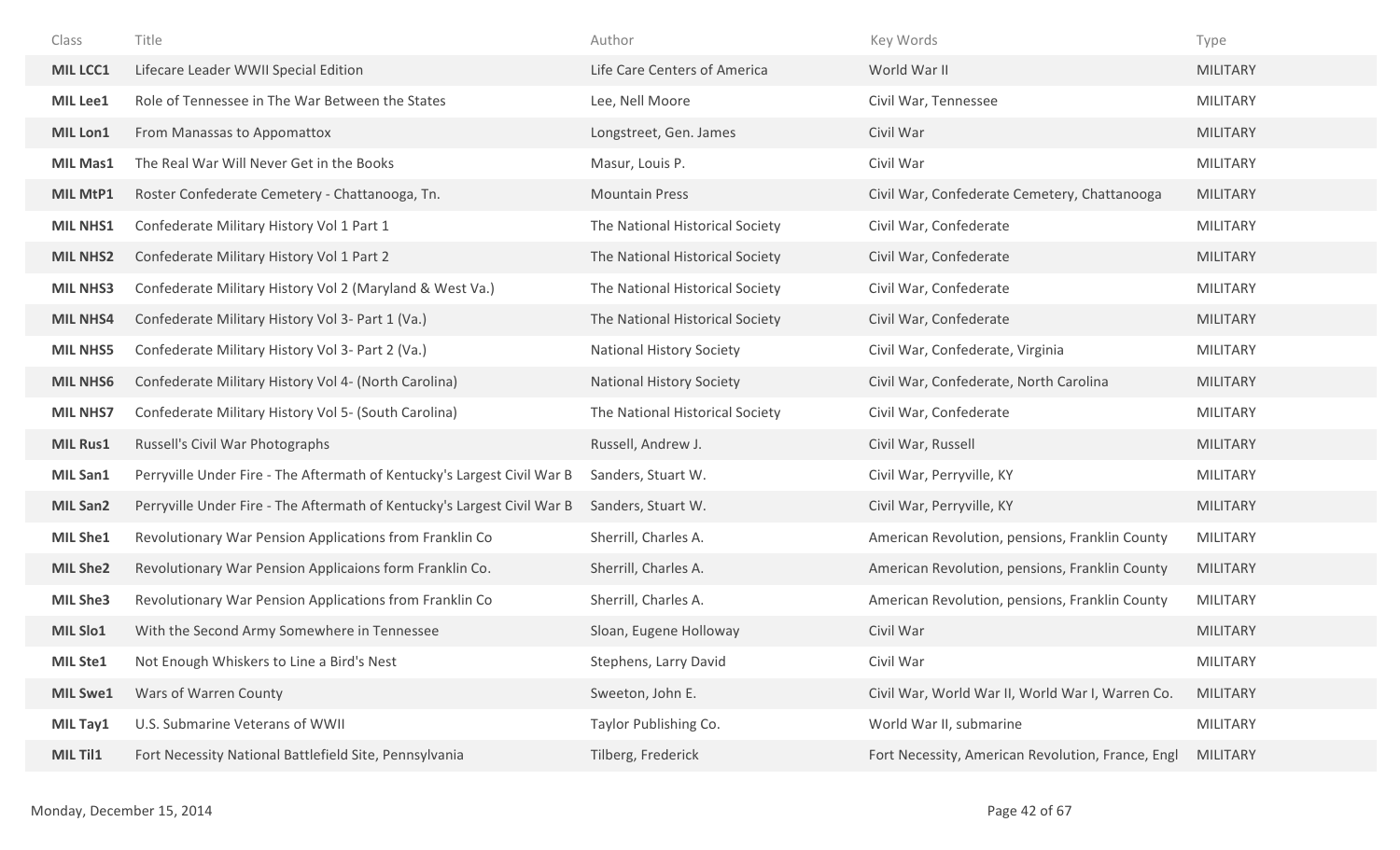| Class           | Title                                                              | Author                              | Key Words                         | Type                    |
|-----------------|--------------------------------------------------------------------|-------------------------------------|-----------------------------------|-------------------------|
| MIL TLB1        | Death in the Trenches (Grant at Petersburg)                        | Time Life Books-Editors of          | Civil War, Grant, Petersburg      | <b>MILITARY</b>         |
| <b>MILTLB2</b>  | Lee Takes Command (From 7 Days to Second Bull Run)                 | Time Life Books-Editors of          | Civl War, Lee, Bull Run           | <b>MILITARY</b>         |
| <b>MILTUD1</b>  | Confederate Patriot Index 1924 - 1978                              | Tennessee United Daughters of Conf. | Civil War, Confederate            | <b>MILITARY</b>         |
| MIL Tyl1        | Grundy County & the Civil War                                      | Tylor, Dola S                       | Civil War, Grundy County          | <b>MILITARY</b>         |
| MIL Tyl2        | TN War Veterans' in the Civil War Questionnaires                   | Tylor, Dola S                       | Civil War, Tennessee              | <b>MILITARY</b>         |
| MIL Whi1        | Roster & Soldiers TN Society of the DAR 1894-1960                  | Whitley, Edythe Rucker              | American Revolution, DAR          | <b>MILITARY</b>         |
| MIL Whi2        | Roster & Soldiers The TN DAR 1960-1970 vol 2                       | Whitey, Edythe Rucker               | American Revolution, DAR          | <b>MILITARY</b>         |
| Mil Wil1        | Military Records of James B. Gowen                                 | Wilhelm, Mae King                   | Gowen                             | <b>MILITARY</b>         |
| MIL Yoc1        | DAR Patriot Index Centennial Edition Part 1                        | Yochim, Eldred Martin (Mrs.)        | American Revolution, DAR          | <b>MILITARY</b>         |
| <b>MIL Yoc2</b> | DAR Patriot Index Centennial Edition Part 2                        | Yochim, Eldred Martin (Mrs.)        | American Revolution, DAR          | <b>MILITARY</b>         |
| MIL Yoc3        | DAR Patriot Index Centennial Edition Part 3                        | Yochim, Eldred Martin (Mrs.)        | American Revolution, DAR          | <b>MILITARY</b>         |
| <b>NAT Bal1</b> | Native Americans, The                                              | Ballantine, Betty & Ian             | <b>Native Americans</b>           | <b>NATIVE AMERICANS</b> |
| <b>NAT Ber1</b> | The Cheyenne and Arapaho Ordeal                                    | Berthrong, Donald J.                | Cheyenne, Arapaho                 | NATIVE AMERICANS        |
| <b>NAT Bla1</b> | Guion Miller Roll "Plus" of Eastern Cherokee (1909)                | Blankenship, Bob                    | Guion Miller Roll, Cherokee       | NATIVE AMERICANS        |
| <b>NAT Bla2</b> | Dawes Roll "Plus" of Cherokee Nation "1898"                        | Blankenship, Bob                    | Dawes Roll, Cherokee              | NATIVE AMERICANS        |
| <b>NAT Bla3</b> | Cherokee Roots, Vol 2 (Western Cherokee Rolls)                     | Blankenship, Bob                    | Cherokee                          | NATIVE AMERICANS        |
| <b>NAT Bow1</b> | Native American Wills and Probate Records 1911-1921                | Bowen, Jeff                         | Native Americans, wills, probates | NATIVE AMERICANS        |
| <b>NAT Bow1</b> | 1932 Hopi and Navajo Native American Indians Census with birth and | Bowen, Jeff                         | Hopi, Navajo, census              | NATIVE AMERICANS        |
| <b>NAT Bow1</b> | 1932 Hopi and Navajo Native American Indians Census with birth and | Bowen, Jeff                         | Hopi, Navajo, census              | <b>NATIVE AMERICANS</b> |
| <b>NAT Bow1</b> | Kiowa, Comanche, Apache, Ft. Sill Apache, Wichita, Caddo, Delaware | Bowen, Jeff                         | Native Americans, Western Indians | <b>NATIVE AMERICANS</b> |
| <b>NAT Bow1</b> | Western Navajo Reservation- Births & Deaths 1925-1933              | Bowen, Jeff                         | Navajo, census                    | NATIVE AMERICANS        |
| <b>NAT Bow1</b> | 1932 Census of North and South Sioux                               | Bowen, Jeff                         | Sioux                             | NATIVE AMERICANS        |
| <b>NAT Bow1</b> | Standing Rock Sioux Reservations, Births, And Deaths 1924-1932     | Bowen, Jeff                         | <b>Standing Rock, Sioux</b>       | NATIVE AMERICANS        |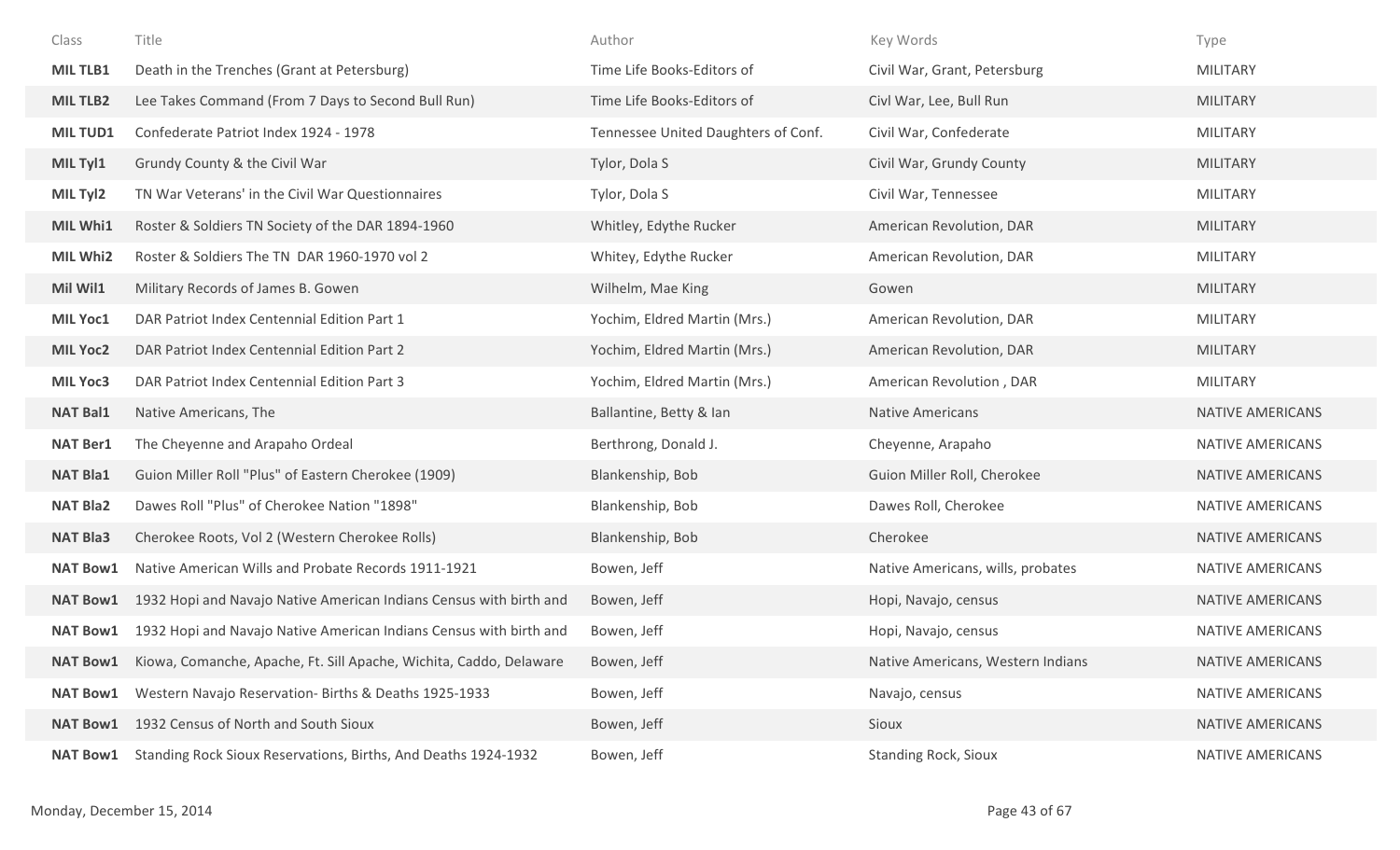| Class           | Title                                                                 | Author                            | Key Words                                     | Type                    |
|-----------------|-----------------------------------------------------------------------|-----------------------------------|-----------------------------------------------|-------------------------|
| <b>NAT Bow1</b> | Oglala Sioux-Pine Ridge Reservation--Birth & Death Rolls 1924-1932    | Bowen, Jeff                       | Oglala, Sioux, Pine Ridge Reservation         | <b>NATIVE AMERICANS</b> |
| <b>NAT Bow1</b> | Native American Wills and Probate Records 1911-1921                   | Bowen, Jeff                       | Native Americans, census                      | <b>NATIVE AMERICANS</b> |
| <b>NAT Bow1</b> | Native American Census 1901-1907                                      | Bowen, Jeff                       | Seneca, East Shawanee, Miami, Modoc, Ottowa,, | <b>NATIVE AMERICANS</b> |
| <b>NAT Bow2</b> | Cherokee Descendants: East-(Index-Guion Miller Application Vol 1)     | Bowen, Jeff                       | Cherokee, Guion Miller Roll                   | <b>NATIVE AMERICANS</b> |
| <b>NAT Bow3</b> | Cherokee Descendants-General Index of Eastern/Western Cherokee V      | Bowen, Jeff                       | Cherokee                                      | <b>NATIVE AMERICANS</b> |
| <b>NAT Bow4</b> | Cherokee Descendants Vol 4 Pt 2-N-Z                                   | Bowen, Jeff                       | Cherokee                                      | <b>NATIVE AMERICANS</b> |
| <b>NAT Bow5</b> | Cherokee Descendants-West, Vol 2, A-M                                 | Bowen, Jeff                       | Cherokee                                      | <b>NATIVE AMERICANS</b> |
| <b>NAT Bow6</b> | Cherokee Descendants-West, Vol 3, N-Z                                 | Bowen, Jeff                       | Cherokee                                      | <b>NATIVE AMERICANS</b> |
| <b>NAT Bow7</b> | Cherokee Indian, 1835 Census for Ala. GA, N. Carolina, TN Muster Roll | Bowen, Jeff                       | Cherokee                                      | <b>NATIVE AMERICANS</b> |
| <b>NAT Bow8</b> | North Carolina Eastern Cherokee Indian Census 1898-1899, 1904, 190    | Bowen, Jeff                       | Cherokee                                      | <b>NATIVE AMERICANS</b> |
| <b>NAT Bow9</b> | Chippewa Indians Turtle Mountain Reservation Births & Deaths, 1924-   | Bowen, Jeff                       | Chippewa, Turtle Mountain                     | <b>NATIVE AMERICANS</b> |
| <b>NAT Ehl1</b> | <b>Trail of Tears</b>                                                 | Ehle, John                        | <b>Trail of Tears</b>                         | <b>NATIVE AMERICANS</b> |
| <b>NAT Emb1</b> | Indians of the Americas                                               | Embree, Edwin R.                  | <b>Native Americans</b>                       | <b>NATIVE AMERICANS</b> |
| <b>NAT Fee1</b> | Cherokee-English Dictionary                                           | Feeling, Durbin                   | Cherokee                                      | <b>NATIVE AMERICANS</b> |
| <b>NAT For1</b> | The Five Civilized Tribes                                             | Foreman, Grant                    | <b>Five Civilized Tribes</b>                  | <b>NATIVE AMERICANS</b> |
| <b>NAT For2</b> | Indian Removal                                                        | Foreman, Grant                    | Indian Removal, Trail of Tears                | <b>NATIVE AMERICANS</b> |
| <b>NAT Gib1</b> |                                                                       |                                   |                                               |                         |
|                 | The Chickasaws                                                        | Gibson, Arrell M.                 | Chickasaws                                    | <b>NATIVE AMERICANS</b> |
| <b>NAT Gil1</b> | Sketches of Some First Settlers of Upper GA                           | Gilmer, Governor                  | Georgia, settlers, pioneers                   | <b>NATIVE AMERICANS</b> |
| <b>NAT Gra1</b> | The Hidden People                                                     | Gray, Elizabeth                   | <b>Native Americans</b>                       | <b>NATIVE AMERICANS</b> |
| <b>NAT Hat1</b> | <b>Native Americans Portraits</b>                                     | Hathaway, Nancy                   | <b>Native Americans</b>                       | <b>NATIVE AMERICANS</b> |
| <b>NAT Hen1</b> | Eastern Cherokee Census, Cherokee, North Carolina 1915-1922, Vol 1,   | Henderson, James E. & Bowen, Jeff | Cherokee, Census                              | <b>NATIVE AMERICANS</b> |
| <b>NAT Hen2</b> | Eastern Cherokee Census, Cherokee, North Carolina 1915-1922, Vol 2,   | Henderson, James E. & Bowen, Jeff | Cherokee, Census                              | <b>NATIVE AMERICANS</b> |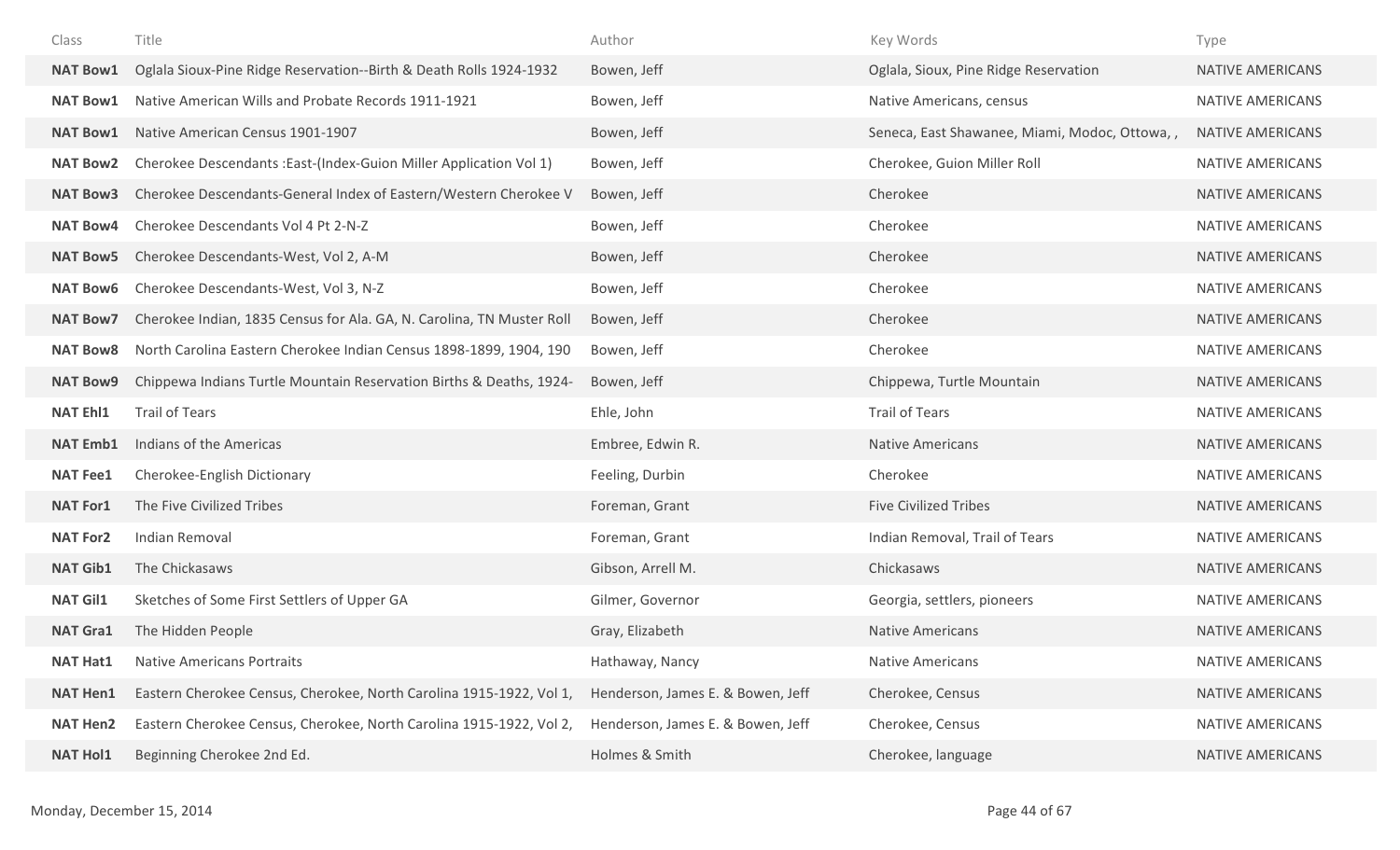| Class           | Title                                                               | Author                | Key Words                                 | Type                    |
|-----------------|---------------------------------------------------------------------|-----------------------|-------------------------------------------|-------------------------|
| NAT Joh1        | Indian School Days                                                  | Johnston, Basil H.    | Indian, school                            | <b>NATIVE AMERICANS</b> |
| NAT Jor1        | Cherokee by Blood (1906-1910)-Application 1-1550 (Vol 1)            | Jordan, Jerry Wright  | Cherokee                                  | NATIVE AMERICANS        |
| <b>NAT Jor2</b> | Cherokee by Blood (Vol 2) 1906-1910-Application 1551-4200           | Jordan, Jerry Wright  | Cherokee                                  | <b>NATIVE AMERICANS</b> |
| <b>NAT Jor3</b> | Cherokee by Blood (Vol 3) 1906-1910-Applications 4201-7250          | Jordan, Jerry Wright  | Cherokee                                  | <b>NATIVE AMERICANS</b> |
| <b>NAT Jor4</b> | Cherokee by Blood (Vol 4) 1906-1910 Applications 7251-10170         | Jordan, Jerry Wright  | Cherokee                                  | NATIVE AMERICANS        |
| <b>NAT Jor5</b> | Cherokee by Blood (Vol 5) 1906-1910 Applications 10171-13260        | Jordan, Jerry Wright  | Cherokee                                  | NATIVE AMERICANS        |
| <b>NAT Jor6</b> | Cherokee by Blood (Vol 6) 1906-1910 Applications 13261-16745        | Jordan, Jerry Wright  | Cherokee                                  | <b>NATIVE AMERICANS</b> |
| <b>NAT Jor7</b> | Cherokee by Blood (Vol 7) 1906-1910 Applications 16746-20100        | Jordan, Jerry Wright  | Cherokee                                  | NATIVE AMERICANS        |
| <b>NAT Jor8</b> | Cherokee by Blood (Vol 8) 1906-1910 Applications 20101-23800        | Jordan, Jerry Wright  | Cherokee                                  | <b>NATIVE AMERICANS</b> |
| <b>NAT Jor9</b> | Cherokee by Blood (Vol 9) 1906-1910 Applications 23801-27800        | Jordan, Jerry Wright  | Cherokee                                  | <b>NATIVE AMERICANS</b> |
| <b>NAT Lan1</b> | Native American Legends                                             | Lankford, George E.   | Native American, legends                  | <b>NATIVE AMERICANS</b> |
| <b>NAT Lep1</b> | The Cherokee                                                        | Lepthien, Emilie U.   | Legends                                   | <b>NATIVE AMERICANS</b> |
| <b>NAT Lew1</b> | The Medicine Men                                                    | Lewis, Thomas H.      | Native American, medicine man             | <b>NATIVE AMERICANS</b> |
| <b>NAT Mai1</b> | Fools Crow                                                          | Mails, Thomas E.      | Native American                           | <b>NATIVE AMERICANS</b> |
| <b>NAT Mai2</b> | The Cherokee People                                                 | Mails, Thomas E.      | Cherokee                                  | <b>NATIVE AMERICANS</b> |
| <b>NAT McC1</b> | Old Indian Trails                                                   | McClintock, Walter    | Indian, trails, Native American           | <b>NATIVE AMERICANS</b> |
| <b>NAT McC2</b> | Cherokee Proud                                                      | McClure, Tony         | Cherokee                                  | <b>NATIVE AMERICANS</b> |
| <b>NAT Mey1</b> | Old Indian Trails of the Southeast                                  | Meyer, William E.     | Indian, Native Amerian, trails, southeast | <b>NATIVE AMERICANS</b> |
| <b>NAT Moo1</b> | History, Myths and Sacred Formulas of the Cherokees                 | Mooney, James         | myths, potions, Cherokee                  | <b>NATIVE AMERICANS</b> |
|                 | <b>NAT Moo2</b> History, Myths and Sacred Formulas of the Cherokees | Mooney, James         | Cherokee, myths                           | <b>NATIVE AMERICANS</b> |
| <b>NAT Moo3</b> | <b>Exploring Your Cherokee Ancestry</b>                             | Mooney, Thomas G.     | Cherokee                                  | <b>NATIVE AMERICANS</b> |
| <b>NAT Mye1</b> | Early Indian and White Settlers in Southern Tennessee               | Myers, Barbara Mooney | Indian, Southeast Tennessee               | <b>NATIVE AMERICANS</b> |
| <b>NAT Nab1</b> | Native American Testimony                                           | Nabokow, Peter        | <b>Native Americans</b>                   | <b>NATIVE AMERICANS</b> |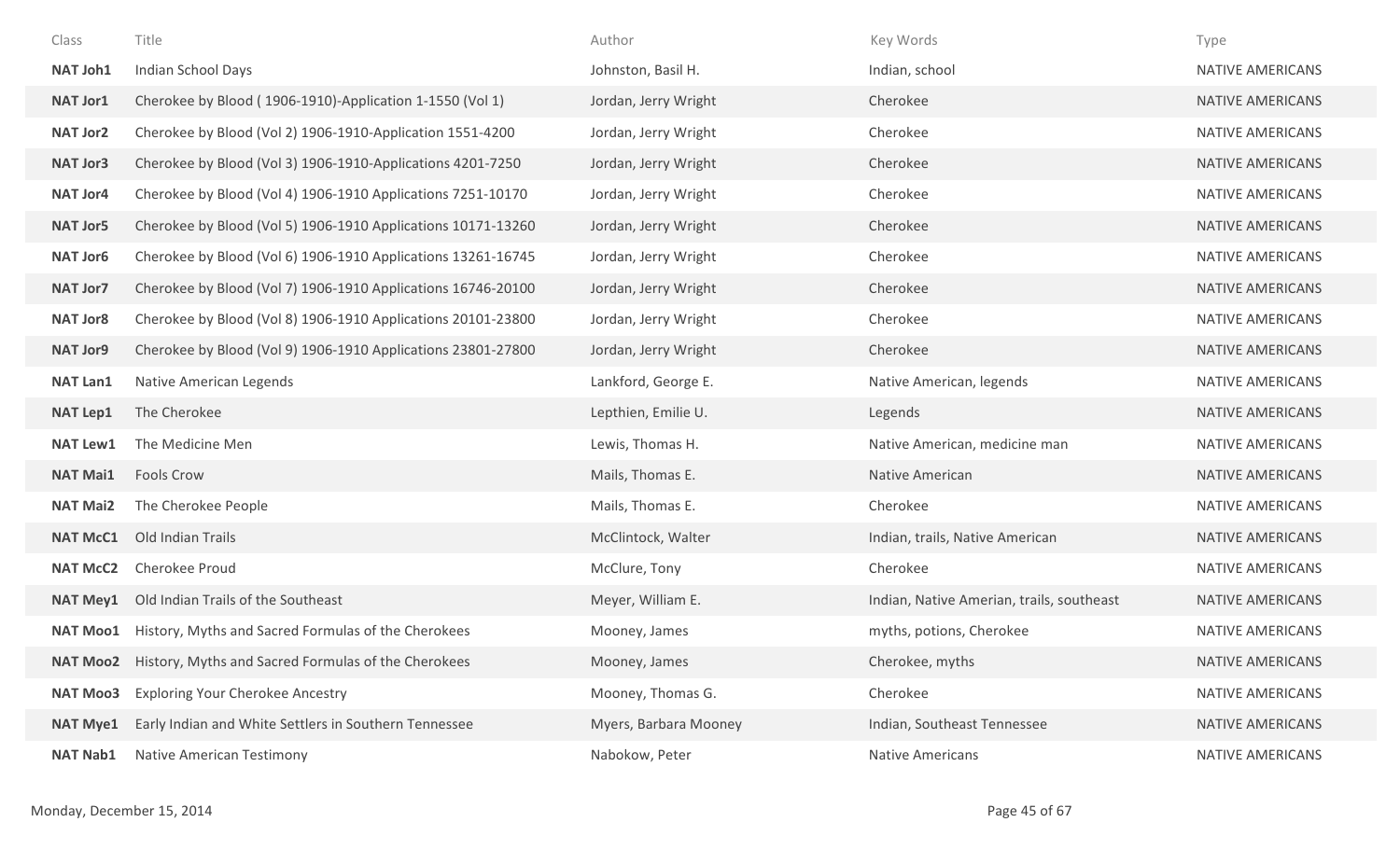| Class           | Title                                                             | Author                           | Key Words                           | Type                    |
|-----------------|-------------------------------------------------------------------|----------------------------------|-------------------------------------|-------------------------|
| <b>NAT Ney1</b> | Indian America - A Geography                                      | Ney, Marian Wallace              | Indian, maps, geography             | NATIVE AMERICANS        |
| <b>NAT Nie1</b> | Daughters of the Earth                                            | Niethammer, Carolyn              | <b>Native Americans</b>             | <b>NATIVE AMERICANS</b> |
| <b>NAT Pan1</b> | Indian Blood Vol 1                                                | Pangburn, Richard                | <b>Native Americans</b>             | <b>NATIVE AMERICANS</b> |
| <b>NAT Pan2</b> | Indian Blood Vol 2                                                | Pangburn, Richard                | <b>Native Americans</b>             | NATIVE AMERICANS        |
| <b>NAT Par1</b> | The Indian How Book                                               | Parker, Arthur C.                | <b>Native Americans</b>             | <b>NATIVE AMERICANS</b> |
| <b>NAT Pat1</b> | American Indian Costume                                           | Paterek, Josephine               | Native Americans, Indians, costumes | NATIVE AMERICANS        |
| <b>NAT PCW1</b> | Great Western Indian Fights                                       | Potomac Corral of the Westerners | Indian fights, Potomac Corral       | NATIVE AMERICANS        |
| <b>NAT Per1</b> | The Cherokee                                                      | Perdue, Theda                    | Cherokee                            | NATIVE AMERICANS        |
| <b>NAT Per2</b> | <b>Artists of Native Americans</b>                                | Perillo, Gregory                 | art, Native American artists        | NATIVE AMERICANS        |
| <b>NAT Phi1</b> | Chief Junaluska of the Cherokee Indian Nation                     | Phillips, John F.                | Junaluska, Cherokee                 | NATIVE AMERICANS        |
| <b>NAT Phi2</b> | The Indian Heritage of Americans                                  | Phillips, John F.                | Native American heritage            | NATIVE AMERICANS        |
| <b>NAT Phi3</b> | The American Indian in Alabama and the Southeast                  | Phillips, John F.                | Native American, Alabama, southeast | NATIVE AMERICANS        |
| <b>NAT RDA1</b> | Through Indian Eyes                                               | Reader's Digest Association      | Indian, Native Amerian              | NATIVE AMERICANS        |
| <b>NAT RDA2</b> | America's Fascinating Indian Heritage                             | Reader's Digest Association      | Indian, Native American             | NATIVE AMERICANS        |
| <b>NAT Ric1</b> | The Buffalo Ridge Cherokee                                        | Rice, Horace R. (Ed. R)          | Cherokee, Buffalo Ridge             | NATIVE AMERICANS        |
| <b>NAT Sat3</b> | Tennessee's Indian People from White Contact to Removal 1540-1840 | Satz, Ronald N.                  | Tennessee, Indian                   | NATIVE AMERICANS        |
| <b>NAT Sha1</b> | Cherokee Planters in Georgia 1832-1838                            | Shadburn, Don L.                 | Cherokee, Georgia, planters         | NATIVE AMERICANS        |
| <b>NAT Sha2</b> | American Indian Prayers & Poetry                                  | Sharpe, J. Ed.                   | Indian, prayers, poetry             | NATIVE AMERICANS        |
| <b>NAT Sta1</b> | History of the Cherokee Indians                                   | Starr, Emmet                     | Cherokee                            | <b>NATIVE AMERICANS</b> |
| <b>NAT Ste1</b> | Indians, Tales of the Wild West Vol 3                             | Steber, Rick                     | Indians, tales, west                | NATIVE AMERICANS        |
| <b>NAT Sto1</b> | How to Take Part in Lokota Ceremonies                             | Stolzman, Fr. William            | Lakota Sioux, ceremonies            | NATIVE AMERICANS        |
| <b>NAT Sto2</b> | Seven Arrows                                                      | Storm, Hyemeyohsts               | <b>Native Americans</b>             | NATIVE AMERICANS        |
| <b>NAT Tay1</b> | Native Americans, The                                             | Taylor, Colin F.                 | <b>Native Americans</b>             | NATIVE AMERICANS        |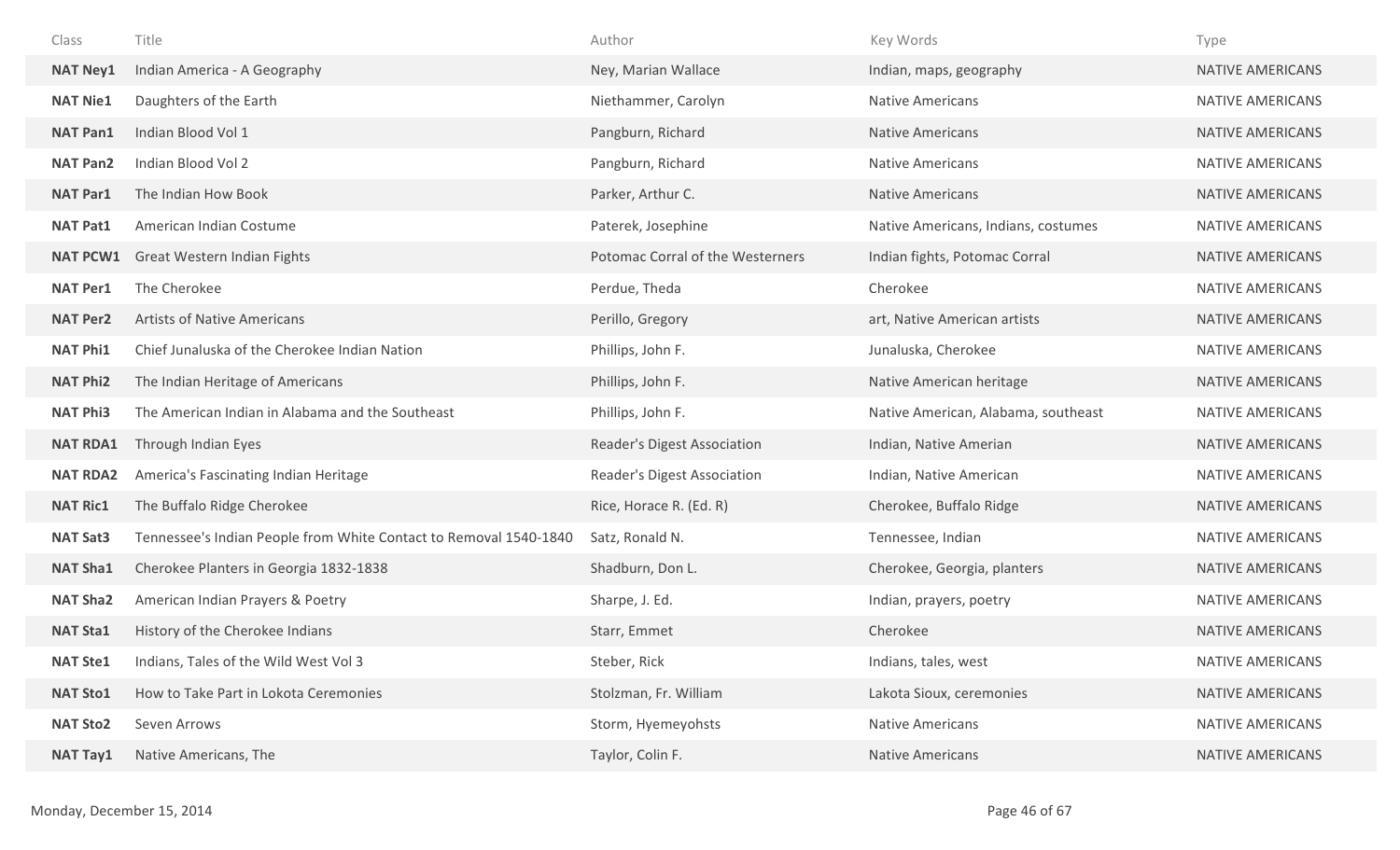| Class           | Title                                         | Author                               | Key Words                                     | Type                    |
|-----------------|-----------------------------------------------|--------------------------------------|-----------------------------------------------|-------------------------|
| <b>NAT Tho1</b> | <b>Exploring Ancient Native Americans</b>     | Thomas, David Hurst                  | <b>Native Americans</b>                       | <b>NATIVE AMERICANS</b> |
| <b>NAT Tur1</b> | <b>Indians of North America</b>               | Turner, Geoffery                     | <b>Native Americans</b>                       | <b>NATIVE AMERICANS</b> |
| <b>NAT Tur2</b> | Geoerge Turner's Book of American Indians     | Turner, George                       | <b>Native Americans</b>                       | NATIVE AMERICANS        |
| <b>NAT Wal1</b> | <b>Wisdom's Daughters</b>                     | Wall, Steve                          | <b>Native Americans</b>                       | <b>NATIVE AMERICANS</b> |
| <b>NAT War1</b> | Dakota Sioux Indian Dictionary                | War Cloud, Paul                      | Dakota Sioux, Indians, dictionary             | NATIVE AMERICANS        |
| <b>NAT Web1</b> | Tahleguah, Indian Territory Nov. 17, 1905     | Webb, Nonie                          | Tahleguah, Native Americans, Indian Territory | NATIVE AMERICANS        |
| <b>NAT Wri1</b> | <b>Stolen Continents</b>                      | Wright, Ronald                       | Native Americans                              | NATIVE AMERICANS        |
| <b>NAT Ywa1</b> | Voices of Our Ancestors                       | Ywahoo, Dhyami                       | <b>Native Americans</b>                       | NATIVE AMERICANS        |
| <b>OBT Cur1</b> | Marion County Deaths & Funerals               | Curtis, Renice                       | Grundy County, obituaries                     | <b>OBITUARIES</b>       |
| <b>OBT Cur2</b> | Grundy County Deaths and Funerals (1979-1990) | Curtis, Renice                       | Marion County, obituaries                     | <b>OBITUARIES</b>       |
| <b>OBT GCH1</b> | Obituaries of Veterans of Grundy County       | Grundy Co. Historical Society        | Grundy County, obituaries                     | <b>OBITUARIES</b>       |
| <b>OBT GCH1</b> | 2007-2011 Cumberland View Obituaries          | Grundy Co. Historical Society        | Grundy County, obituaries                     | <b>OBITUARIES</b>       |
| <b>OBT GCH1</b> | 2008 Obituaries, Births, Clippings            | Grundy Co. Historical Society        | Grundy County, obituaries                     | <b>OBITUARIES</b>       |
| <b>OBT GCH1</b> | 2009 Obituaries, Births & Clippings           | Grundy Co. Historical Society        | Grundy County, obituaries                     | <b>OBITUARIES</b>       |
| <b>OBT GCH1</b> | 2010 Obituaries, Births & Announcements       | Grundy Co. Historical Society        | Grundy County, obituaries                     | <b>OBITUARIES</b>       |
| <b>OBT GCH2</b> |                                               | <b>Grundy Co. Historical Society</b> | Grundy County, obituaries                     | <b>OBITUARIES</b>       |
| <b>OBT GCH2</b> | 2013 Obituaries & Clippings                   | Grundy Co. Historical Society        | Grundy County, obituaries                     | <b>OBITUARIES</b>       |
| <b>OBT GCH2</b> | 1998 Obituaries & Births                      | <b>Grundy Co. Historical Society</b> | Grundy County, births, deaths, 1999           | <b>OBITUARIES</b>       |
| <b>OBT GCH2</b> | 1992-1995 Newspaper Clippings                 | Grundy Co. Historical Society        | Grundy County, obituaries, births, 1994       | <b>OBITUARIES</b>       |
| <b>OBT GCH3</b> | Newspaper Clippings 1940-1980                 | Grundy Co. Historical Society        | Grundy County, obituaries                     | <b>OBITUARIES</b>       |
| <b>OBT GCH4</b> | Grundy County News Clipping 1972-1974         | Grundy Co. Historical Society        | Grundy County, obituaries                     | <b>OBITUARIES</b>       |
| <b>OBT GCH5</b> | 1975 Obituaries & Birth Clippings             | Grundy Co. Historical Society        | Grundy County, obituaries, births             | <b>OBITUARIES</b>       |
| <b>OBT GCH6</b> | 1976 Newspaper Clippings                      | Grundy Co. Historical Society        | Grundy County, obituaries                     | <b>OBITUARIES</b>       |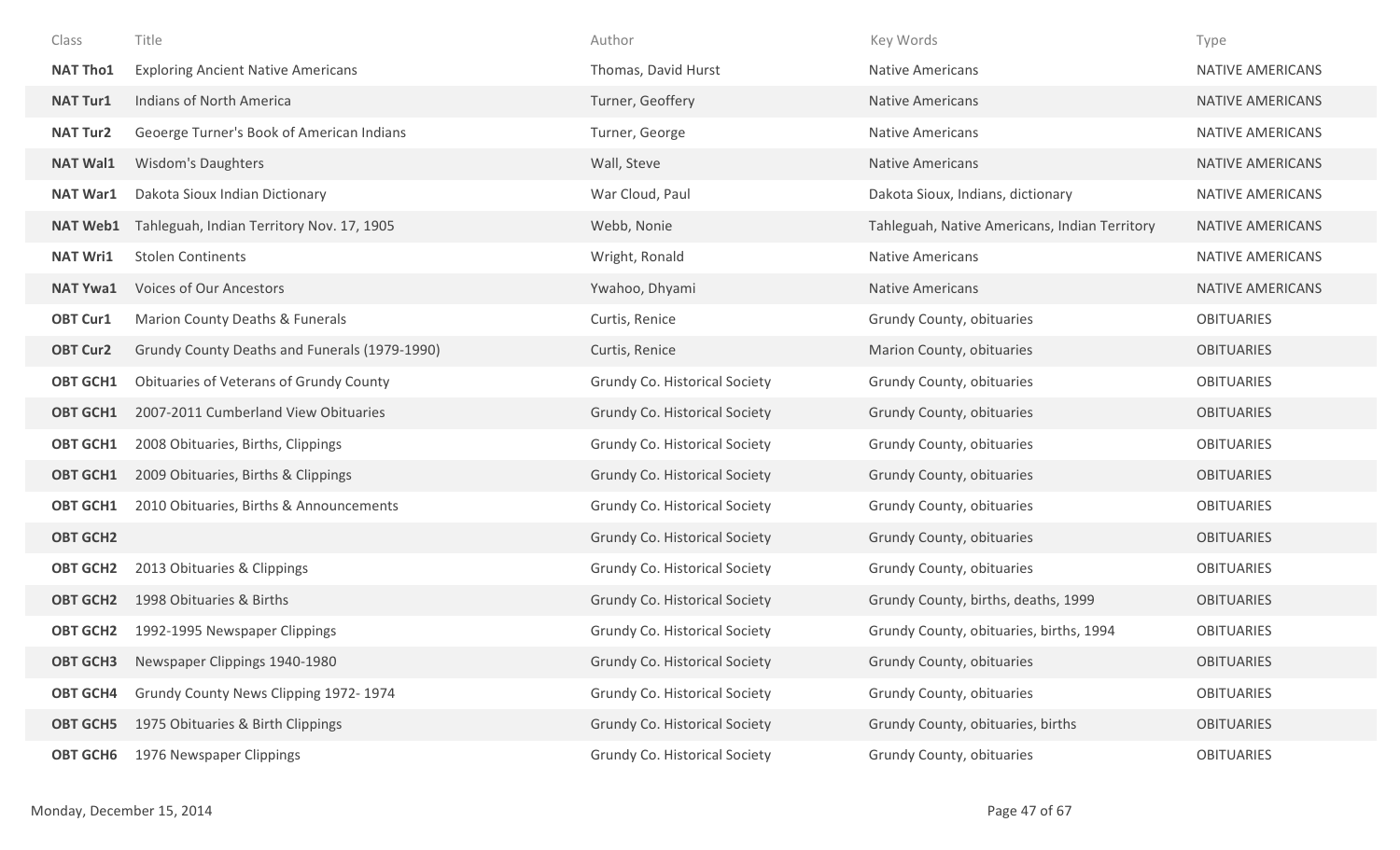| Class           | Title                                                            | Author                               | Key Words                           | Type              |
|-----------------|------------------------------------------------------------------|--------------------------------------|-------------------------------------|-------------------|
| <b>OBT GCH7</b> | 1977 -1979 Newspaper Clippings                                   | <b>Grundy Co. Historical Society</b> | Grundy County, obituaries, births   | <b>OBITUARIES</b> |
| <b>OBT GCH8</b> | 1980-1991 Newspaper Clippings                                    | Grundy Co. Historical Society        | Grundy County, obituaries, births   | <b>OBITUARIES</b> |
| <b>OBT GCH9</b> | 1980-1993 Obituaries                                             | Grundy Co. Historical Society        | Grundy County, obituaries 1992-1995 | <b>OBITUARIES</b> |
| <b>OBT Gro1</b> | 2003 Obituaries                                                  | Gross, Faye & Goforth, Anna          | Grundy County, obituaries           | <b>OBITUARIES</b> |
| <b>OBT Mye1</b> | 2001 Obituaries & Birth Clippings                                | Myers, Barbara Mooney                | Grundy County, obituaries, births   | <b>OBITUARIES</b> |
| <b>OBT Mye2</b> | 2008 Grundy Co. Obituaries, Births & Clippings                   | Myers, Barbara Mooney                | Grundy County, obituaries, births   | <b>OBITUARIES</b> |
| <b>OBT Mye3</b> | 2011 Obituaries, Births, Clippings                               | Myers, Barbara Mooney                | Grundy County, obituaries, births   | <b>OBITUARIES</b> |
| <b>OBT Mye4</b> | 2012 Obituaries, Births, Clippings                               | Myers, Barbara Mooney                | Grundy County, obituaries, births   | <b>OBITUARIES</b> |
| <b>OBT Mye5</b> | A Glance Back 2012                                               | Myers, Barbara Mooney                | A Glance Back, Turner               | <b>OBITUARIES</b> |
| <b>OBT Mye6</b> | Grundy County Obituaries and Clippings 2010                      | Myers, Barbara Mooney                | Grundy County, obituaries, births   | <b>OBITUARIES</b> |
| <b>OBT Mye7</b> | 2013 Obituaries & Clippings from Grundy County Herald and Others | Myers, Barbara Mooney                | Grundy County, obituaries, births   | <b>OBITUARIES</b> |
| <b>OBT Par1</b> | Deaths in Grundy County (1849-1880)                              | Partin, Jackie                       | Grundy County, deaths               | <b>OBITUARIES</b> |
| <b>OBT Par2</b> | Obituaries of Grundy Co. TN Vol 1 A-L                            | Partin, Jackie                       | Grundy County, births, deaths       | <b>OBITUARIES</b> |
| <b>OBT Par3</b> | 2000 Obituaries & Birth Clippings                                | Parrott, Sue Bouldin                 | Grundy County, obituaries, births   | <b>OBITUARIES</b> |
| <b>OBT Pel1</b> | Death Records of Pelham Valley                                   | <b>Citizens of Pelham</b>            | Grundy County, obituaries           | <b>OBITUARIES</b> |
| <b>OBT She1</b> | Death Records of Grundy Co TN                                    | Sherrill, Charles                    | Grundy County, death records        | <b>OBITUARIES</b> |
| <b>OBT She2</b> | Death Records of Grundy Co TN                                    | Sherrill, Charles                    | Grundy County, death records        | <b>OBITUARIES</b> |
| <b>OBT Sis1</b> | Deaths in Grundy County (1849-1880)                              | Sistler, Byron & Barbara             | Grundy County, deaths in, births    | <b>OBITUARIES</b> |
| <b>OBT Sis2</b> | TN Mortality Schedules                                           | Sistler, Byron & Barbara             | Tennessee, mortality schedules      | <b>OBITUARIES</b> |
| <b>OBT Sis3</b> | TN Mortality Schedules 1850, 1860, 1880                          | Sistler, Byron & Barbara             | Tennessee, mortality schedules      | <b>OBITUARIES</b> |
| <b>OBT Swe1</b> | <b>Obituaries Grundy County Tennessee 1995</b>                   | Sweeton, John E.                     | Grundy County, deaths               | <b>OBITUARIES</b> |
| <b>OBT Tat1</b> | Vital Records From Grundy Co. TN. Newspapers                     | Tate, Dennis & Blanche               | Grundy County, births, deaths       | <b>OBITUARIES</b> |
| <b>OBT Tat2</b> | Abstracts of Death Certificates 1908-1919 Marion Co TN           | Tate, Lloyd A.                       | Marion County, death certificates   | <b>OBITUARIES</b> |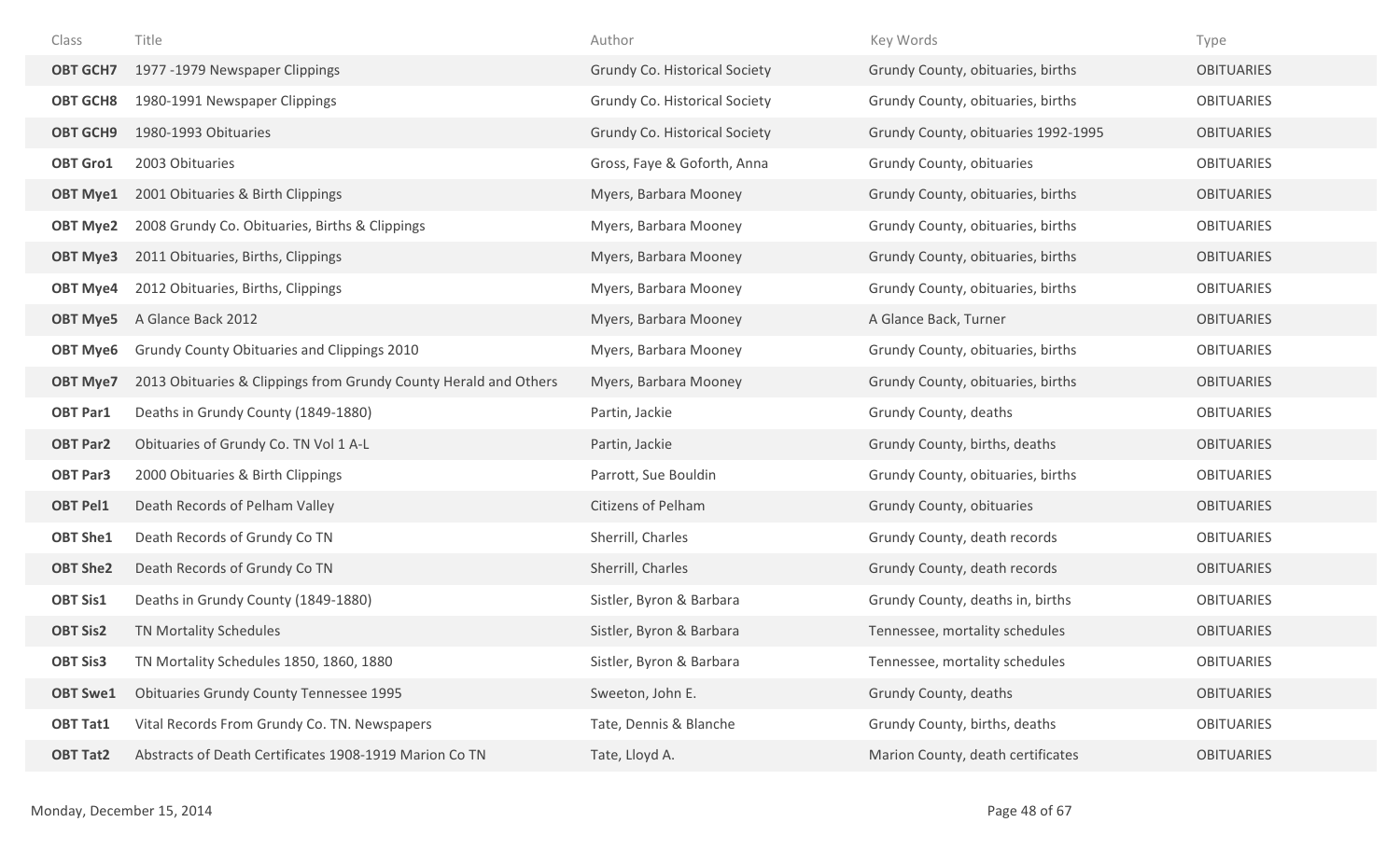| Class            | Title                                                  | Author                | Key Words                            | Type              |
|------------------|--------------------------------------------------------|-----------------------|--------------------------------------|-------------------|
| <b>OBT Tat3</b>  | Abstracts of Death Certificates 1920-1925 Marion Co TN | Tate, Lloyd A.        | Marion County, death certificates    | <b>OBITUARIES</b> |
| <b>OBT Tay1</b>  | 2004 Obituaries, Births & Livingstyle                  | Taylor, Janelle Layne | Grundy County, Obituaries, 2004      | <b>OBITUARIES</b> |
| <b>OBT Tay2</b>  | 2006 Obituaries, Births, Clippings                     | Taylor, Janelle Layne | Grundy County, Obituaries, 2006      | <b>OBITUARIES</b> |
| <b>OBT Tay3</b>  | 2007 Obituaries, Births, Clippings                     | Taylor, Janelle Layne | Grundy County, obituaries, births    | <b>OBITUARIES</b> |
| <b>OBT Wil1</b>  | Obituaries of Giles Co, TN Vol 1 A-J                   | Wilhelm, Mae King     | <b>Giles County</b>                  | <b>OBITUARIES</b> |
| <b>OBT Wil10</b> | Obituaries of Grundy Co. TN Vol 2 M-Z                  | Wilhelm, Mae King     | <b>Grundy County</b>                 | <b>OBITUARIES</b> |
| <b>OBT Wil11</b> | Obituaries of Grundy Co TN Vol 2 M-Z                   | Wilhelm, Mae King     | <b>Grundy County</b>                 | <b>OBITUARIES</b> |
| <b>OBT Wil12</b> | Obituaries of Grundy Co TN Vol 2 M-Z                   | Wilhelm, Mae King     | <b>Grundy County</b>                 | <b>OBITUARIES</b> |
| <b>OBT Wil13</b> | Obituaries of Grundy Co TN Vol 2 M-Z                   | Wilhelm, Mae King     | <b>Grundy County</b>                 | <b>OBITUARIES</b> |
| <b>OBT Wil14</b> | Obituaries of Grundy Co TN Vol 2 M-Z                   | Wilhelm, Mae King     | <b>Grundy County</b>                 | <b>OBITUARIES</b> |
| <b>OBT Wil2</b>  | 1998 Grundy County Obituaries                          | Wilhelm, Mae King     | Grundy Oounty, Grundy, births        | <b>OBITUARIES</b> |
| <b>OBT Wil2</b>  | Obituaries of Giles Co, TN Vol 2 K-Z                   | Wilhelm, Mae King     | <b>Giles County</b>                  | <b>OBITUARIES</b> |
| <b>OBT Wil3</b>  | Obituaries of Grundy Co TN Vol 1 A-L                   | Wilhelm, Mae King     | <b>Grundy County</b>                 | <b>OBITUARIES</b> |
| <b>OBT Wil4</b>  | Obituaries of Grundy Co TN Vol 1 A-L                   | Wilhelm, Mae King     | <b>Grundy County</b>                 | <b>OBITUARIES</b> |
| <b>OBT Wil5</b>  | Obituaries of Grundy Co TN Vol 1 A-L                   | Wilhelm, Mae King     | <b>Grundy County</b>                 | <b>OBITUARIES</b> |
| <b>OBT Wil6</b>  | Obituaries of Grundy Co TN Vol 1 A-L                   | Wilhelm, Mae King     | <b>Grundy County</b>                 | <b>OBITUARIES</b> |
| <b>OBT Wil7</b>  | Obituaries of Grundy Co TN Vol 1 A-L                   | Wilhelm, Mae King     | <b>Grundy County</b>                 | <b>OBITUARIES</b> |
| <b>OBT Wil8</b>  | Obituaries of Grundy Co. TN Vol 1 A-L                  | Wilhelm, Mae King     | <b>Grundy County</b>                 | <b>OBITUARIES</b> |
| <b>OBT Wil9</b>  | Miscellaneous Death Records 1851-1966                  | Wilhelm, Mae King     | Grundy Rounty, miscellaneous, births | <b>OBITUARIES</b> |
| <b>OBT Wil9</b>  | Obituaries of Grundy Co. TN. Vol 2 M-Z                 | Wilhelm, Mae King     | Grundy County, obituaries            | <b>OBITUARIES</b> |
| <b>OBT Win1</b>  | 1977, 1985, 1988 Obituaries                            | Winton, Inez          | Grundy County, obituaries            | <b>OBITUARIES</b> |
| <b>OBT Win2</b>  | 1995 Obituaries of Grundy Co. TN                       | Winton, Inez          | Grundy County, obituaries            | <b>OBITUARIES</b> |
| <b>OBT Win3</b>  | 1997 Births & Obituaries                               | Winton, Inez          | Grundy County, obituaries            | <b>OBITUARIES</b> |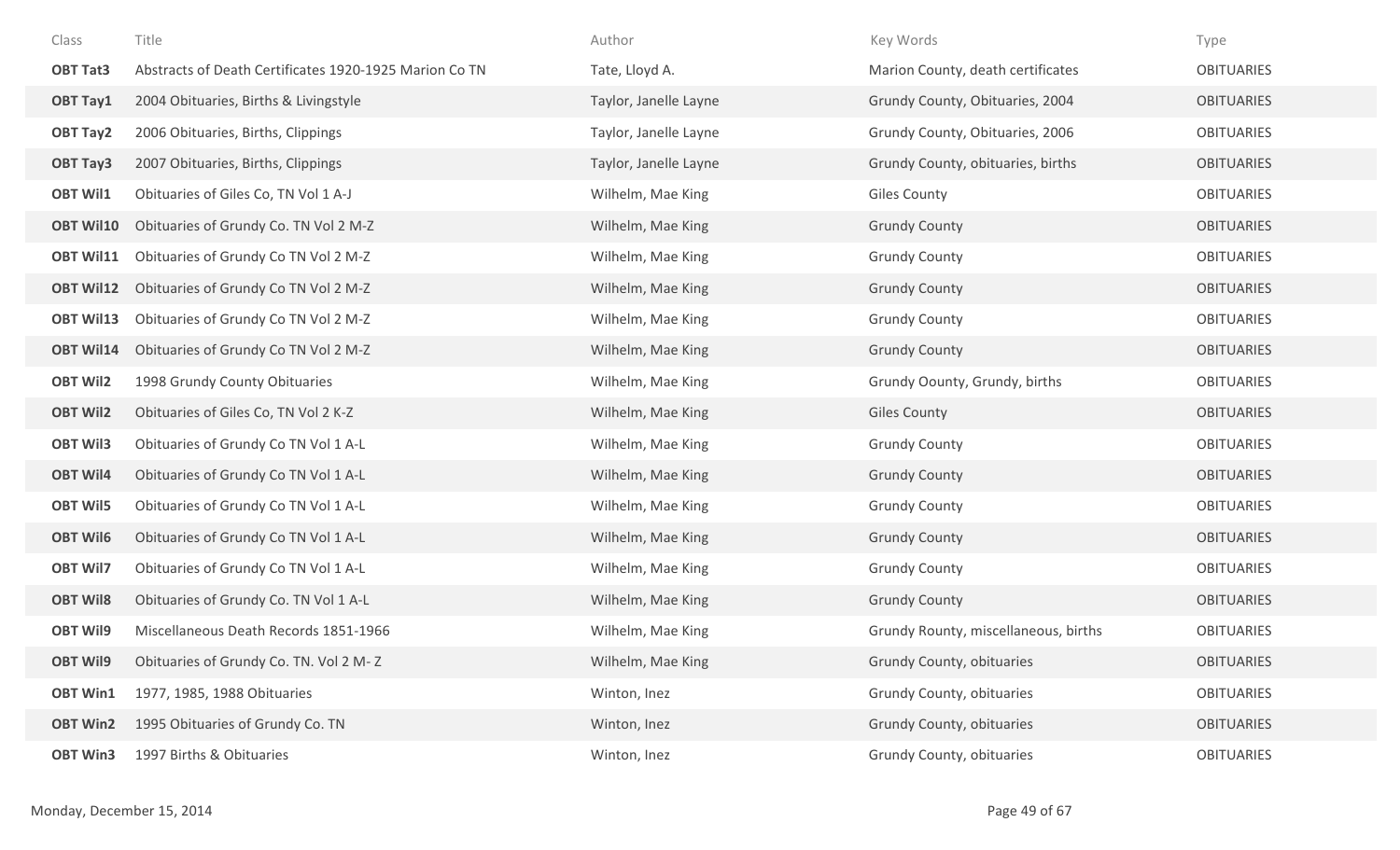| Class           | Title                                                               | Author                                  | Key Words                                       | Type                  |
|-----------------|---------------------------------------------------------------------|-----------------------------------------|-------------------------------------------------|-----------------------|
| <b>ORG Cam1</b> | Extension Service Photos Vol. 1                                     | Campbell, Willene N.                    | Grundy County Extension Service, organizations  | ORGANIZATIONS / CLUBS |
| <b>ORG Cam2</b> | Extension Service Photos Vol. 2                                     | Campbell, Willene N.                    | Grundy County Extension Service, organizations  | ORGANIZATIONS / CLUBS |
| <b>ORG Cou1</b> | Women's Christian Temperance Union - Tracy City                     | Couch, Annie                            | WCTU, Temperance, minutebook                    | ORGANIZATIONS / CLUBS |
| <b>ORG Cur1</b> | <b>Grundy County Social Clubs</b>                                   | Curtis, James                           | clubs, organizations                            | ORGANIZATIONS / CLUBS |
| <b>ORG ExS1</b> | Photos of 4-H Activities Over the Years                             | Campbell, Willene N.                    | 4-H Club, photos, organization, club            | ORGANIZATIONS / CLUBS |
| ORG FBM1        | <b>County Fair Exhibits</b>                                         | First Bank of Marion Co.                | County Fair exhibits, Grundy County             | ORGANIZATIONS / CLUBS |
| <b>ORG GaC1</b> | Tracy City Garden Club & Palmer Garden Club                         | Garden Club                             | Garden Club, Tracy City                         | ORGANIZATIONS / CLUBS |
| <b>ORG GaC2</b> | Mountain Garden Club                                                | Garden Club                             | Mountain Garden Club, Tracy City                | ORGANIZATIONS / CLUBS |
|                 | <b>ORG GCH2</b> Our Heritage Book                                   | <b>Grundy Co. Historical Society</b>    | Grundy County Heritage Book, Historical Society | ORGANIZATIONS / CLUBS |
| <b>ORG GCH3</b> | Photos of Mountaineer Day & Grundy Co. Historical Society & Heritag | Grundy Co. Historical Society           | Mountaineer Day, Grundy Co. Historical Society  | ORGANIZATIONS / CLUBS |
| <b>ORG GCH4</b> | <b>Grundy County Retired Teachers</b>                               | <b>Grundy County Historical Society</b> | Grundy County, teachers, education              | ORGANIZATIONS / CLUBS |
| <b>ORG GCH5</b> | Monteagle FCE Club                                                  | Grundy Co. Historical Society           | Monteagle, FCE Club                             | ORGANIZATIONS / CLUBS |
| ORG GCH6        | <b>Tracy City Library</b>                                           | Grundy Co. Historical Society           | Tracy City, library                             | ORGANIZATIONS / CLUBS |
| <b>ORG GCH7</b> | Monteagle Sunday School Assembly 1886                               | Monteagle Sunday School Assembly        | Monteagle Sunday School Assembly                | ORGANIZATIONS / CLUBS |
| <b>ORG Gea1</b> | Eastern Star                                                        | Geary, Max                              | Eastern Star                                    | ORGANIZATIONS / CLUBS |
| <b>ORG MCC1</b> | Monteagle Mountain Chamber of Commerce                              | Monteagle Chamber of Commerce           | Chamber of Commerce, Monteagle                  | ORGANIZATIONS / CLUBS |
| <b>ORG RSL1</b> | Relief Society 1842-1993 Altamont Ward                              | Relief Society LDS Church               | Mormon, Relief Society, LDS, church, Altamont   | ORGANIZATIONS / CLUBS |
| <b>ORG UoT1</b> | 4 H, A Tennessee Tradition                                          | University of TN                        | 4-H Club, organization, club                    | ORGANIZATIONS / CLUBS |
| <b>POE Ben1</b> | A Book of Americans                                                 | Benet, Rosemary & Stephen Vincent       | poetry, Benet                                   | POETRY / OTHER        |
| POE Coa1        | Driftwind                                                           | Coates, Walter John                     | poetry, Coates                                  | POETRY / OTHER        |
| <b>POE Fie1</b> | With Trumpet & Drum                                                 | Field, Eugene                           | poetry, Field                                   | POETRY / OTHER        |
| POE Goo1        | Poems & Short Stories byJesse & Ruby Goodman                        | Goodman, Jesse & Ruby Brakin            | poetry, short stories, Goodman                  | POETRY / OTHER        |
| POE GrP1        | Grit Newspapers 1910-1918                                           | Grit publications                       | Grit, newspaper                                 | POETRY / OTHER        |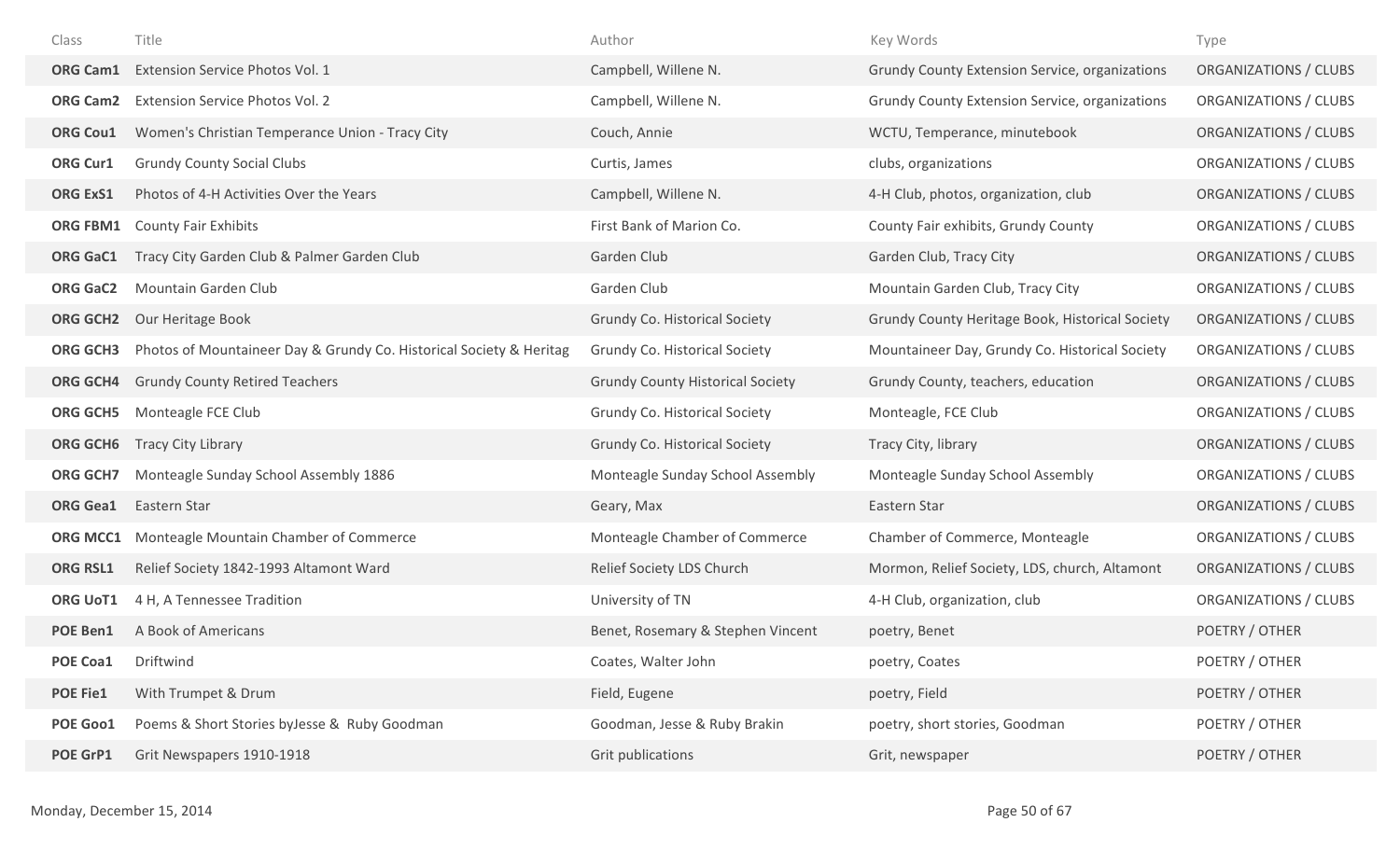| Class           | Title                                                             | Author                    | Key Words                               | Type           |
|-----------------|-------------------------------------------------------------------|---------------------------|-----------------------------------------|----------------|
| POE Har1        | A Southern Sampler                                                | <b>Harbinger House</b>    | poetry                                  | POETRY / OTHER |
| <b>POE Har2</b> | A Southern Sampler                                                | Harbinger House           | poetry                                  | POETRY / OTHER |
| POE LWS1        | Prose & Poetry of England                                         | L.W. Singer Co.           | prose, poetry, England                  | POETRY / OTHER |
| POE Moo1        | Whispers                                                          | Moore, Don                | poetry, Tracy City                      | POETRY / OTHER |
| <b>POE Pae1</b> | Poets of the Southern States                                      | Paebar Co.                | poetry, south                           | POETRY / OTHER |
| <b>POE Ric1</b> | Pelham Valley Poetry                                              | Rickner, Judy Patton      | poetry, Pelham                          | POETRY / OTHER |
| <b>POE Ric2</b> | Life in Rhyme                                                     | Rickner, Judy Patton      | poetry, Pelham                          | POETRY / OTHER |
| POE Tat1        | All the Lost Octobers & Other Poems                               | Tate, Leonard L.          | Leonard Tate, poetry, Beersheba Springs | POETRY / OTHER |
| <b>POE Tat2</b> | All the Lost Octobers & Other Poems                               | Tate, Leonard L.          | Leonard Tate, poetry, Beersheba Springs | POETRY / OTHER |
| POE TPJ1        | Young Tennessee Poets - TN Poetry Journal                         | Tennessee Poetry Journal  | poetry                                  | POETRY / OTHER |
| PTC Aik1        | Donelson, TN                                                      | Aiken, Leona Taylor       | Donelson, TN                            | PLACES         |
| PTC Alm1        | Beersheba Springs A History Vol. II                               | Almon, Clopper            | Beersheba Springs, TN                   | PLACES         |
| PTC Alm2        | Beersheba Springs A History Vol. III                              | Almon, Clopper            | Beersheba Springs, TN                   | PLACES         |
| PTC Arn1        | Old Money, New South                                              | Arnold, Dean W.           | New South, industry                     | PLACES         |
| PTC Ber1        | Tracy City TN Pictures of Our Past                                | Berges, Patricia          | Tracy City, photos                      | PLACES         |
| PTC Bow1        | University of the South Pictures                                  | Bowman, David             | Univ. of the South, Sewanee             | PLACES         |
| PTC CeN1        | Founders Day Nashville, TN                                        | Century Nashville         | Nashville                               | PLACES         |
| PTC Cop1        | Tennessee's Oldest & Most Historic Summer Resort Beersheba Spring | Coppinger, Margaret       | Beersheba                               | PLACES         |
| PTC Cop2        | Tennessee's Oldest & Most Historic Summer Resort Beersheba Spring | Coppinger, Margaret       | Beersheba                               | <b>PLACES</b>  |
| PTC Cop3        | Tennessee's Oldest & Most Historic Summer Resort Beersheba Spring | Coppinger, Margaret       | Beersheba                               | <b>PLACES</b>  |
| PTC Cop4        | Tennessee's Oldest & Most Historic Summer Resort Beersheba Spring | Coppinger, Margaret Brown | Beersheba                               | <b>PLACES</b>  |
| PTC Cop5        | Beersheba Springs A History                                       | Coppinger, Margaret Brown | Beersheba                               | <b>PLACES</b>  |
| PTC Cop6        | Beersheba Springs A History                                       | Coppinger, Margaret Brown | Beersheba                               | PLACES         |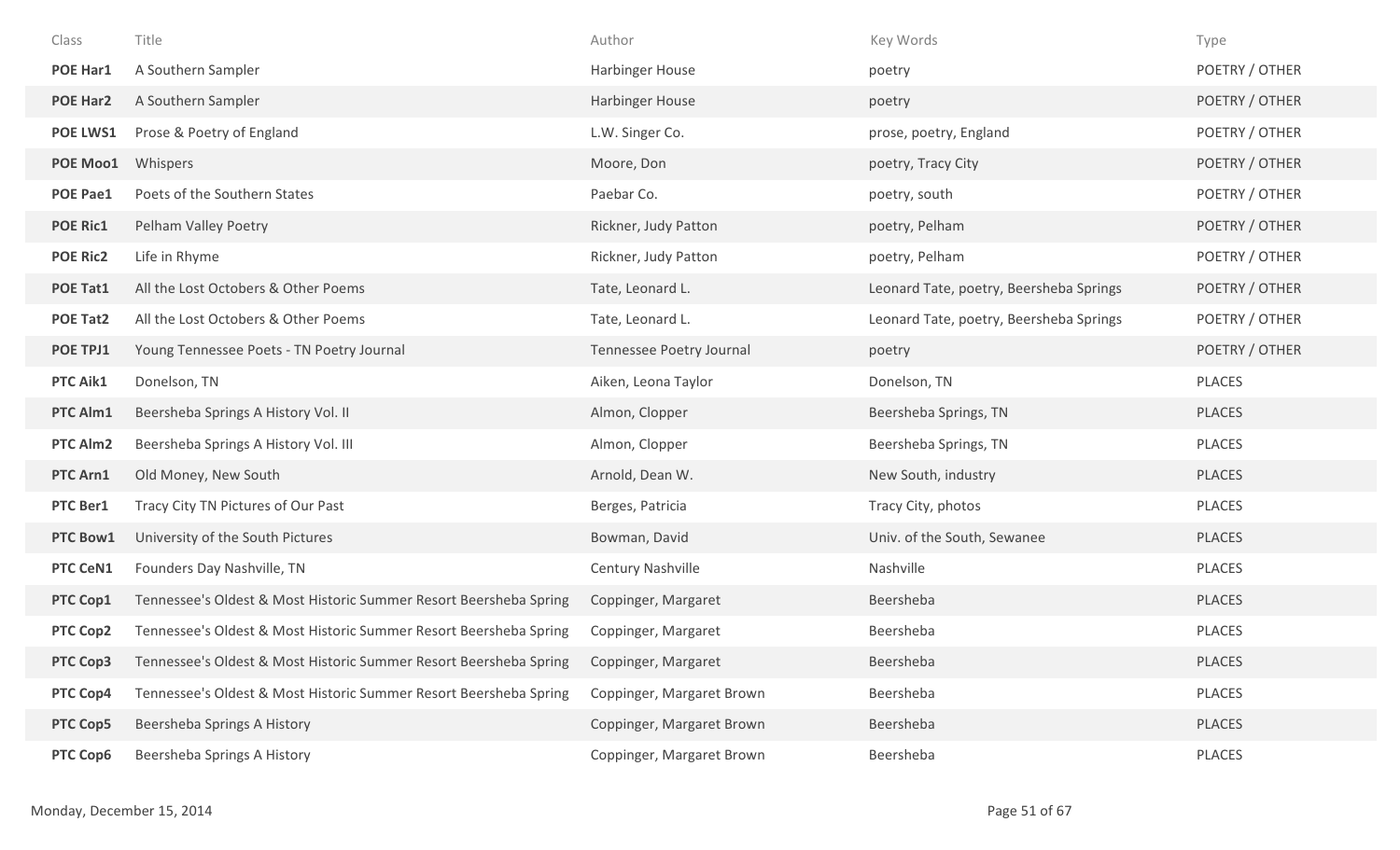| Class           | Title                                                          | Author                                  | Key Words                                        | Type          |
|-----------------|----------------------------------------------------------------|-----------------------------------------|--------------------------------------------------|---------------|
| PTC Dav1        | The Tennessee Vol 2, The New River Civil War to TVA            | Davidson, Donald                        | <b>Tennessee River</b>                           | <b>PLACES</b> |
| PTC Dra1        | Founding of the Cumberland Settlements                         | Drake, Doug, Masters, Jack & Puryear, B | <b>Cumberland Settlements</b>                    | PLACES        |
| PTC GCH1        | Taking a Glance at Sewanee                                     | <b>Grundy County Historical Society</b> | Sewanee, Franklin County                         | <b>PLACES</b> |
| PTC GCH2        | <b>Tracy City Connections</b>                                  | <b>Grundy County Historical Society</b> | <b>Tracy City</b>                                | <b>PLACES</b> |
| PTC GCH2        | <b>Tracy City TN Connections</b>                               | <b>Grundy County Historical Society</b> | <b>Tracy City</b>                                | <b>PLACES</b> |
| PTC GCH3        | <b>Gruetli-Laager Pictures</b>                                 | <b>Grundy County Historical Society</b> | Gruetli-Laager, Photos                           | PLACES        |
| PTC GCH3        | <b>Gruetli-Laager Pictures</b>                                 | <b>Grundy County Historical Society</b> | Gruetli-Laager, Photos                           | <b>PLACES</b> |
| PTC GCH4        | Tracy City, TN                                                 | <b>Grundy County Historical Society</b> | Tracy City, Grundy County                        | PLACES        |
| PTC GCH4        | Tracy City TN 1823-1910                                        | <b>Grundy County Historical Society</b> | photos, Tracy City, schools, mayors              | <b>PLACES</b> |
| PTC Gla1        | Smithland (Lincoln County)                                     | Glass, Lee                              | Lincoln County                                   | PLACES        |
| PTC Gov1        | The Chattanooga Country 1540 - 1951                            | Govan, Gilbert E. & Livingood, James W. | Chattanooga                                      | <b>PLACES</b> |
| PTC Gow1        | The Beersheba Springs Diaries of L. Virginia French            | Gower, Herschel                         | Beersheba, French, diary                         | <b>PLACES</b> |
| <b>PTC Gow2</b> | The Beersheba Springs Diaries of L. Virginia French            | Gower, Herschel                         | Beersheba, French, diary                         | <b>PLACES</b> |
| PTC Gow3        | L. Virginia French Selections from Beersheba Diaries 1863-1864 | Gower, Herschel                         | Beersheba, French, diary                         | PLACES        |
| PTC Hav1        | Voices of the River                                            | Havinghurs, Walter                      | Mississippi River                                | <b>PLACES</b> |
| PTC Hol1        | <b>Cumberland Voices</b>                                       | Hollingshead, Nicholas                  | Cumberland, history                              | PLACES        |
| PTC Jac1        | <b>Beech Grove</b>                                             | Jacobs, David L.                        | Beech Grove, Coffee County, Rutherford County    | <b>PLACES</b> |
| PTC Koc1        | Old Stone Fort                                                 | Kocsis, Alexander                       | Old Stone Fort, Coffee County, Manchester, India | PLACES        |
| PTC Lov1        | If You Grew Up in Grundy County, You Remember                  | Lovelace, Donna                         | Grundy County, Facebook                          | <b>PLACES</b> |
| PTC MAC1        | <b>Monteagle Assembly</b>                                      | Monteagle Assembly Committee            | Monteagle Sunday School Assembly                 | <b>PLACES</b> |
| PTC Mak1        | Sewanee - People, Places, & Times                              | Makris, Patricia Short                  | Sewanee, Franklin County                         | PLACES        |
| <b>PTC Mak2</b> | Sewanee - People, Places, & Times                              | Makris, Patricia Short                  | Sewanee, Franklin County                         | PLACES        |
| PTC Mak3        | The Other Side of Sewanee                                      | Makris, Patricia Short                  | Sewanee, Franklin County                         | PLACES        |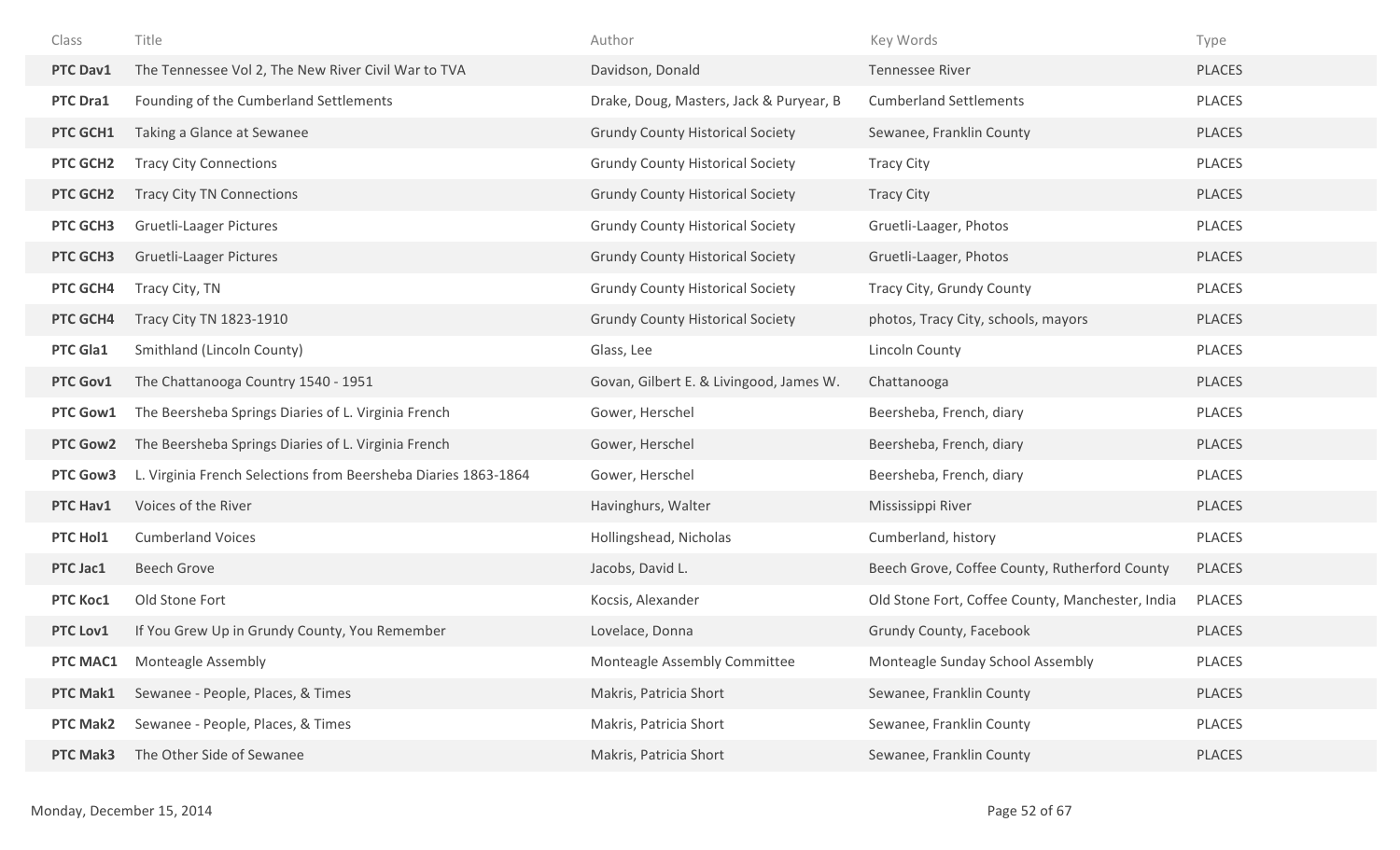| Class           | Title                                                      | Author                        | Key Words                  | Type          |
|-----------------|------------------------------------------------------------|-------------------------------|----------------------------|---------------|
| <b>PTC Mak4</b> | The Other Side of Sewanee                                  | Makris, Patricia Short        | Sewanee, Franklin County   | PLACES        |
| <b>PTC Mak5</b> | Sewanee - Echoes of Our Past                               | Makris, Patricia Short        | Sewanee, Franklin County   | PLACES        |
| <b>PTC Mak6</b> | The People That Made Sewanee                               | Makris, Patricia Short        | Sewanee, Franklin County   | PLACES        |
| PTC Mye1        | Palmer, TN                                                 | Myers, Barbara                | Palmer                     | PLACES        |
| PTC Mye2        | Pictures from the Past Beersheba & Altamont                | Myers, Barbara & Nunley, Judy | Altamont, Beersheba        | <b>PLACES</b> |
| PTC Mye3        | Taking a Glance at Sewanee                                 | Myers, Barbara                | Sewanee, Franklin County   | PLACES        |
| PTC Mye4        | Pictures from the Past Coalmont, Altamont, Laager          | Myers, Barbara                | Coalmont, Altamont, Laager | PLACES        |
| PTC Mye5        | Pictures of Tracy City, Mining, Etc                        | Myers, Sam                    | Photos, Tracy City         | PLACES        |
| PTC Obr1        | Tennessee - Off the Beaten Path - A Guide to Unique Places | O'Brien, Tim                  | Tennessee, tourism, unique | PLACES        |
| PTC Par1        | Monteagle                                                  | Parker, Anna Mary             | Monteagle                  | <b>PLACES</b> |
| PTC Pat1        | Pictures of Palmer                                         | Patton, David                 | Palmer, photos             | PLACES        |
| PTC PHC1        | Palmer Memories Homecoming '86                             | Palmer Homecoming Committee   | Palmer, Homecoming '86     | <b>PLACES</b> |
| PTC PHC2        | Palmer Memories Homecoming '86                             | Palmer Homecoming Committee   | Palmer, Homecoming '86     | PLACES        |
| PTC Ray1        | Pioneer Days, Pelham, TN                                   | Ray, Henrietta Bowden         | Pelham, Black history      | <b>PLACES</b> |
| PTC Rog1        | Focus on Franklin County                                   | Rogers, Evelyn                | Franklin County            | PLACES        |
| PTC She1        | Hubbard's Cove & Beyond                                    | Sherwood, Bettye Wooten       | Hubbard's Cove             | <b>PLACES</b> |
| <b>PTC She2</b> | Viola Valley & Beyond - Pictures from Past to Present 2012 | Sherwood, James Robert        | Viola                      | PLACES        |
| <b>PTC She3</b> | Viola Valley & Beyond - Pictures from Past to Present 2014 | Sherwood, James Robert        | Viola                      | <b>PLACES</b> |
| PTC Sma1        | Wonder Cave - Grundy County, TN                            | Smallwood, Kelly M.           | Wonder Cave, Pelham        | PLACES        |
| <b>PTC Sma2</b> | Wonder Cave - Grundy County, TN                            | Smallwood, Kelly M.           | Wonder Cave, Pelham        | <b>PLACES</b> |
| PTC Sma3        | Wonder Cave - Grundy County, TN                            | Smallwood, Kelly M.           | Wonder Cave, Pelham        | PLACES        |
| <b>PTC Sne1</b> | <b>Cleveland The Beautiful</b>                             | Snell, William R.             | Cleveland                  | <b>PLACES</b> |
| PTC Tay1        | Pelham Valley Places                                       | Taylor, Janelle Layne         | Pelham, places, history    | PLACES        |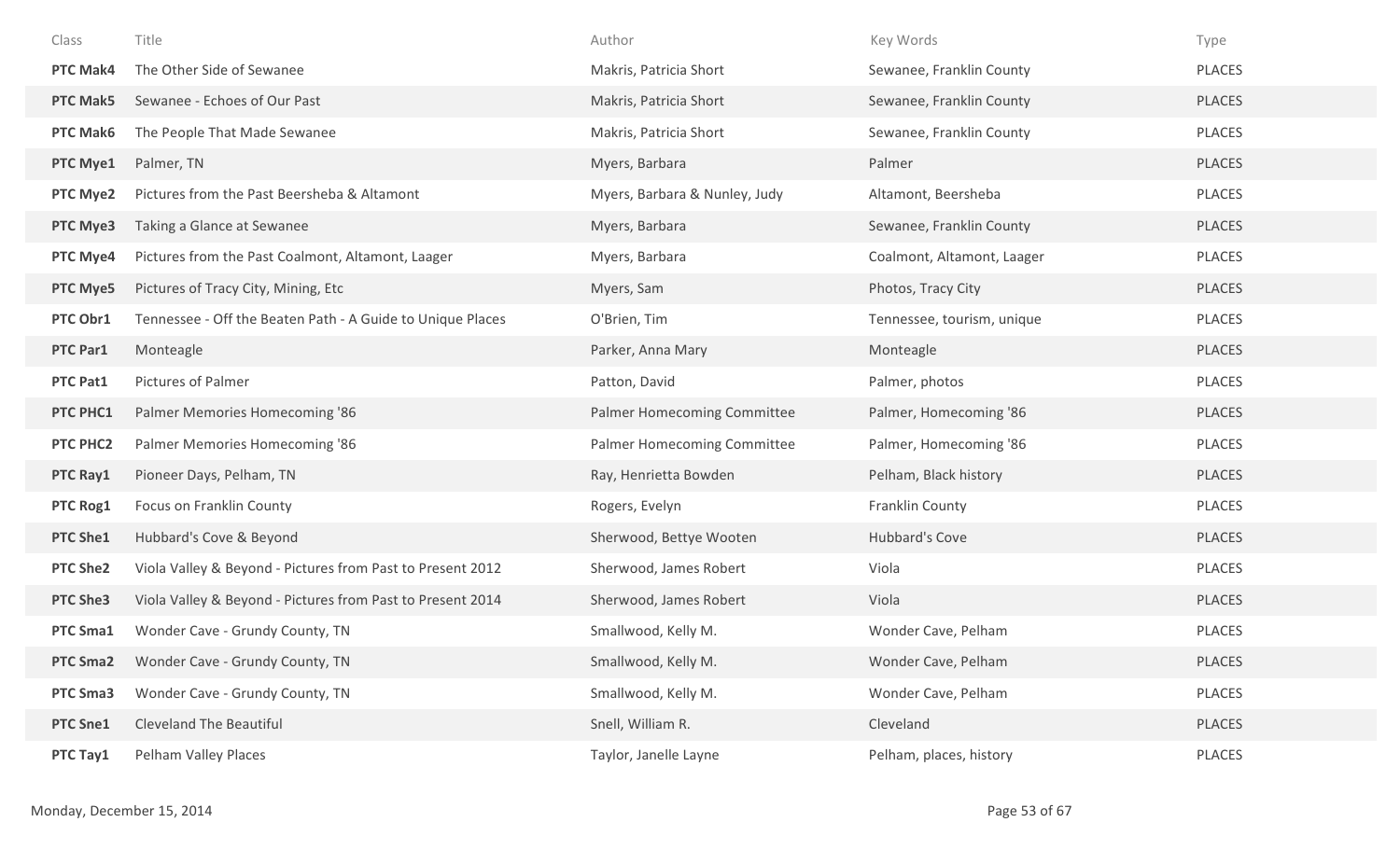| Class           | Title                                                             | Author                                  | Key Words                                       | Type           |
|-----------------|-------------------------------------------------------------------|-----------------------------------------|-------------------------------------------------|----------------|
| PTC Tay2        | Catherine Flury's Memories of Historical Places in Tracy City, TN | Taylor, Janelle Layne                   | Tracy City, architecture, Flury                 | PLACES         |
| PTC Tay3        | <b>Grundy Community Photos</b>                                    | Taylor, Janelle Layne                   | Grundy County, communities, photos              | PLACES         |
| PTC Tho1        | Purple Sewanee                                                    | Thomas, Charles Edward                  | Sewanee                                         | <b>PLACES</b>  |
| PTC Tro1        | A History of Beersheba Springs Hotel & Assembly                   | Troutt, Ann                             | Beersheba, hotel, assembly                      | <b>PLACES</b>  |
| <b>PTC Vio1</b> | A Description of Viola Going Back Vol 1                           | Viola Citizens                          | Viola                                           | PLACES         |
| <b>PTC Vio2</b> | To Viola 1990                                                     | Viola Citizens                          | Viola                                           | PLACES         |
| <b>PTC Vio3</b> | A Description of Viola - Treasured Memories                       | Viola Citizens                          | Viola                                           | <b>PLACES</b>  |
| PTC Wal1        | Mountain Voices with Index                                        | Waldrop, Frank C.                       | Monteagle Sunday School Assembly                | <b>PLACES</b>  |
| PTC Web1        | Ketner's Mill                                                     | Webb, Nonie Hlobil                      | Ketner's Mill, Marion County                    | <b>PLACES</b>  |
| <b>PTC Web2</b> | Exploring the Oldest Historical Map of Marion County              | Webb, Nonie Hlobil                      | <b>Marion County</b>                            | PLACES         |
| <b>PTC Wes1</b> | Manchester Coffee County, TN                                      | West, Judy F.                           | Manchester, Coffee County                       | <b>PLACES</b>  |
| PTC Wom1        | McMinnville at a Milestone                                        | Womack, Walter                          | <b>Warren County</b>                            | <b>PLACES</b>  |
| PTC Woo2        | Tracy City, TN 1893 - 1910                                        | Woodard, Isaac                          | Tracy City, Grundy County                       | PLACES         |
| <b>SCH Car1</b> | Fairmount School                                                  | The Fairmount Book                      | Farimount, Monteagle, education, DuBose         | <b>SCHOOLS</b> |
| <b>SCH Coa1</b> | History of Grundy County Schools                                  | Coats, Janelle Layne                    | Grundy County Schools, education,               | <b>SCHOOLS</b> |
| <b>SCH Dav1</b> | Teaching in Grundy County                                         | Davis, Hazel Brown                      | Grundy County Schools, education, teaching      | <b>SCHOOLS</b> |
| <b>SCH Dav2</b> | Teaching in Grundy County - A Glance at the Past                  | Davis, Hazel Brown                      | Grundy County Schools, education, teaching      | <b>SCHOOLS</b> |
| <b>SCH Dav3</b> | Teaching in Grundy County - A Glance at the Past                  | Davis, Hazel Brown                      | Grundy County Schools, education, teaching      | <b>SCHOOLS</b> |
| <b>SCH GCB1</b> | <b>Teachers' Certificates</b>                                     | <b>Grundy County Board of Education</b> | Teaching certificates, teachers, Grundy County  | <b>SCHOOLS</b> |
|                 | <b>SCH GCH10</b> Monteagle School Register Vol 1                  | <b>Grundy County Historical Society</b> | Grundy County, Monteagle, school                | <b>SCHOOLS</b> |
|                 | <b>SCH GCH11</b> Monteagle School Register Vol 2                  | <b>Grundy County Historical Society</b> | Grundy County, Monteagle, school                | <b>SCHOOLS</b> |
| <b>SCH GCH2</b> | <b>Schools of Grundy County</b>                                   | <b>Grundy County Historical Society</b> | education, schools of Grundy County             | <b>SCHOOLS</b> |
| <b>SCH GCH3</b> | Grundy County High School Football                                | <b>Grundy County Historical Society</b> | Grundy County Schools, Footballl, Grundy Co. Hi | <b>SCHOOLS</b> |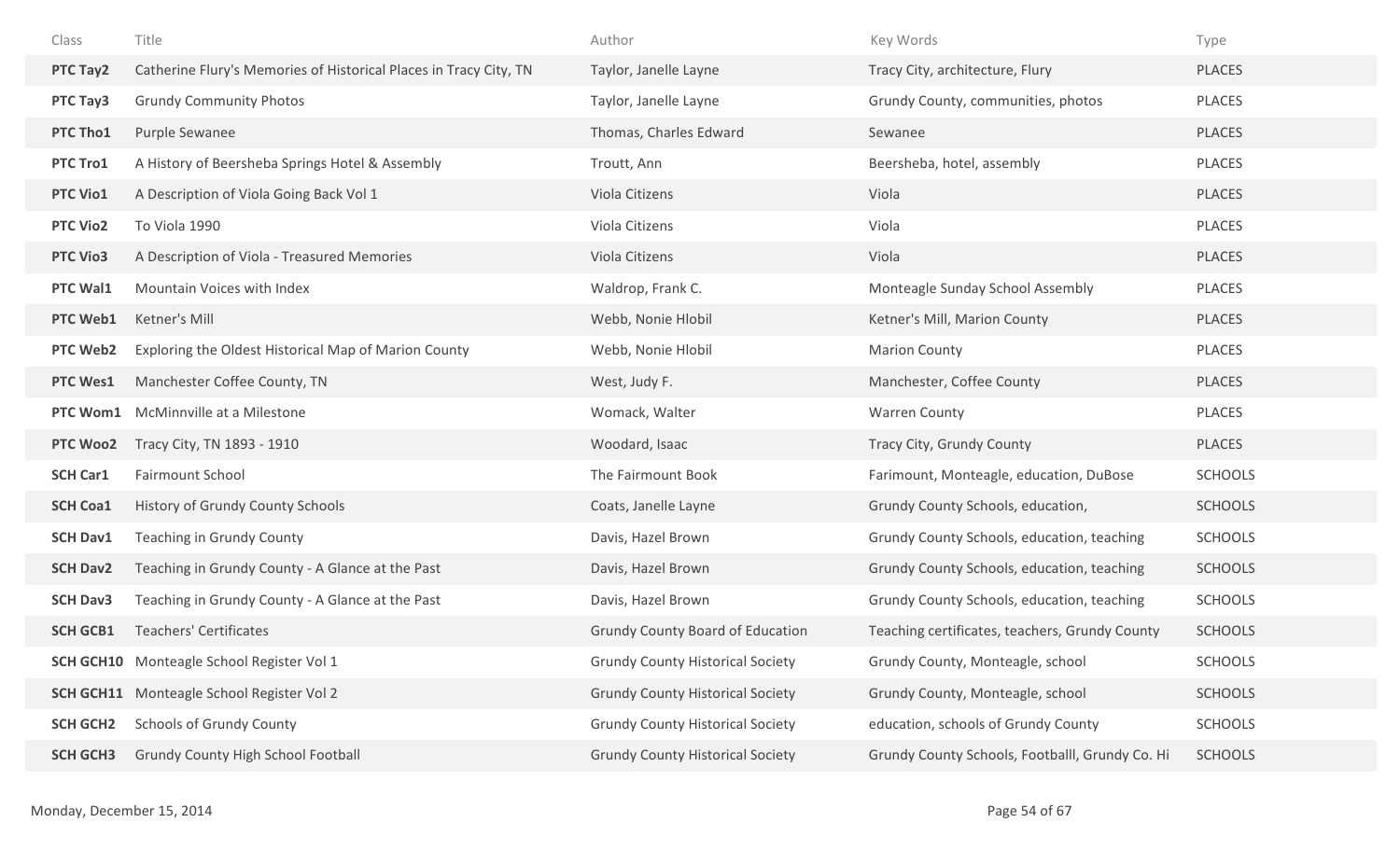| Class            | Title                                              | Author                                  | Key Words                                      | Type                  |
|------------------|----------------------------------------------------|-----------------------------------------|------------------------------------------------|-----------------------|
| <b>SCH GCH4</b>  | Items Taken from Shook School Cornerstone          | <b>Grundy County Historical Society</b> | Shook School, Cornerstone, history, Tracy City | <b>SCHOOLS</b>        |
| <b>SCH GCH6</b>  | Copies of Home Ec & The Yellow Jacket              | <b>Grundy County Historical Society</b> | Grundy Co. High School, newspaper, Home Ec     | <b>SCHOOLS</b>        |
| <b>SCH GCH7</b>  | Myers Hill School Registers                        | <b>Grundy County Historical Society</b> | Myers Hill, school, Grundy County, Tracy City  | <b>SCHOOLS</b>        |
| <b>SCH GCH8</b>  | Victoria School of the Gruetli Community           | <b>Grundy County Historical Society</b> | Victoria School, Gruetli, Laager, Grundy       | <b>SCHOOLS</b>        |
| <b>SCH GCH9</b>  | Grundy County High School Memorabalia              | <b>Grundy County Historical Society</b> | Grundy County, high school, education          | <b>SCHOOLS</b>        |
| <b>SCH GCS1</b>  | Memories of Bygone School Days                     | <b>Grundy County School Teachers</b>    | school, Collins, Barker's Cove, Tatesville     | <b>SCHOOLS</b>        |
| <b>SCH GCS2</b>  | Memories of Bygone School Days                     | <b>Grundy County School Teachers</b>    | school, Collins, Barker's Cove, Tatesville     | <b>SCHOOLS</b>        |
| <b>SCH GCS3</b>  | Memories of Bygone School Days                     | <b>Grundy County School Teachers</b>    | school, Collins, Barker's Cove, Tatesville     | <b>SCHOOLS</b>        |
| <b>SCH GCS4</b>  | Memories of Bygone School Days                     | <b>Grundy County School Teachers</b>    | school, Collins, Barker's Cove, Tatesville     | <b>SCHOOLS</b>        |
| <b>SCH GCS5</b>  | Memories of Bygone School Days                     | <b>Grundy County School Teachers</b>    | school, Collins, Barker's Cove, Tatesville     | <b>SCHOOLS</b>        |
| <b>SCH GCS6</b>  | Memories of Bygone School Days                     | <b>Grundy County School Teachers</b>    | school, Collins, Barker's Cove, Tatesville     | <b>SCHOOLS</b>        |
| <b>SCH Gro1</b>  | Grundy County Classes 1929-1940                    | Gross, E.H.                             | Grundy County High School, education           | <b>SCHOOLS</b>        |
| <b>SCH GRT1</b>  | Teaching in Grundy County - A Glance at the Past   | <b>Grundy County Retired Teachers</b>   | school, Collins, Barker's Cove, Tatesville     | <b>SCHOOLS</b>        |
| <b>SCH Har1</b>  | Memory Book of Swiss Colony School Students        | Hargis, Josie                           | Swiss, School                                  | <b>SCHOOLS</b>        |
| <b>SCH Mur1</b>  | Franklin County Treasures and Other Tributes       | Murray, Eleanor Barnes                  | Delta Kappa Gama, School, teachers             | <b>SCHOOLS</b>        |
| <b>SCH Nun1</b>  | <b>Grundy County School Photos</b>                 | Nunley, Ladue                           | Grundy Co, photos, Ladue Nunley, school        | <b>SCHOOLS</b>        |
| <b>SCH Pat1</b>  | Palmer School Photos                               | Patton, David                           | Palmer School, photos, David Patton            | <b>SCHOOLS</b>        |
| <b>SCH Ray1</b>  | Retired Teachers in Grundy County 1979             | Ray, Henrietta Bowden                   | teachers, schools, Grundy County               | <b>SCHOOLS</b>        |
| <b>SCR Park1</b> | Old Magazines Scrapbook                            | Parker, Anna Mary                       | antique, magazines                             | SCRAPBOOKS/COLLECTION |
| <b>SCR Part2</b> | The Girl Graduate - Her Own Book                   | Partin, Eloise                          | Diary, rememberance                            | SCRAPBOOKS/COLLECTION |
| <b>SCR Rus1</b>  | Grundy County & Other Interesting Topics Scrapbook | Russell, Kathleen                       | Grundy Co., Newspaper clippings                | SCRAPBOOKS/COLLECTION |
| <b>SCR Rus2</b>  | Mountain Beautiful Garden Club Scrapbook           | Russell, Kathleen                       | Garden Club, flowers, Tracy City               | SCRAPBOOKS/COLLECTION |
| <b>SCR Rus3</b>  | Mountain Beautiful Garden Club Scrapbook           | Russell, Kathleen                       | Garden Club, flowers, Tracy City               | SCRAPBOOKS/COLLECTION |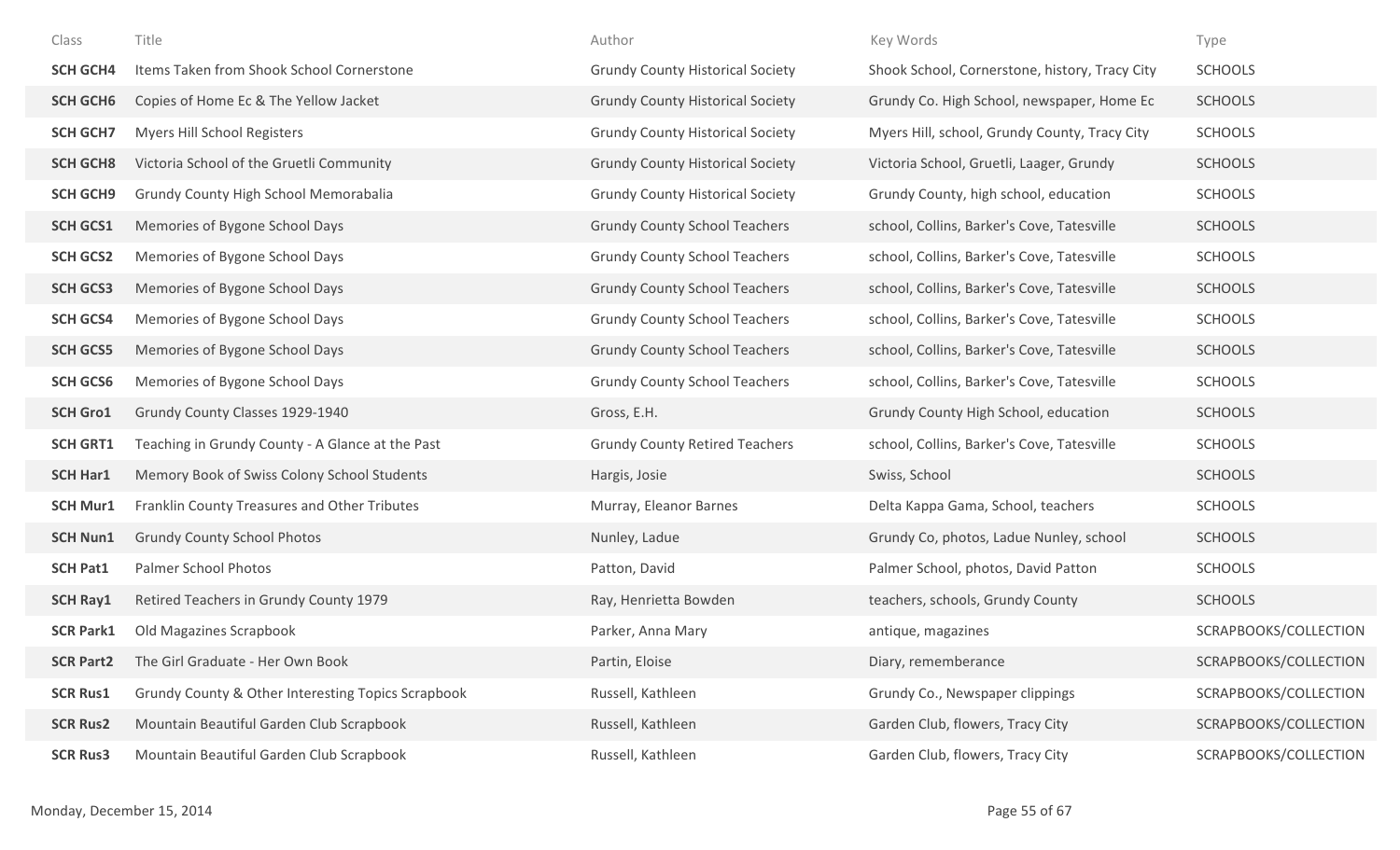| Class            | Title                                                                        | Author                             | Key Words                                          | Type                   |
|------------------|------------------------------------------------------------------------------|------------------------------------|----------------------------------------------------|------------------------|
| <b>SCR Win1</b>  | Franklin D. Roosevelt Scrapbook                                              | Winton, Inez                       | Franklin D. Roosevelt, newspaper articles          | SCRAPBOOKS/COLLECTION  |
| <b>SPC Sai1</b>  | Sain, Charles Collection Vol 1                                               | Sain, Charles                      | Charles Sain personal scrapbook, Hubbards Cove     | SAIN COLLECTION        |
| <b>SPC Sai10</b> | Sain, Charles Collection Datebook 1                                          | Sain, Charles                      | Charles Sain personal scrapbook, Hubbards Cove     | <b>SAIN COLLECTION</b> |
| <b>SPC Sai11</b> | Sain, Charles Collection Datebook 2                                          | Sain, Charles                      | Charles Sain personal scrapbook, Hubbards Cove     | SAIN COLLECTION        |
| <b>SPC Sai12</b> | Sain Picture Book                                                            | Sain, Charles                      | Florida State University yearbook, Charles Sain    | <b>SAIN COLLECTION</b> |
| <b>SPC Sai13</b> | Seminole Yearbook 1949                                                       | Florida State University           | Charles Sain, yearbook, Hubbards Cove              | SAIN COLLECTION        |
| <b>SPC Sai14</b> | Sain Certificates                                                            | Sain, Charles                      | Charles Sain, photos, scrapbook, Hubbards Cove     | SAIN COLLECTION        |
| <b>SPC Sai15</b> | The Railsplitter Yearbook                                                    | <b>Lincoln Memorial University</b> | Charles Sain certificates, Hubbards Cove           | SAIN COLLECTION        |
| <b>SPC Sai16</b> |                                                                              |                                    | Railsplitter, Lincoln Memorial Univ., Charles Sain | <b>SAIN COLLECTION</b> |
| <b>SPC Sai2</b>  | Sain, Charles Collection Vol 2                                               | Sain, Charles                      | Charles Sain personal scrapbook, Hubbards Cove     | SAIN COLLECTION        |
| <b>SPC Sai3</b>  | Sain, Charles Collection Vol3                                                | Sain, Charles                      | Charles Sain personal scrapbook, Hubbards Cove     | <b>SAIN COLLECTION</b> |
| <b>SPC Sai4</b>  | Sain, Charles Collection Vol4                                                | Sain, Charles                      | Charles Sain personal scrapbook, Hubbards Cove     | SAIN COLLECTION        |
| <b>SPC Sai5</b>  | Sain, Charles Collection Vol5                                                | Sain, Charles                      | Charles Sain personal scrapbook, Hubbards Cove     | SAIN COLLECTION        |
| <b>SPC Sai6</b>  | Sain, Charles Collection Vol6                                                | Sain, Charles                      | Charles Sain personal scrapbook, Hubbards Cove     | SAIN COLLECTION        |
| <b>SPC Sai7</b>  | Sain, Charles Collection Vol7                                                | Sain, Charles                      | Charles Sain personal scrapbook, Hubbards Cove     | SAIN COLLECTION        |
| <b>SPC Sai8</b>  | Sain, Charles Collection Vol8                                                | Sain, Charles                      | Charles Sain personal scrapbook, Hubbards Cove     | SAIN COLLECTION        |
| <b>SPC Sai9</b>  | Sain, Charles Collection Vol9                                                | Sain, Charles                      | Charles Sain personal scrapbook, Hubbards Cove     | <b>SAIN COLLECTION</b> |
| <b>SRU RUC1</b>  | Class Reunion Grundy Co High 1941-1991 Golden Reunion                        | <b>Reunion Committee</b>           | Grundy County High School, Reunion                 | <b>SCHOOL REUNION</b>  |
| <b>SRU RUC10</b> | Class Reunion Grundy Co High 1958 50th Class Reunion May 3, 2008             | <b>Reunion Committee</b>           | Grundy County High School, Reunion, 1955           | <b>SCHOOL REUNION</b>  |
|                  | <b>SRU RUC11</b> Class Reunion Grundy Co High 1962                           | <b>Reunion Committee</b>           | Grundy County High School, Reunion, 1967           | <b>SCHOOL REUNION</b>  |
|                  | SRU RUC12 Class Reunion Grundy Co High 1968                                  | <b>Reunion Committee</b>           | Grundy County High School, Reunion, 1964           | <b>SCHOOL REUNION</b>  |
|                  | <b>SRU RUC13</b> Class Reunion Grundy Co High 1967 25th Class Reunion        | <b>Reunion Committee</b>           | Grundy County High School, Reunion, 1968           | <b>SCHOOL REUNION</b>  |
|                  | SRU RUC14 Class Reunion Grundy Co High 1964 25th Class Reunion July 25, 1989 | <b>Reunion Committee</b>           | Grundy County High School, Reunion, 1958           | <b>SCHOOL REUNION</b>  |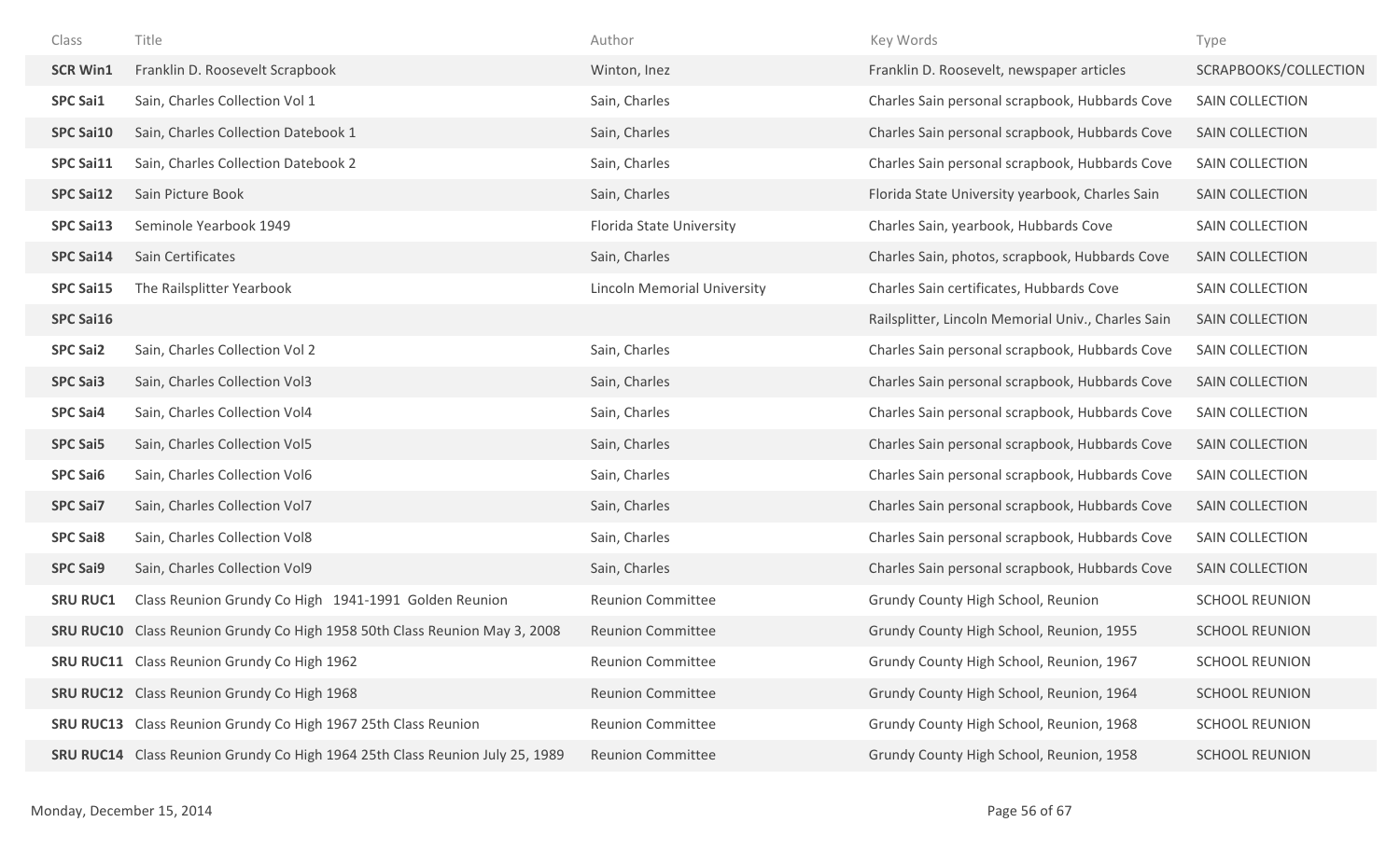| Class            | Title                                                                   | Author                      | Key Words                                     | Type                  |
|------------------|-------------------------------------------------------------------------|-----------------------------|-----------------------------------------------|-----------------------|
|                  | SRU RUC15 Class Reunion Grundy Co. High 1964 40th Reunion July 24, 2004 | <b>Reunion Committee</b>    | Grundy County High School, Reunion, 1939      | <b>SCHOOL REUNION</b> |
| <b>SRU RUC16</b> | Class Reunion Grundy Co. High 1964 50th Reunion 2014                    | <b>Reunion Committee</b>    | Grundy County High School, Reunion, 1964      | <b>SCHOOL REUNION</b> |
| <b>SRU RUC2</b>  | Class Reunion Grundy Co High 1941 - 1991 Golden Reunion                 | <b>Reunion Committee</b>    | Grundy County High School, Reunion, 1941-1991 | <b>SCHOOL REUNION</b> |
| <b>SRU RUC3</b>  | Class Reunion Grundy Co High 1942-2007 65th Reunion                     | <b>Reunion Committee</b>    | Grundy County High School, Reunion, 1941-1991 | <b>SCHOOL REUNION</b> |
| <b>SRU RUC4</b>  | Class Reunion Grundy Co High 1943                                       | <b>Reunion Committee</b>    | Grundy County High School, Reunion, 1942-2007 | <b>SCHOOL REUNION</b> |
| <b>SRU RUC5.</b> | Class Reunion Grundy Co. High 1943 Sixtieth Reunion June 21, 2003       | <b>Reunion Committee</b>    | Grundy County High School, Reunion, 1943      | <b>SCHOOL REUNION</b> |
| <b>SRU RUC5.</b> | Class Reunion Grundy Co. High 1943 Sixtieth Reunion June 21, 2003       | <b>Reunion Committee</b>    | Grundy County High School, Reunion, 1943      | <b>SCHOOL REUNION</b> |
| <b>SRU RUC6</b>  | Class Reunion Grundy Co. High 1944                                      | <b>Reunion Committee</b>    | Grundy County High School, Reunion, 1943      | <b>SCHOOL REUNION</b> |
| <b>SRU RUC7</b>  | Class Reunion Grundy Co High 1947                                       | <b>Reunion Committee</b>    | Grundy County High School, Reunion, 1944      | <b>SCHOOL REUNION</b> |
| <b>SRU RUC8</b>  | Class Reunion Grundy Co High 1952                                       | <b>Reunion Committee</b>    | Grundy County High School, Reunion, 1947      | <b>SCHOOL REUNION</b> |
| <b>SRU RUC9</b>  | Class Reunion Grundy Co High 1955 40th Reunion July 28, 1995            | <b>Reunion Committee</b>    | Grundy County High School, Reunion, 1952      | <b>SCHOOL REUNION</b> |
| <b>SRU Str1</b>  | Class Reunion Grundy Co High 1939                                       | Street, James               | Grundy County High School, Reunion, 1962      | <b>SCHOOL REUNION</b> |
| <b>SWS Ang1</b>  | Progressive Rebels                                                      | Angst, Walter               | Swiss                                         | <b>SWISS</b>          |
| <b>SWS Bab1</b>  | They Trusted & Were Delivered Vol. 1                                    | Babelay, David              | Swiss                                         | <b>SWISS</b>          |
| <b>SWS Bab2</b>  | They Trusted & Were Delivered Vol. 2                                    | Babelay, David              | Swiss                                         | SWISS                 |
| <b>SWS Bac1</b>  | Addendum to Backenstoss Family Association of America                   | Backensto, Elwood Bruce     | Backensto, Baggenstoss, Swiss, Gruetli        | SWISS                 |
| <b>SWS Bac2</b>  | <b>Backenstoss Family Association</b>                                   | Backensto, Elwood Bruce     | Backensto, Baggenstoss, Swiss, Gruetli        | SWISS                 |
| <b>SWS Bac3</b>  | <b>Triumphant Living</b>                                                | Backenstoe, M.J.            | Backensto, Baggenstoss, Swiss, Gruetli        | SWISS                 |
| <b>SWS Bac4</b>  | Baggenstoss Revisited 1991                                              | Backensto, E.B.             | Backensto, Baggenstoss, Swiss, Gruetli        | SWISS                 |
| <b>SWS Bag1</b>  | Baggenstoss Roots Tennessee Branch                                      | Baggenstoss, John E. "Jack" | Backensto, Baggenstoss, Swiss, Gruetli        | <b>SWISS</b>          |
| <b>SWS Bag2</b>  | Angst Baggenstoss                                                       | Baggenstoss, Mary Eastman   | Backensto, Baggenstoss, Swiss, Gruetli        | SWISS                 |
| <b>SWS Bas1</b>  | The Dodrlikon Emigrants                                                 | Basler, Konrad              | Swiss settlers in the US                      | SWISS                 |
| <b>SWS Ben1</b>  | If I Can, You Can Decipher Germanic Records                             | Bentz, Edna M.              | Banholzer, Bonholzer, Swiss, Gruetli          | SWISS                 |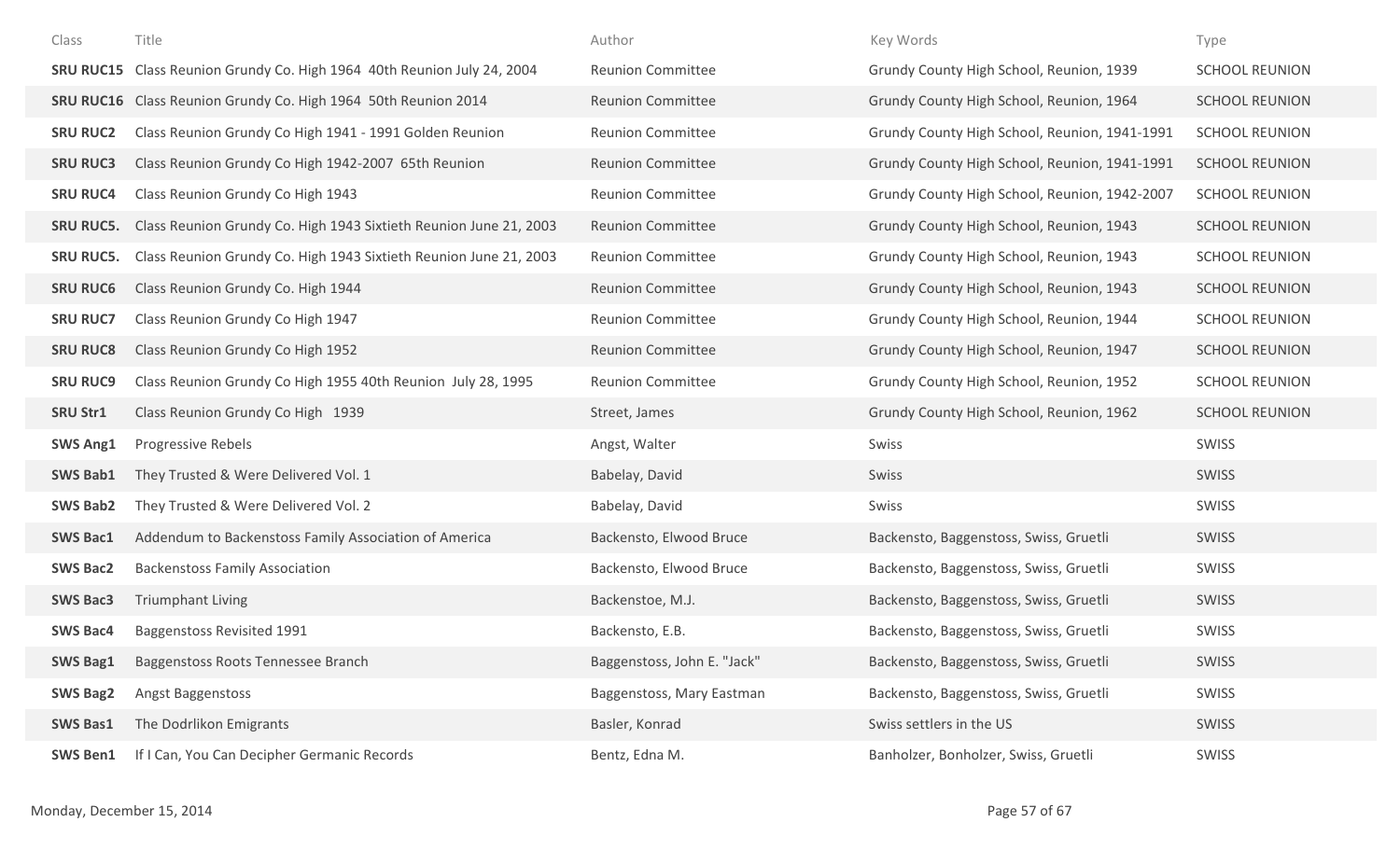| Class           | Title                                                          | Author                              | Key Words                                     | Type         |
|-----------------|----------------------------------------------------------------|-------------------------------------|-----------------------------------------------|--------------|
| <b>SWS Ber1</b> | With a Horse Calle George Along the Oregon Trail               | Bertschinger, Hafis                 | Oregon Trail, immigrant, Swiss                | SWISS        |
| <b>SWS Cla1</b> | Forgotten Colony                                               | Clayton, David E.                   | Swiss, Gruetli                                | <b>SWISS</b> |
| <b>SWS Cla2</b> | Forgotten Colony                                               | Clayton, David E.                   | Swiss, Gruetli                                | <b>SWISS</b> |
| <b>SWS Cla3</b> | Forgotten Colony                                               | Clayton, David E.                   | Swiss, Gruetli                                | SWISS        |
| <b>SWS Cla4</b> | Forgotten Colony                                               | Clayton, David E.                   | Swiss, Gruetli                                | SWISS        |
| <b>SWS Cla5</b> | Forgotten Colony Switzerland's Economic Stats in 1860s         | Clayton, David E.                   | Gruetli, economy, 1860s. Demography, C. Almon | SWISS        |
| SWS Eil1        | Frank Buchser A Swiss Artist in America 1866-1871              | Eiland, William U. & Mullins, Laura | Swiss, Frank Buchser, artist, art in America  | SWISS        |
| <b>SWS Enn1</b> | Mennonites in Transition from Switzerland to America           | Enninger, Andrea B.W. & Guatz, D.L. | Swiss, Mennonites, Swiss, Switzerland         | SWISS        |
| <b>SWS Flu1</b> | Family History of Flury - Stoker                               | Flury, Catherine Kilgore            | Swiss, Flury, Stoker, Gruetli                 | SWISS        |
| <b>SWS Fod1</b> | Switzerland 1956                                               | Fodor, Eugene                       | Switzerland, Swiss, tourism                   | SWISS        |
| <b>SWS Fri1</b> | Christenings at Gruetli                                        | Fritsch, Jim                        | Gruetli, Christenings, Swiss                  | SWISS        |
| <b>SWS Fri2</b> | Members of the First Church Community                          | Fritsch, Jim                        | Gruetli, Church, Swiss                        | SWISS        |
| <b>SWS Fri3</b> | Citizen List of the Political Community of Switzerland         | Fritsch, Jim                        | Gruetli, Swiss, Citizens                      | SWISS        |
| <b>SWS Gei1</b> | Let's Travel in Switzerland                                    | Geis, Darlene                       | Swiss, Switzerland, tourism                   | SWISS        |
| <b>SWS Hut1</b> | The Sister Republics Switzerland & the US from 1776-Present    | Hutson, James H.                    | Swiss, Switzerland                            | SWISS        |
| <b>SWS Jac1</b> | The German Swiss Settlement At Gruetli, Tennessee              | Jackson, Frances Helen              | Swiss, German, Guetli                         | SWISS        |
| <b>SWS Jac2</b> | Swiss Colony at Gruetli                                        | Jackson, Frances Helen              | Swiss, German, Guetli                         | SWISS        |
| <b>SWS Jac3</b> | Swiss Colony at Greutli                                        | Jackson, Frances Helen              | Swiss, German, Guetli                         | SWISS        |
| <b>SWS Jac4</b> | The German Swiss Settlement At Gruetli, Tennessee              | Jackson, Frances Helen              | Swiss, Gruetli, Plumacher                     | SWISS        |
| <b>SWS Jac5</b> | The German Swiss Settlement At Gruetli, Tennessee              | Jackson, Frances Helen              | Swiss, Gruetli, Plumacher                     | SWISS        |
| <b>SWS Kub1</b> | Descendants of the Wichser Brothers of Gruetli & Knoxville, TN | Kubli-Muller, J.J.                  | Swiss, Gruetli, Wichser                       | SWISS        |
| <b>SWS Lim1</b> | Christian Amacher Family 1998                                  | Limbaugh, Jerry T.                  | Swiss, Amacher, Gruetli                       | SWISS        |
| <b>SWS Lim2</b> | Christian Ruef 1827-103 and Descendants                        | Limbaugh, Jerry T.                  | Swiss, Christian Reuf, Gruetli                | SWISS        |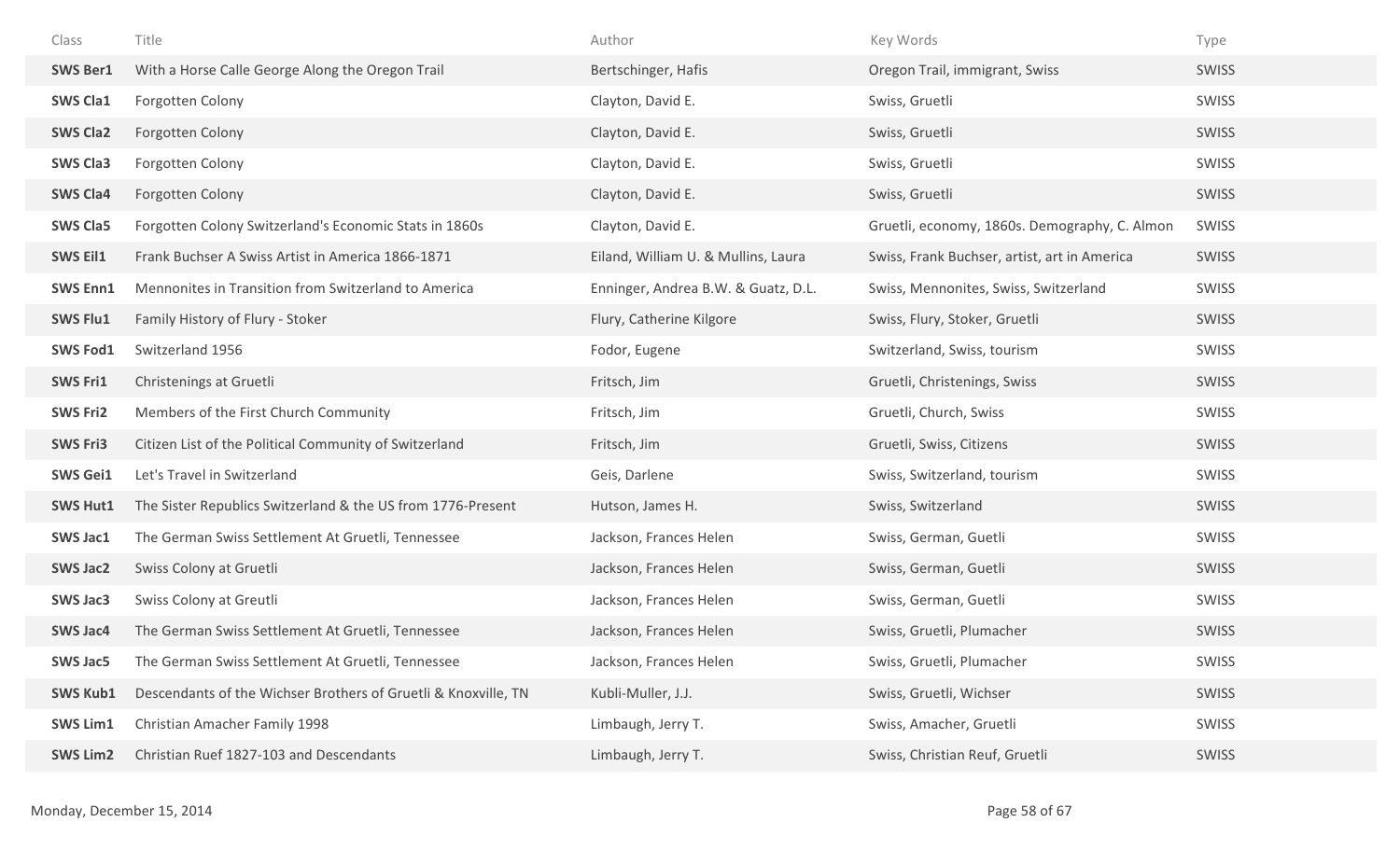| Class           | Title                                                                    | Author                          | Key Words                                         | Type         |
|-----------------|--------------------------------------------------------------------------|---------------------------------|---------------------------------------------------|--------------|
| <b>SWS Map1</b> | Heimatkarte Der Schweiz                                                  | Map                             | Swiss, Switzerland                                | SWISS        |
| <b>SWS May1</b> | Protocol of the Swiss Colony at Gruetli                                  | Mayes, Wince & Dorothy          | Swiss, Gruetli, protocol                          | <b>SWISS</b> |
| <b>SWS May2</b> | Protocol of the Swiss Colony at Gruetli                                  | Mayes, Wince & Dorothy          | Swiss, Gruetli, protocol                          | SWISS        |
|                 | <b>SWS May3</b> Swiss Colony 1869                                        | Mayes, Wince & Dorothy          | Swiss, Gruetli                                    | <b>SWISS</b> |
| <b>SWS May5</b> | Gruetli Community Church Records (translated to English)                 | Mayes, Wince & Dorothy          | Swiss, Gruetli, church                            | SWISS        |
| SWS May6        | Swiss Colony 1869                                                        | Mayes, Wince & Dorothy          | Swiss, Gruetli                                    | <b>SWISS</b> |
| SWS May7        | Gruetli Community Church Records (translated to English)                 | Mayes, Wince & Dorothy          | Swiss, Gruetli, church                            | SWISS        |
| <b>SWS McM</b>  | <b>Swiss Colony</b>                                                      | McMillan, Meagen                | Swiss, Gruetli, economy                           | <b>SWISS</b> |
| <b>SWS Nes2</b> | Agricultural & Social Aspects of the Swiss Settlement in Grundy Co. TN   | Neskaug, Selmer Reinhart        | Swiss, Gruetli, customs, farming                  | <b>SWISS</b> |
| <b>SWS Nes3</b> | Agricultural & Social Aspects of the Swiss Settlement in Grundy Co. TN   | Neskaug, Selmer Reinhart        | Swiss, Gruetli, customs, farming                  | <b>SWISS</b> |
| <b>SWS Nes4</b> | Agricultural & Social Aspects of the Swiss Settlement in Grundy Co. TN   | Neskaug, Selmer Reinhart        | Swiss, Gruetli, customs, farming                  | SWISS        |
| <b>SWS Pra1</b> | Philip Schaff 1819-1893 - Portrait of an Immigrant Theologian            | Pranger, Gary K.                | Philip Schaff, theologian, Swiss                  | <b>SWISS</b> |
| <b>SWS Qui1</b> | History of the Swiss Colony                                              | Quinn, Rose Kunz                | Swiss, Gruetli, German                            | <b>SWISS</b> |
| <b>SWS Ree1</b> | Ellis Island - Gateway to the American Dream                             | Reeves, Pamela                  | Ellis Island, immigrant, Swiss                    | <b>SWISS</b> |
| <b>SWS San1</b> | The Alps                                                                 | Sanuki, Matao & Keiichi Yamada  | Alps, Switzerland, Swiss, tourism                 | SWISS        |
| SWS Sch1        | Chronik der Burgergemeinde Brienz                                        | Schild, Erich                   | Swiss, German                                     | <b>SWISS</b> |
| SWS Sch2        | The Marugg Family from Klosters, Graubunden Canton, Switzerland          | Schild, Roy C.                  | Marugg, Swiss, Gruetli                            | SWISS        |
| <b>SWS Sch3</b> | Schild                                                                   | Schild, Roy C.                  | Schild, Swiss, Gruetli                            | <b>SWISS</b> |
| SWS Sch4        | Stmpfli, Christian IV                                                    | Schild, Roy C.                  | Stampfli, Swiss, Gruetli                          | SWISS        |
|                 | <b>SWS Sche1</b> Swiss American Historical Society Index of Volumes 1-33 | Schelburt, Urspeter             | Swiss, America, Swiss American Historical Society | SWISS        |
| <b>SWS SHS1</b> | Excerpts from the Protocol of the Dutch Reformed Church Appendix C       | <b>Swiss Historical Society</b> | Swiss, Gruetli, church                            | SWISS        |
| <b>SWS SHS2</b> | Excerpts from the Protocol of the Dutch Reformed Church Appendix C       | <b>Swiss Historical Society</b> | Swiss, Gruetli, church                            | SWISS        |
| <b>SWS SHS3</b> | Minutes of the Agricultural Society Appendix E                           | <b>Swiss Historical Society</b> | Gruetli, Swiss, Agriculture                       | SWISS        |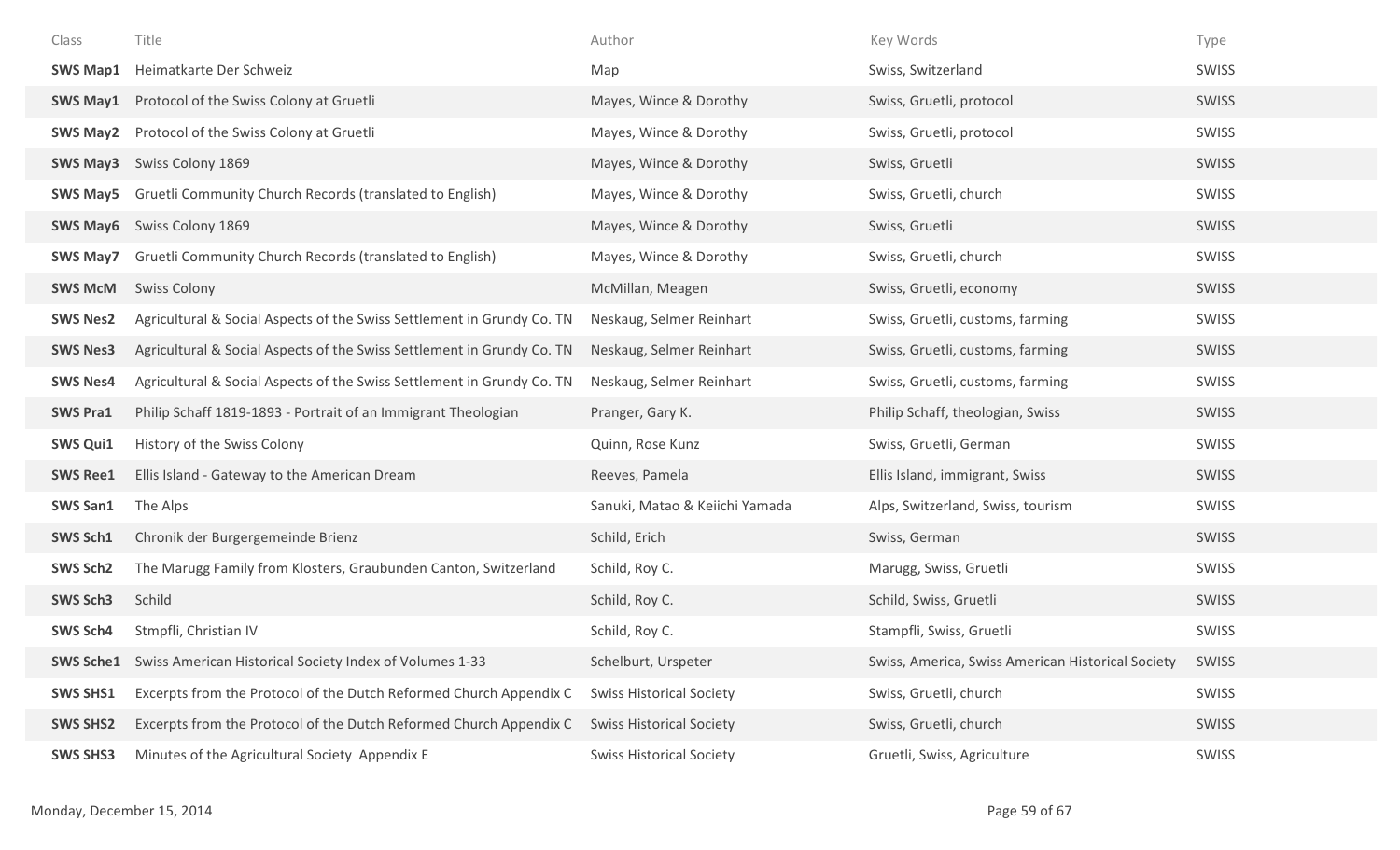| Class           | Title                                                               | Author                           | Key Words                                        | Type                  |
|-----------------|---------------------------------------------------------------------|----------------------------------|--------------------------------------------------|-----------------------|
| <b>SWS SHS4</b> | Minutes of the Agricultural Society Appendix E                      | <b>Swiss Historical Society</b>  | Gruetli, Swiss, Agriculture                      | SWISS                 |
| <b>SWS SHS5</b> | Agricultural By Laws                                                | <b>Swiss Historical Society</b>  | Agriculture, Gruetli, Swiss, by laws             | SWISS                 |
| <b>SWS SHS6</b> | A Place of Trial, Toil, Happiness, and Glorious Success             | <b>Swiss Historical Society</b>  | Swiss, Gruetli, school                           | <b>SWISS</b>          |
| <b>SWS SHS7</b> | East Tennessee The Americn Switzerland                              | <b>Swiss Historical Society</b>  | Swiss, Gruetli, mining                           | SWISS                 |
| <b>SWS SIA1</b> | From Liotard to Le Corbusier -200 Years of Swiss Painting 1730-1930 | Swiss Institute for Art Research | Swiss, Art, Painting, Artist                     | SWISS                 |
| <b>SWS SRI1</b> | Swiss Information                                                   | Swiss Radio International        | Swiss Radio international, Swiss                 | SWISS                 |
| <b>SWS Sta1</b> | Rose Marie Stampfli Album                                           | Stampfli, Rose Marie             | Stampfli, Swiss, Gruetli                         | <b>SWISS</b>          |
| <b>SWS Sta2</b> | Appalachian Culture of Gruetli, TN                                  | Stampfli, Rose Marie             | Appalachian Culture, Gruetli, Swiss              | SWISS                 |
| <b>SWS Ste1</b> | History and Life of the Swiss Colonies in the US of North America   | Steinach, Adelrich               | Swiss, Gruetli, colony                           | SWISS                 |
| <b>SWS Tho1</b> | German-English Genealogical Dictionary                              | Thode, Ernest                    | Swiss, German, dictionary, word meanin           | SWISS                 |
| <b>SWS Tri1</b> | Swiss Festivals in North America                                    | Tritt, Donald G.                 | Swiss, Festival, Gruetli-Laager, Tennessee       | <b>SWISS</b>          |
| SWS Tyl1        | Swiss Genealogical Resources from LDS                               | Tylor, Dola                      | Swiss, Latter Day Saints, Genealogy, Gruetli     | SWISS                 |
| SWS Tyl2        | Swiss Colony at Gruetli Biographical Records                        | Tylor, Dola                      | Meyer, Schild, Baumgartner, Partin, Werner, Maru | SWISS                 |
| <b>SWS Tyl3</b> | Agricultural Society of New Switzerland - Gruetli                   | Tylor, Dola                      | Swiss, Gruetli, Agriculture                      | SWISS                 |
| <b>SWS Utt1</b> | Western North Carolina Ancestor Chart Vol. III                      | Utter, Vickey                    | Buncombe County, NC; Ancestor, Family history    | <b>SWISS</b>          |
| <b>SWS War2</b> | Protocol of the Community of Switzerland - Grundy County Tennessee  | Warren, B.                       | Gruetli, church records, Swiss, porotcol         | SWISS                 |
| tape            | Let's Play & Sing                                                   | Justus, May                      | children's literature                            | May Justus Collection |
| tape            | New Boy in School                                                   | Justus, May                      | children's literature                            | May Justus Collection |
| tape            | Tale of a Pig                                                       | Justus, May                      | children's literature                            | May Justus Collection |
| tape            | Sammy                                                               | Justus, May                      | children's literature                            | May Justus Collection |
| tape            | Fiddle Away                                                         | Justus, May                      | children's literature                            | May Justus Collection |
| <b>WIL Bam1</b> | Sumner County TN Inventories, Settlements, & Guardian Accts Mar 18  | <b>Bamman and Williams</b>       | Sumner County, Inventories, Wills, Guardians     | WIlls                 |
| <b>WIL Boy1</b> | Wills and Estates of McMinn County TN 1820 - 1870                   | Boyer, Reba Bayless              | McMinn County, Wills, Esates                     | WIlls                 |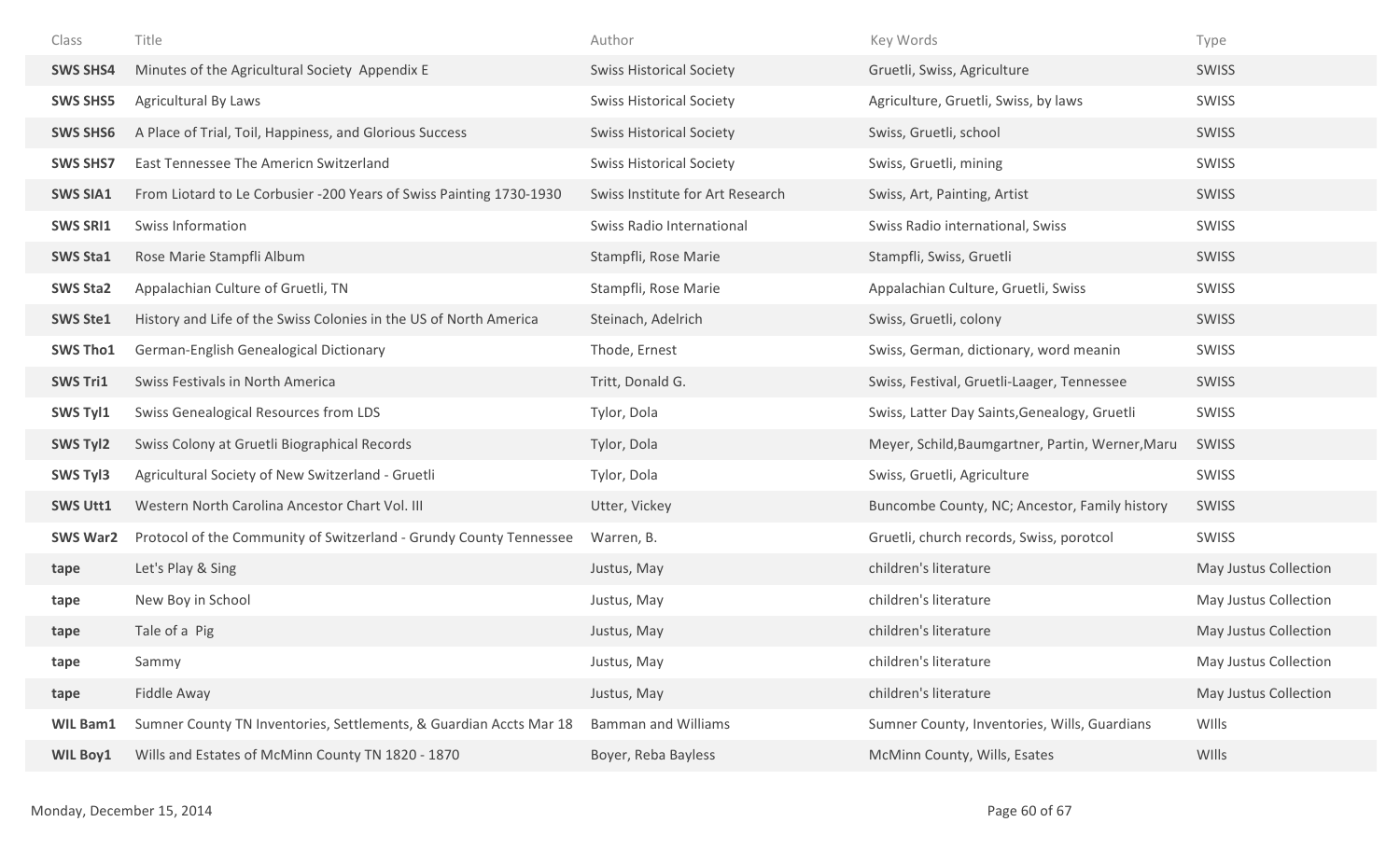| Class           | Title                                                             | Author                           | Key Words                         | Type             |
|-----------------|-------------------------------------------------------------------|----------------------------------|-----------------------------------|------------------|
| <b>WIL Bri1</b> | Coffee County TN Wills June 1836 - August 1966 - Copy 1           | Bridgewater, Betty Anderson      | Coffee County, Wills              | WIlls            |
| <b>WIL Bri2</b> | Coffee County TN Wills June 1836 - August 1966 - Copy 2           | Bridgewater, Betty Anderson      | Coffee County, Wills              | WIlls            |
| <b>WIL Car1</b> | Abstract of Canon County, TN Will Book Vol A 1836-1895            | Carlson, Gladys                  | Cannon County, Wills              | WIlls            |
| <b>WIL Dou1</b> | <b>Grundy County Historical Society</b>                           | Douglas, Bob                     | Grundy County, Wills              | WIlls            |
| <b>WIL Goi1</b> | Grundy County TN Will Book Vol I 1838 - 1874                      | Goins and Hobbs Geo Service      | Grundy County, Wills              | WIlls            |
| <b>WIL Goi2</b> | Grundy County TN Will Book Vol I 1838 - 1874 Copy 2               | Goins and Hobbs Geo Service      | Grundy County, Wills              | WIlls            |
| WIL Ing1        | Franklin County TN Abstract of Wills 1808 - 1875                  | Ingmire, Francis E               | Franklin County, Wills            | WIlls            |
| <b>WIL Maj1</b> | Warren County TN Will Books 1 - 3 Vol I                           | Majors, Betty Moore              | Warren County, Wills              | WIlls            |
| <b>WIL Maj2</b> | Warren County TN Will Books 1 - 3 Vol 1                           | Majors, Betty Moore              | Warren County, Wills              | WIlls            |
| <b>WIL Maj3</b> | Warren County TN Will Books 4 - 7 Vol 2                           | Majors, Betty Moore              | Warren County, Wills              | WIlls            |
| WIL Maj4        | Warren County TN Will Books 4 - 7 Vol 2                           | Majors, Betty Moore              | Warren County, Wills              | WIlls            |
| <b>WIL Maj5</b> | Warren County TN Will Books 8 - 11 Vol 3                          | Majors, Betty Moore              | Warren County, Wills              | WIlls            |
| WIL Old1        | An Abstract of North Carolina Wills from about 1760 to about 1800 | Olds, Fred A.                    | North Carolina, Wills             | WIlls            |
| WIL Omg2        | Franklin County TN Abstract of Wills 1876 - 1891 Vol II           | Ingmire, Francis E               | Franklin County, Wills            | WIlls            |
| <b>WIL Par1</b> | Franklin County TN Wills 1808 - 1876 & Deeds 1801 - 1840          | Partlow, Thomas                  | Franklin County, Wills            | WIlls            |
| <b>WIL She1</b> | Grundy County TN Wills and Estates                                | Sherrill, Charles                | Grundy County, Wills              | WIlls            |
| <b>WIL She2</b> | Grundy County TN Wills and Estates 1844 - 1960                    | Sherrill, Charles A              | Grundy County, Wills              | WIlls            |
| <b>WIL Sis1</b> | Tennessee Wills and Administrations 1779 - 1861                   | Sistler, Byron and Barbara       | Tennessee, Wills, Administrators  | <b>WIlls</b>     |
| WIL Tyl1        | Winchester Virginia Abstract of Wills 1794 - 1894                 | Tylor, Dola                      | Winchester, Virginia, Wills       | WIlls            |
| WIL Whi1        | Sumner County TN Abstract of Will Books 1 and 2 1788 - 1842       | Whitley, Edythe Rucker           | Sumner County, Inventories, Wills | WIlls            |
| <b>WIL WPA1</b> | Grundy County TN Will Book 1838 - 1874                            | Works of Progress ADM Historical | Grundy County, Wills              | WIlls            |
| <b>YB 2001U</b> | Cap & Gown 2000                                                   | University of the South          | University of the South, Sewanee  | <b>YEARBOOKS</b> |
| YB 1925.1       | Mountain Laurel 1925                                              | <b>Grundy County High School</b> | Grundy Co. High School            | <b>YEARBOOKS</b> |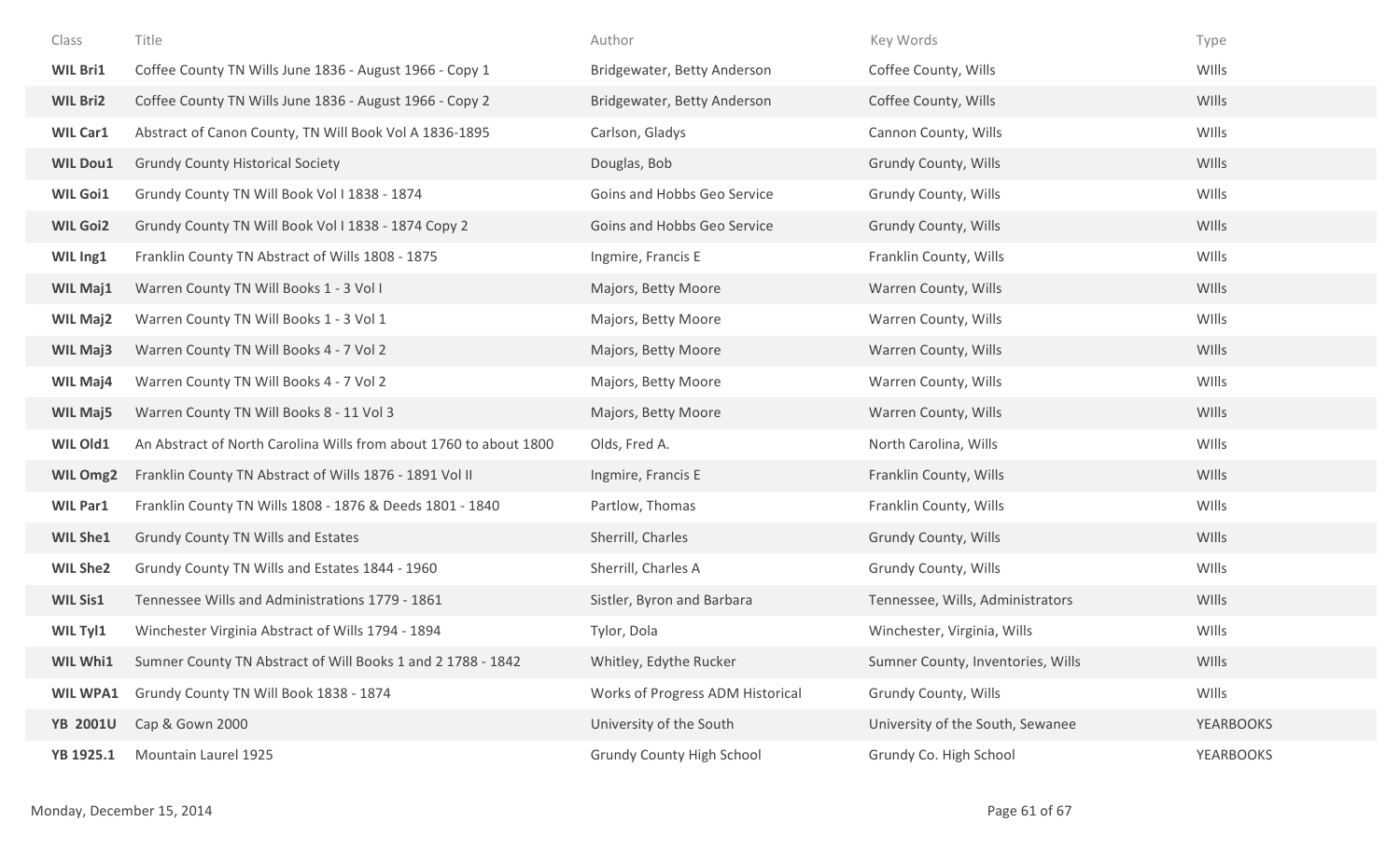| Class            | Title                                                         | Author                           | Key Words                | Type             |
|------------------|---------------------------------------------------------------|----------------------------------|--------------------------|------------------|
| <b>YB 1925.2</b> | Mountain Laurel 1925                                          | <b>Grundy County High School</b> | Grundy Co. High School   | <b>YEARBOOKS</b> |
| <b>YB 1925.3</b> | Mountain Laurel 1925                                          | <b>Grundy County High School</b> | Grundy Co. High School   | <b>YEARBOOKS</b> |
| <b>YB 1925.4</b> | Mountain Laurel 1925                                          | <b>Grundy County High School</b> | Grundy Co. High School   | <b>YEARBOOKS</b> |
| <b>YB 1925.5</b> | Mountain Laurel 1925                                          | <b>Grundy County High School</b> | Grundy Co. High School   | <b>YEARBOOKS</b> |
| <b>YB 1925.6</b> | Mountain Laurel 1925                                          | <b>Grundy County High School</b> | Grundy Co. High School   | <b>YEARBOOKS</b> |
| <b>YB 1925.7</b> | Mountain Laurel 1925                                          | <b>Grundy County High School</b> | Grundy Co. High School   | <b>YEARBOOKS</b> |
|                  | YB 1927-87 Palmer School Annual                               | Palmer Elementary School         | Palmer Elementary School | <b>YEARBOOKS</b> |
| YB 1929.1        | Mountain Laurel 1929                                          | <b>Grundy County High School</b> | Grundy Co. High School   | <b>YEARBOOKS</b> |
| <b>YB 1929.2</b> | Mountain Laurel 1929                                          | <b>Grundy County High School</b> | Grundy Co. High School   | <b>YEARBOOKS</b> |
| <b>YB 1929.3</b> | Mountain Laurel 1929                                          | <b>Grundy County High School</b> | Grundy Co. High School   | <b>YEARBOOKS</b> |
| <b>YB 1929.4</b> | Mountain Laurel 1929                                          | <b>Grundy County High School</b> | Grundy Co. High School   | <b>YEARBOOKS</b> |
| <b>YB 1929.5</b> | Mountain Laurel 1929                                          | <b>Grundy County High School</b> | Grundy Co. High School   | <b>YEARBOOKS</b> |
| YB 1930.1        | Mountain Laurel 1930                                          | <b>Grundy County High School</b> | Grundy Co. High School   | <b>YEARBOOKS</b> |
| <b>YB 1930.2</b> | Mountain Laurel 1930                                          | <b>Grundy County High School</b> | Grundy Co. High School   | <b>YEARBOOKS</b> |
| YB 1930.3        | Mountain Laurel 1930                                          | <b>Grundy County High School</b> | Grundy Co. High School   | <b>YEARBOOKS</b> |
| YB 1934.1        | <b>Graduating Class 1934</b>                                  | <b>Grundy County High School</b> | Grundy Co. High School   | <b>YEARBOOKS</b> |
|                  | YB 1934-35 Mountain Laurel 1934-1935                          | <b>Grundy County High School</b> | Grundy Co. High School   | <b>YEARBOOKS</b> |
|                  | YB 1941-91 Grundy County High School Golden Reunion 1941-1991 | <b>Grundy County High School</b> | Grundy Co. High School   | <b>YEARBOOKS</b> |
| YB 1943.1        | Mountain Laurel 1943                                          | <b>Grundy County High School</b> | Grundy Co. High School   | <b>YEARBOOKS</b> |
| <b>YB 1943.2</b> | Mountain Laurel 1943 Golden Memories                          | <b>Grundy County High School</b> | Grundy Co. High School   | <b>YEARBOOKS</b> |
| YB 1944.1        | Mountain Laurel 1944                                          | <b>Grundy County High School</b> | Grundy Co. High School   | <b>YEARBOOKS</b> |
| YB 1945.1        | Mountain Laurel 1945                                          | <b>Grundy County High School</b> | Grundy Co. High School   | <b>YEARBOOKS</b> |
| YB 1946.1        | Mountain Laurel 1946                                          | <b>Grundy County High School</b> | Grundy Co. High School   | <b>YEARBOOKS</b> |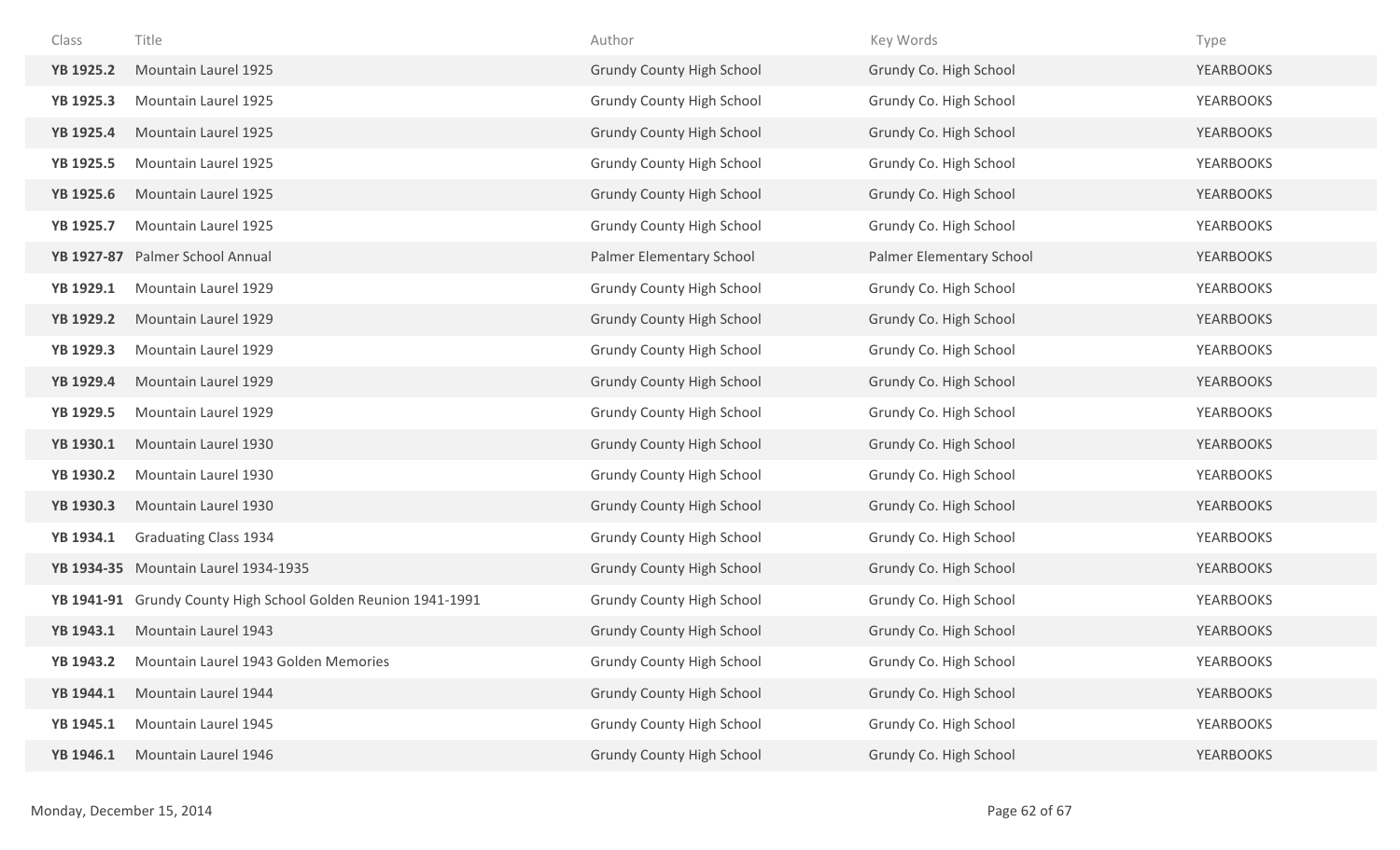| Class             | Title                          | Author                             | Key Words                   | Type             |
|-------------------|--------------------------------|------------------------------------|-----------------------------|------------------|
| YB 1947.1         | Mountain Laurel 1947           | <b>Grundy County High School</b>   | Grundy Co. High School      | <b>YEARBOOKS</b> |
|                   | YB 1947-48 The Eagle 1947-1948 | Monteagle Elementary School        | Monteagle Elementary School | <b>YEARBOOKS</b> |
|                   | YB 1947-48 The Eagle 1947-1948 | Monteagle Elementary School        | Monteagle Elementary School | YEARBOOKS        |
| YB 1948.1         | Mountain Laurel 1948           | <b>Grundy County High School</b>   | Grundy Co. High School      | <b>YEARBOOKS</b> |
| YB 1948.2         | Mountain Laurel 1948           | <b>Grundy County High School</b>   | Grundy Co. High School      | <b>YEARBOOKS</b> |
| YB 1949.1         | Mountain Laurel 1949           | <b>Grundy County High School</b>   | Grundy Co. High School      | YEARBOOKS        |
| YB 1949.2         | Mountain Laurel 1949           | <b>Grundy County High School</b>   | Grundy Co. High School      | YEARBOOKS        |
| YB 1950.1         | Mountain Laurel 1950           | <b>Grundy County High School</b>   | Grundy Co. High School      | <b>YEARBOOKS</b> |
| YB 1951.1         | Mountain Laurel 1951           | <b>Grundy County High School</b>   | Grundy Co. High School      | YEARBOOKS        |
| <b>YB 1951.2</b>  | Mountain Laurel 1951           | <b>Grundy County High School</b>   | Grundy Co. High School      | <b>YEARBOOKS</b> |
| <b>YB 1951.3</b>  | Mountain Laurel 1951           | <b>Grundy County High School</b>   | Grundy Co. High School      | YEARBOOKS        |
| <b>YB 1952.1</b>  | Mountain Laurel 1952           | <b>Grundy County High School</b>   | Grundy Co. High School      | <b>YEARBOOKS</b> |
| YB 1953.1         | Mountain Laurel 1953           | <b>Grundy County High School</b>   | Grundy Co. High School      | YEARBOOKS        |
| YB 1954.1         | Mountain Laurel 1954           | <b>Grundy County High School</b>   | Grundy Co. High School      | <b>YEARBOOKS</b> |
| <b>YB 1954.2</b>  | Mountain Laurel 1954           | <b>Grundy County High School</b>   | Grundy Co. High School      | YEARBOOKS        |
| YB 1954.3         | Mountain Laurel 1954           | <b>Grundy County High School</b>   | Grundy Co. High School      | <b>YEARBOOKS</b> |
| YB 1955.1         | Mountain Laurel 1955           | <b>Grundy County High School</b>   | Grundy Co. High School      | <b>YEARBOOKS</b> |
| <b>YB 1955.2</b>  | Mountain Laurel 1955           | <b>Grundy County High School</b>   | Grundy Co. High School      | <b>YEARBOOKS</b> |
| YB 1955.3         | Mountain Laurel 1955           | <b>Grundy County High School</b>   | Grundy Co. High School      | YEARBOOKS        |
| YB 1956.1         | Mountain Laurel 1956           | <b>Grundy County High School</b>   | Grundy Co. High School      | <b>YEARBOOKS</b> |
| <b>YB 1957 Sa</b> | Sanders Elementary School 1957 | Sanders Crossing Elementary School | Sanders Crossing, School    | <b>YEARBOOKS</b> |
| YB 1957.1         | Mountain Laurel 1957           | <b>Grundy County High School</b>   | Grundy Co. High School      | <b>YEARBOOKS</b> |
| <b>YB 1957.2</b>  | Mountain Laurel 1957           | <b>Grundy County High School</b>   | Grundy Co. High School      | YEARBOOKS        |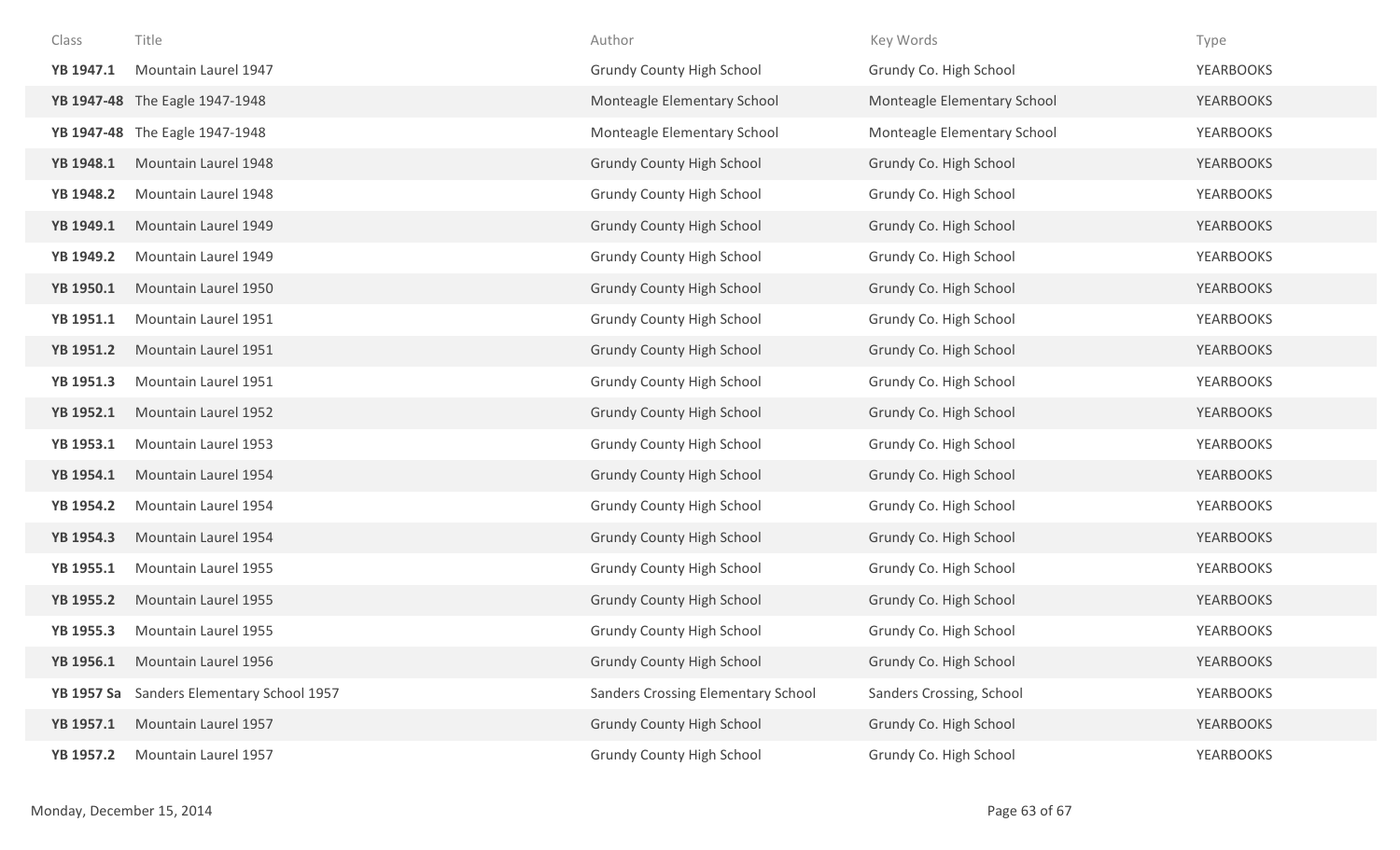| Class            | Title                                  | Author                           | Key Words                           | Type             |
|------------------|----------------------------------------|----------------------------------|-------------------------------------|------------------|
| YB 1958.1        | Mountain Laurel 1958                   | <b>Grundy County High School</b> | Grundy Co. High School              | <b>YEARBOOKS</b> |
| <b>YB 1958.2</b> | Mountain Laurel 1958                   | <b>Grundy County High School</b> | Grundy Co. High School              | <b>YEARBOOKS</b> |
| <b>YB 1958.3</b> | Mountain Laurel 1958                   | <b>Grundy County High School</b> | Grundy Co. High School              | <b>YEARBOOKS</b> |
| YB 1959.1        | Mountain Laurel 1959                   | <b>Grundy County High School</b> | Grundy Co. High School              | <b>YEARBOOKS</b> |
| YB 1960.1        | Mountain Laurel 1960                   | <b>Grundy County High School</b> | Grundy Co. High School              | <b>YEARBOOKS</b> |
| <b>YB 1960.2</b> | Mountain Laurel 1960                   | <b>Grundy County High School</b> | Grundy Co. High School              | <b>YEARBOOKS</b> |
| YB 1961.1        | Mountain Laurel 1961                   | <b>Grundy County High School</b> | Grundy Co. High School              | <b>YEARBOOKS</b> |
| YB 1961.2        | Mountain Laurel 1961                   | <b>Grundy County High School</b> | Grundy Co. High School              | <b>YEARBOOKS</b> |
| <b>YB 1962.1</b> | Mountain Laurel 1961                   | <b>Grundy County High School</b> | Grundy Co. High School              | <b>YEARBOOKS</b> |
| <b>YB 1962.2</b> | Mountain Laurel 1962                   | <b>Grundy County High School</b> | Grundy Co. High School              | <b>YEARBOOKS</b> |
| YB 1963.1        | Mountain Laurel 1963                   | <b>Grundy County High School</b> | Grundy Co. High School              | <b>YEARBOOKS</b> |
| YB 1964.1        | Mountain Laurel 1964                   | <b>Grundy County High School</b> | Grundy Co. High School              | <b>YEARBOOKS</b> |
| YB 1965.1        | Mountain Laurel 1965                   | <b>Grundy County High School</b> | Grundy Co. High School              | <b>YEARBOOKS</b> |
| YB 1966.1        | Mountain Laurel 1966                   | <b>Grundy County High School</b> | Grundy Co. High School              | <b>YEARBOOKS</b> |
| YB 1967.1        | Mountain Laurel 1967                   | <b>Grundy County High School</b> | Grundy Co. High School              | <b>YEARBOOKS</b> |
| YB 1968.1        | Mountain Laurel 1968                   | <b>Grundy County High School</b> | Grundy Co. High School              | <b>YEARBOOKS</b> |
| YB 1969.1        | Mountain Laurel 1969                   | <b>Grundy County High School</b> | Grundy Co. High School              | <b>YEARBOOKS</b> |
| <b>YB 1970.1</b> | Mountain Laurel 1970                   | <b>Grundy County High School</b> | Grundy Co. High School              | <b>YEARBOOKS</b> |
| YB 1970.1        | <b>Shook Midgets</b>                   | Shook School                     | Shook, Tracy City Elementary School | <b>YEARBOOKS</b> |
| YB 1971.1        | Mountain Laurel 1971                   | <b>Grundy County High School</b> | Grundy Co. High School              | <b>YEARBOOKS</b> |
| YB 1972.1        | Mountain Laurel 1972                   | <b>Grundy County High School</b> | Grundy Co. High School              | <b>YEARBOOKS</b> |
| YB 1973.1        | Mountain Laurel 1973                   | <b>Grundy County High School</b> | Grundy Co. High School              | <b>YEARBOOKS</b> |
| <b>YB 1974 T</b> | Tennessee Dept. of Safety Yearbok 1974 | Tennessee Highway Patrol         | Highway Patrol, Billie Jean Meeks   | <b>YEARBOOKS</b> |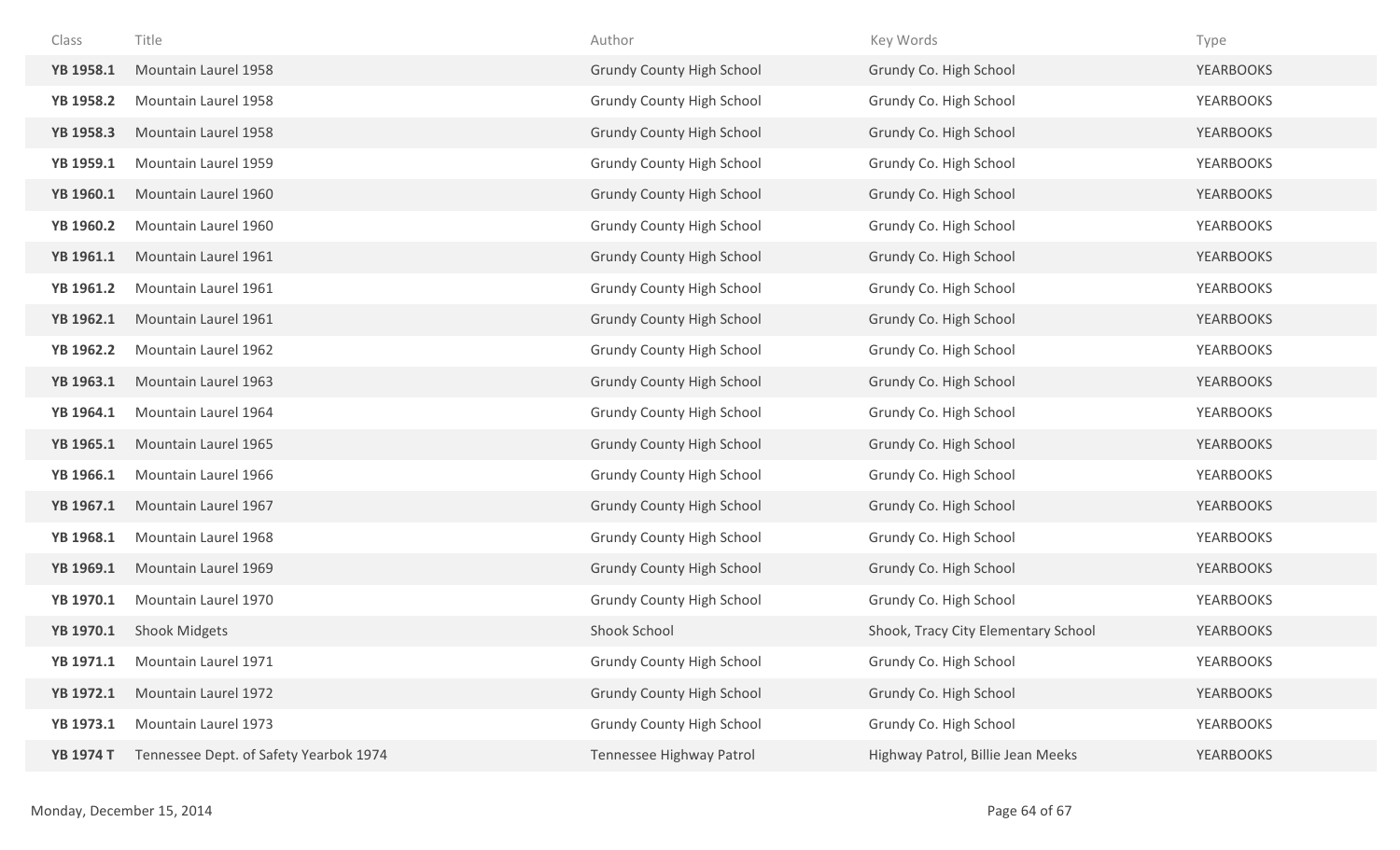| Class            | Title                | Author                           | Key Words                        | Type             |
|------------------|----------------------|----------------------------------|----------------------------------|------------------|
| YB 1975.1        | Mountain Laurel 1975 | <b>Grundy County High School</b> | Grundy Co. High School           | <b>YEARBOOKS</b> |
| YB 1976.1        | Mountain Laurel 1976 | <b>Grundy County High School</b> | Grundy Co. High School           | <b>YEARBOOKS</b> |
| YB 1977.1        | Mountain Laurel 1977 | <b>Grundy County High School</b> | Grundy Co. High School           | <b>YEARBOOKS</b> |
| <b>YB 1977.2</b> | Mountain Laurel 1977 | <b>Grundy County High School</b> | Grundy Co. High School           | <b>YEARBOOKS</b> |
| YB 1978.1        | Mountain Laurel 1978 | <b>Grundy County High School</b> | Grundy Co. High School           | <b>YEARBOOKS</b> |
| <b>YB 1978.2</b> | Mountain Laurel 1978 | <b>Grundy County High School</b> | Grundy Co. High School           | <b>YEARBOOKS</b> |
| YB 1979.1        | Mountain Laurel 1979 | <b>Grundy County High School</b> | Grundy Co. High School           | YEARBOOKS        |
| YB 1980.1        | Mountain Laurel 1980 | <b>Grundy County High School</b> | Grundy Co. High School           | <b>YEARBOOKS</b> |
| <b>YB 1980.2</b> | Mountain Laurel 1980 | <b>Grundy County High School</b> | Grundy Co. High School           | <b>YEARBOOKS</b> |
| <b>YB 1981.1</b> | Mountain Laurel 1981 | <b>Grundy County High School</b> | Grundy Co. High School           | <b>YEARBOOKS</b> |
| <b>YB 1982.1</b> | Mountain Laurel 1982 | <b>Grundy County High School</b> | Grundy Co. High School           | <b>YEARBOOKS</b> |
| YB 1983.1        | Mountain Laurel 1983 | <b>Grundy County High School</b> | Grundy Co. High School           | <b>YEARBOOKS</b> |
| YB 1985.1        | Mountain Laurel 1985 | <b>Grundy County High School</b> | Grundy Co. High School           | <b>YEARBOOKS</b> |
| YB 1986.1        | Mountain Laurel 1986 | <b>Grundy County High School</b> | Grundy Co. High School           | <b>YEARBOOKS</b> |
| YB 1987.1        | Mountain Laurel 1987 | <b>Grundy County High School</b> | Grundy Co. High School           | YEARBOOKS        |
| <b>YB 1987.2</b> | Mountain Laurel 1987 | <b>Grundy County High School</b> | Grundy Co. High School           | YEARBOOKS        |
| YB 1988.1        | Mountain Laurel 1988 | <b>Grundy County High School</b> | Grundy Co. High School           | YEARBOOKS        |
| <b>YB 1988.2</b> | Mountain Laurel 1988 | <b>Grundy County High School</b> | Grundy Co. High School           | <b>YEARBOOKS</b> |
| YB 1989.1        | Mountain Laurel 1989 | <b>Grundy County High School</b> | Grundy Co. High School           | <b>YEARBOOKS</b> |
| YB 1989.2        | Mountain Laurel 1989 | <b>Grundy County High School</b> | Grundy Co. High School           | <b>YEARBOOKS</b> |
| YB 1990.1        | Mountain Laurel 1990 | <b>Grundy County High School</b> | Grundy Co. High School           | <b>YEARBOOKS</b> |
| YB 1990.2        | Mountain Laurel 1990 | Grundy County High School        | Grundy Co. High School           | <b>YEARBOOKS</b> |
| <b>YB 1991 U</b> | Cap & Gown 1991      | University of the South          | University of the South, Sewanee | YEARBOOKS        |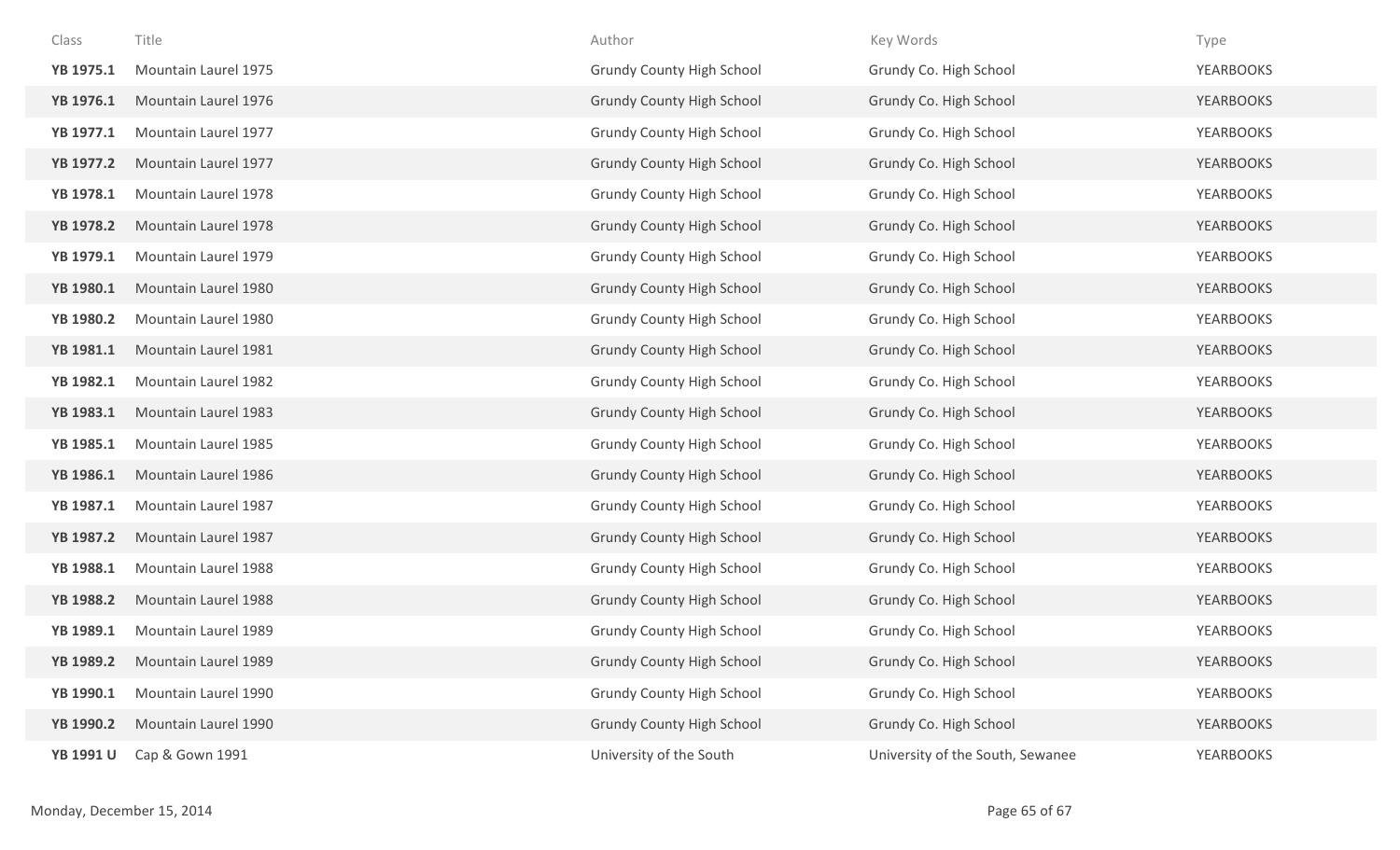| Class            | Title                                  | Author                           | Key Words                           | Type             |
|------------------|----------------------------------------|----------------------------------|-------------------------------------|------------------|
| YB 1991.1        | Mountain Laurel 1991                   | <b>Grundy County High School</b> | Grundy Co. High School              | <b>YEARBOOKS</b> |
| YB 1992.1        | Mountain Laurel 1992                   | <b>Grundy County High School</b> | Grundy Co. High School              | <b>YEARBOOKS</b> |
| <b>YB 1992.2</b> | Mountain Laurel 1992                   | <b>Grundy County High School</b> | Grundy Co. High School              | <b>YEARBOOKS</b> |
| YB 1993.1        | Mountain Laurel 1993                   | <b>Grundy County High School</b> | Grundy Co. High School              | <b>YEARBOOKS</b> |
| YB 1994.1        | Mountain Laurel 1994                   | <b>Grundy County High School</b> | Grundy Co. High School              | <b>YEARBOOKS</b> |
| YB 1995.1        | Mountain Laurel 1995                   | <b>Grundy County High School</b> | Grundy Co. High School              | <b>YEARBOOKS</b> |
| <b>YB 1995.2</b> | Mountain Laurel 1995                   | <b>Grundy County High School</b> | Grundy Co. High School              | <b>YEARBOOKS</b> |
| YB 1996.1        | Mountain Laurel 1996                   | <b>Grundy County High School</b> | Grundy Co. High School              | <b>YEARBOOKS</b> |
| <b>YB 1996.2</b> | Mountain Laurel 1996                   | <b>Grundy County High School</b> | Grundy Co. High School              | <b>YEARBOOKS</b> |
| YB 1997.1        | Mountain Laurel 1997                   | <b>Grundy County High School</b> | Grundy Co. High School              | <b>YEARBOOKS</b> |
| YB 1998.1        | Mountain Laurel 1998                   | <b>Grundy County High School</b> | Grundy Co. High School              | <b>YEARBOOKS</b> |
| YB 1999.1        | Mountain Laurel 1999                   | <b>Grundy County High School</b> | Grundy Co. High School              | <b>YEARBOOKS</b> |
| YB 1999-20       | Monteagle Hornets 1999-2000            | Monteagle Hornets 1999-2000      | Monteagle Elementary School         | <b>YEARBOOKS</b> |
| <b>YB 2000 U</b> | Cap & Gown 2000                        | University of the South          | University of the South, Sewanee    | YEARBOOKS        |
| YB 2000.1        | Mountain Laruel 2000                   | <b>Grundy County High School</b> | Grundy Co. High School              | YEARBOOKS        |
| YB 2001.1        | Mountain Laurel 2001                   | <b>Grundy County High School</b> | Grundy Co. High School              | <b>YEARBOOKS</b> |
|                  | YB 2002 Co Coalmont Elementary School  | <b>Coalmont Elementary</b>       | <b>Coalmont Elementary School</b>   | <b>YEARBOOKS</b> |
|                  | YB 2002 Pe Pelham Elementary 2002-2003 | Pelham Elementary School         | Pelham Elementary School            | <b>YEARBOOKS</b> |
| <b>YB 2003.1</b> | Mountain Laurel 2003                   | <b>Grundy County High School</b> | Grundy Co. High School              | <b>YEARBOOKS</b> |
| <b>YB 2004.1</b> | Mountain Laurel 2004                   | <b>Grundy County High School</b> | Grundy Co. High School              | <b>YEARBOOKS</b> |
|                  | YB 2004-05 St. Andrews Phoenix 2005    | St Andrews School                | St. Andrews, Phoenix, Sewanee       | <b>YEARBOOKS</b> |
|                  | YB 2005 Pe Pelham Elementary 2005-2006 | Pelham Elementary School         | Pelham Elementary School            | <b>YEARBOOKS</b> |
|                  | YB 2007 Tr James K. Shook School       | Shook School                     | Tracy City Elementary School, Shook | <b>YEARBOOKS</b> |